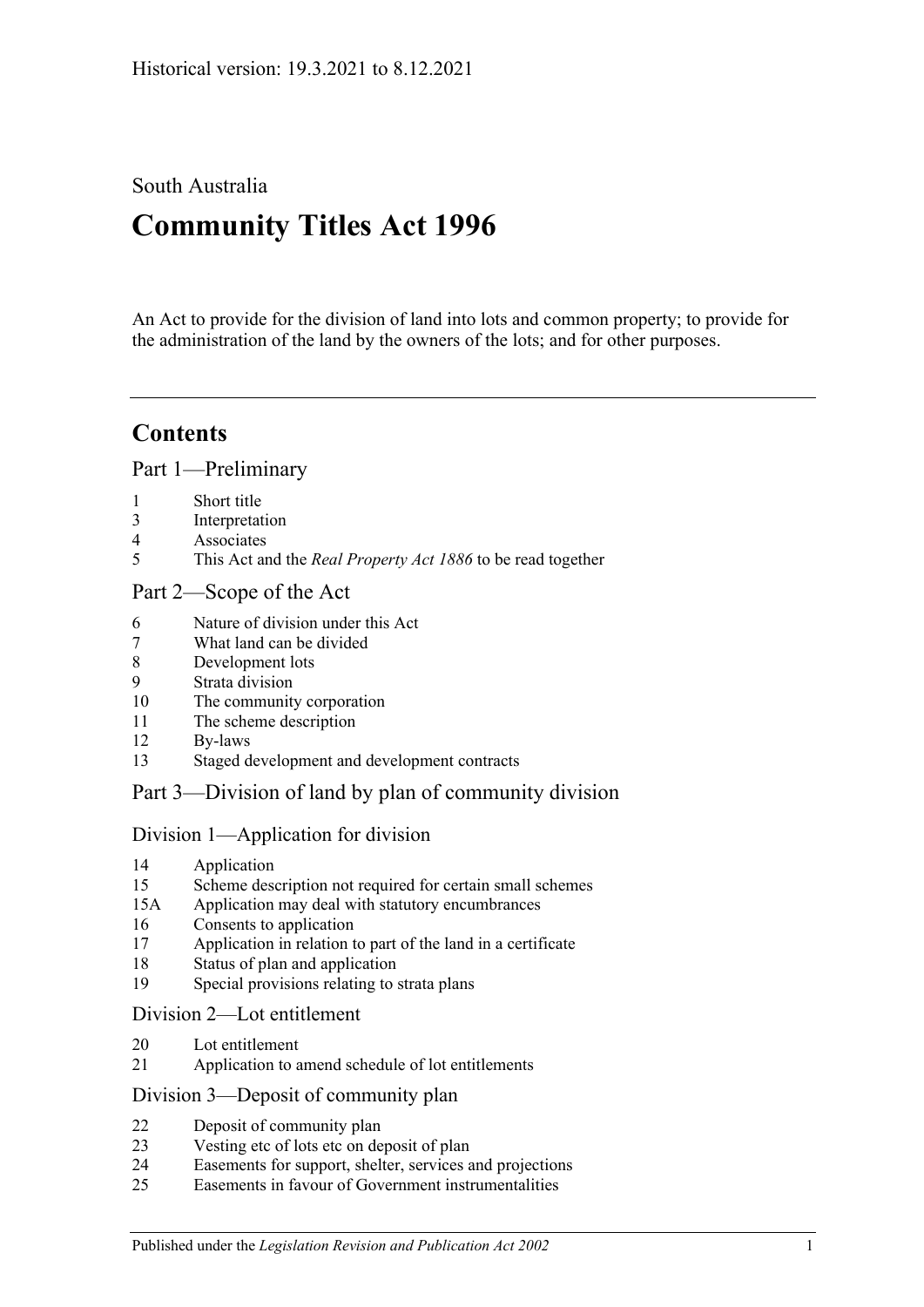- [Vesting of certain land in council etc](#page-27-1)
- [Encroachments](#page-28-0)

#### [Division 4—Common property](#page-29-0)

- [Common property](#page-29-1)
- [Vesting of the common property](#page-29-2)

#### [Part 4—The scheme description](#page-32-0)

- [Scheme description](#page-32-1)
- [Amendment of scheme description](#page-33-0)
- Persons whose [consents are required](#page-34-0)
- [Amended copy of scheme description to be filed](#page-35-0)

#### [Part 5—By-laws](#page-36-0)

- [By-laws](#page-36-1)
- [By-laws may exempt corporation from certain provisions of Act](#page-38-0)
- [By-law as to the exclusive use of part of the common property](#page-38-1)
- [Restrictions on making of by-laws](#page-39-0)
- [Certain by-laws may be struck out by Court](#page-40-0)
- [Variation of by-laws](#page-40-1)
- [Date of operation of by-laws](#page-41-0)
- [Invalidity of by-laws](#page-41-1)
- [Application of council by-laws](#page-41-2)
- [Persons bound by by-laws](#page-41-3)
- [Availability of copies of by-laws](#page-42-0)
- [By-laws need not be laid before Parliament or published in Gazette](#page-42-1)

## [Part 6—Development contracts](#page-44-0)

- [Interpretation](#page-44-1)
- [Development contracts](#page-44-2)
- [Consistency of development contract with scheme description and by-laws](#page-46-0)
- [Enforcement of development contract](#page-46-1)
- [Variation or termination of development contract](#page-47-0)
- [Inspection and purchase of copies of contract](#page-48-0)

## [Part 7—Amendment, amalgamation and cancellation of plans](#page-50-0)

#### [Division 1—Amendment of community plans](#page-50-1)

- [Application for amendment](#page-50-2)
- [Status of application for amendment of plan](#page-52-0)
- 53A [Application may deal with statutory encumbrances](#page-52-1)
- [Amendment of plan](#page-53-0)
- [Vesting etc of interests on amendment of plan](#page-53-1)
- [Merging of land on amendment of plan](#page-54-0)
- [Alteration of boundaries of primary community parcel](#page-54-1)
- [Amendment of plan pursuant to development contract](#page-55-0)
- [Amendment by order of ERD Court](#page-56-0)

#### [Division 2—Amalgamation of community plans](#page-57-0)

- [Amalgamation of plans](#page-57-1)
- [Persons whose consents are required](#page-58-0)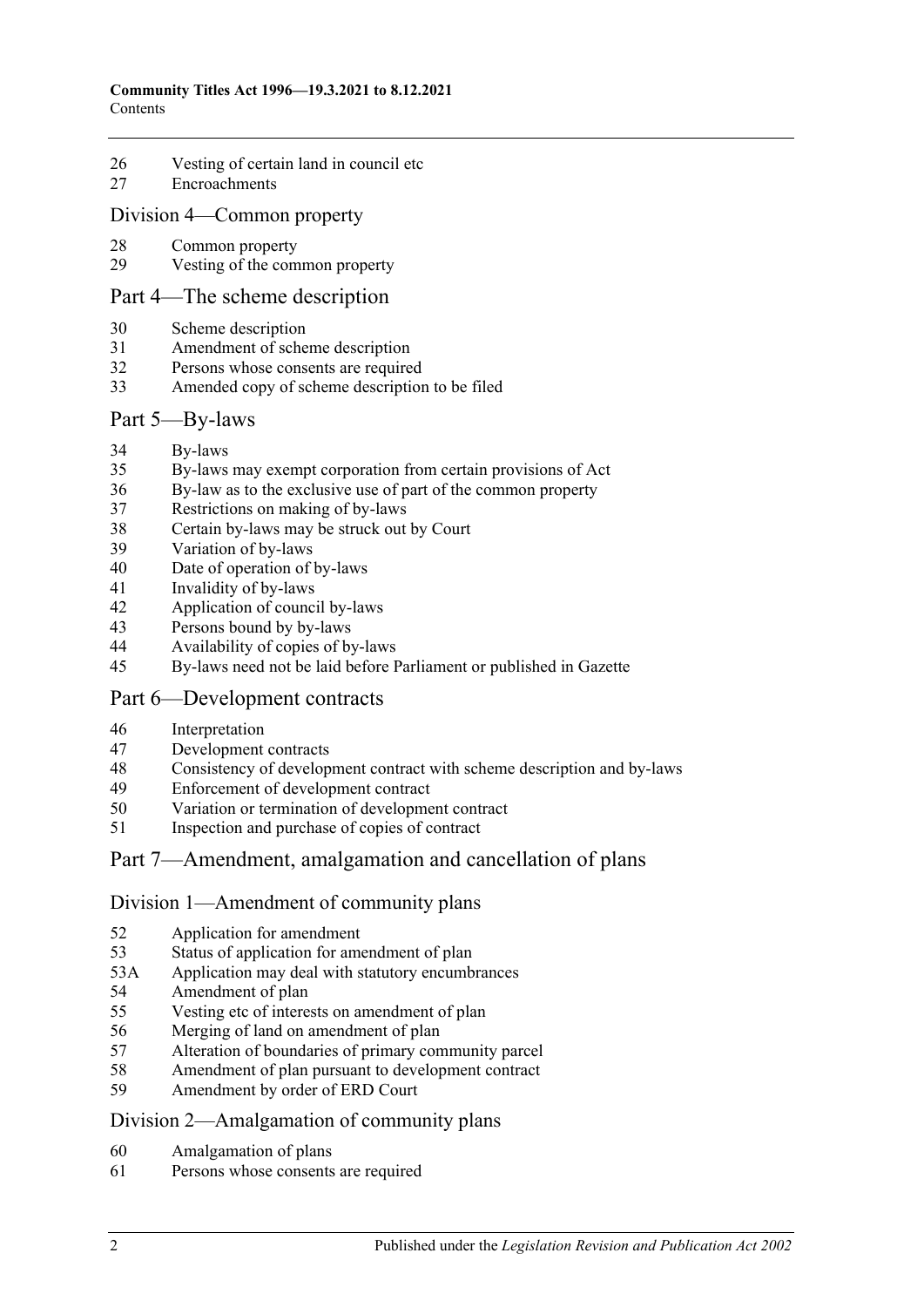- [Deposit of amalgamated plan](#page-60-0)
- [Effect of amalgamation on development contracts](#page-61-0)

#### [Division 3—Cancellation of community plans](#page-61-1)

- [Cancellation by Registrar-General or ERD Court](#page-61-2)
- [Application to the Registrar-General](#page-61-3)
- [Persons whose consent is required](#page-61-4)
- [Application to ERD Court](#page-62-0)
- [Lot entitlements](#page-63-0)
- [Cancellation](#page-63-1)

#### [Part 8—Division of primary parcel under Part 19AB](#page-66-0)

[Division of primary parcel under Part 19AB](#page-66-1)

#### [Part 9—The community corporation](#page-68-0)

#### [Division 1—Establishment of the corporation](#page-68-1)

- [Establishment of corporation](#page-68-2)
- [Corporate nature of community corporations](#page-68-3)
- [The corporation's common seal](#page-68-4)
- [Members of corporation](#page-68-5)
- Functions [and powers of corporations](#page-69-0)
- [Presiding officer, treasurer and secretary](#page-69-1)
- [Corporation's monetary liabilities guaranteed by members](#page-70-0)
- [Non-application of](#page-71-0) *Corporations Act 2001*

#### [Division 1A—Delegations by corporation](#page-71-1)

- 78A [Delegation of corporation's functions and powers](#page-71-2)
- 78B [Body corporate managers](#page-72-0)
- 78C [General duties](#page-74-0)
- 78D [Offences](#page-74-1)

#### [Division 2—General meetings](#page-75-0)

- [First statutory general meeting](#page-75-1)
- [Business at first statutory general meeting](#page-75-2)
- [Convening of general meetings](#page-76-0)
- [Annual general meeting](#page-77-0)
- [Procedure at meetings](#page-77-1)
- [Voting at general meetings](#page-78-0)
- [Duty to disclose interest](#page-81-0)
- [Voting by a community corporation as a member of another community corporation](#page-82-0)
- [Value of votes cast at general meeting](#page-82-1)
- [Special resolutions—3 lot schemes](#page-83-0)
- [Revocation etc of decisions by corporation](#page-83-1)

#### [Division 3—Management committee](#page-84-0)

- [Establishment of management committee](#page-84-1)
- [Term of office](#page-84-2)
- [Functions and powers of committees](#page-85-0)
- [Convening of committee meetings](#page-85-1)
- [Procedure at committee meetings](#page-85-2)
- [Disclosure of interest](#page-86-0)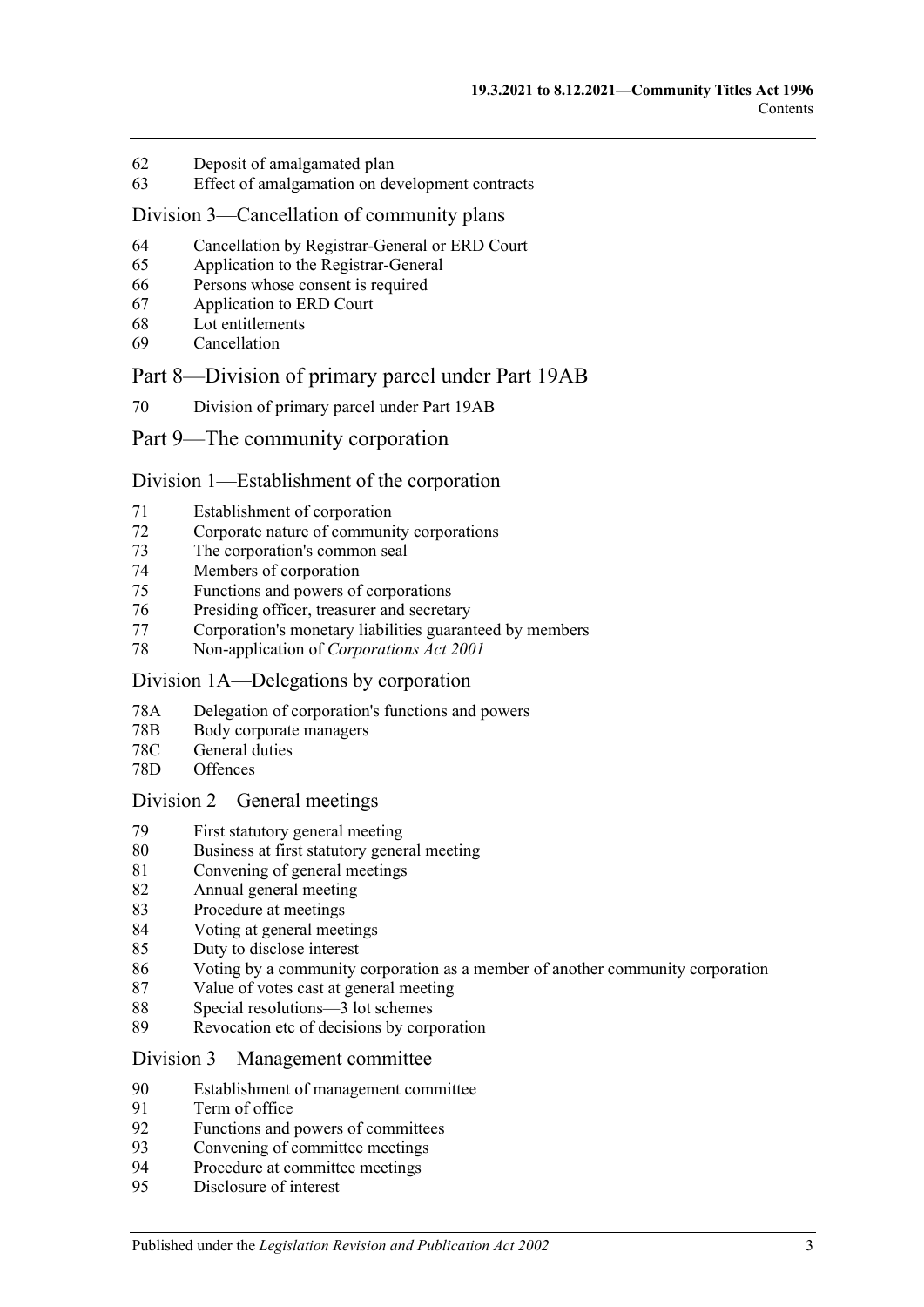- [Members' duties of honesty](#page-86-1)
- [Casual vacancies](#page-86-2)
- [Validity of acts of a committee](#page-87-0)
- [Immunity from liability](#page-87-1)

#### [Division 4—Appointment of administrator](#page-87-2)

- [Administrator of community corporation's affairs](#page-87-3)
- [Part 10—Property management](#page-90-0)

#### [Division 1—Powers of corporation to maintain integrity of the community scheme](#page-90-1)

- [Power to enforce duties of maintenance and repair etc](#page-90-2)
- [Alterations and additions in relation to strata schemes](#page-91-0)

#### [Division 2—Insurance](#page-91-1)

- [Insurance of buildings etc by community corporation](#page-91-2)
- [Other insurance by community corporation](#page-92-0)
- [Application of insurance money](#page-92-1)
- [Insurance to protect easements](#page-93-0)
- [Offences relating to failure to insure](#page-93-1)
- [Right to inspect policies of insurance](#page-94-0)
- [Insurance by owner of lot](#page-94-1)

#### [Division 3—Easements](#page-95-0)

[Easements](#page-95-1)

[Division 4—Leasing of common property and lots](#page-95-2)

[Limitations on leasing of common property and lots](#page-95-3)

## [Division 5—Acquisition of property for benefit of owners and occupiers of lots](#page-96-0)

[Acquisition of property](#page-96-1)

## [Part 11—Financial management](#page-98-0)

## [Division 1—General](#page-98-1)

- [Statement of expenditure etc](#page-98-2)
- [Contributions by owners of lots](#page-98-3)
- [Cases where owner not liable to contribute](#page-99-0)
- [Administrative and sinking funds](#page-99-1)
- [Disposal of excess money in funds](#page-100-0)
- [Power to borrow](#page-100-1)
- [Limitation on expenditure](#page-100-2)

#### [Division 2—Agent's trust accounts](#page-101-0)

- [Application of Division](#page-101-1)
- [Interpretation](#page-101-2)
- [Trust money to be deposited in trust account](#page-101-3)
- [Withdrawal of money from trust account](#page-101-4)
- [Authorised trust accounts](#page-102-0)
- [Application of interest](#page-102-1)
- [Keeping of records](#page-102-2)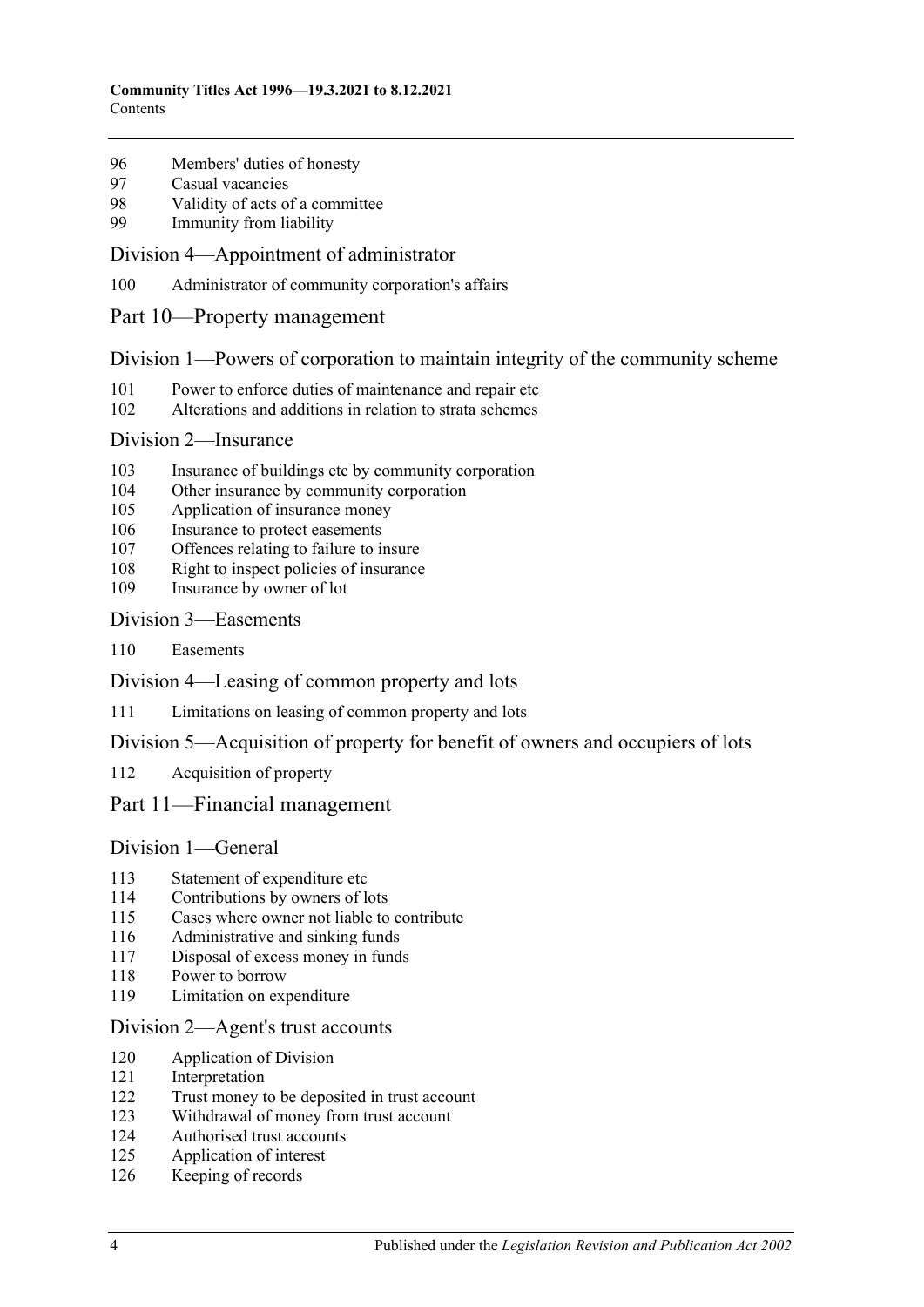- [Audit of trust accounts](#page-102-3)
- [Obtaining information for purposes of audit](#page-103-0)
- [ADIs etc to report deficiencies in trust accounts](#page-103-1)
- [Confidentiality](#page-103-2)
- [ADIs etc not affected by notice of trust](#page-104-0)

#### [Part 12—Obligations of owners and occupiers](#page-106-0)

- [Interference with easements and services](#page-106-1)
- [Nuisance](#page-106-2)
- [Maintenance of lots](#page-106-3)

## [Part 13—Records, audit and information to be provided by corporation](#page-108-0)

#### [Division 1—Records](#page-108-1)

- [Register of owners of lots](#page-108-2)
- [Records](#page-108-3)
- [Statement of accounts](#page-108-4)

#### [Division 2—Audit](#page-109-0)

[Audit](#page-109-1)

#### [Division 3—Information to be provided by corporation](#page-109-2)

- [Information to be provided by corporation](#page-109-3)
- [Information as to higher tier of community scheme](#page-111-0)

#### [Part 14—Resolution of disputes](#page-112-0)

- [Persons who may apply for relief](#page-112-1)
- [Resolution of disputes etc](#page-112-2)

#### [Part 15—Miscellaneous](#page-116-0)

- 142A [Holding of deposit and other contract moneys when lot is pre-sold](#page-116-1)
- 142B [Developer stands in fiduciary relationship with community corporation](#page-117-0)
- [Corporation may provide services](#page-117-1)
- [Preliminary examination of plan by Registrar-General](#page-117-2)
- [Filing of documents with plan](#page-117-3)
- 145A [Registrar-General may rely on certificates](#page-117-4)
- [Entry onto lot or common property](#page-118-0)
- [Power to require handing over of property](#page-118-1)
- [Owner of lot under a legal disability](#page-119-0)
- [Relief where unanimous or special resolution required](#page-119-1)
- 149A [Applications to Magistrates Court](#page-120-0)
- [Stamp duty not payable in certain circumstances](#page-120-1)
- [Destruction or disposal of certain documents](#page-120-2)
- 151A [Liability of community corporation in respect of certification by officer](#page-120-3)
- [Commencement of prosecutions](#page-120-4)
- [General defence](#page-121-0)
- [Procedure where the whereabouts of certain persons are unknown](#page-121-1)
- [Service](#page-121-2)
- 155A [Indemnity fund under](#page-122-0) *Land Agents Act 1994*
- 155B [Review of operation of Act](#page-122-1)
- [Regulations](#page-122-2)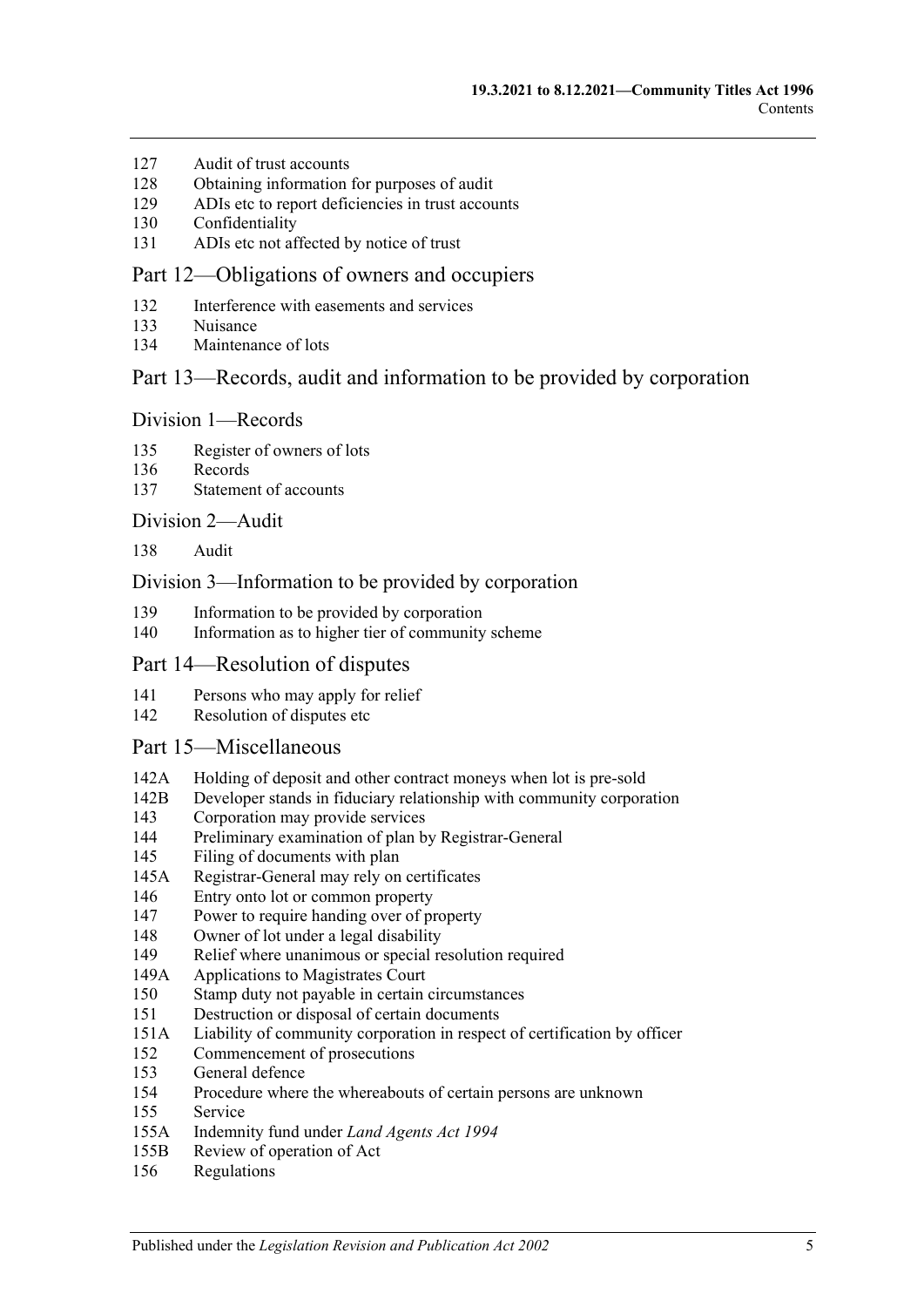## [Schedule—Transitional provisions](#page-124-0)

- 1 [Interpretation](#page-124-1)<br>2 Election as to
- $\frac{1}{2}$  [Election as to application of this Act](#page-124-2)<br>3 Prescribed building unit schemes
- [Prescribed building unit schemes](#page-125-0)

[Legislative history](#page-128-0)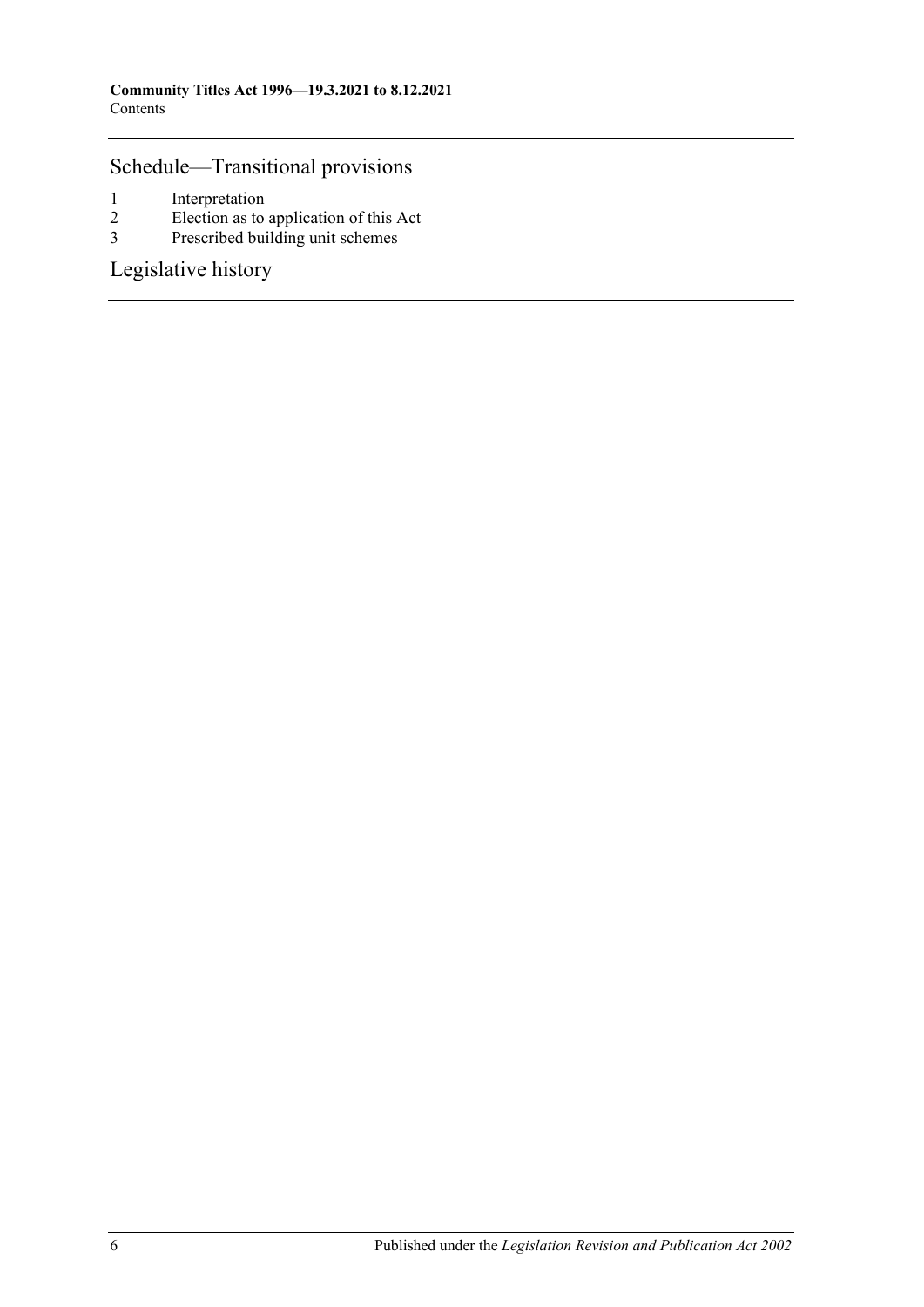## <span id="page-6-0"></span>**The Parliament of South Australia enacts as follows:**

## **Part 1—Preliminary**

## <span id="page-6-1"></span>**1—Short title**

This Act may be cited as the *Community Titles Act 1996*.

## <span id="page-6-2"></span>**3—Interpretation**

(1) In this Act, unless the contrary intention appears—

*allotment* means land registered under the *[Real Property Act](http://www.legislation.sa.gov.au/index.aspx?action=legref&type=act&legtitle=Real%20Property%20Act%201886) 1886* that comprises an allotment defined by Part 19AB of that Act;

*annual general meeting* means a general meeting of a community corporation that is held in compliance with [section](#page-77-0) 82;

*associate*—see [section](#page-13-0) 4;

*body corporate manager*—see [section](#page-72-0) 78B;

*building* includes a fixed structure;

*business day* means any day except Saturday, Sunday or a public holiday;

*by-laws*—see [Part 5;](#page-36-0)

*ceiling* includes a false or suspended ceiling;

*community corporation* means a corporation established when a plan of community division is deposited in the Lands Titles Registration Office;

*community lot*—see [section](#page-14-1) 6;

*community parcel* means the land divided by a plan of community division but does not include a street, road, thoroughfare, reserve or other similar open space vested in a council or prescribed authority or that has reverted to the Crown;

*community plan*—see *plan of community division*;

*community scheme*—see *scheme of community division*;

*council* means a municipal council or a district council;

*deposited* in relation to a plan of community division means deposited in the Lands Titles Registration Office by the Registrar-General;

*developer* in relation to a community scheme means the person who was the registered proprietor of the land comprising the community parcel immediately before the plan of community division was deposited in the Lands Titles Registration Office;

*development lot*—see [section](#page-14-3) 8;

*domestic partner* means a person who is a domestic partner within the meaning of the *[Family Relationships Act](http://www.legislation.sa.gov.au/index.aspx?action=legref&type=act&legtitle=Family%20Relationships%20Act%201975) 1975*, whether declared as such under that Act or not;

*encumbrance* includes—

- (a) a life estate or a lease;
- (b) a mortgage or charge;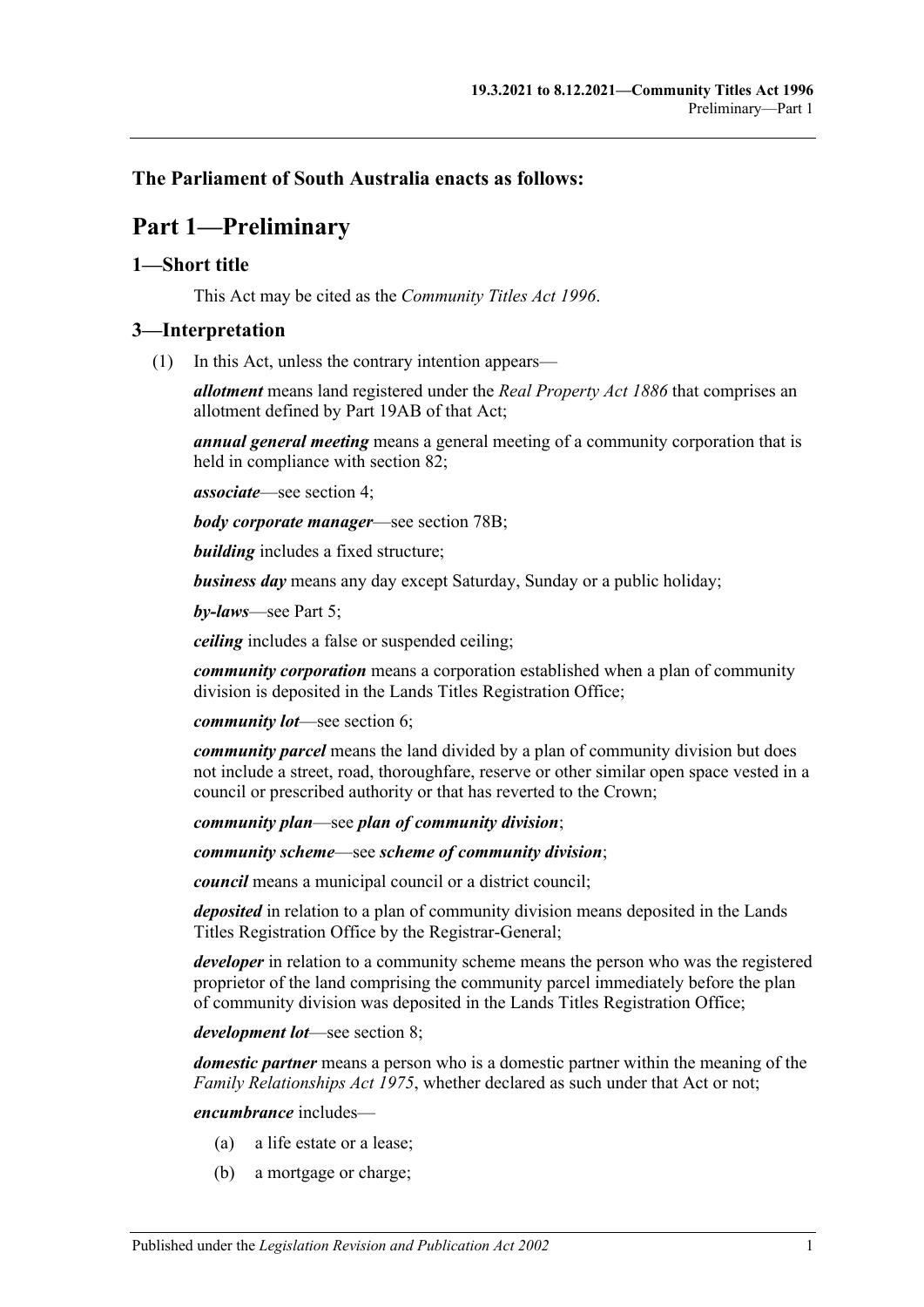- (c) a claim or lien;
- (d) an easement;
- (e) a caveat;
- (f) a statutory encumbrance;

*ERD Court* means the Environment, Resources and Development Court established under the *[Environment, Resources and Development Court Act](http://www.legislation.sa.gov.au/index.aspx?action=legref&type=act&legtitle=Environment%20Resources%20and%20Development%20Court%20Act%201993) 1993*;

*fence* includes a gate;

*first statutory general meeting* means a meeting required to be convened in accordance with [section](#page-75-1) 79 (and if more than 1 meeting is convened during the period of 3 months referred to in that section, the first of those meetings);

*floor* includes a stairway or ramp;

*holder* of a statutory encumbrance means—

- (a) in relation to an agreement under Part 14 of the *[Planning, Development and](http://www.legislation.sa.gov.au/index.aspx?action=legref&type=act&legtitle=Planning%20Development%20and%20Infrastructure%20Act%202016)  [Infrastructure Act](http://www.legislation.sa.gov.au/index.aspx?action=legref&type=act&legtitle=Planning%20Development%20and%20Infrastructure%20Act%202016) 2016*—the Minister, council or greenway authority that entered into the agreement; or
- (b) in any other case—the Minister responsible for the administration of the Act under which the encumbrance was entered into or is in force;

*land valuer* means a person who lawfully carries on a business that consists of or involves valuing land;

*leaseback arrangement*—see [subsection](#page-11-0) (7);

*lot* means a community lot or a development lot;

*lot entitlement*—see [section](#page-22-1) 20;

*lot subsidiary*—see section [19\(3\)\(d\);](#page-22-3)

*non-recurrent* in relation to expenditure means expenditure for a particular purpose that is normally made less frequently than once a year;

*occupier* in relation to a lot means a person who occupies the lot on a temporary or permanent basis (either solely or jointly with other persons) and includes a person who is unlawfully in occupation of a lot;

*officer* of a community corporation means the presiding officer, treasurer or secretary of the community corporation;

*ordinary resolution* of a community corporation means a resolution passed at a properly convened meeting of the corporation by a simple majority of the votes of members present and voting on the resolution;

*owner*—

- (a) in relation to land (excluding a lot) means a person who is registered as the proprietor of an estate in fee simple in the land or, where a mortgagee is in possession of the land, means the mortgagee to the exclusion of the registered proprietor of the land;
- (b) in relation to a lot (other than a lot referred to in [paragraph](#page-8-0)  $(c)$ ) means—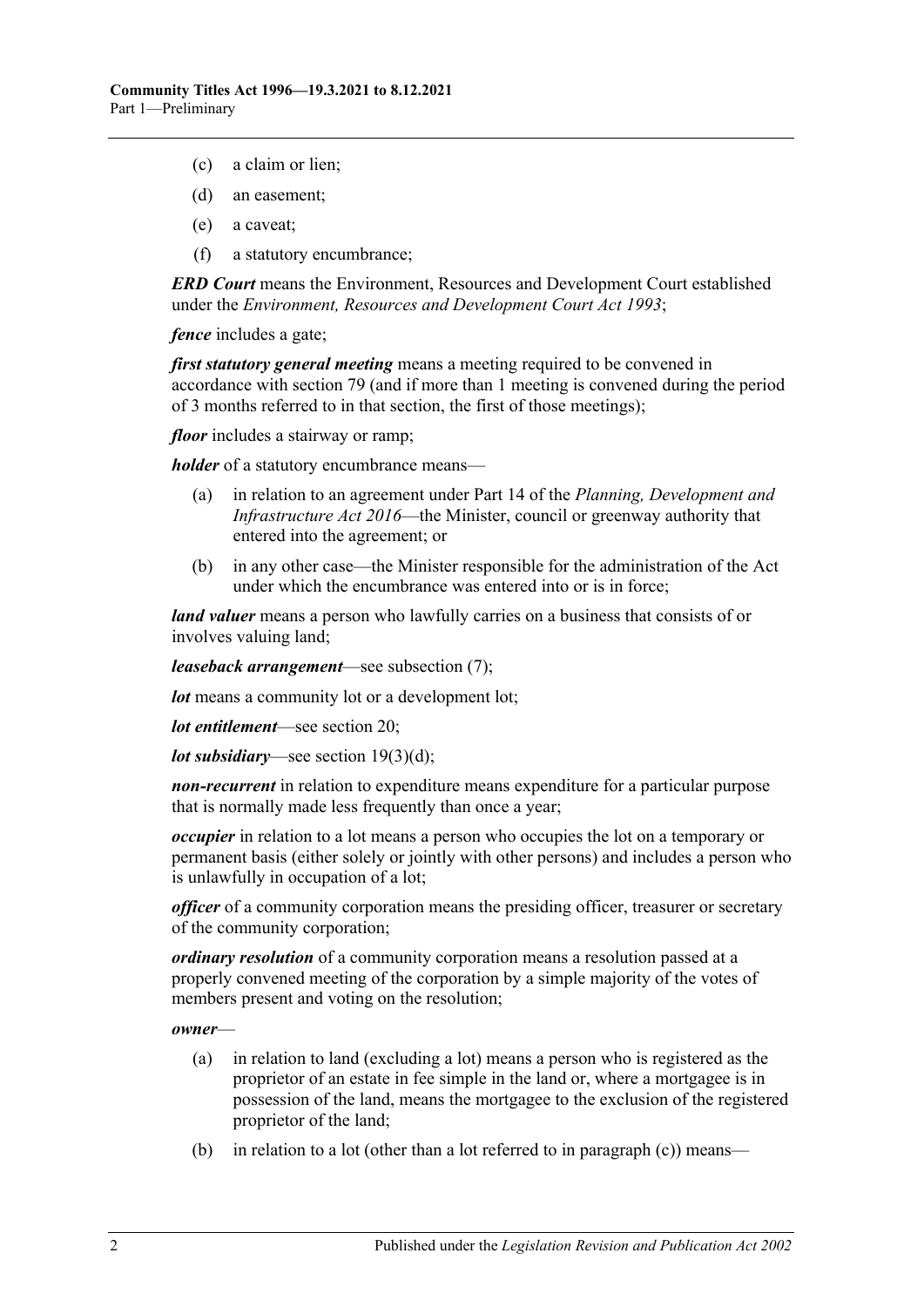- <span id="page-8-1"></span>(i) a person who is registered as the proprietor of an estate in fee simple in the lot; or
- <span id="page-8-2"></span>(ii) if the fee simple is divided into a life estate with a remainder or reversionary interest—the person registered as the proprietor of the life estate to the exclusion of the proprietor of the remainder or reversionary interest; or
- (iii) if a mortgagee is in possession of the lot—the mortgagee to the exclusion of the persons referred to in [subparagraphs](#page-8-1) (i) and [\(ii\);](#page-8-2)
- <span id="page-8-0"></span>(c) in relation to a primary or secondary lot that has been divided by a secondary or tertiary plan, means the secondary or tertiary corporation established on deposit of the plan in the Lands Titles Registration Office;

*plan of community division* or *community plan* means a plan that divides land into lots and common property;

*primary by-laws* means by-laws made under this Act in relation to the division of land by a primary plan of community division;

*primary community corporation* or *primary corporation* means the community corporation established on the deposit of a primary plan of community division in the Lands Titles Registration Office;

*primary lot*—see [section](#page-14-5) 7(1);

*primary parcel* means land divided by a primary plan of community division but does not include a street, road, thoroughfare, reserve or other similar open space vested in a council or prescribed authority or that has reverted to the Crown;

*primary plan of community division* or *primary plan* means a plan of community division that divides land comprising an allotment;

*primary scheme* means a scheme of community division in which an allotment is divided into common property and primary lots;

*recurrent* in relation to expenditure means expenditure for a particular purpose that is normally made every year or more frequently;

*registered encumbrance* means an encumbrance registered or entered on the certificate of title for the land to which it relates;

*relative* in relation to a person, means the spouse, domestic partner, parent or remoter lineal ancestor, son, daughter or remoter issue or brother or sister of the person;

*relevant development authority* in relation to the division or other development of land means the person or body authorised by the *[Planning, Development and](http://www.legislation.sa.gov.au/index.aspx?action=legref&type=act&legtitle=Planning%20Development%20and%20Infrastructure%20Act%202016)  [Infrastructure Act](http://www.legislation.sa.gov.au/index.aspx?action=legref&type=act&legtitle=Planning%20Development%20and%20Infrastructure%20Act%202016) 2016* to consent to, or approve of, the division or other development of the land or to give any other development authorisation under that Act in relation to the division or other development of the land;

*residential purposes* in relation to the use of land does not include the use of land for the purposes of a hotel, motel or hostel or to provide any other form of temporary residential accommodation for valuable consideration;

*schedule of lot entitlements* means the schedule of lot entitlements annexed to a plan of community division;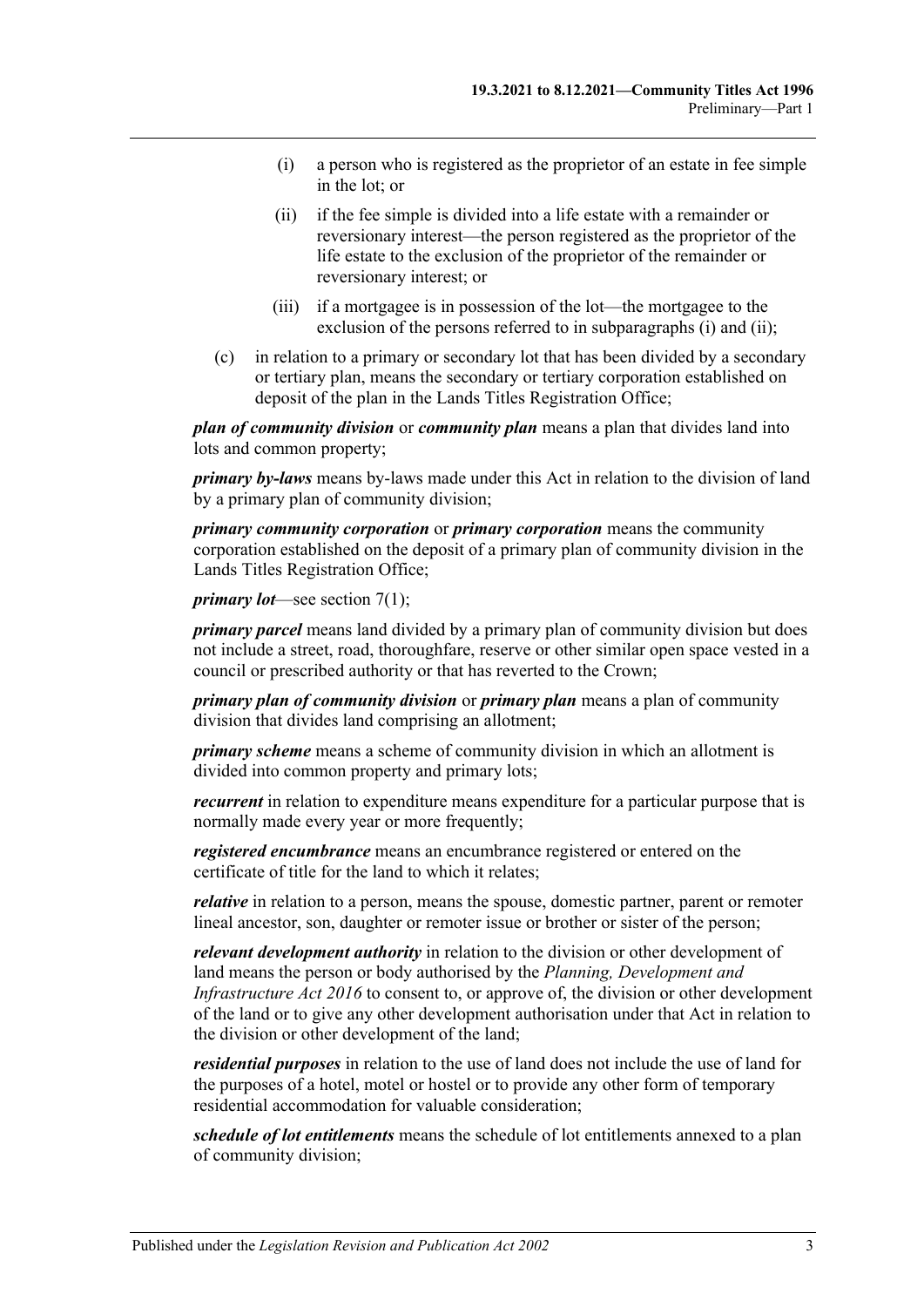*scheme of community division* or *community scheme* in relation to land means the scheme for the division, development and administration of the land set out in the scheme description (if any), plan of community division, by-laws and development contract (if any) lodged with the Registrar-General under this Act in relation to the land;

*scheme description* means the description of the community scheme filed with the plan of community division deposited in the Lands Titles Registration Office;

*secondary community corporation* or *secondary corporation* means the community corporation established on the deposit of a secondary plan of community division in the Lands Titles Registration Office;

*secondary lot*—see [section](#page-14-6) 7(2);

*secondary parcel* means land divided by a secondary plan of community division but does not include a street, road, thoroughfare, reserve or other similar open space vested in a council or prescribed authority or that has reverted to the Crown;

*secondary plan of community division* or *secondary plan* means a plan of community division that divides land comprising a primary lot;

*secondary scheme* means a scheme of community division in which a primary lot is divided into common property and secondary lots;

*service infrastructure* means cables, wires, pipes, sewers, drains, ducts, plant and equipment by which lots or common property are provided with—

- (a) water reticulation or supply; or
- (b) gas reticulation or supply; or
- (c) electricity supply; or
- (d) heating oil; or
- (e) air conditioning or ventilation; or
- (f) a telephone service; or
- (g) a radio service; or
- (h) a computer data or television service; or
- (i) sewer systems; or
- (j) drainage; or
- (k) systems for the removal or disposal of garbage or waste; or
- (l) other systems or services designed to improve the amenity, or enhance the enjoyment, of the lots or common property;

*special resolution* of a community corporation means—

- (a) where the number of community lots is three—see [section](#page-83-0) 88;
- (b) in all other cases—a resolution—
	- (i) of which at least 14 days notice setting out the text of the proposed resolution and any other information of a kind prescribed by regulation has been served on all the owners of the community lots; and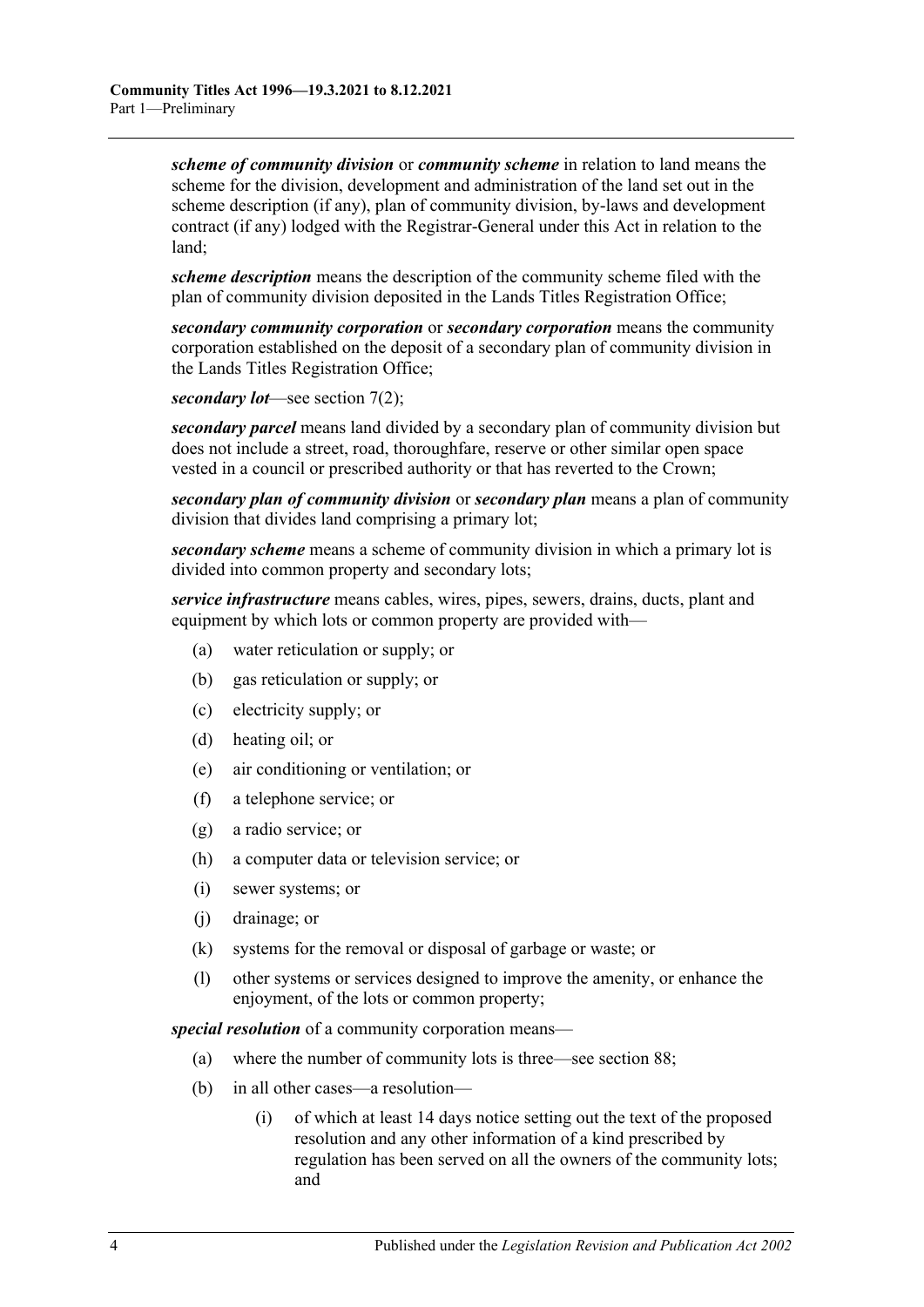(ii) that is passed at a properly convened meeting of the corporation at which the number of votes (if any) cast against the resolution is 25 per cent or less of the total number of votes that could be cast at a meeting at which all members are present and entitled to vote<sup>1</sup>;

<span id="page-10-0"></span>*spouse*—a person is the spouse of another if they are legally married;

#### *statutory encumbrance* means—

- (a) an Aboriginal heritage agreement entered into under the *[Aboriginal Heritage](http://www.legislation.sa.gov.au/index.aspx?action=legref&type=act&legtitle=Aboriginal%20Heritage%20Act%201988)  Act [1988](http://www.legislation.sa.gov.au/index.aspx?action=legref&type=act&legtitle=Aboriginal%20Heritage%20Act%201988)*;
- (ab) an agreement under section 39D of the repealed *[City of Adelaide](http://www.legislation.sa.gov.au/index.aspx?action=legref&type=act&legtitle=City%20of%20Adelaide%20Development%20Control%20Act%201976)  [Development Control Act](http://www.legislation.sa.gov.au/index.aspx?action=legref&type=act&legtitle=City%20of%20Adelaide%20Development%20Control%20Act%201976) 1976* that is continued in force by virtue of the provisions of the *[Acts Interpretation Act](http://www.legislation.sa.gov.au/index.aspx?action=legref&type=act&legtitle=Acts%20Interpretation%20Act%201915) 1915*;
- (b) an agreement under Part 14 of the *[Planning, Development and Infrastructure](http://www.legislation.sa.gov.au/index.aspx?action=legref&type=act&legtitle=Planning%20Development%20and%20Infrastructure%20Act%202016)  Act [2016](http://www.legislation.sa.gov.au/index.aspx?action=legref&type=act&legtitle=Planning%20Development%20and%20Infrastructure%20Act%202016)* (including an agreement under Part 5 of the *[Development Act](http://www.legislation.sa.gov.au/index.aspx?action=legref&type=act&legtitle=Development%20Act%201993) 1993* that is taken to be an agreement under that Part of the *[Planning, Development](http://www.legislation.sa.gov.au/index.aspx?action=legref&type=act&legtitle=Planning%20Development%20and%20Infrastructure%20Act%202016)  [and Infrastructure Act](http://www.legislation.sa.gov.au/index.aspx?action=legref&type=act&legtitle=Planning%20Development%20and%20Infrastructure%20Act%202016) 2016*);
- (c) any agreement or proclamation registered or noted on the title to land immediately before the commencement of the *[Development Act](http://www.legislation.sa.gov.au/index.aspx?action=legref&type=act&legtitle=Development%20Act%201993) 1993* that is continued in force by virtue of the provisions of the *[Statutes Repeal and](http://www.legislation.sa.gov.au/index.aspx?action=legref&type=act&legtitle=Statutes%20Repeal%20and%20Amendment%20(Development)%20Act%201993)  [Amendment \(Development\) Act](http://www.legislation.sa.gov.au/index.aspx?action=legref&type=act&legtitle=Statutes%20Repeal%20and%20Amendment%20(Development)%20Act%201993) 1993*;
- (d) a heritage agreement entered into under the *[Heritage Places Act](http://www.legislation.sa.gov.au/index.aspx?action=legref&type=act&legtitle=Heritage%20Places%20Act%201993) 1993*;
- (e) a heritage agreement entered into under the *[Native Vegetation Act](http://www.legislation.sa.gov.au/index.aspx?action=legref&type=act&legtitle=Native%20Vegetation%20Act%201991) 1991*;
- (ea) an access agreement entered into under the *[Recreational Greenways](http://www.legislation.sa.gov.au/index.aspx?action=legref&type=act&legtitle=Recreational%20Greenways%20Act%202000)  Act [2000](http://www.legislation.sa.gov.au/index.aspx?action=legref&type=act&legtitle=Recreational%20Greenways%20Act%202000)*;
- (eb) a management agreement entered into under the *[River Murray Act](http://www.legislation.sa.gov.au/index.aspx?action=legref&type=act&legtitle=River%20Murray%20Act%202003) 2003*;
- (ec) a management agreement entered into under the *[Upper South East](http://www.legislation.sa.gov.au/index.aspx?action=legref&type=act&legtitle=Upper%20South%20East%20Dryland%20Salinity%20and%20Flood%20Management%20Act%202002) Dryland [Salinity and Flood Management Act](http://www.legislation.sa.gov.au/index.aspx?action=legref&type=act&legtitle=Upper%20South%20East%20Dryland%20Salinity%20and%20Flood%20Management%20Act%202002) 2002*;
- (f) any other encumbrance created by or under any statute and prescribed by the regulations for the purposes of this definition;

*strata lot* means a community lot created by a strata plan;

*strata plan*—see [section](#page-14-7) 9(1);

*strata scheme* means a scheme of community division under which land is divided by a strata plan;

*tertiary community corporation* or *tertiary corporation* means the community corporation established on the deposit of a tertiary plan of community division in the Lands Titles Registration Office;

*tertiary lot*—see [section](#page-14-8) 7(3);

*tertiary parcel* means land divided by a tertiary plan of community division but does not include a street, road, thoroughfare, reserve or other similar open space vested in a council or prescribed authority or that has reverted to the Crown;

*tertiary plan of community division* or *tertiary plan* means a plan of community division that divides land comprising a secondary lot;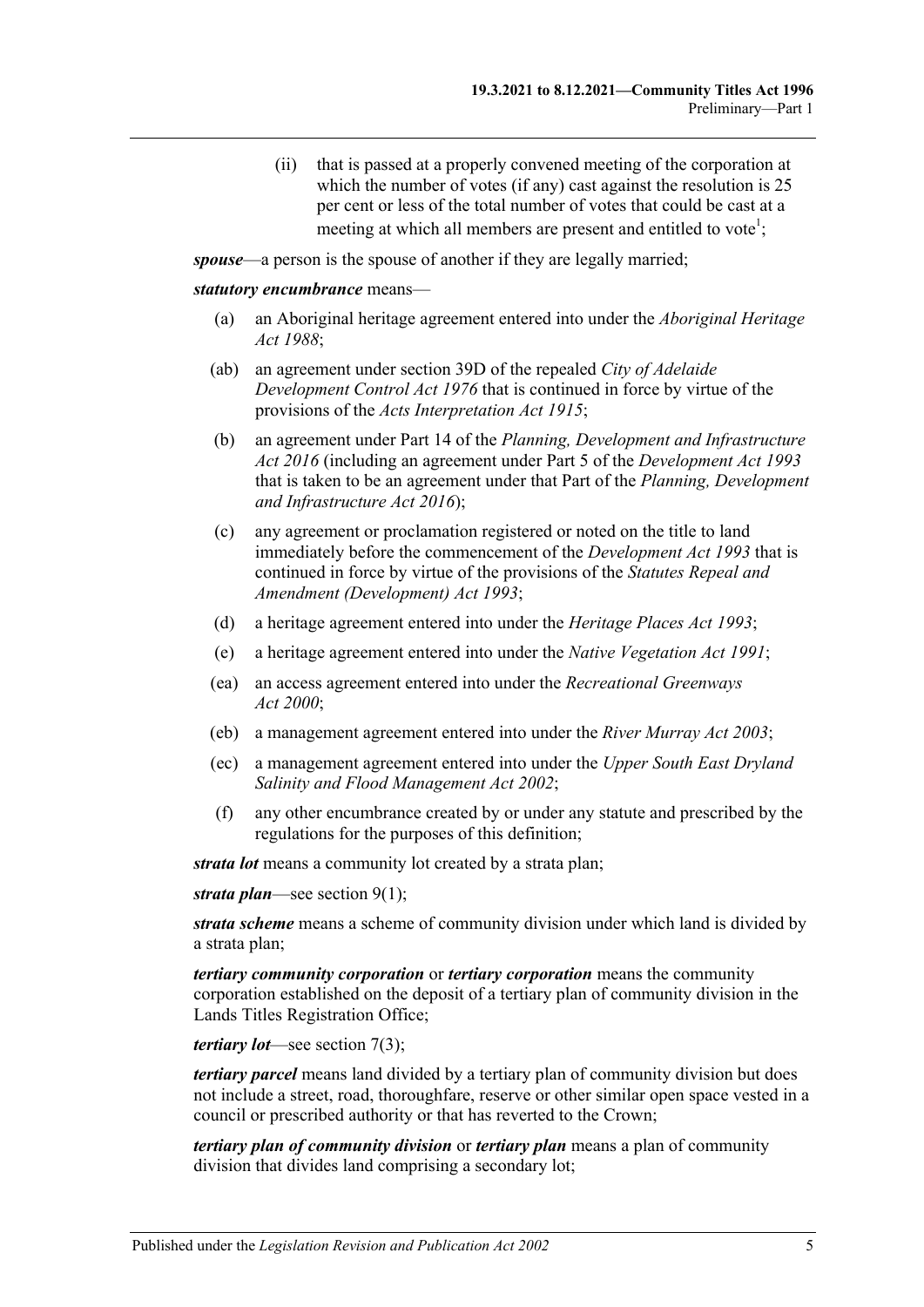*tertiary scheme* means a scheme of community division in which a secondary lot is divided into common property and tertiary lots;

*unanimous resolution* of a community corporation means a resolution—

- (a) of which at least 14 days notice setting out the text of the proposed resolution and any other information of a kind prescribed by regulation has been served on all the owners of the community lots; and
- (b) that is passed at a properly convened meeting of the corporation without any vote being cast against it;

*wall* includes a door or window.

- <span id="page-11-1"></span>(2) For the purposes of this Act, allotments or primary parcels will be taken to be contiguous if they abut one another at any point or if they are separated only by—
	- (a) a street, road, railway, thoroughfare, travelling stock route, watercourse or channel; or
	- (b) a reserve or other similar open space dedicated for public purposes.
- (3) For the purposes of [subsection](#page-11-1) (2) allotments or primary parcels will be taken to be separated by intervening land if a line projected at right angles from any point on the boundary of one of the allotments or primary parcels with the intervening land would intersect a boundary of the other allotment or primary parcel with the intervening land.
- (4) If a primary lot is divided by a secondary plan and one or more of the secondary lots created by the plan are used, or are intended to be used, or are taken to be used (see [subsection](#page-11-2) (5)), solely or predominantly for residential purposes, the primary lot will be taken, for the purposes of this Act, to be used solely or predominantly for residential purposes.
- <span id="page-11-2"></span>(5) If a secondary lot is divided by a tertiary plan and one or more of the tertiary lots created by the plan are used, or are intended to be used, solely or predominantly for residential purposes, the secondary lot will be taken, for the purposes of this Act, to be used solely or predominantly for residential purposes.
- (6) If a primary lot is divided by a secondary plan, the secondary scheme will be taken to comprise part of the primary scheme and if a secondary lot is divided by a tertiary plan, the tertiary scheme will be taken to comprise part of the primary and secondary schemes.
- <span id="page-11-0"></span>(7) For the purposes of this Act a community parcel will be taken to be subject to a leaseback arrangement if each of the community lots is subject to a lease to the same person (whether the developer or some other person) or some but not all of the community lots are subject to leases to the same person and the remaining community lots are owned by the lessee.
- (8) Where a community parcel comprised of a primary lot or a secondary lot<sup>2</sup> is subject to a leaseback arrangement, the lessee (and not the secondary or tertiary corporation) will be taken to be the owner of the lot for the purpose of applying [subsection](#page-11-0) (7).
- (9) A document will be taken to have been filed with a plan of community division under this Act when the Registrar-General certifies that it has been filed with the plan in accordance with this Act.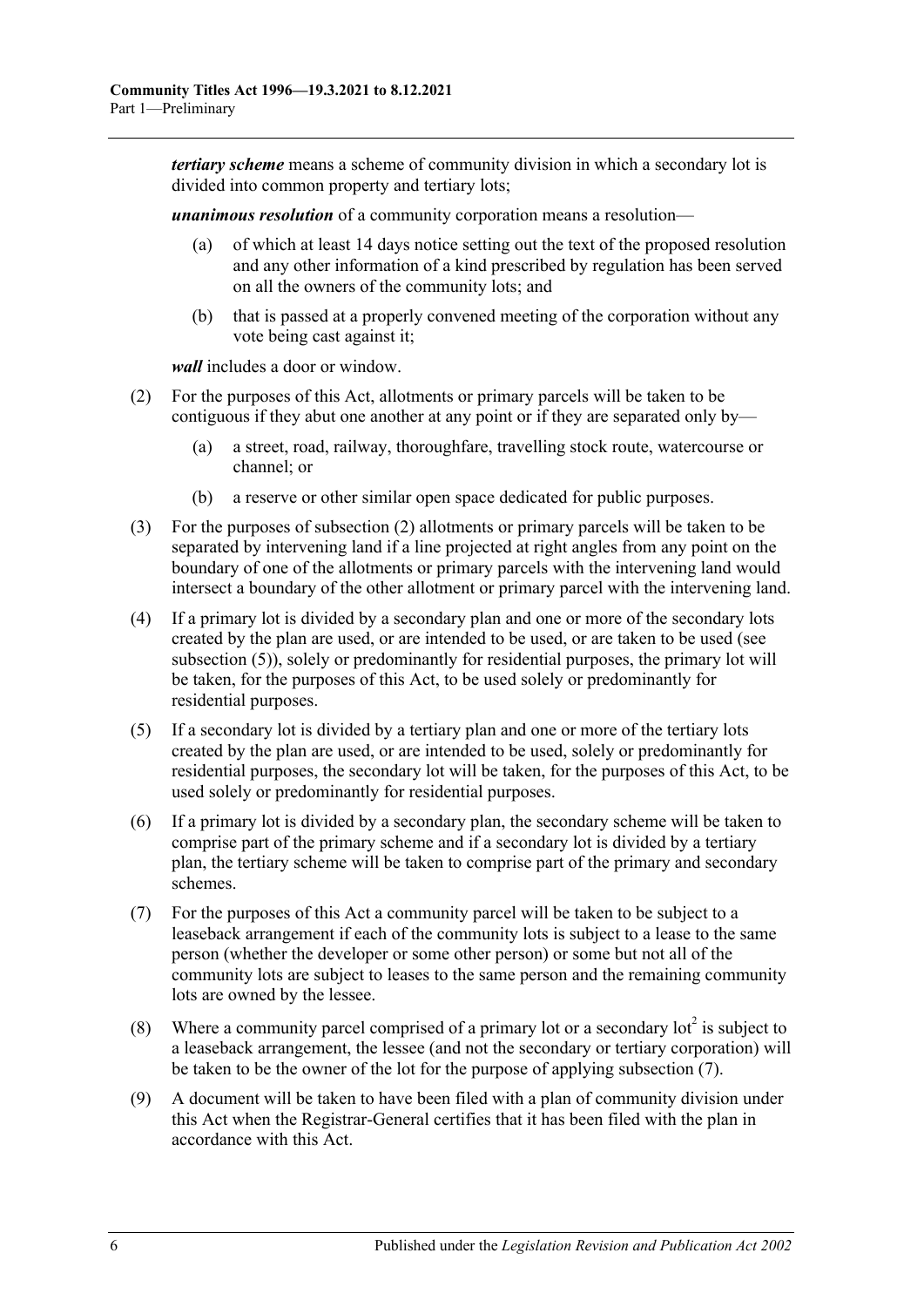- (10) An explanatory note to a provision of this Act does not form part of the provision to which it relates.
- <span id="page-12-0"></span>(11) Where—
	- (a) this Act requires the scheme description lodged with the Registrar-General to be endorsed by the relevant development authority; and
	- $(b)$
- (i) all the consents or approvals required under the *[Planning,](http://www.legislation.sa.gov.au/index.aspx?action=legref&type=act&legtitle=Planning%20Development%20and%20Infrastructure%20Act%202016)  [Development and Infrastructure Act](http://www.legislation.sa.gov.au/index.aspx?action=legref&type=act&legtitle=Planning%20Development%20and%20Infrastructure%20Act%202016) 2016* in relation to the division of the land (and a change in the use of the land (if any)) in accordance with the scheme description and the plan of community division have been granted; or
- (ii) no consent or approval is required under that Act in relation to the division of the land (or a change in the use of the land),

<span id="page-12-1"></span>the relevant development authority must, subject to [section](#page-33-1) 30(4), endorse the scheme description to the effect of either [paragraph](#page-12-0) (b)(i) or [\(ii\).](#page-12-1)

- (12) The endorsement of a scheme description does not limit the relevant development authority's right to refuse, or to place conditions on, development authorisation under the *[Planning, Development and Infrastructure Act](http://www.legislation.sa.gov.au/index.aspx?action=legref&type=act&legtitle=Planning%20Development%20and%20Infrastructure%20Act%202016) 2016* in relation to any other development envisaged by the scheme description.
- $(13)$  If—
	- (a) a licensed surveyor is uncertain about the location of a part of the service infrastructure; and
	- (b) identifies the part that he or she is uncertain about in a certificate that a plan has been correctly prepared in accordance with this Act,

the following provisions apply:

- (c) the certificate is not invalid for the purposes of this Act because of the surveyor's uncertainty as to the location of that part of the service infrastructure; and
- (d) no civil liability attaches to the surveyor because the location of that part of the service infrastructure is shown on the plan incorrectly.
- **Notes—**
	- 1 [Subparagraph](#page-10-0) (ii) looks at the number of votes against the resolution rather than the number of votes in favour of it. For example in an 80 lot scheme 21 votes must be cast against a resolution for it to fail to be a special resolution.
	- 2 A primary lot that is divided by a secondary plan is a secondary community parcel and a secondary lot divided by a tertiary plan is a tertiary community parcel (see definitions of *secondary* and *tertiary parcels*). For the other purposes of the Act the secondary or tertiary corporation is regarded as the owner of the primary or secondary lot. But for the purpose of determining unde[r subsection](#page-11-0) (7) whether a primary or secondary parcel is subject to a leaseback arrangement, the lessee under a leaseback arrangement over a primary or secondary lot forming part of the primary or secondary parcel should be regarded as the owner of the primary or secondary lot.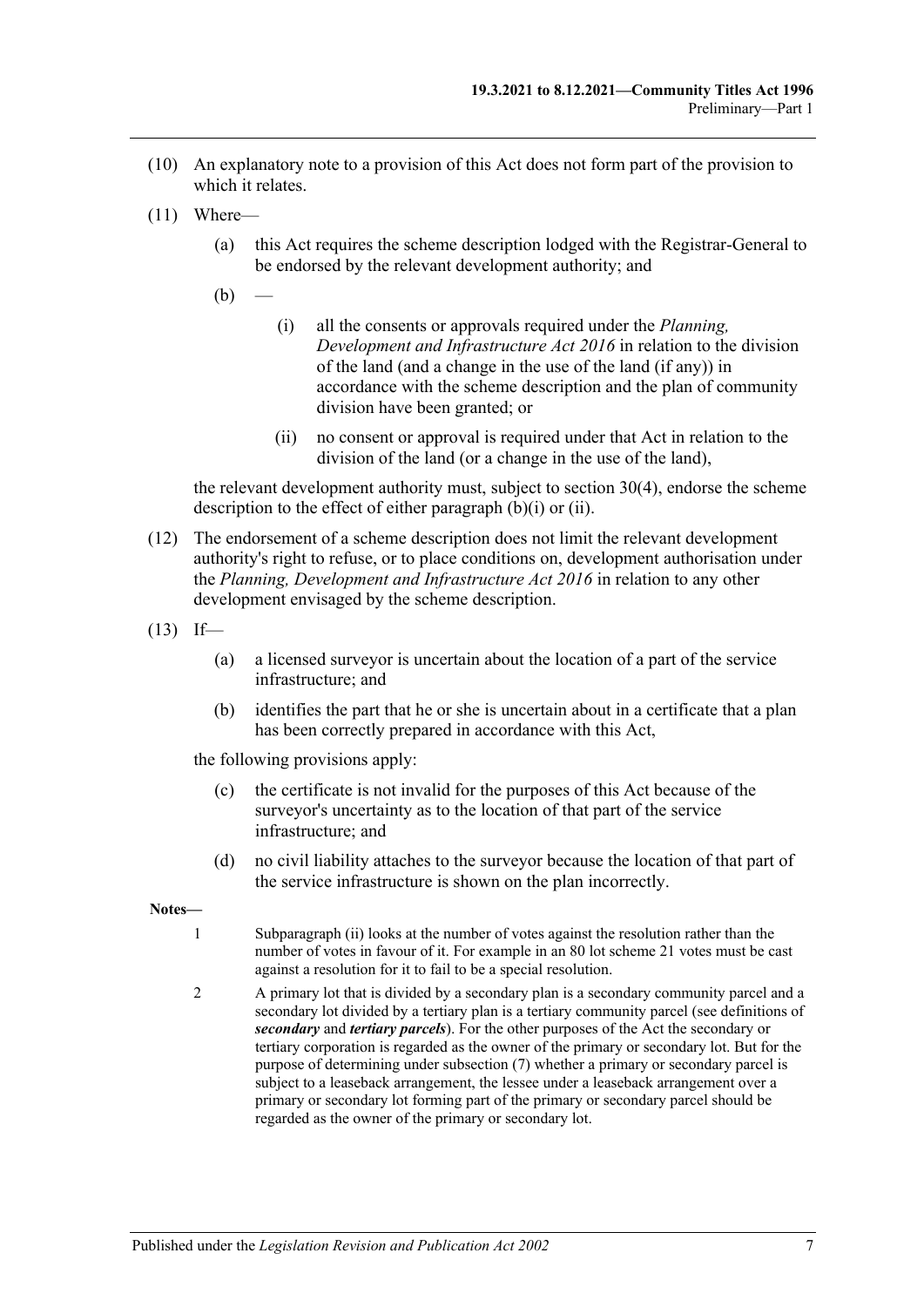## <span id="page-13-3"></span><span id="page-13-0"></span>**4—Associates**

- (1) A person is an associate of another person for the purposes of this Act if—
	- (a) a relationship of a kind referred to in [subsection](#page-13-2) (2) exists between them; or
	- (b) they are linked by a series of relationships of a kind or kinds referred to in [subsection](#page-13-2) (2) through one or more other persons.
- <span id="page-13-2"></span>(2) [Subsection](#page-13-3) (1) applies in relation to the following kinds of relationships:
	- (a) the relationship between relatives;
	- (b) the relationship between a guardian and a child or a guardian and a protected person;
	- (c) the relationship between partners;
	- (d) the relationship between employer and employee;
	- (e) the relationship where one person is bound to, or usually does, act in accordance with the directions, instructions or wishes of another person;
	- (f) the relationship between a body corporate and an executive officer of the body corporate;
	- (g) the relationship between a body corporate and a person who is in a position to control or influence the activities of the body corporate;
	- (h) fiduciary relationships.

## <span id="page-13-1"></span>**5—This Act and the** *Real Property Act 1886* **to be read together**

This Act and the *[Real Property Act](http://www.legislation.sa.gov.au/index.aspx?action=legref&type=act&legtitle=Real%20Property%20Act%201886) 1886* will be read together as a single Act.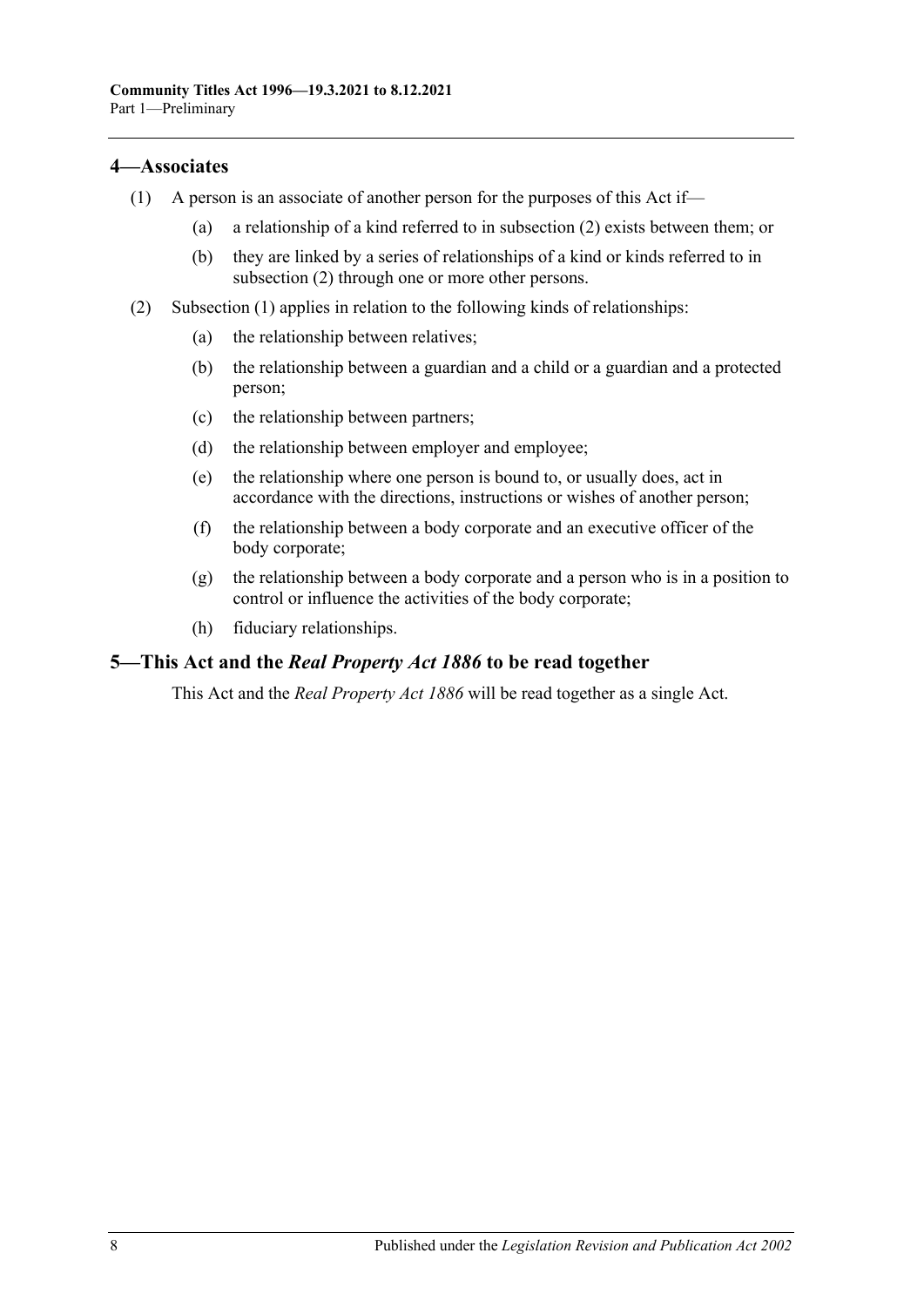## <span id="page-14-0"></span>**Part 2—Scope of the Act**

## <span id="page-14-1"></span>**6—Nature of division under this Act**

- (1) This Act provides for the division of land into lots and common property.
- (2) A lot created by division under this Act is a community lot or a development lot.

## <span id="page-14-5"></span><span id="page-14-2"></span>**7—What land can be divided**

- (1) Land comprised in an allotment may be divided into two or more community lots (*primary lots*) and common property by a primary plan of community division.<sup>1</sup>
- <span id="page-14-6"></span>(2) A primary lot created by a primary plan of community division under [subsection](#page-14-5) (1) may be divided into two or more community lots (*secondary lots*) and common property by a secondary plan of community division.
- <span id="page-14-8"></span>(3) A secondary lot created by a secondary plan of community division under [subsection](#page-14-6) (2) may be divided into two or more community lots (*tertiary lots*) and common property by a tertiary plan of community division.

**Note—**

1 The first level of division under this Act is into primary lots and common property. The Act does not require primary lots to be further divided into secondary lots and it is envisaged that most divisions (especially in the smaller schemes) will not go beyond the primary level.

## <span id="page-14-3"></span>**8—Development lots**

- (1) A plan of community division may, in addition to dividing land into community lots and common property, create one or more development lots to enable division of the community parcel to be undertaken in stages.
- (2) The land comprised in a development lot will be divided during a subsequent stage or stages in accordance with a development contract.
- (3) The division of a development lot results in the creation of community lots of the same kind as those created in previous stages<sup>1</sup> and may involve the creation of common property as well.
- (4) Subject to the scheme description and the development contract, the owner of a development lot may, if he or she wishes to, divide the lot in stages.

**Note—**

1 For example, if a plan of community division divides land into primary lots, common property and a development lot, the lots created by subsequent division of the development lot can only be primary lots.

## <span id="page-14-7"></span><span id="page-14-4"></span>**9—Strata division**

- (1) A plan of community division (to be called a *strata plan*) may create community lots with defined upper and lower boundaries as well as lateral boundaries.
- (2) Each strata lot must be wholly or partly within a building that has been erected on the community parcel and the boundaries of the lots, or parts of the lots, that are within the building must be defined by reference to the building.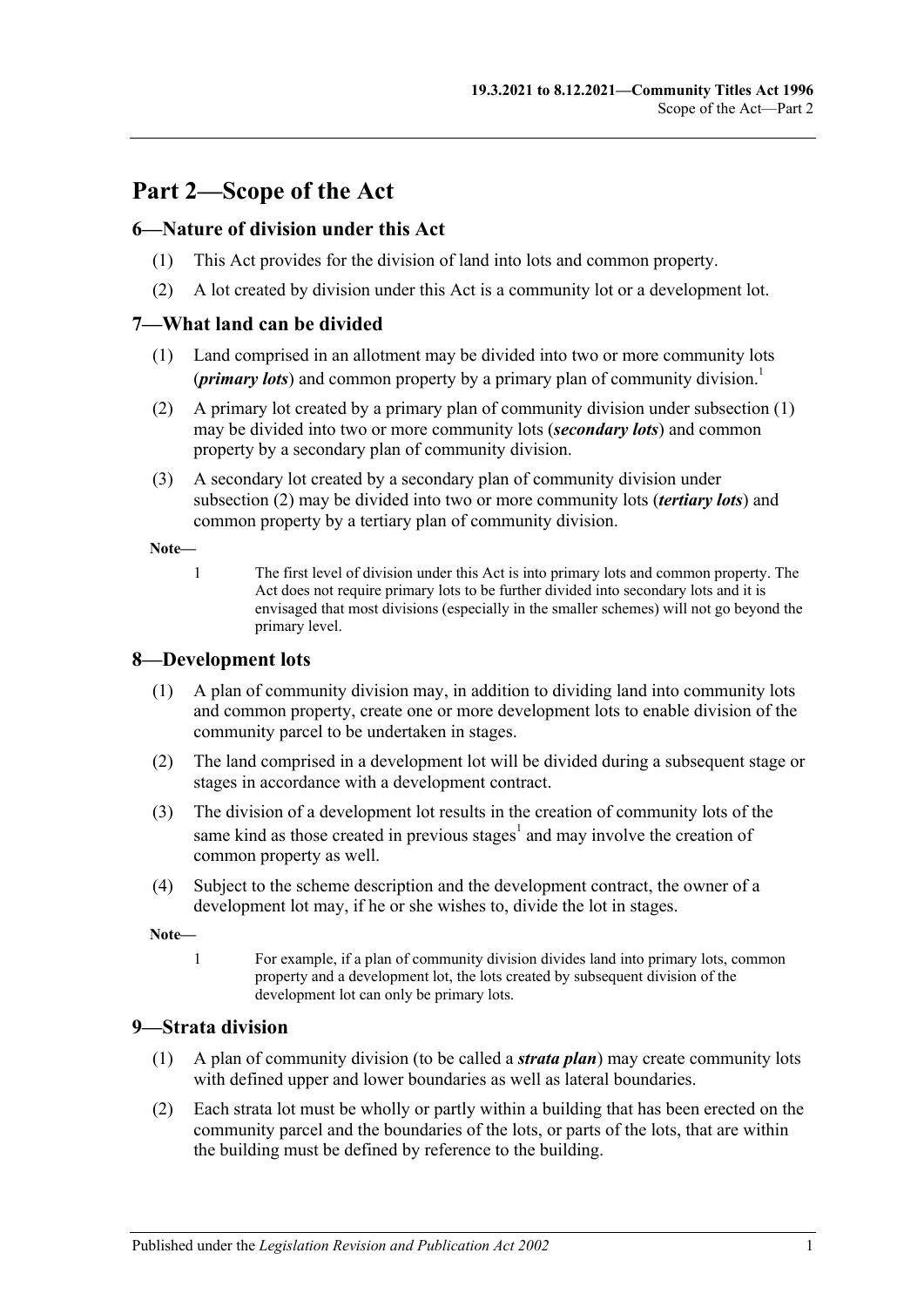## <span id="page-15-0"></span>**10—The community corporation**

- (1) A community corporation is established when a plan of community division is deposited by the Registrar-General in the Lands Titles Registration Office.
- (2) The owners of the community lots are the members of the community corporation.
- (3) The corporation is the mechanism by which the owners of community lots participate in the administration of the community parcel.

#### <span id="page-15-1"></span>**11—The scheme description**

- (1) Except in the case of a small scheme (see [section](#page-19-0) 15), the original owner of the community parcel (*the developer*) is required to lodge a description of the scheme for the division, development and administration of the community parcel (*the scheme description*) with the plan of community division.
- (2) The scheme description is filed with the community plan by the Registrar-General when depositing the plan in the Lands Titles Registration Office.
- (3) Its purpose is to provide a brief description of the nature of the scheme to which the relevant development authority has given its consent for the benefit of persons considering purchasing or entering into any other dealing with a lot created by the scheme.
- (4) The by-laws of the scheme and a development contract (if any) relating to the scheme must be consistent with the scheme description.

#### <span id="page-15-2"></span>**12—By-laws**

- (1) By-laws may be used to regulate—
	- (a) the use and enjoyment of the common property; and
	- (b) the purpose or purposes for which community lots may be used; and
	- (c) the design, construction and appearance of buildings on the common property and the community lots and the landscaping of community lots.
- (2) The first by-laws are lodged with the application for division and may be varied from time to time by special resolution<sup> $1$ </sup> of the community corporation.

#### **Note—**

1 Except where the number of votes that may be cast in respect of each lot is to be changed in which case a unanimous resolution is required—see [section](#page-82-2) 87(2).

#### <span id="page-15-3"></span>**13—Staged development and development contracts**

- (1) If the scheme description indicates that the community parcel is to be (or is likely to be) divided in stages—
	- (a) the land to be divided in a subsequent stage must be shown on the community plan as a development lot; and
	- (b) the developer must execute a development contract requiring him or her to apply for division of that land at a later date in accordance with the scheme  $description.<sup>1</sup>$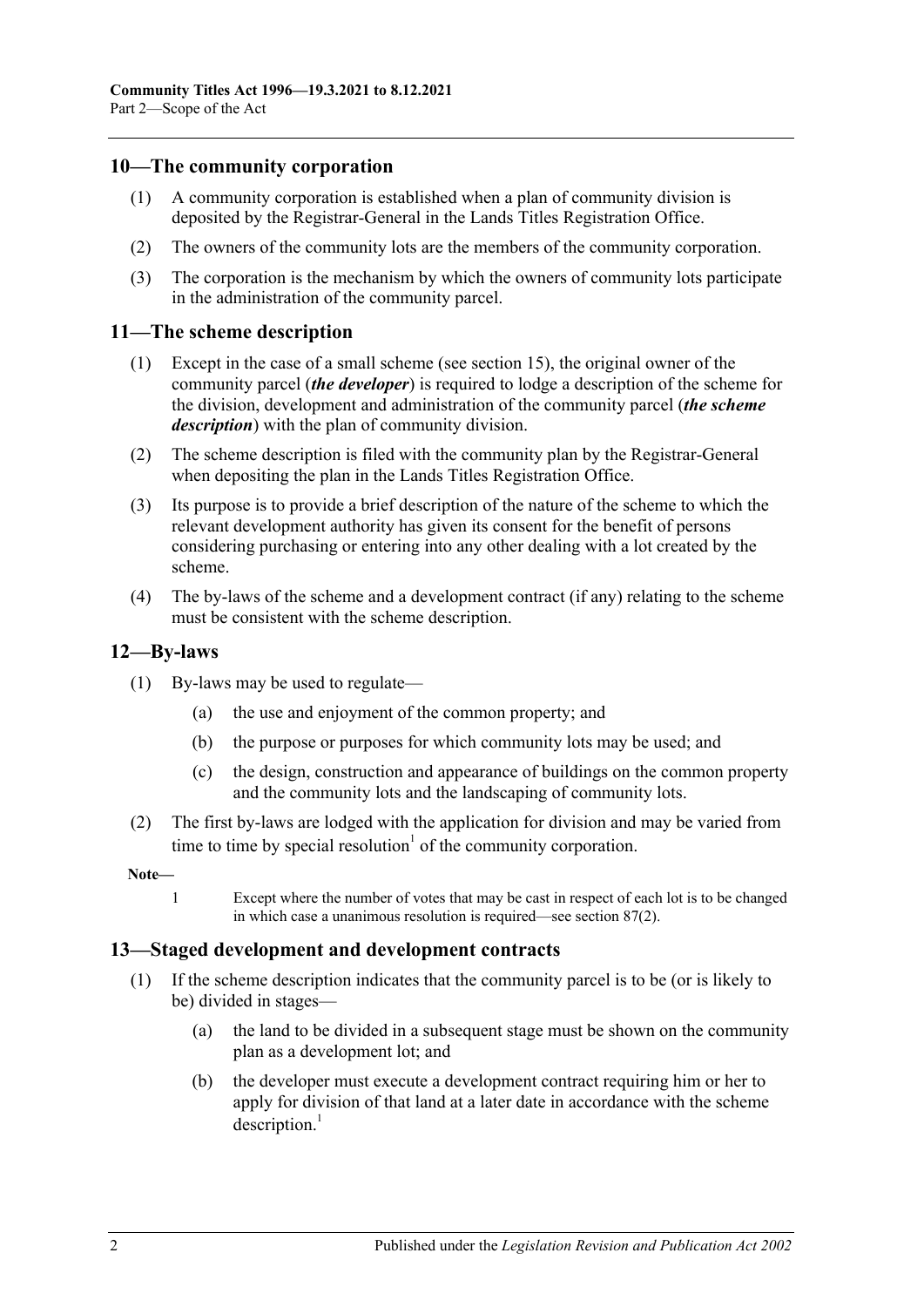- (2) If the scheme description indicates that the developer is to (or is likely to) erect buildings or other improvements on a development lot or the common property, the developer must execute a development contract requiring the developer to erect the buildings or make the improvements in accordance with the scheme description.
- <span id="page-16-0"></span>(3) If the scheme description indicates that a community lot is to be (or is likely to be) divided or otherwise developed in a particular manner or for a particular purpose, the developer must execute a development contract requiring the developer to divide or develop the lot in that manner or for that purpose.
- (4) Successive owners of the community lot are bound by the contract referred to in [subsection](#page-16-0) (3).

#### **Note—**

1 A developer can be required by a development contract to divide a primary, secondary or tertiary parcel in stages. A part of the parcel (a development lot) is set aside for this purpose. A developer can also be required by a development contract to divide a primary lot by a secondary plan or a secondary lot by a tertiary plan (se[e subsection](#page-16-0) (3)). Although this division occurs after the division of the primary or secondary parcel it is not referred to in this Act as staged division.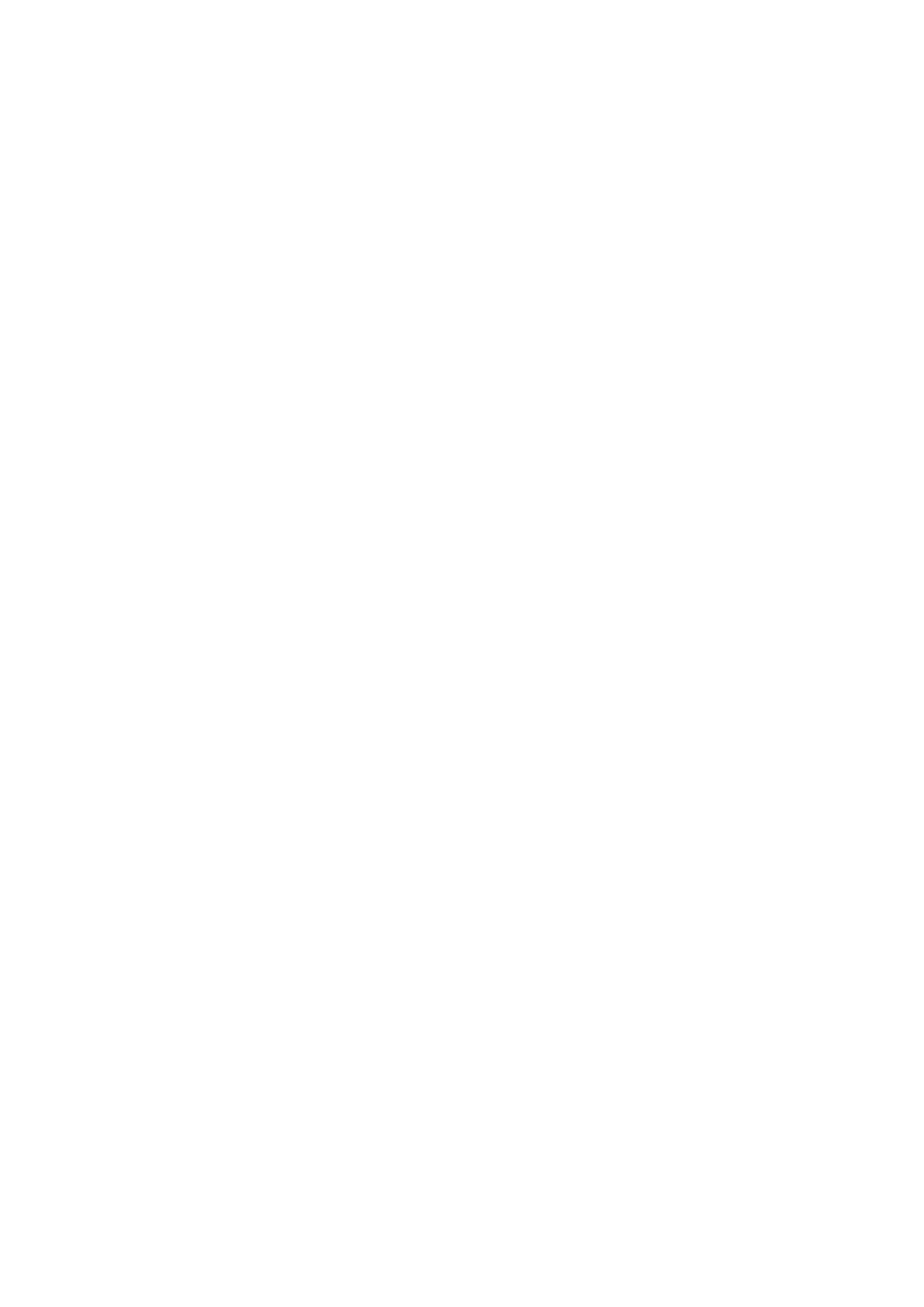## <span id="page-18-0"></span>**Part 3—Division of land by plan of community division**

## <span id="page-18-1"></span>**Division 1—Application for division**

## <span id="page-18-3"></span><span id="page-18-2"></span>**14—Application**

- (1) The registered proprietor of an estate in fee simple in—
	- (a) land comprising an allotment or allotments;
	- (b) land comprising a primary lot or a secondary lot,

may apply to the Registrar-General for the division of the land by a plan of community division.

- (2) If the land to be divided is subject to a life estate, the proprietors of the life estate and the reversionary or remainder interest will be taken together, for the purposes of [subsection](#page-18-3) (1), to be the proprietors of an estate in fee simple in the land.
- (3) The application must be in a form approved by the Registrar-General and must—
	- (a) include the names and addresses of the first owners of the lots and must specify the lot or lots to be owned by each of them; and
	- (b) include the address of the corporation that will be established on deposit of the plan of community division; and
	- (c) include such other information as the Registrar-General requires.
- (4) The application must be accompanied by—
	- (a) the fee prescribed by regulation; and
	- (b) the plan of community division; and
	- (d) the scheme description endorsed by the relevant development authority (a scheme description is not required for certain small schemes—see [section](#page-19-0) 15); and
	- (f) the first by-laws of the scheme; and
	- (g) if the scheme description indicates—
		- (i) that the community parcel is to be (or is likely to be) divided in stages; or
		- (ii) that the owner of a particular community lot is to (or is likely to) divide the lot or develop it in any other manner; or
		- (iii) that the developer is to (or is likely to) make improvements to, or undertake development work on, a development lot or the common property,

an appropriate development contract or contracts; and

(h) a certificate from a licensed surveyor in the form prescribed by regulation (which must be endorsed on the plan) certifying that the plan has been correctly prepared in accordance with this Act to a scale determined by the Registrar-General; and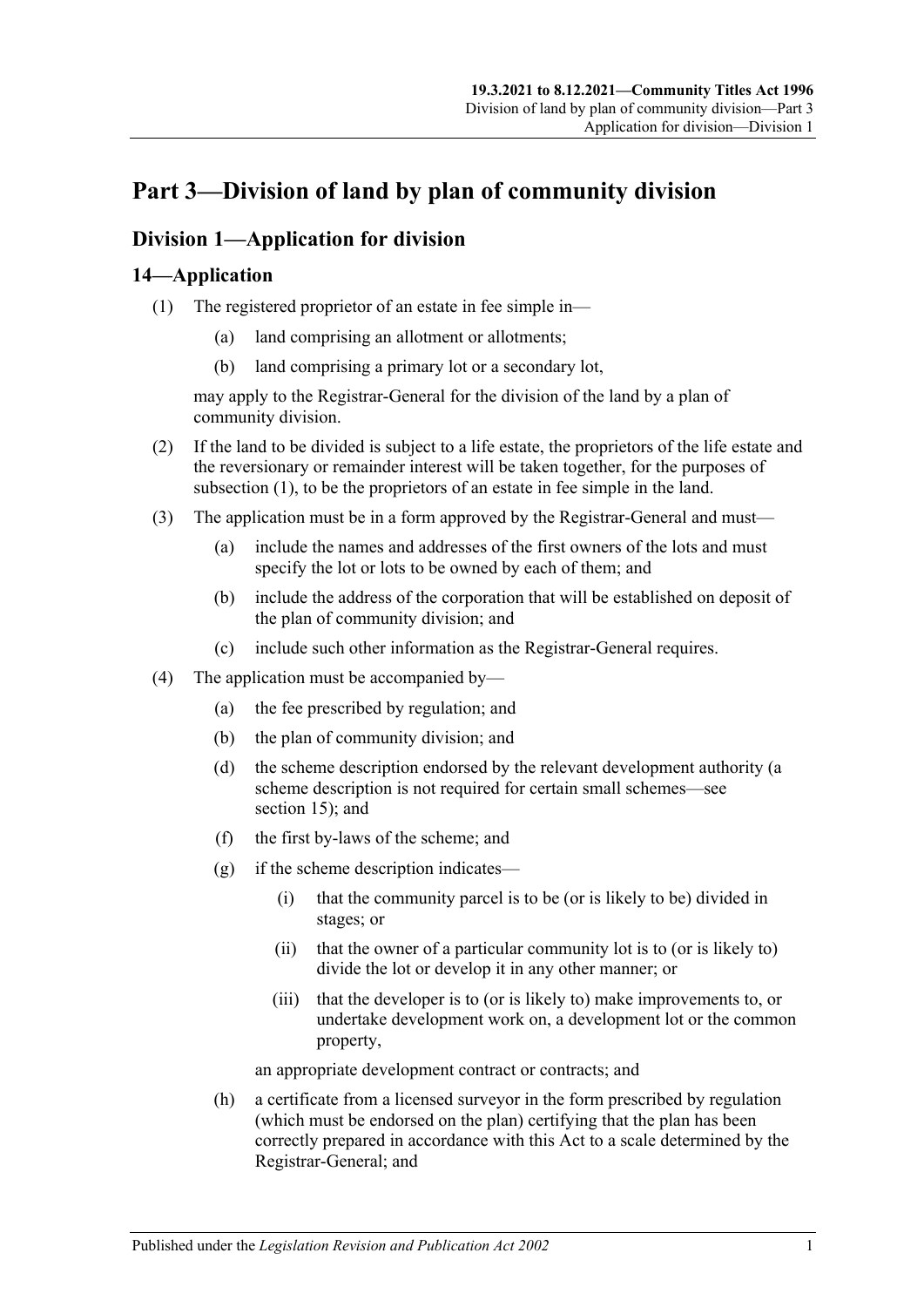- (i) a certificate from a land valuer in the form prescribed by regulation (which must be endorsed on the schedule of lot entitlements) certifying that the schedule is correct (the Registrar-General may refuse to accept the certificate if given more than six months before the application is lodged); and
- (j) any instrument, duly executed, that is to be registered on deposit of the plan; and
- (k) such other documentary material as the Registrar-General may require.
- (5) The plan of community division—
	- (a) must be in a form approved by the Registrar-General; and
	- (b) must divide the land into two or more community lots and common property; and
	- (c) may include one or more development lots; and
	- (d) must delineate the boundaries of the land and the lots and common property into which the land is divided in a manner that allows those boundaries to be ascertained; and
	- (e) must as far as practicable delineate the service infrastructure (but not that part of the service infrastructure within the boundaries of a community lot if it does not provide a service to any other lot or the common property); and
	- (f) must delineate the streets, roads, thoroughfares, reserves or similar open spaces (if any) that will, on deposit of the plan, be vested in a council or prescribed authority or will revert to the Crown; and
	- (g) must delineate the easements (if any) of a kind referred to in [section](#page-27-0) 25; and
	- (h) must designate each lot by a distinguishing number; and
	- (i) must have annexed to it a schedule of lot entitlements in relation to the community lots in a form approved by the Registrar-General; and
	- (j) must comply with any requirements stipulated by the Registrar-General.
- (5a) The Registrar-General must not deal with the application unless satisfied that the certificate from the State Planning Commission required by section 138 of the *[Planning, Development and Infrastructure Act](http://www.legislation.sa.gov.au/index.aspx?action=legref&type=act&legtitle=Planning%20Development%20and%20Infrastructure%20Act%202016) 2016* has been given, and is in force, in relation to the development.
- (6) The certificate from the State Planning Commission under section 138 of the *[Planning, Development and Infrastructure Act](http://www.legislation.sa.gov.au/index.aspx?action=legref&type=act&legtitle=Planning%20Development%20and%20Infrastructure%20Act%202016) 2016* expires at the expiration of one year after the application for the division of the land was lodged with the Registrar-General unless the Registrar-General extends the life of the certificate.
- (7) A primary lot cannot be divided by a secondary plan if the scheme description or the by-laws of the primary scheme prohibit it.
- (8) A secondary lot cannot be divided by a tertiary plan if the scheme description or the by-laws of the primary or secondary scheme prohibit it.

## <span id="page-19-0"></span>**15—Scheme description not required for certain small schemes**

- (1) There is no need to lodge a scheme description with the Registrar-General if—
	- (a) the plan of community division—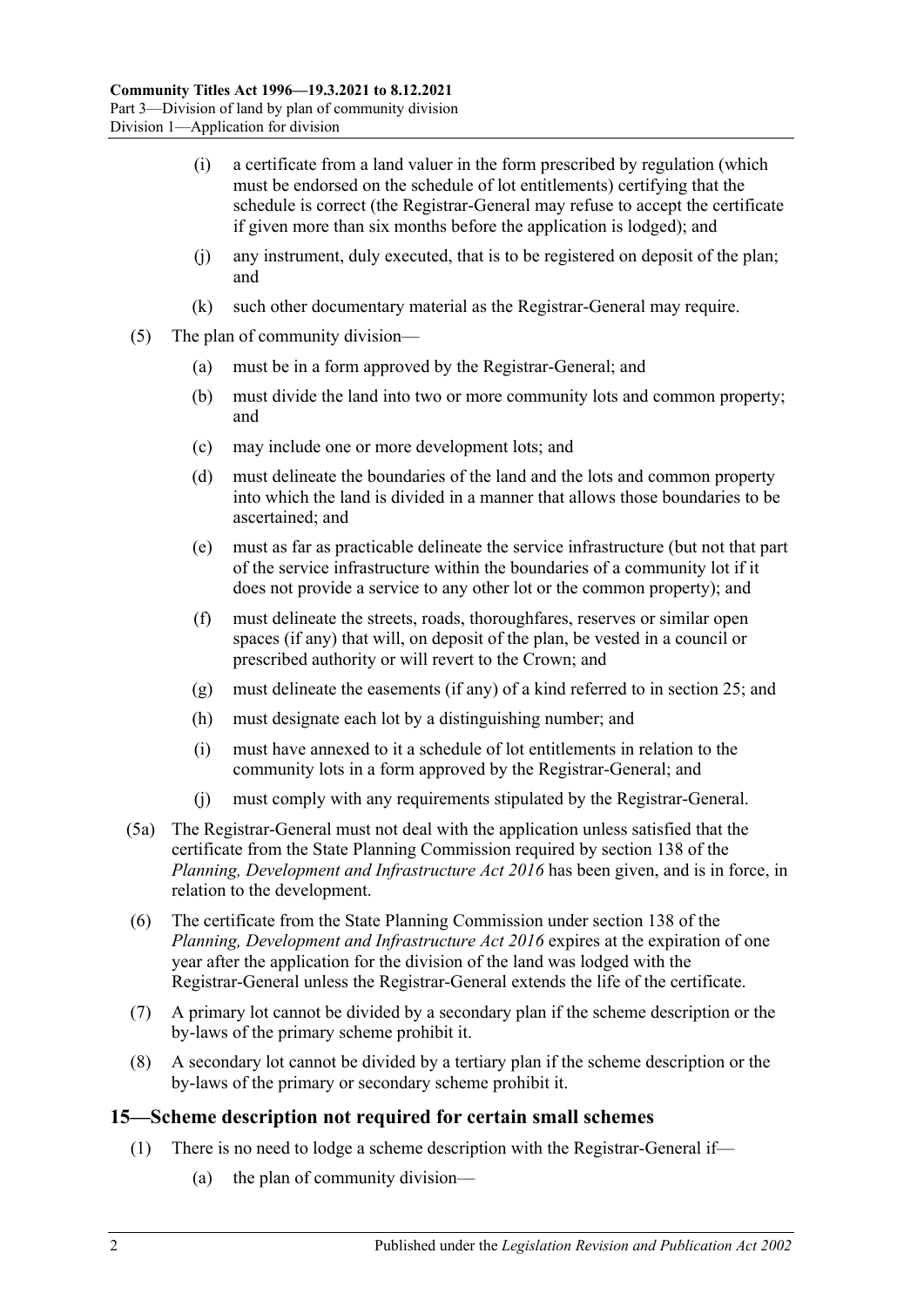- (i) does not create more than six community lots (or such other number as is prescribed by regulation); and
- (ii) does not create a development lot; and
- <span id="page-20-2"></span>(b) each of the community lots is intended to be used solely or predominantly for residential purposes.
- (2) If the community corporation subsequently applies to the Registrar-General to amend the plan of community division to increase the number of community lots to a number that exceeds the number prescribed by or under [subsection](#page-20-2)  $(1)(a)(i)$ , the application must be accompanied by a scheme description endorsed by the relevant development authority.

## <span id="page-20-0"></span>**15A—Application may deal with statutory encumbrances**

Despite any other statutory provision to the contrary, the Registrar-General may treat an application under this Part as if it included an application for the variation or termination of a statutory encumbrance if—

- (a) the application or the plan of community division specifies that variation or termination of a statutory encumbrance is to be registered or noted; and
- (b) the application is accompanied by—
	- (i) a certificate signed by or on behalf of the holder of the statutory encumbrance certifying that the requirements of the Act under which the encumbrance was entered into, or is in force, as to the variation or termination of the statutory encumbrance (if any) have been complied with; and
	- (ii) such other documentary material in relation to the statutory encumbrance as the Registrar-General may require.

## <span id="page-20-3"></span><span id="page-20-1"></span>**16—Consents to application**

- (1) The applicant must provide evidence to the satisfaction of the Registrar-General that—
	- (a) the holder of a registered encumbrance over the land to be divided consents to the application; and
	- (b) where deposit of the plan in the Lands Titles Registration Office will affect the estate or interest of a person in land outside the community parcel—that person consents to the application; and
	- (c) where deposit of the plan in the Lands Titles Registration Office will operate to vest an estate or interest in land (whether within or outside the community parcel) in a person—that person consents to the application.
- (2) The Registrar-General may, if he or she thinks fit, dispense with the consent of a person referred to in [subsection](#page-20-3) (1).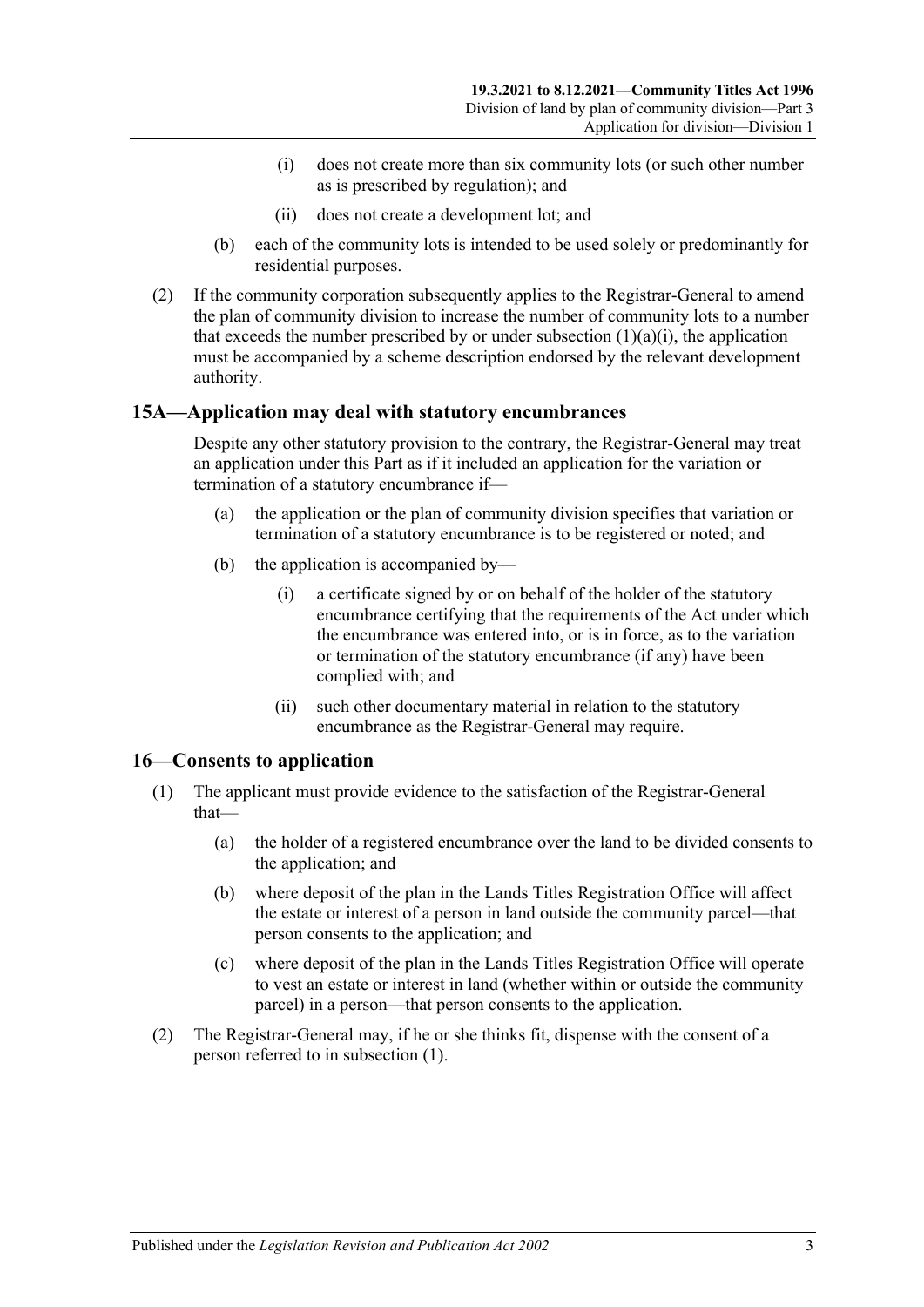(3) If the deposit of a plan of community division would result in the extinguishment of an easement in respect of part of the dominant land, the consent of a person who has or claims an estate or interest in the servient land is not required (unless the Registrar-General determines otherwise in a particular case) in relation to that extinguishment if rights under the easement continue in existence in respect of some other part of the dominant land.

## <span id="page-21-0"></span>**17—Application in relation to part of the land in a certificate**

- (1) Where an allotment comprises a part, but not the whole, of the land in a certificate of title, an application for division of the allotment under this Act can only be made if the remainder of the land in the certificate—
	- (a) constitutes the whole of an allotment or a number of allotments; or
	- (b) constitutes an allotment or allotments and a part allotment or part allotments that are contiguous with that allotment or one or more of those allotments.
- <span id="page-21-3"></span>(2) The requirement for contiguity in [subsection](#page-21-3) (1)(b) does not apply to a part allotment that was not contiguous with any allotment in the certificate before the division occurred.

## <span id="page-21-1"></span>**18—Status of plan and application**

- (1) The plan and the application for division will, upon being lodged with the Registrar-General, be taken for the purposes of the *[Real Property Act](http://www.legislation.sa.gov.au/index.aspx?action=legref&type=act&legtitle=Real%20Property%20Act%201886) 1886* to be a single instrument presented for registration and will have priority over other instruments in accordance with section 56 of that Act.
- (2) Subject to [subsection](#page-21-4) (3), the plan or the application to which it relates cannot be withdrawn or amended without the consent of all the persons who have consented to the application.
- <span id="page-21-4"></span>(3) The Registrar-General may permit an applicant, or a person who has consented to the application, to amend the application or the plan to which it relates in order to comply with this Act or the *[Real Property Act](http://www.legislation.sa.gov.au/index.aspx?action=legref&type=act&legtitle=Real%20Property%20Act%201886) 1886* or with a requirement of the Registrar-General under this Act or the *[Real Property Act](http://www.legislation.sa.gov.au/index.aspx?action=legref&type=act&legtitle=Real%20Property%20Act%201886) 1886*.
- (4) The provisions of the *[Real Property Act](http://www.legislation.sa.gov.au/index.aspx?action=legref&type=act&legtitle=Real%20Property%20Act%201886) 1886* that apply to, or in relation to, instruments of a particular class will, subject to this Part, apply (with any necessary adaptations or modifications) to, or in relation to, a plan and the application for division if deposit of the plan in the Lands Titles Registration Office—
	- (a) would operate to vest in a person under [section](#page-25-0) 23 the same kind of estate or interest as is vested by registration of instruments of that class; or
	- (b) would discharge or otherwise extinguish an estate or interest in land under [section](#page-25-0) 23 of the same kind as is discharged or extinguished by registration of instruments of that class.

## <span id="page-21-5"></span><span id="page-21-2"></span>**19—Special provisions relating to strata plans**

(1) A strata plan must divide the building on the community parcel (or, if there is more than one building, at least one of them) so as to create at least one lot that is situated above another lot in the building.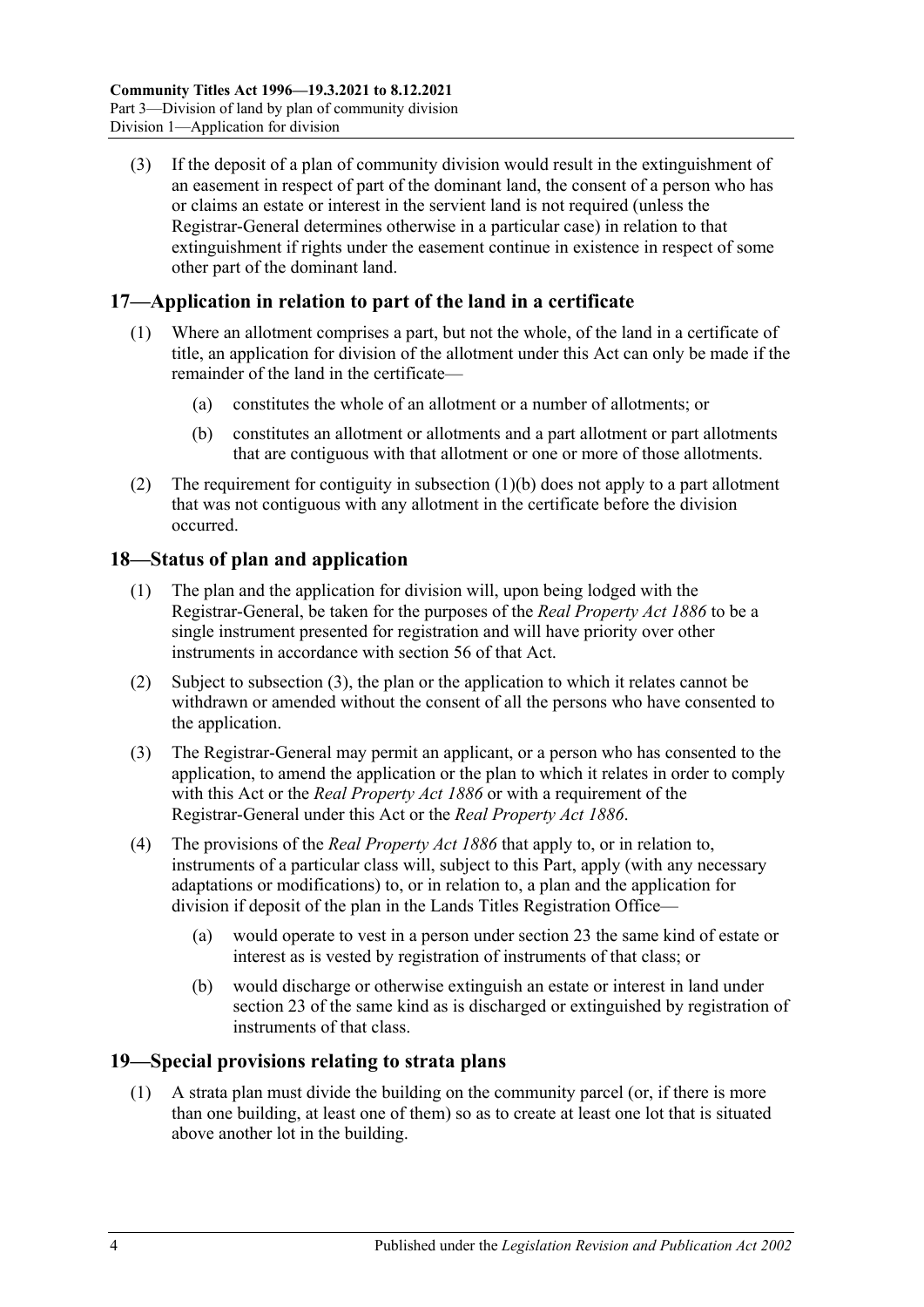- (2) [Subsection](#page-21-5) (1) does not apply to a strata plan that was originally deposited in the Lands Titles Registration Office under the *[Strata Titles Act](http://www.legislation.sa.gov.au/index.aspx?action=legref&type=act&legtitle=Strata%20Titles%20Act%201988) 1988* and has become a strata plan under this Act by virtue of an election under [clause](#page-124-2) 2 of the [Schedule.](#page-124-0)
- (3) A strata lot—
	- (a) may be below, on or above the surface of land; and
	- (b) may be wholly on one storey or partly on one storey and partly on another or others; and
	- (c) must have upper and lower boundaries as well as lateral boundaries that are defined by reference to parts of the building; and
	- (d) may include an area (a *lot subsidiary*) within the building or comprising land outside the building to be used for a purpose that is ancillary to the purpose for which the rest of the lot is to be used.
- <span id="page-22-3"></span>(4) Subject to any explicit statement to the contrary in a strata plan, the following principles apply to the definition of a lot by strata plan—
	- (a) where a boundary is defined by reference to a wall or fence—the boundary is the inner surface of the wall or fence;
	- (b) where a boundary is defined by reference to a floor—the boundary is the upper surface of the floor;
	- (c) where a boundary is defined by reference to a ceiling or roof—the boundary is the under surface of the ceiling or roof.

## <span id="page-22-0"></span>**Division 2—Lot entitlement**

## <span id="page-22-1"></span>**20—Lot entitlement**

- (1) The lot entitlement of a community lot is a number assigned to the lot that bears in relation to the aggregate of the lot entitlements of all of the community lots defined on the community plan (within a tolerance of plus or minus 10 per cent) the same proportion that the value of the lot bears to the aggregate value of those lots.<sup>1</sup>
- (2) The lot entitlement of a lot must be expressed as a whole number.
- (3) The regulations may provide that the aggregate of the lot entitlements of all the community lots defined on a plan must be equal to a number fixed by the regulations.
- (4) The unimproved value of the lots will be used to establish lot entitlements.
- (5) In the case of a strata lot this will be taken to include the value of the part of the building containing or comprising the lot without taking into account the value of fixtures or other improvements.

**Note—**

1 Lot entitlements determine the shares in which lot owners make monetary contributions to the community corporation and are responsible for liabilities of the corporation and the shares in which the assets of the corporation are divided on cancellation.

## <span id="page-22-2"></span>**21—Application to amend schedule of lot entitlements**

(1) A community corporation may apply to the Registrar-General to amend the schedule of lot entitlements.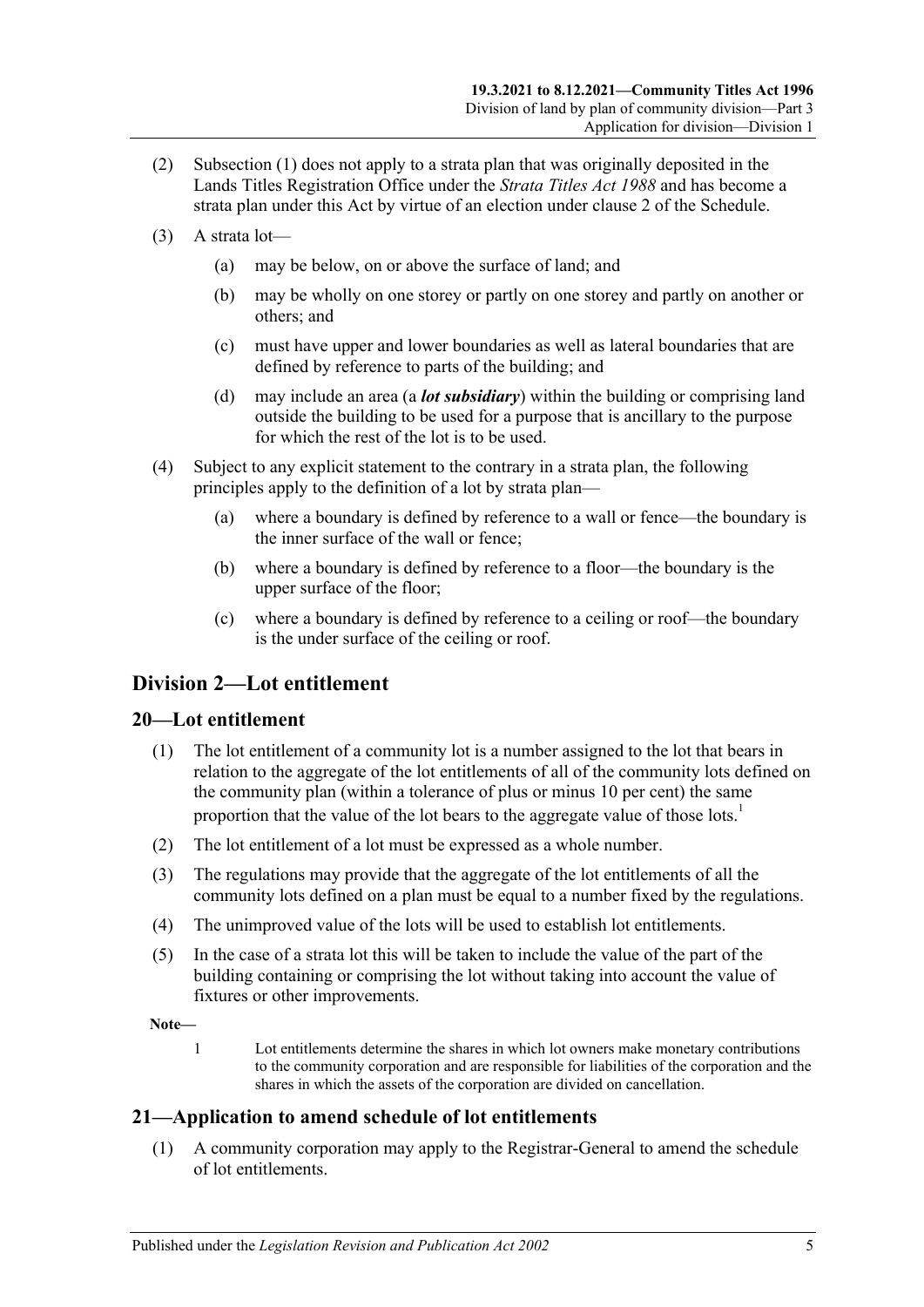- (2) The application must be in a form approved by the Registrar-General and must be accompanied by—
	- (a) the fee prescribed by regulation; and
	- (b) a new schedule of lot entitlements in a form approved by the Registrar-General certified correct by a land valuer (the Registrar-General may refuse to accept the schedule if it was certified to be correct more than six months before the application was lodged).
- (3) The corporation must provide evidence to the satisfaction of the Registrar-General that the application is made in pursuance of a unanimous resolution of the community corporation.
- (4) The corporation must provide evidence to the satisfaction of the Registrar-General that the following persons have given their consent to the proposed amendment:
	- (a) a person who is the owner of a community lot at the relevant time but who did not have the opportunity of voting against the resolution of the corporation authorising the proposed amendment because he or she was not a member of the corporation when the vote was taken; and
	- (b) a prospective owner at the relevant time of a community lot; and
	- (c) a registered encumbrancee or prospective encumbrancee at the relevant time of a community lot; and
	- (d) the persons referred to in [subsection](#page-23-0) (5).
- <span id="page-23-0"></span>(5) The consents of the following persons are also required:
	- (a) where the corporation is a primary corporation and a primary lot is divided by a secondary plan—
		- (i) a person who is the owner of a secondary lot at the relevant time but who did not have the opportunity of voting against the proposed amendment because he or she was not a member of the secondary corporation when the vote was taken; and
		- (ii) a prospective owner at the relevant time of a secondary lot; and
		- (iii) a registered encumbrancee or prospective encumbrancee at the relevant time of a secondary lot; and
	- (b) where the corporation is a primary corporation and a primary lot is divided by a secondary plan and a secondary lot created by that plan is divided by a tertiary plan or where the corporation is a secondary corporation and a secondary lot is divided by a tertiary plan—
		- (i) a person who is the owner of a tertiary lot at the relevant time but who did not have the opportunity of voting against the proposed amendment because he or she was not a member of the tertiary corporation when the vote was taken; and
		- (ii) a prospective owner at the relevant time of a tertiary lot; and
		- (iii) a registered encumbrancee or prospective encumbrancee at the relevant time of a tertiary lot.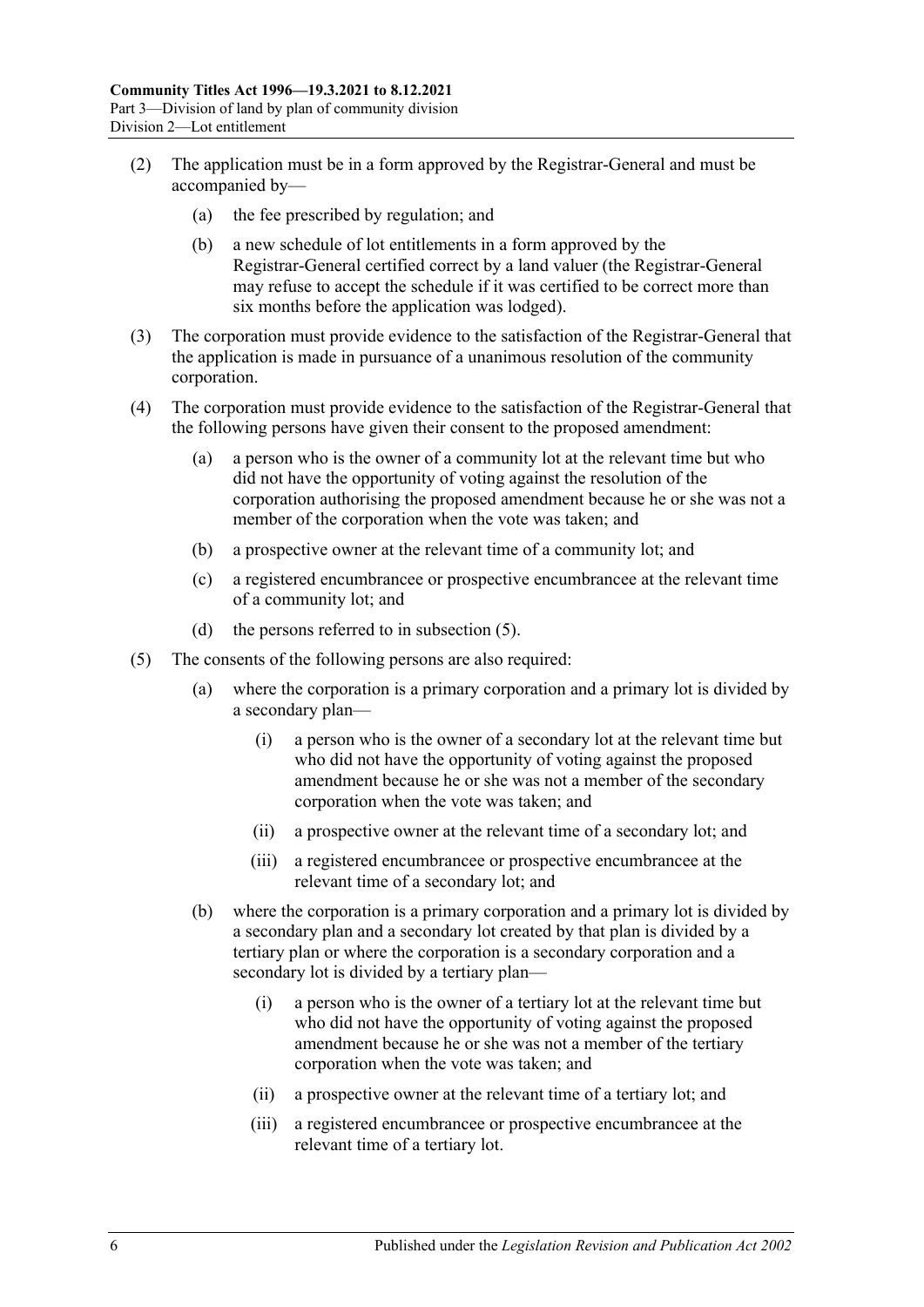- (6) The consent of a registered encumbrancee is not required under this section in relation to an easement registered in his or her name.
- (7) The consent of the owner or encumbrancee of a lot is not required under this section if, before the relevant time, an instrument had been presented for registration at the Lands Titles Registration Office on the registration of which that person would cease to be the owner or an encumbrancee of the lot.
- (8) The consent of an encumbrancee of a lot is not required under this section if the proportion that the new lot entitlement of the lot bears to the aggregate of the new lot entitlements of all the lots is within a range of plus or minus ten per cent of the proportion that the value of the lot bears to the aggregate values of all of the lots based on the valuations used when preparing the previous schedule of lot entitlements.
- (9) If the requirements of this section are satisfied, the Registrar-General must substitute the new schedule of lot entitlements for the previous schedule.
- (10) In this section—

*prospective encumbrancee* in relation to a lot means a person who will hold a registered encumbrance (not being an easement) over the lot on registration of an instrument that has been presented for registration at the Lands Titles Registration Office but has not been registered;

*prospective owner* in relation to a lot means a person who will be the owner of the lot on registration of a transfer that has been presented for registration at the Lands Titles Registration Office but has not been registered;

*relevant time* means the time at which the application for amendment of the schedule of lot entitlements is lodged with the Registrar-General by the community corporation.

## <span id="page-24-0"></span>**Division 3—Deposit of community plan**

## <span id="page-24-2"></span><span id="page-24-1"></span>**22—Deposit of community plan**

- (1) Where—
	- (a) application is made for the division of land by a community plan in accordance with this Act; and
	- (b) the requirements made by or under this Act in relation to the application have been satisfied; and
	- (c) the plan conforms with the requirements of this Act,

the Registrar-General must deposit the plan in the Lands Titles Registration Office and assign a number to it.

- (2) The Registrar-General must file the following documents with a plan deposited under [subsection](#page-24-2) (1)—
	- (a) the scheme description (except in the case of certain small schemes where a scheme description is not required—see [section](#page-19-0) 15); and
	- (b) the by-laws that will apply in relation to the scheme; and
	- (c) the development contract or contracts (if any).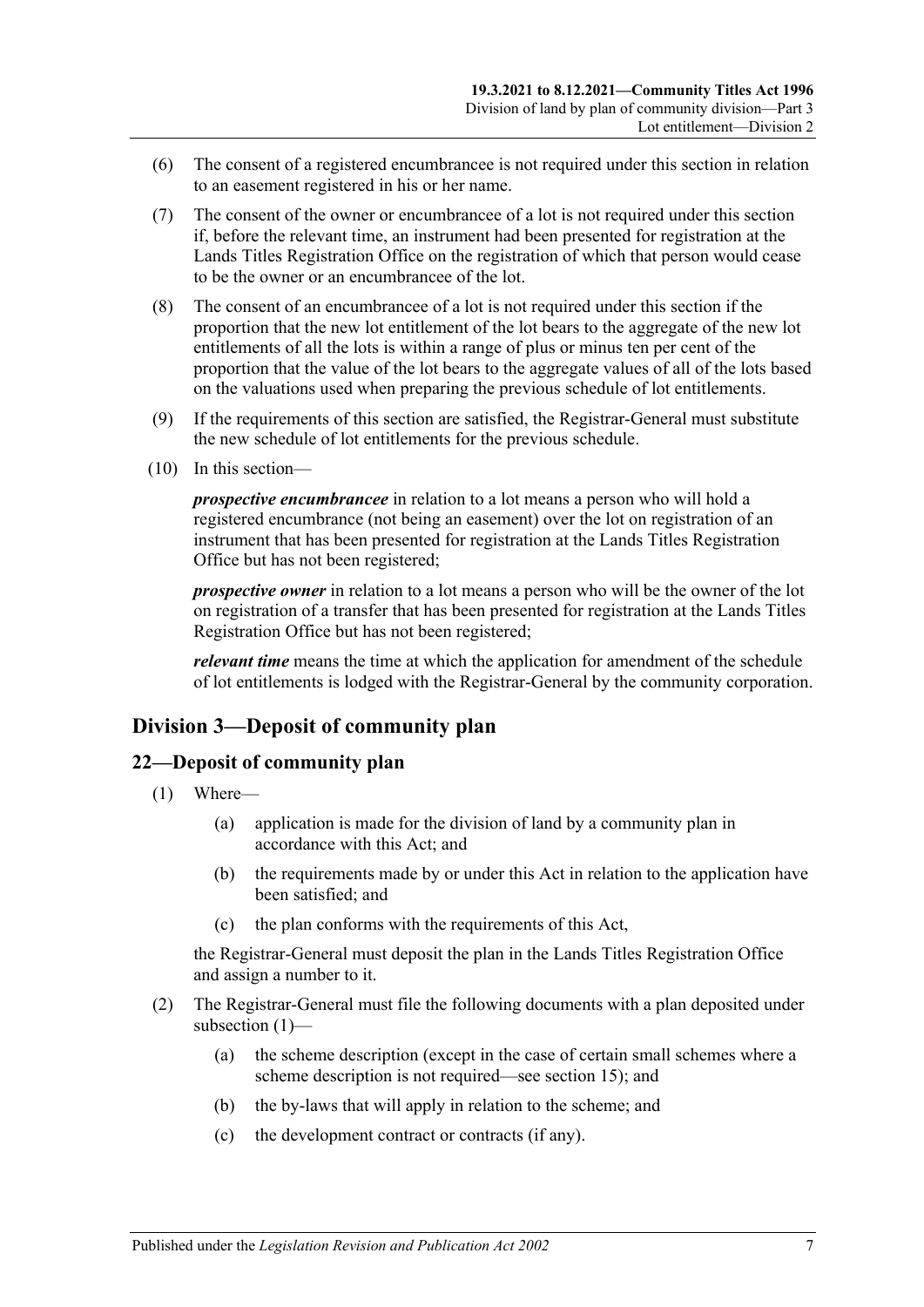- (3) On the deposit of a community plan under [subsection](#page-24-2)  $(1)$ 
	- (a) an appropriate note must be entered on the certificate or certificates of title for the land to which the plan relates; and
	- (b) the existing certificate or certificates for the land must then be cancelled and new certificates issued for the lots and common property created by the plan.
- (4) A certificate of title for a lot or common property must state that the land comprised in the certificate is part of a community parcel which must be identified by reference to the number of the community plan.
- (5) Where land comprising an allotment is divided by a plan of community division, the land ceases to comprise an allotment upon deposit of the plan.

## <span id="page-25-0"></span>**23—Vesting etc of lots etc on deposit of plan**

- (1) On deposit of a plan of community division—
	- (a) the common property vests in the owners of the community lots but the certificate of title for the common property will be issued in the name of the community corporation;
	- (b) if immediately before division the land divided comprised one allotment or two or more allotments owned by the same person, the lots will vest in that person and certificates for the lots will be issued in that person's name;
	- (c) if immediately before division the land divided comprised one or more allotments owned by more than one person, the lots will vest in one or two or more of those persons in the manner stated by the application and the certificates for the lots will be issued accordingly;
	- (d) if the land divided comprises a primary or secondary lot, the lots created by the plan will vest in the owner of the primary or secondary lot.
- (2) Where a plan, or the application for division, states that an estate or interest in land (not being an estate in fee simple in the common property or a lot) is vested in a person, deposit of the plan in the Lands Titles Registration Office operates to vest the estate or interest in that person to the extent to which it is not already vested in him or her.
- (3) Where a plan, or the application for division, states that an estate or interest in land is discharged or otherwise extinguished whether wholly or in respect of part only of that land, deposit of the plan in the Lands Titles Registration Office operates to discharge or otherwise extinguish that estate or interest wholly or in respect of that part of the land.
- (4) Where the deposit of a plan will operate to vest an encumbrance (other than an easement referred to in [section](#page-27-0) 25) in a person, the terms on which the encumbrance will be held must be specified by including them in, or attaching them to, the application for division or by reference to another registered instrument.
- (5) Where an easement is vested on deposit of a plan, the plan (or another plan referred to in the plan) must delineate the easement and the plan, or the application for division, must specify which land is the dominant land (if any) and which land is the servient land in respect of the easement.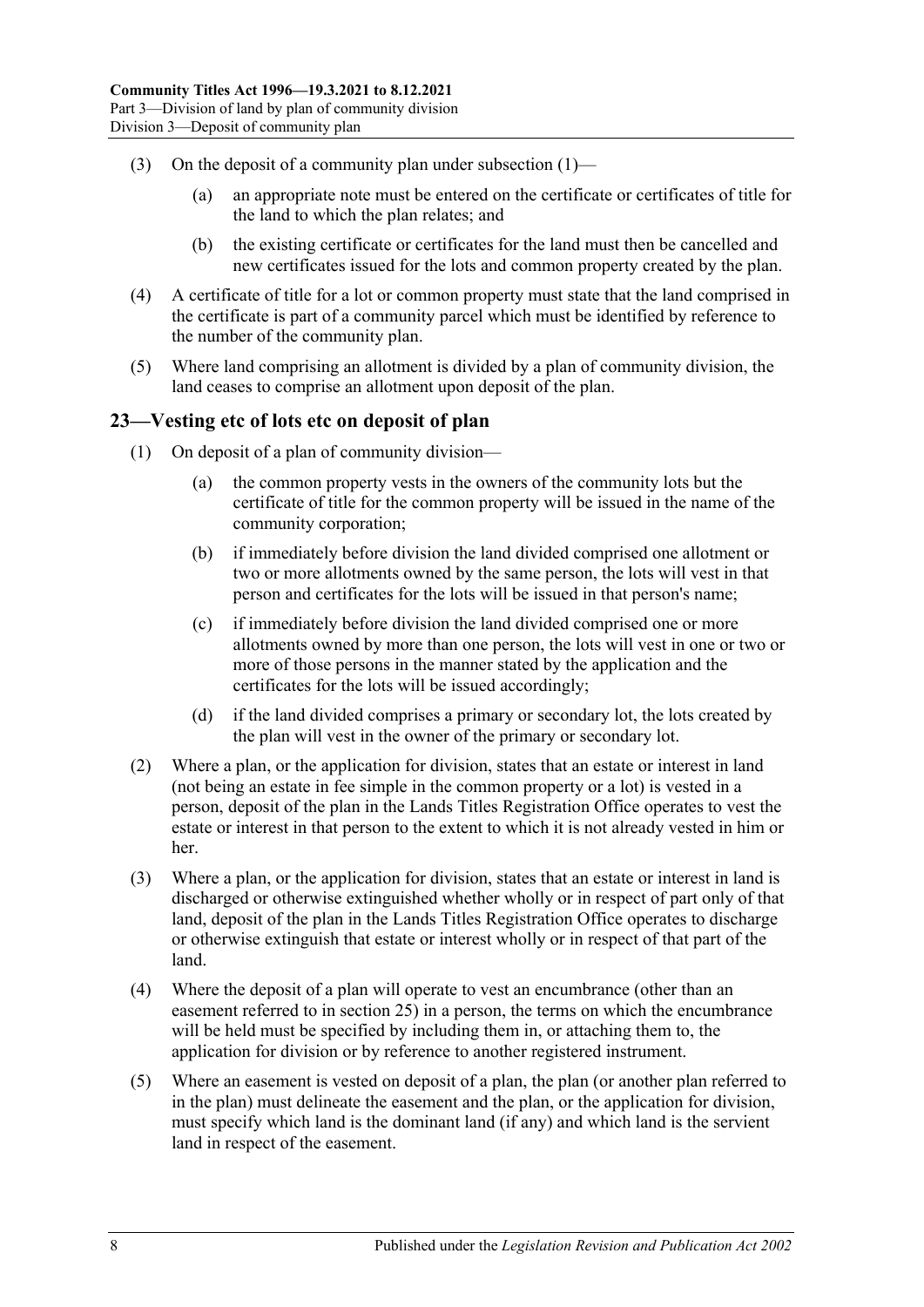- (6) Subject to this section, where land divided by a community plan is subject to a registered easement or a registered lease—
	- (a) in the case of an easement—the easement; and
	- (b) in the case of a lease—the lease and any encumbrance registered in relation to the lease,

will be registered on the relevant certificates of title issued under this section.

- (7) Subject to this section, where land divided by a community plan is subject to a registered encumbrance (other than a statutory encumbrance, an easement or a lease or encumbrance registered in relation to a lease) that is to continue after the deposit of the plan, the encumbrance—
	- (a) will be registered on the certificate of title for each lot; but
	- (b) will not be registered on the certificate for the common property and the encumbrance will be taken to be discharged to that extent.
- (8) The Registrar-General must, in relation to a statutory encumbrance, make such notes or other endorsements on the certificate of title for any lot, or for the common property, as may be appropriate according to the nature and extent of the encumbrance.
- (9) Where duty is payable under the *[Stamp Duties Act](http://www.legislation.sa.gov.au/index.aspx?action=legref&type=act&legtitle=Stamp%20Duties%20Act%201923) 1923* in relation to two or more transactions that will be effected by deposit of a plan of community division, each of the transactions will be taken to be effected by a separate instrument for the purposes of assessing duty.

## <span id="page-26-1"></span><span id="page-26-0"></span>**24—Easements for support, shelter, services and projections**

- <span id="page-26-2"></span>(1) The following easements exist between the lots and between the lots and common property, to the extent required by the nature of the community scheme or by the nature of the buildings or other improvements erected on, or made to, the community parcel (whether before or after deposit of the community plan)—
	- (a) easements of support<sup>1</sup> and shelter;
	- (b) easements for the establishment, maintenance and repair of the service infrastructure;
	- (c) easements for the provision of the following services by means of the service infrastructure—
		- (i) the supply of water, gas, electricity, heating oil or air-conditioned air; and
		- (ii) ventilation; and
		- (iii) the transmission of telephonic, radio, computer and television signals; and
		- (iv) the removal of sewage and the drainage and water; and
		- (v) the removal or disposal of garbage and waste; and
		- (vi) the provision of any other similar service;
	- (d) easements for the projection of window sills, windows, window awnings, eaves, guttering and other minor parts of a building.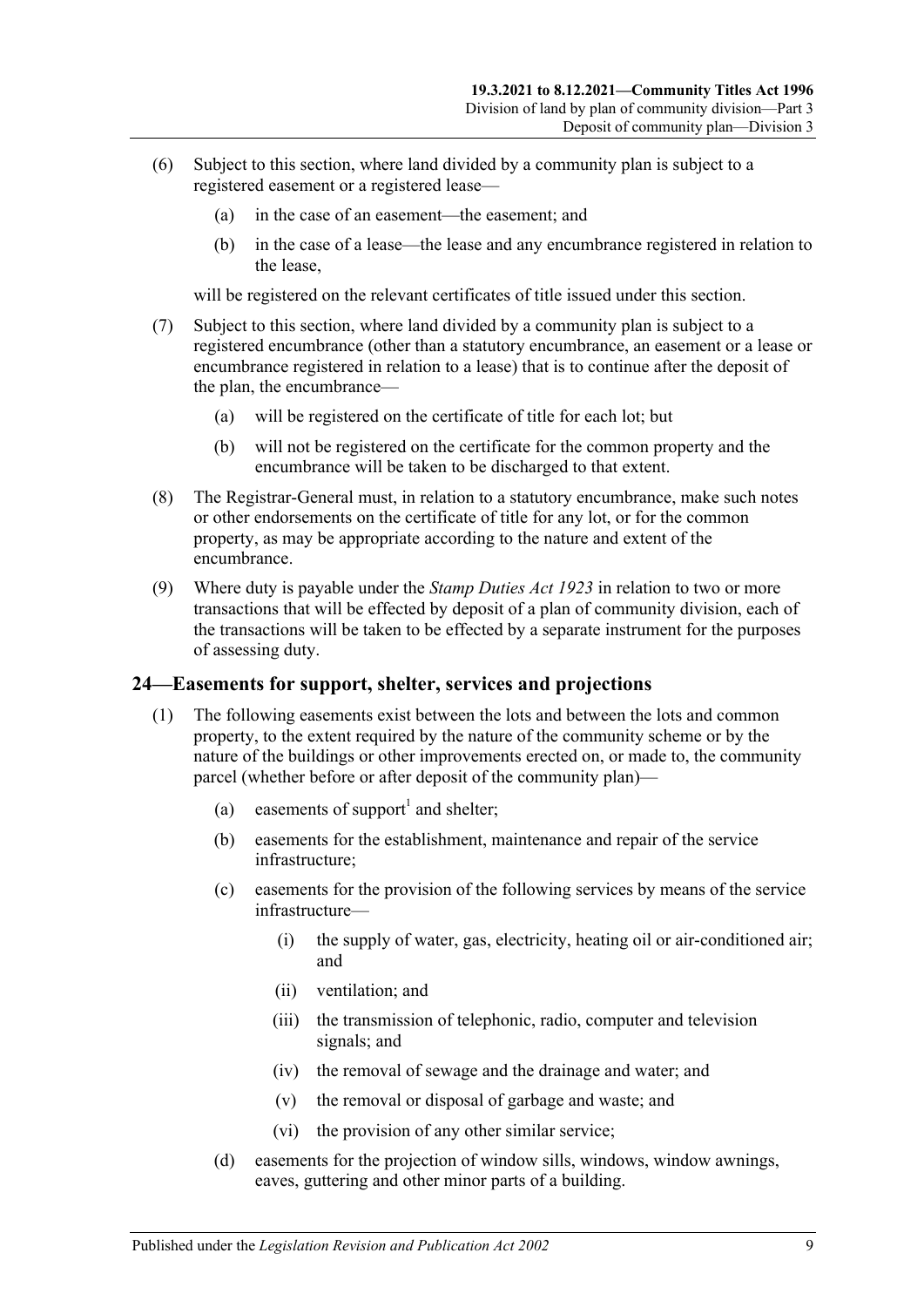- (2) An easement for the support or shelter of a building or other improvement does not arise under [subsection](#page-26-1) (1) if the building or other improvement was erected or made after the deposit of the community plan (or, in the case of a development lot, after the division of the development lot by amendment of the community plan) unless—
	- (a) the building or other improvement is erected or made pursuant to a development contract; or
	- (b) the building or other improvement provides support or shelter for the building or improvement from which it is to receive support or shelter.
- (3) An easement for projections only arises under [subsection](#page-26-2) (1)(d) in respect of—
	- (a) a building erected before the deposit of the community plan or, in the case of a development lot, before the division of the development lot by amendment of the community plan; or
	- (b) a building erected pursuant to a development contract.
- (4) The cables, wires, pipes, sewers, drains, ducts, plant and equipment comprising the service infrastructure will be located—
	- (a) in the positions specified in the plan of community division; or
	- (b) if no position has been specified—in the position agreed by the owners of the land affected or if they cannot reach agreement, the position determined by the appropriate court under [Part 14.](#page-112-0)
- (5) Where a cable, wire, pipe, sewer, drain, plant or equipment was laid or installed before the plan of community division was deposited, the owners of the land affected will be taken to have agreed to the position in which the cable, wire, pipe, sewer, drain, plant or equipment was laid or installed.

#### **Note—**

1 An example of an easement for support created by [subsection](#page-26-1) (1) is the right to use a party wall for the support of floors, ceilings, roofs etc.

## <span id="page-27-0"></span>**25—Easements in favour of Government instrumentalities**

Section 223LG of the *[Real Property Act](http://www.legislation.sa.gov.au/index.aspx?action=legref&type=act&legtitle=Real%20Property%20Act%201886) 1886* applies in relation to a plan of community division deposited in the Lands Titles Registration Office as though it were a plan of division deposited under Part 19AB of that Act.

#### <span id="page-27-1"></span>**26—Vesting of certain land in council etc**

- (1) Any land that comprises part of the land divided by a deposited plan of community division but that is not common property or part of a lot and is shown on the plan as a street, road, thoroughfare, reserve or similar open space—
	- (a) is vested in fee simple in the council for the area in which the community parcel is situated; or
	- (b) where the parcel is not within the area of a council—
		- (i) if provision is made by the regulations for the land to vest in an authority prescribed by the regulations—vests in that authority; or
		- (ii) in any other case—reverts to the Crown.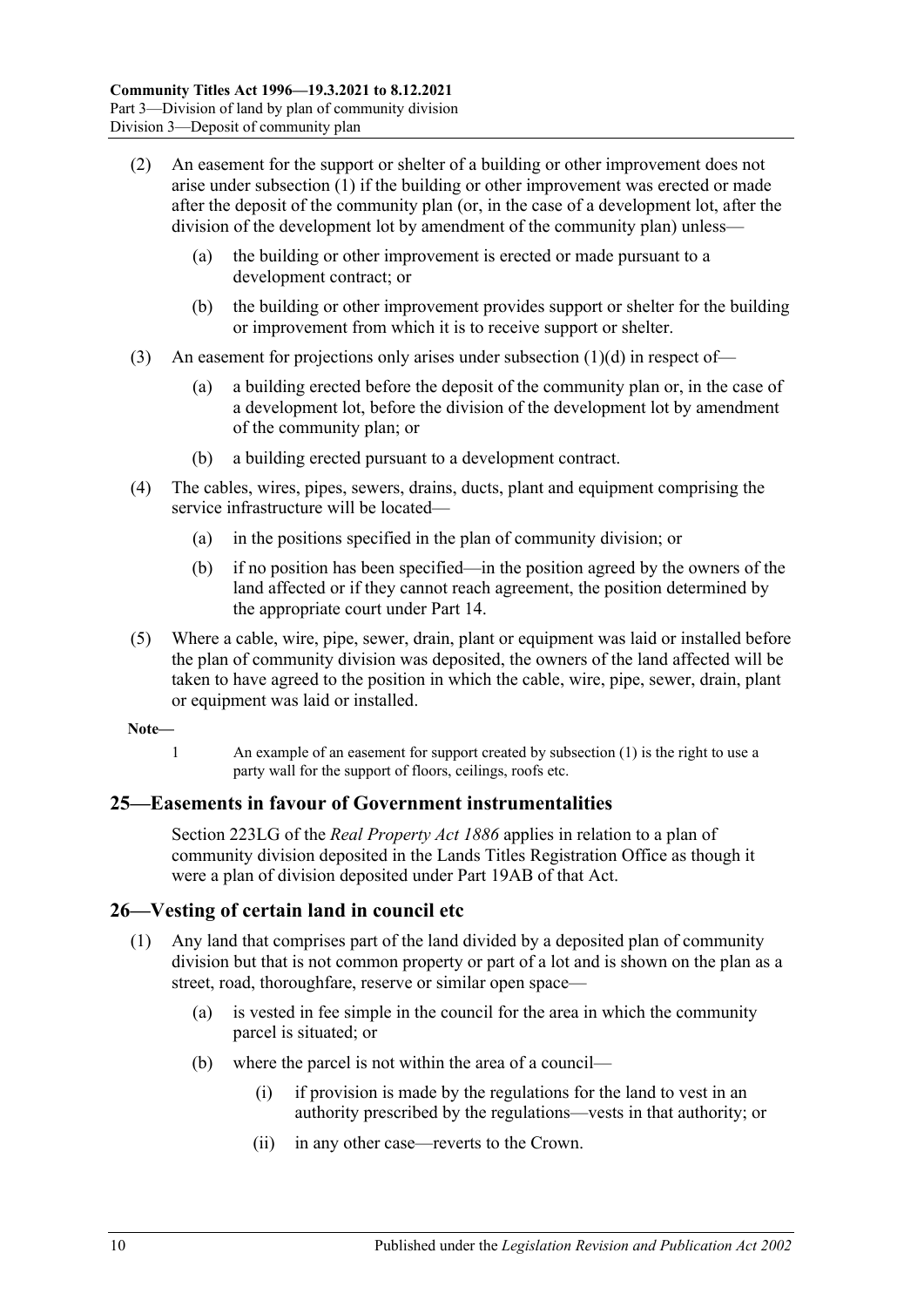- (2) All land shown on a deposited plan of community division as a street, road, thoroughfare, reserve or other similar open space that vests in a council or other authority or reverts to the Crown under this section—
	- (a) must be held for the purposes indicated by the plan; and
	- (b) is subject to such easements (excluding rights-of-way in the case of a street, road or thoroughfare) as are indicated on the plan; and
	- (c) is free of all other estates and interests.
- (3) All land shown on a deposited plan of community division as a street, road, or thoroughfare that vests in a council or other authority or reverts to the Crown under this section will, for all purposes, be regarded as a public street, road, or thoroughfare.
- (4) Compensation is not payable in respect of the vesting or reversion of land under this section.
- (5) An easement that is appurtenant to land shown on a deposited plan of community division as a street, road, thoroughfare, reserve or other similar open space that vests in a council or other authority or reverts to the Crown under this section ceases to be appurtenant to that land upon deposit of the plan in the Lands Titles Registration Office unless the plan shows that the easement will remain appurtenant to that land.

## <span id="page-28-0"></span>**27—Encroachments**

- (1) If it appears from a community plan that any part of a building encroaches over land not included in the community parcel, the plan can only be deposited if—
	- (a) no part of a lot to be created by the plan forms part of the encroachment; and
	- $(b)$ 
		- (i) the encroachment is over land vested in, or under the control or management of, a council and the council consents to the encroachment; or
		- (ii) the encroachment consists of the protrusion of footings, or footings and associated structures of a nature prescribed by regulation, by not more than the distance prescribed by regulation beyond the boundaries of the parcel, and the owner of the land over which the encroachment occurs consents to the encroachment; or
		- (iii) it is established to the Registrar-General's satisfaction that the encroachment is otherwise authorised by law.
- (2) Where an application affected by an encroachment is granted by the Registrar-General—
	- (a) the Registrar-General will, on the deposit of the plan, enter the encroachment on any relevant certificate of title or on any relevant instrument registered in the General Registry Office; and
	- (b) any consent given in relation to the encroachment is binding on present and subsequent owners and occupiers of the land.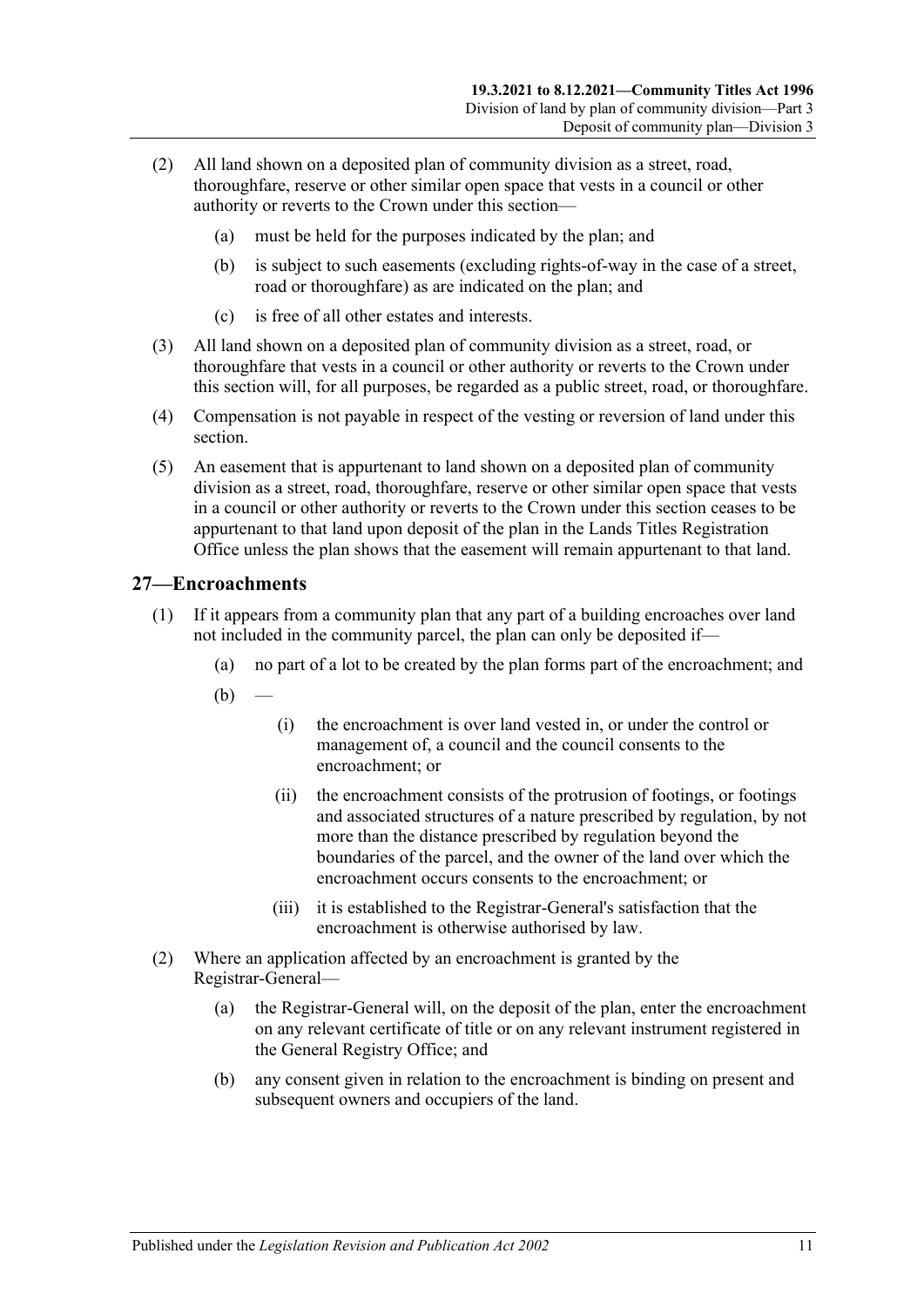## <span id="page-29-0"></span>**Division 4—Common property**

#### <span id="page-29-1"></span>**28—Common property**

- (1) The common property created by a community plan comprises—
	- (a) those parts of the community parcel that do not comprise or form part of a lot; and
	- (b) the service infrastructure (except for any part of the service infrastructure that is vested in a Minister of the Crown or other authority or person and the parts of the service infrastructure that provide a service to only one lot); and
	- (c) in the case of a strata plan—those parts of the building that are not part of a lot; and
	- (d) any building that is not for the exclusive use of a lot and was erected before the deposit of the community plan; and
	- (e) any building erected by the developer or the community corporation as part of the common property; and
	- (f) any other building on the community parcel that has been committed to the care of the community corporation as part of the common property.
- (2) The common property may be used for any lawful purpose including a commercial purpose.
- (3) Any income arising from the use of the common property must be paid into the administrative fund or the sinking fund.
- <span id="page-29-3"></span>(4) If a plan of community division indicates that members of the public have access to the common property, or a part of it, then members of the public are entitled to use the common property, or the relevant part of it, in accordance with the by-laws.
- (5) Despite any Act or law to the contrary, uninterrupted use by the public of common property under [subsection](#page-29-3) (4) does not vest the public or any local or State government authority any rights in respect of the common property.

## <span id="page-29-2"></span>**29—Vesting of the common property**

- (1) The common property of a community parcel is vested in fee simple as tenants in common in the owners for the time being of the community lots in shares proportionate to the lot entitlements of their respective lots.
- (2) If a primary parcel has been divided into primary and secondary lots or primary, secondary and tertiary lots, the common property of the primary parcel is vested in fee simple as tenants in common in the owners for the time being of the primary and secondary lots or the primary, secondary and tertiary lots in shares proportionate to the lot entitlements of their respective lots.
- (3) If a secondary parcel has been divided into secondary and tertiary lots, the common property of the secondary parcel is vested in fee simple as tenants in common in the owners for the time being of the secondary and tertiary lots in shares proportionate to the lot entitlements of their respective lots.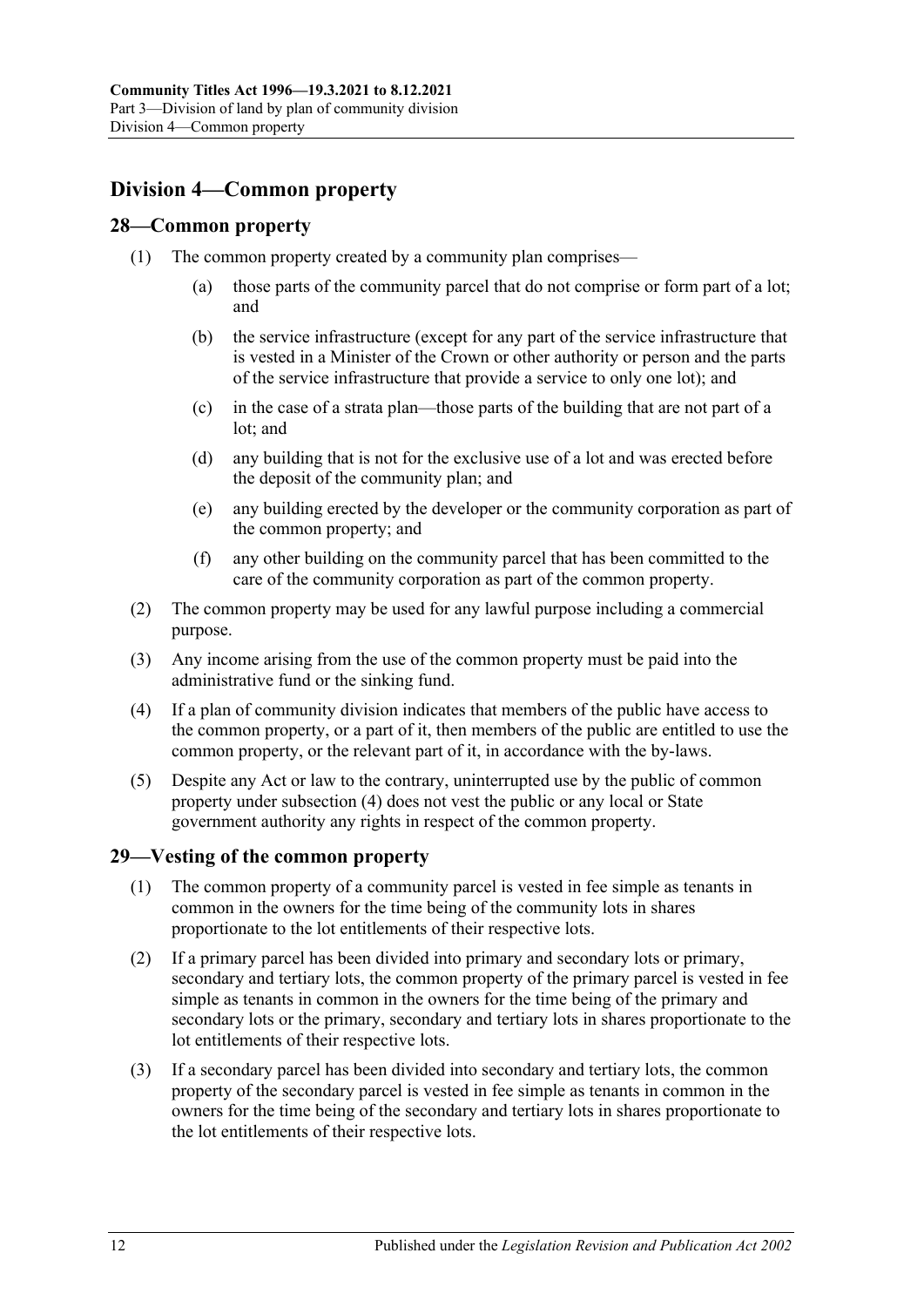- (4) An owner's interest in a lot is inseparable from his or her interest in the common property and accordingly—
	- (a) a dealing affecting the lot affects, without express reference, the interest in the common property in the same manner and to the same extent; and
	- (b) the owner of a lot cannot separately deal with or dispose of the interest in the common property.
- (5) If the community corporation is authorised by or under this Act to enter into a transaction affecting the common property, it may enter into the transaction and execute documents related to the transaction, in its own name, as if it were the owner of an estate in fee simple in the common property.
- (6) A community corporation may sue and be sued for rights and liabilities related to the common property as if it were the owner and occupier of the common property.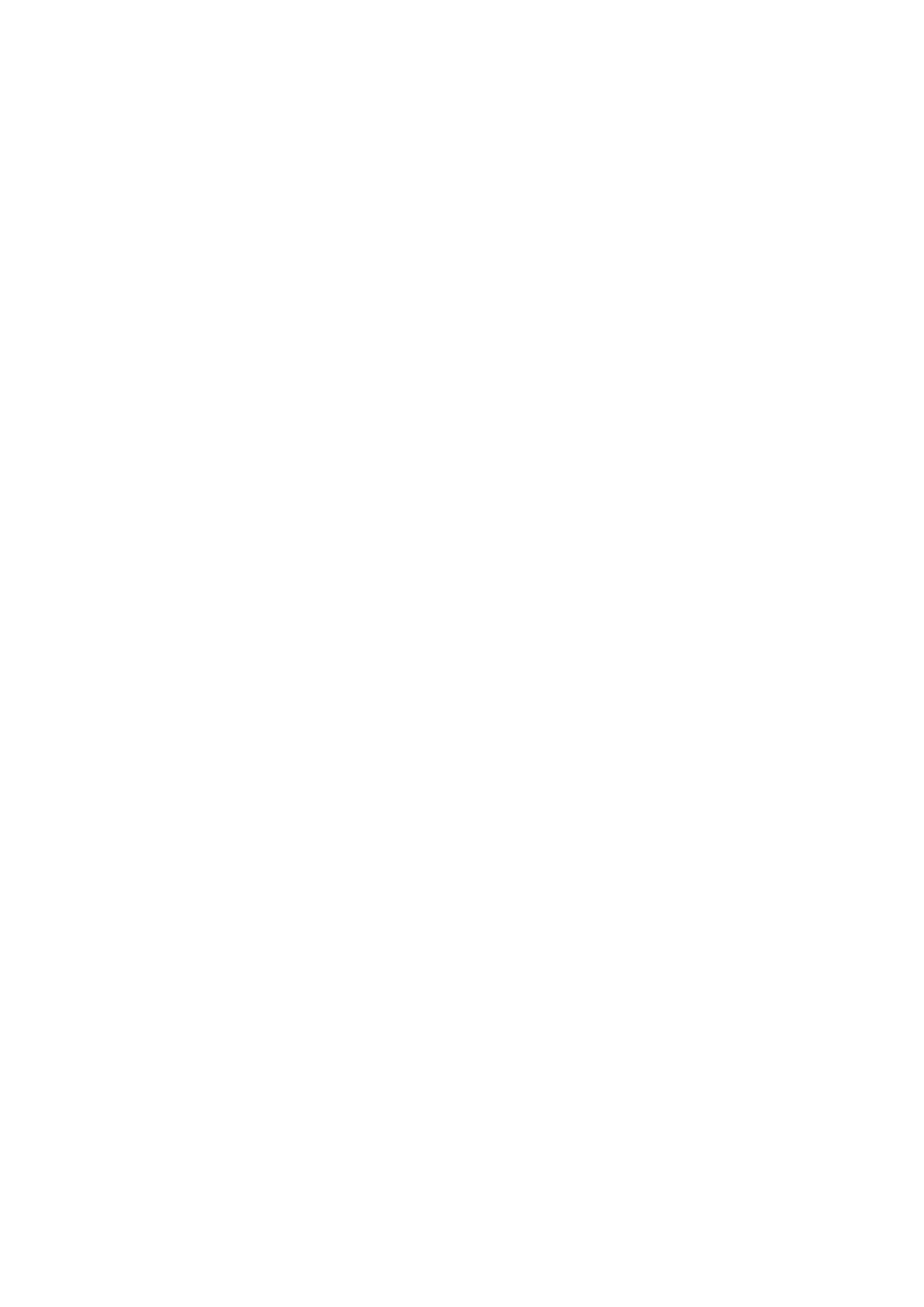## <span id="page-32-0"></span>**Part 4—The scheme description**

## <span id="page-32-1"></span>**30—Scheme description**

- (1) A scheme description must—
	- (a) be in a form approved by the Registrar-General; and
	- (b) identify the community parcel and the lots and common property into which the parcel is to be divided (this may be done by reference to the plan of community division with which the description will be filed); and
	- (c) describe the purpose or purposes for which the lots and common property may be used; and
	- (d) specify the standard of buildings and other improvements (if any) to be, or which may be, erected on or made to the lots or common property; and
	- (e) if the scheme is to be completed in stages—
		- (i) identify the part or parts of the community parcel (which may, in the case of a strata scheme, include a stratum or strata of space not defined by a building or other monument) to be developed in a subsequent stage or subsequent stages; and
		- (ii) provide a brief description of the nature and scope of the development to be undertaken in respect of each stage; and
		- (iii) state the time expected for the completion of each stage or, if it is not possible to estimate a time for completion, explain briefly why it is not possible to do so; and
	- (f) if the owner or owners of one or more of the community lots is to be under an obligation to develop the lot—include a brief description of the nature and scope of that development and the time for its completion or, if it is not possible to estimate a time for completion, explain briefly why it is not possible to do so; and
	- (g) if the developer is to make improvements to the common property or undertake any other development work on the common property—include a brief description of the nature and scope of those improvements or that work and the time expected for their completion or, if it is not possible to estimate a time for completion, explain briefly why it is not possible to do so; and
	- (h) if the division or other development of the land pursuant to the scheme is subject to conditions imposed by the relevant development authority when granting its consent or imposed by the *[Planning, Development and](http://www.legislation.sa.gov.au/index.aspx?action=legref&type=act&legtitle=Planning%20Development%20and%20Infrastructure%20Act%202016)  [Infrastructure Act](http://www.legislation.sa.gov.au/index.aspx?action=legref&type=act&legtitle=Planning%20Development%20and%20Infrastructure%20Act%202016) 2016* or by regulations under that Act—set out those conditions in full; and
	- (i) set out any other important features of the scheme; and
	- (ia) be endorsed with a certificate in the form prescribed by regulation from the person who prepared the scheme description certifying that the scheme description has been correctly prepared in accordance with this Act; and
	- (j) include any other information required by the regulations.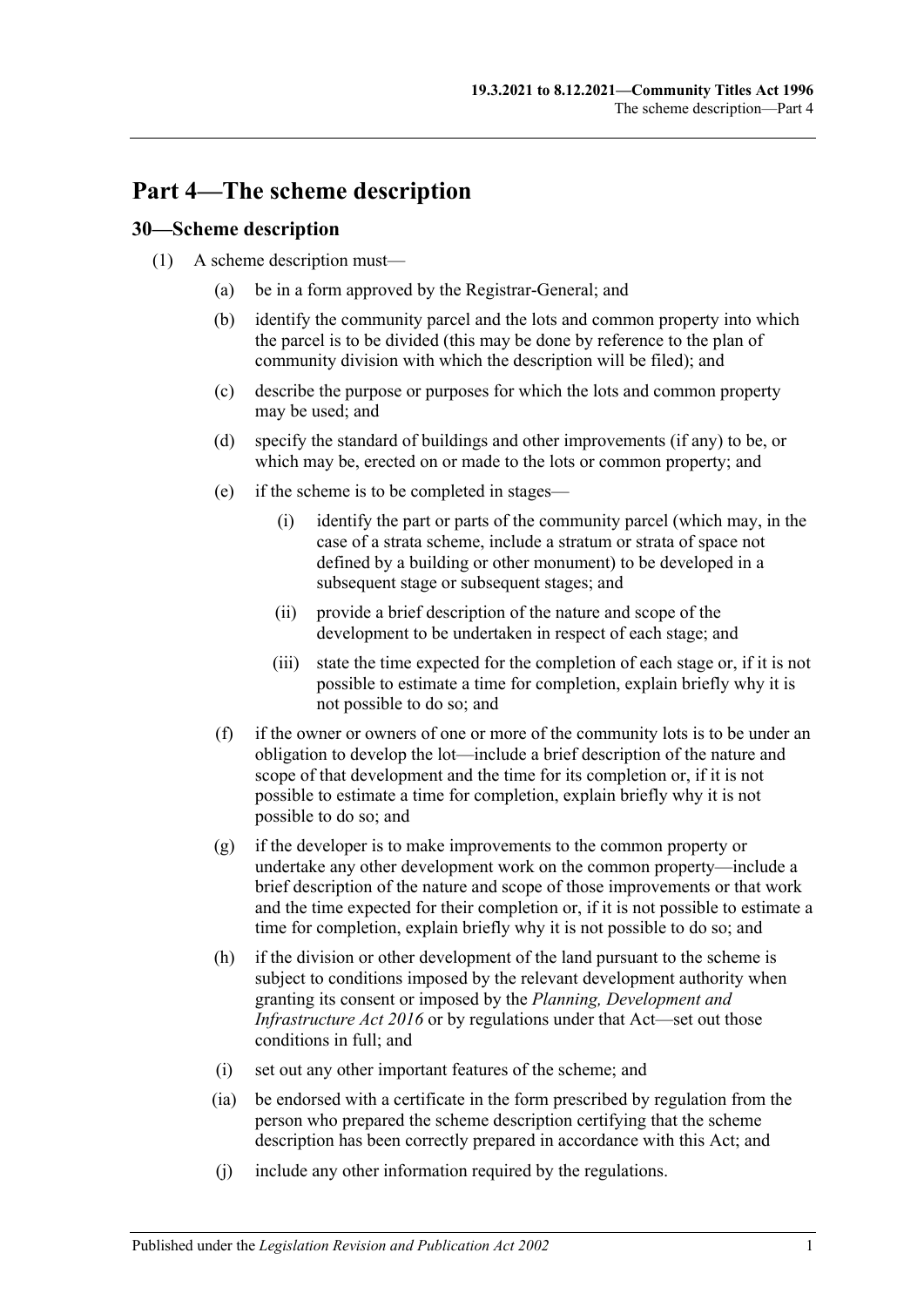- (2) The scheme description of a secondary scheme must not be inconsistent with the scheme description or the by-laws of the primary scheme and the scheme description of a tertiary scheme must not be inconsistent with the scheme description or the by-laws of the secondary or primary scheme.
- (3) A scheme description should be written as clearly as possible and should not include any unnecessary detail.
- <span id="page-33-1"></span>(4) Before endorsing a scheme description, the relevant development authority may require modifications to it—
	- (a) to add any information that is necessary or desirable in the opinion of the development authority; or
	- (b) to clarify any part of the description; or
	- (c) to remove any unnecessary detail.

#### <span id="page-33-0"></span>**31—Amendment of scheme description**

- (1) The scheme description of a community scheme may be amended by unanimous resolution of the community corporation but only if consistency is maintained—
	- (a) with the plan of community division, the by-laws and the development contract or contracts (if any) of the community scheme; and
	- (b) where the scheme description relates to a primary scheme and a primary lot is divided by a secondary plan—with the scheme description, the by-laws and the development contract or contracts (if any) of the secondary scheme and if a secondary lot created by the secondary plan is divided by a tertiary plan, the scheme description, the by-laws and the development contract or contracts (if any) of the tertiary scheme; and
	- (c) where the scheme description relates to a secondary scheme and a secondary lot is divided by a tertiary plan—with the scheme description, the by-laws and the development contract or contracts (if any) of the tertiary scheme.<sup>1</sup>
- (2) The community corporation must lodge a copy of the scheme description as amended (certified in accordance with the regulations) with the Registrar-General.
- (3) The certified copy must—
	- (a) be endorsed by the relevant development authority; and
	- (ab) be endorsed with a certificate, in the form prescribed by regulation, from the person who prepared the amended scheme description or an officer of the community corporation certifying that the amended scheme description has been correctly prepared in accordance with this Act; and
	- (b) be accompanied by the fee prescribed by regulation.
- (4) The corporation must provide evidence to the satisfaction of the Registrar-General that the amendment was made by a unanimous resolution of the corporation.
- (5) The amendment comes into force when a certified copy of the scheme description as amended is filed with the deposited plan of community division by the Registrar-General.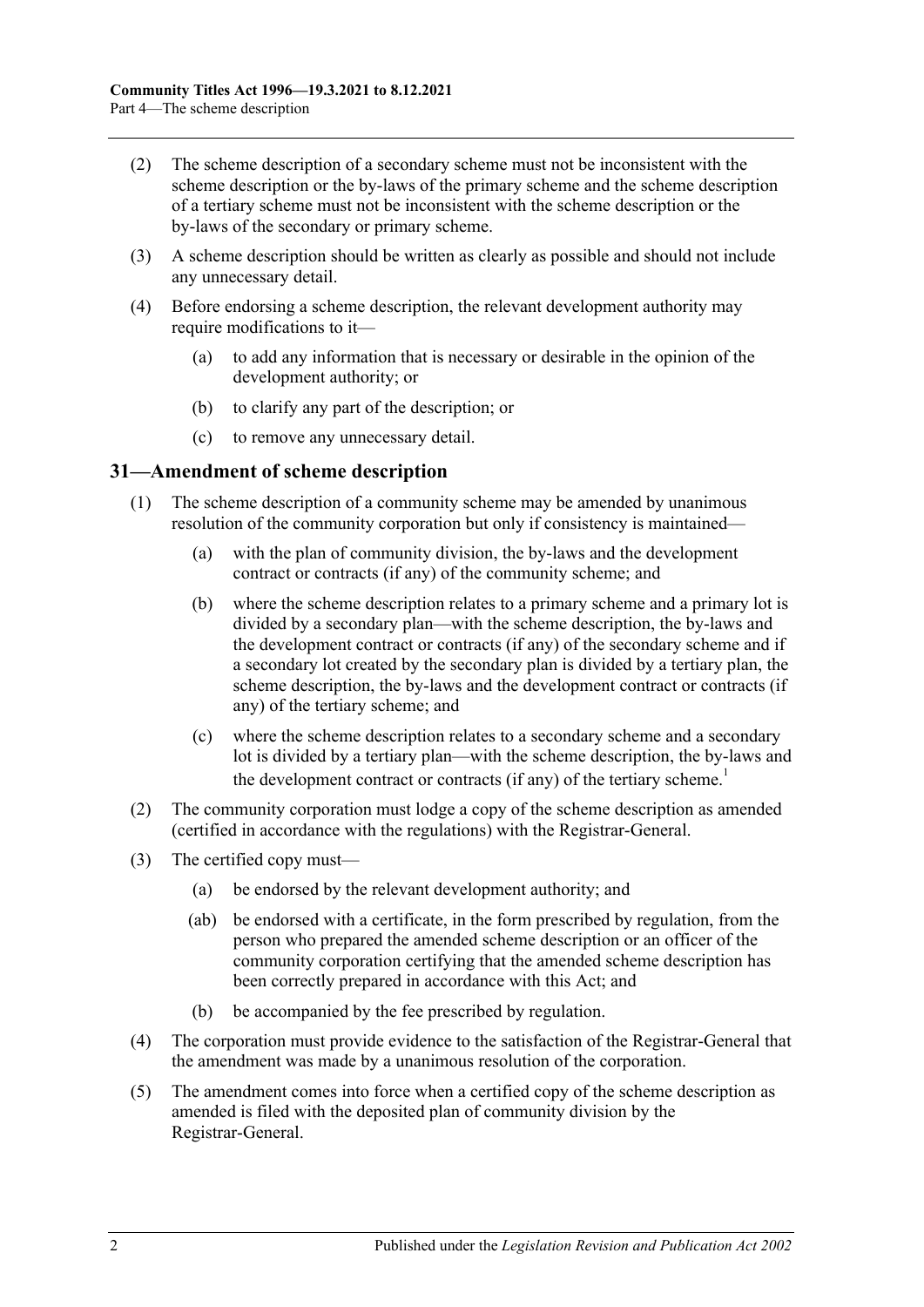#### **Note—**

1 The scheme description is based on the plan of community division and the by-laws and development contracts must conform with the scheme description. It may be necessary, therefore, to amend the plan, the by-laws or a development contract when amending the scheme description.

#### <span id="page-34-0"></span>**32—Persons whose consents are required**

- (1) The corporation must provide evidence to the satisfaction of the Registrar-General that the following persons have given their consent to the amendment—
	- (a) a person who is the owner of a community lot at the relevant time but who did not have the opportunity of voting against the resolution of the corporation amending the scheme description because he or she was not then a member of the corporation; and
	- (b) the prospective owner at the relevant time of a community lot; and
	- (c) the owner or prospective owner at the relevant time of a development lot; and
	- (d) a registered mortgagee or prospective mortgagee and a registered lessee or prospective lessee at the relevant time of a community lot or development lot; and
	- (e) the owner or prospective owner at the relevant time of a development lot in a secondary or tertiary scheme that comprises part of the community scheme to which the scheme description relates; and
	- (f) the persons referred to in [subsection](#page-34-1) (2).
- <span id="page-34-1"></span>(2) The consents of the following persons are required—
	- (a) where the corporation is a primary corporation and a primary lot is divided by a secondary plan—
		- (i) a person who is the owner of a secondary lot at the relevant time but who did not have the opportunity of voting against the proposed amendment to the scheme description because he or she was not then a member of the secondary corporation; and
		- (ii) the prospective owner at the relevant time of a secondary lot; and
		- (iii) a registered mortgagee or prospective mortgagee and a registered lessee or prospective lessee at the relevant time of a secondary lot or development lot; and
	- (b) where the corporation is a primary corporation and a primary lot is divided by a secondary plan and a secondary lot created by that plan is divided by a tertiary plan or where the corporation is a secondary corporation and a secondary lot is divided by a tertiary plan—
		- (i) a person who is the owner of a tertiary lot at the relevant time but who did not have the opportunity of voting against the proposed amendment to the scheme description because he or she was not then a member of the tertiary corporation; and
		- (ii) the prospective owner at the relevant time of a tertiary lot; and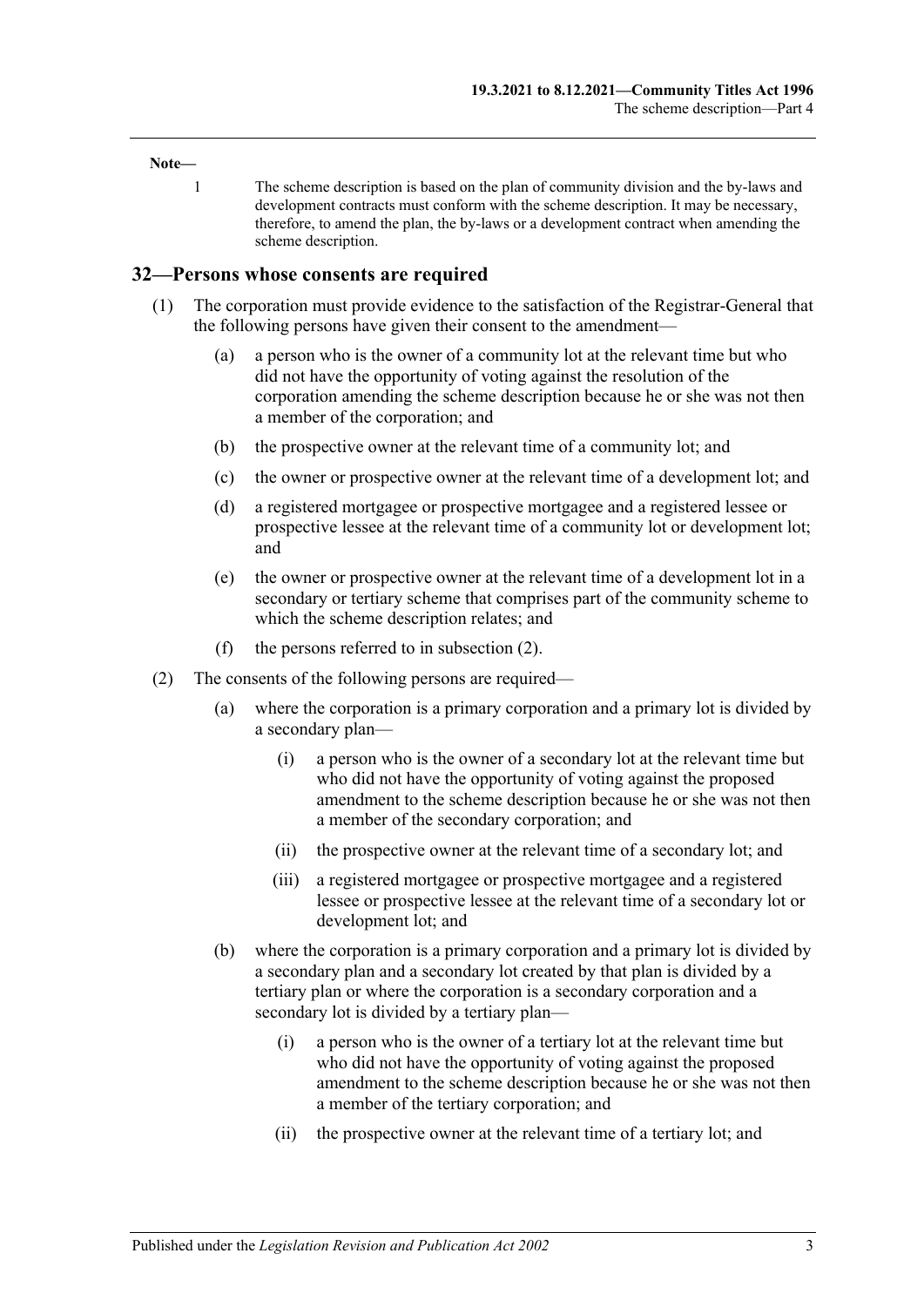- (iii) a registered mortgagee or prospective mortgagee and a registered lessee or prospective lessee at the relevant time of a tertiary lot or development lot.
- (3) The consent of the owner, mortgagee or lessee of a lot is not required under this section if before the relevant time an instrument had been presented for registration at the Lands Titles Registration Office on the registration of which that person would cease to be the owner, mortgagee or lessee of the lot.
- (4) In this section—

*prospective lessee* means the lessee under a lease that has been presented for registration at the Lands Titles Registration Office but has not been registered;

*prospective mortgagee* means the mortgagee under a mortgage that has been presented for registration at the Lands Titles Registration Office but has not been registered;

*prospective owner* in relation to a lot means the person who will be the owner of the lot on registration of a transfer that has been presented for registration at the Lands Titles Registration Office but has not been registered;

*the relevant time* means the time at which the certified copy of the scheme description as amended is lodged by the community corporation with the Registrar-General.

## <span id="page-35-0"></span>**33—Amended copy of scheme description to be filed**

If the requirements of this Part are satisfied, the Registrar-General must file the certified copy of the scheme description as amended with the deposited plan of community division in substitution for the scheme description previously filed with the plan.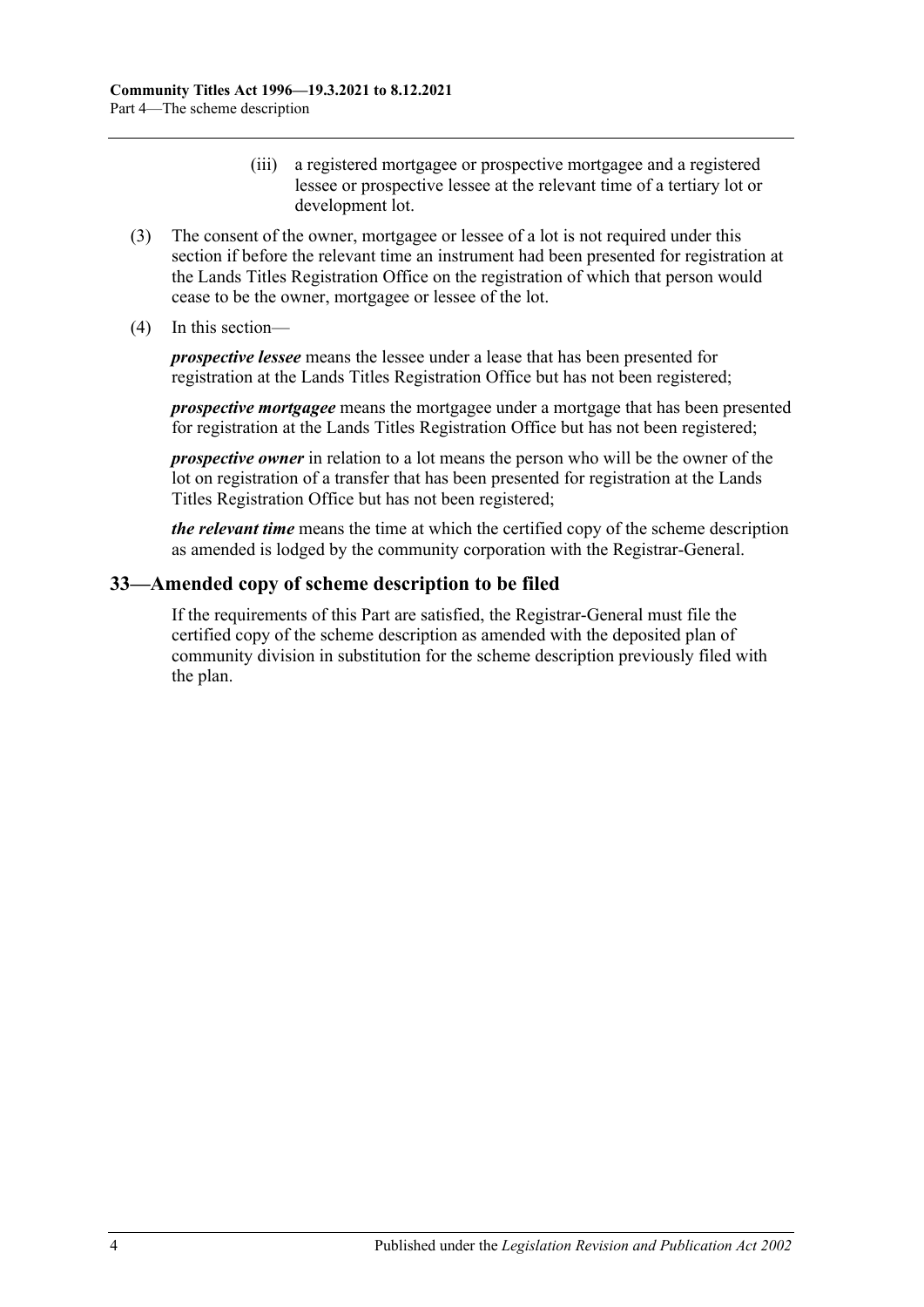# **Part 5—By-laws**

## **34—By-laws**

- (1) The first by-laws of a community scheme are the by-laws filed with the community plan by the Registrar-General when depositing the plan in the Lands Titles Registration Office.
- (2) The by-laws of a community scheme must—
	- (a) be in a form approved by the Registrar-General; and
	- (b) provide for the administration, management and control of the common property; and
	- (c) regulate the use and enjoyment of the common property; and
	- (d) regulate the use and enjoyment of the community lots to the extent necessary to give effect to the scheme description; and
	- (e) be endorsed with a certificate, in the form prescribed by regulation, from the person who prepared the by-laws certifying that the by-laws have been correctly prepared in accordance with this Act.
- (3) A by-law may also—
	- (a) regulate—
		- (i) the position, design, dimensions, methods and materials of construction and external appearance of buildings or other improvements on community lots; or
		- (ii) the maintenance and repair of buildings or other improvements on community lots; or
		- (iii) landscaping, including the establishment, care and maintenance of lawns, gardens and other areas on community lots; or
	- (b) impose requirements or restrictions relating to the appearance of community lots or buildings or other improvements situated on community lots; or
	- (c) regulate the use and enjoyment of community lots in order to prevent interference with the use and enjoyment of other lots; or
	- (ca) authorise or require the community corporation to act as agent for the owners of community lots in arranging policies of insurance; or
	- (d) regulate such other matters as are permitted by this Act to be regulated by by-laws; or
	- (e) impose a penalty, not exceeding the prescribed amount, for contravention of, or failure to comply with, a by-law.
- (4) A by-law may confer discretionary powers on the community corporation or any other person.
- (5) A by-law may apply to a particular lot or lots, to a class or classes of lots, or to lots generally.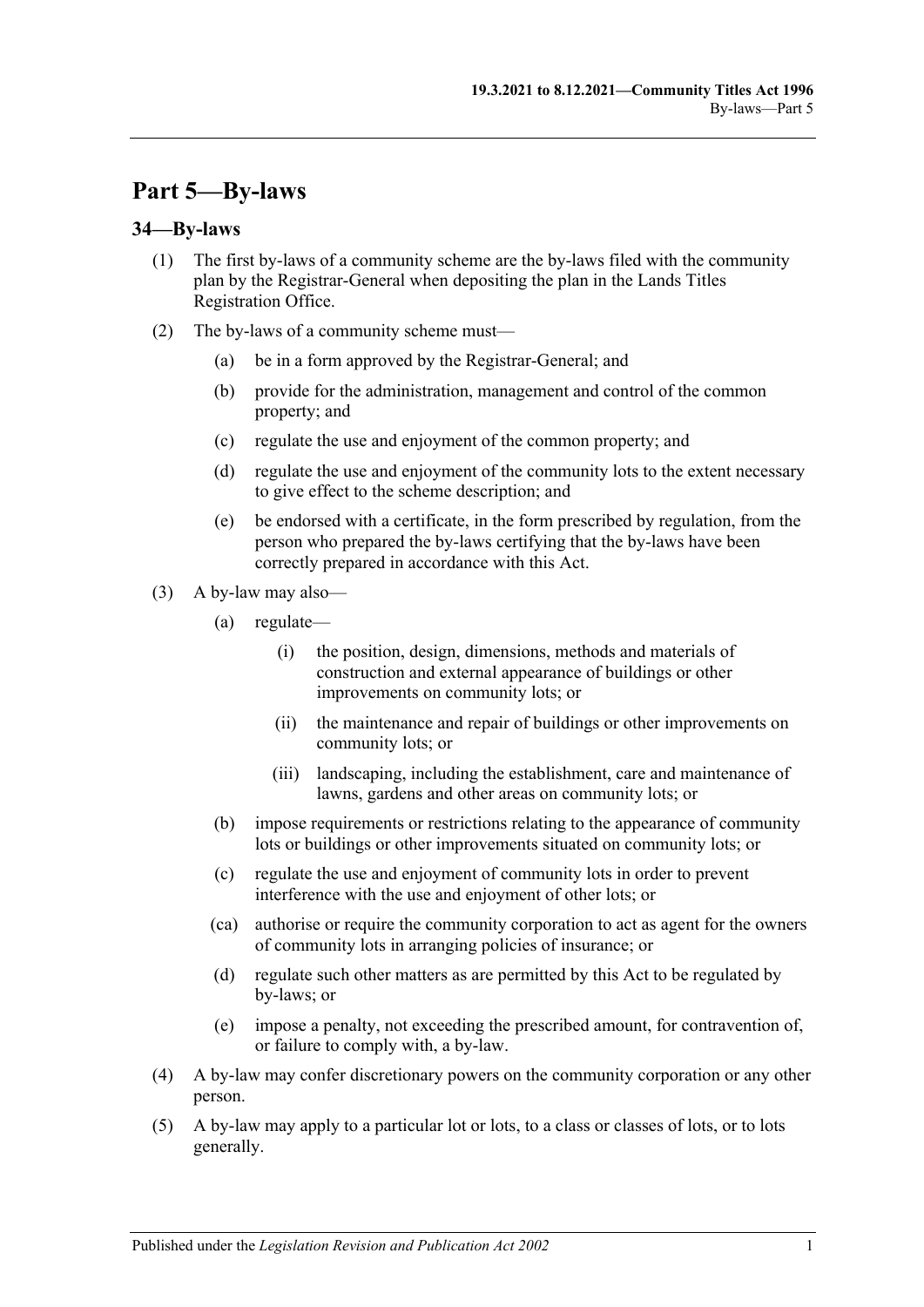- <span id="page-37-0"></span>(6) The following provisions apply in relation to a penalty imposed on a person for contravention of, or failure to comply with, a by-law:
	- (a) the penalty is (despite section 29 of the *[Acts Interpretation Act](http://www.legislation.sa.gov.au/index.aspx?action=legref&type=act&legtitle=Acts%20Interpretation%20Act%201915) 1915*) payable to the community corporation in accordance with this subsection;
	- (b) subject to the making of an application under [paragraph](#page-37-0) (e), the penalty is payable by the person on the date specified for payment in a notice served by the corporation on the person;
	- (c) the notice must—
		- (i) be in writing in the form prescribed by regulation; and
		- (ii) specify the amount of the penalty payable and a date for payment (being not less than 60 days after the notice is served);
	- (d) the penalty payable under the notice is recoverable by the community corporation as a debt and, in the case of a notice served on the owner of a community lot, may be recovered by the community corporation as if it were a contribution payable to the community corporation under [section](#page-98-0) 114 (and interest will be payable on the penalty amount in the same way as if it were such a contribution);
	- (e) the person may, within 60 days after service of the notice, apply to the Magistrates Court for revocation of the notice and the Court must grant the application if either—
		- (i) the Court is not satisfied that the person committed the contravention or failure alleged in the notice; or
		- (ii) the Court is satisfied that the contravention or failure alleged in the notice is trifling;
	- (f) the community corporation is a party to an application under [paragraph](#page-37-0) (e) and bears the onus of proving, on the balance of probabilities, that the person committed the contravention or failure alleged in the notice;
	- (g) if an application is made in accordance with [paragraph](#page-37-0) (e), the penalty specified in the notice is not payable unless the application for revocation is withdrawn or otherwise discontinued by the applicant or is dismissed or refused by the Court (and, in such a case, the penalty will be payable on the date on which the application is so withdrawn, discontinued, dismissed or refused or on the date for payment specified in the notice, whichever occurs later).
- (7) A person's contravention of, or failure to comply with, by-laws will, for the purposes of this section, be regarded as trifling if, and only if, the person establishes that the circumstances surrounding the commission of the contravention or failure were such that he or she ought to be excused from the imposition of a penalty on the ground that—
	- (a) there were compelling humanitarian or safety reasons for the conduct that allegedly constituted the contravention or failure; or
	- (b) the person could not, in all the circumstances, reasonably have averted committing the contravention or failure; or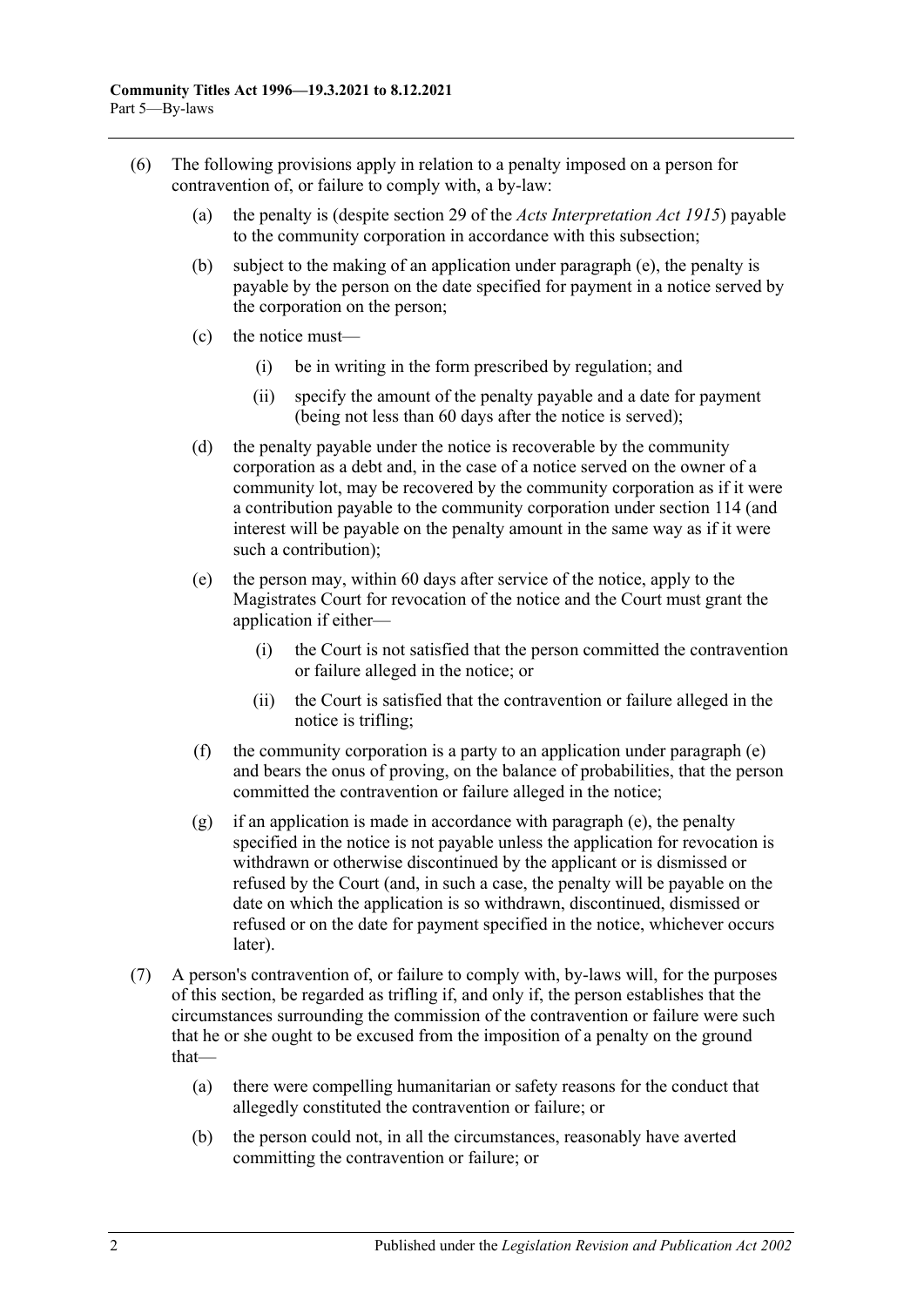- (c) the conduct allegedly constituting the contravention or failure was merely a technical, trivial or petty instance of a contravention of or failure to comply with the relevant by-laws.
- (8) The regulations may make further provision in relation to the enforcement of by-laws.
- (9) In this section—

*prescribed amount*, in relation to a penalty imposed under by-laws of a community scheme, means—

- (a) if the community scheme only includes lots that are used, or are intended to be used, solely or predominantly for business or commercial purposes—\$2 000; or
- (b) in any other case—\$500.

### **35—By-laws may exempt corporation from certain provisions of Act**

- (1) The by-laws of a community scheme that does not include more than two community lots may exempt the community corporation from one or more of the following requirements of the Act—
	- (a) the requirement to hold annual general meetings (except the first statutory general meeting);
	- (b) the requirement to prepare accounting records of the corporation's receipts and expenditure and to prepare an annual statement of accounts;
	- (c) the requirement to have the annual statement of accounts audited;
	- (d) the requirement to establish administrative and sinking funds;
	- (e) the requirement to maintain a register of the names of the owners of the community lots.
- (2) The by-laws of a community scheme that does not include more than three community lots may exempt the community corporation from the requirement to maintain a register of the names of the owners of the community lots.

### **36—By-law as to the exclusive use of part of the common property**

- (1) A by-law may confer on the occupier for the time being of a community lot (or the occupiers of a group of lots) the exclusive right to use a specified part of the common property for the purpose or purposes stated in the by-law.
- (2) Where the owner of the lot is—
	- (a) a secondary corporation, the by-law will, subject to any restriction or limitation expressed in the by-law, operate for the benefit of the occupiers of the secondary lots; and
	- (b) a tertiary corporation, the by-law will, subject to any restriction or limitation expressed in the by-law, operate for the benefit of the occupiers of the tertiary lots.
- (3) The by-law—
	- (a) may impose conditions in relation to the use of that part of the common property; and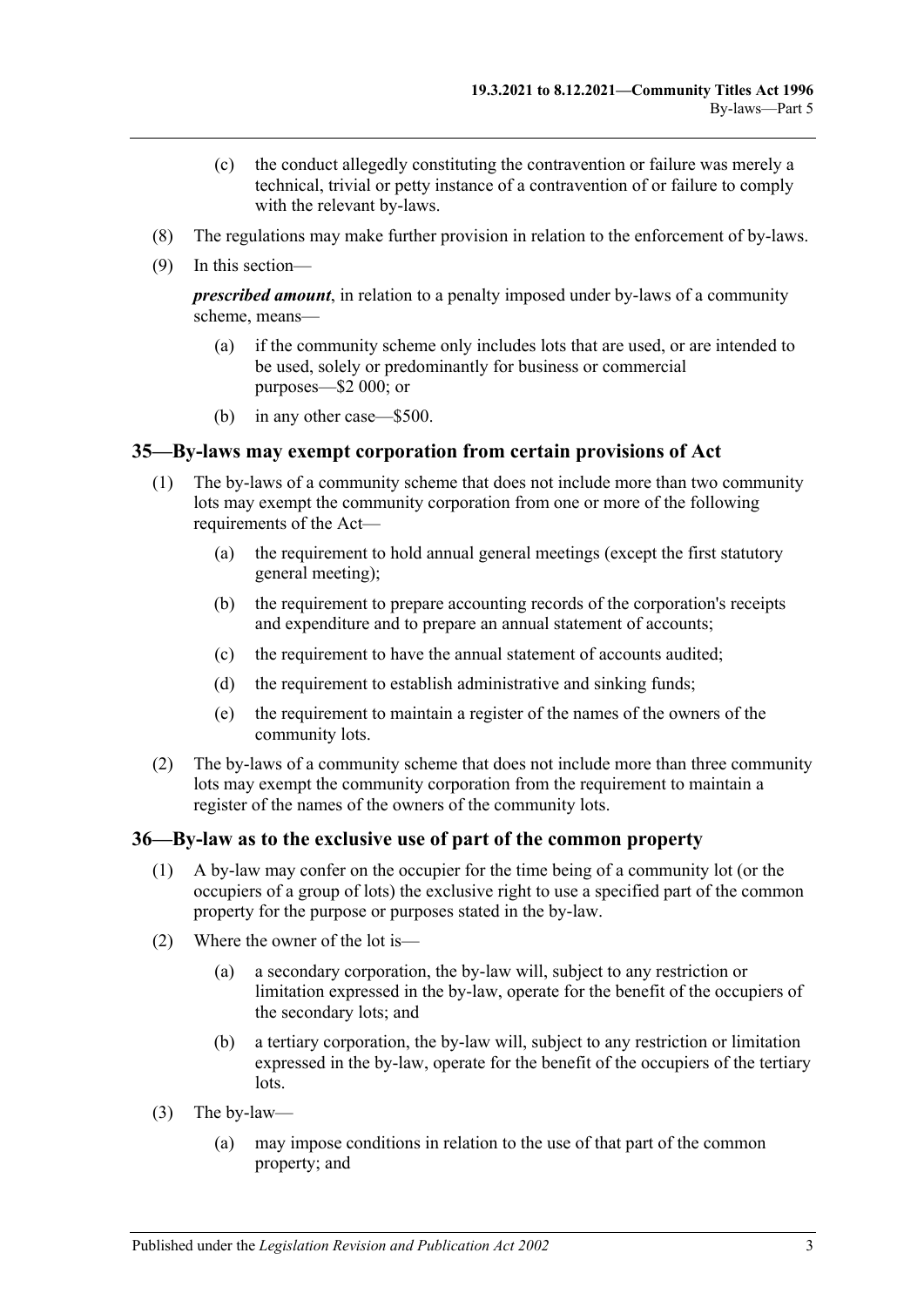- <span id="page-39-1"></span><span id="page-39-0"></span>(b) may impose requirements on the owner or occupier of the lot; and
- (c) without limiting [paragraph](#page-39-0) (b), may require the owner of the lot to pay a fee (whether periodically or not) to the community corporation or to the owner or owners of another lot or lots.
- (4) The occupier cannot erect a building or install a fixture on the part of the common property of which he or she has exclusive use or alter that part of the common property in any other way without the approval of a special resolution of the corporation.
- (5) A community corporation cannot make a by-law under this section without the written consent of the owner of the lot (or the owners of the group of lots) to which it relates.
- (6) The benefits of a by-law under this section apply for the benefit of subsequent occupiers of the lot or lots concerned and the obligations imposed by a by-law under this section attach to subsequent owners and occupiers of the lot or lots concerned.
- (7) The fee referred to in [subsection](#page-39-1)  $(3)(c)$  may be recovered as a debt and the owner of the lot when the fee became payable and the succeeding owners of the lot are jointly and severally liable for payment of the fee.

## **37—Restrictions on making of by-laws**

- (1) Subject to [subsection](#page-39-2) (2), a by-law cannot—
	- (a) prohibit or restrict the transfer, transmission, leasing (including the granting of a right of occupation) or mortgaging of, or other dealing with, a lot; or
	- (b) impose a monetary obligation on the owner or occupier of a lot except where the by-law provides for the exclusive use of part of the common property; or
	- (c) prevent access by the owner or occupier or other person to a lot; or
	- (d) prevent an occupier of a lot who has a disability from keeping a relevant animal on the lot or restrict the use of a relevant animal by the occupier if the relevant animal is trained to assist the occupier in respect of the disability; or
	- (e) prevent a visitor to the community parcel who has a disability from using a relevant animal trained to assist the visitor in respect of the disability.
- <span id="page-39-2"></span> $(2)$  A by-law may—
	- (a) prohibit or restrict the owner of a lot from leasing or granting rights of occupation in respect of the lot for valuable consideration for a period of less than 2 months; or
	- (b) impose a monetary obligation on the owner of a lot in relation to the payment of an insurance premium, where the by-laws authorise or require the community corporation to act as agent for the owner in arranging the policy of insurance.
- (3) In this section—

*assistance animal* has the same meaning as in the *[Equal Opportunity Act](http://www.legislation.sa.gov.au/index.aspx?action=legref&type=act&legtitle=Equal%20Opportunity%20Act%201984) 1984*;

*relevant animal* means an assistance animal or a therapeutic animal;

*therapeutic animal* has the same meaning as in section 88A of the *[Equal Opportunity](http://www.legislation.sa.gov.au/index.aspx?action=legref&type=act&legtitle=Equal%20Opportunity%20Act%201984)  Act [1984](http://www.legislation.sa.gov.au/index.aspx?action=legref&type=act&legtitle=Equal%20Opportunity%20Act%201984)*.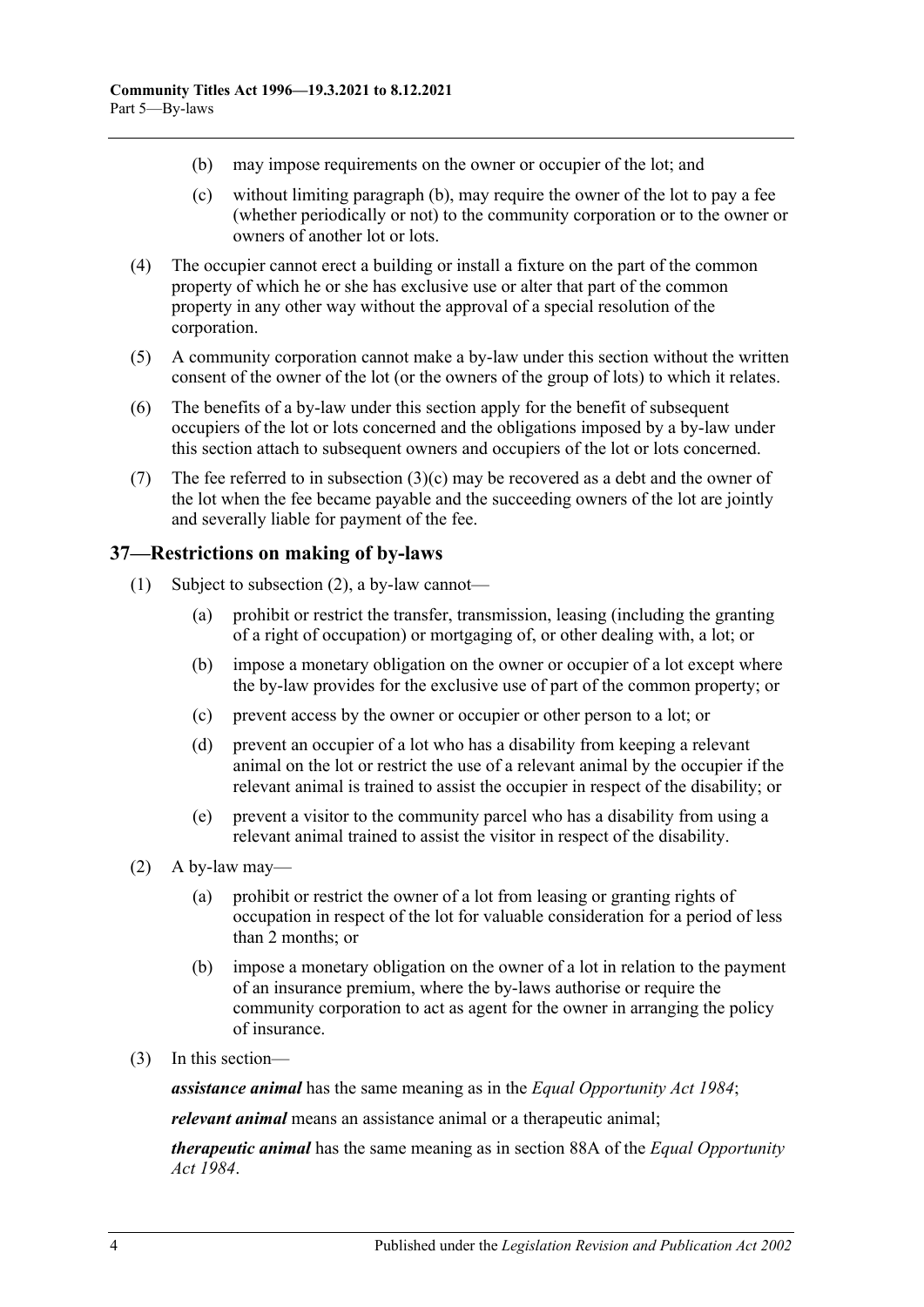## <span id="page-40-0"></span>**38—Certain by-laws may be struck out by Court**

- $(1)$  A by-law that—
	- (a) reduces the value of a lot; or
	- (b) unfairly discriminates against the owner of a lot,

may be struck out by order of the Magistrates Court or the District Court on an application made under [Part 14.](#page-112-0)

- (2) An application referred to in [subsection](#page-40-0) (1) can only be made by a person who was an owner of the lot when the by-law came into force and must be made within 3 months after the person (or either or any of the owners where the lot is owned by 2 or more persons) first knew, or could reasonably be expected to have known, that the by-law had been made.
- (3) For the purposes of this section, a reference to an *owner* of a lot includes a person who has contracted to purchase the lot.

## **39—Variation of by-laws**

- (1) Subject to [section](#page-82-0) 87(2), by-laws may be varied by special resolution of the community corporation.
- (2) Within 14 days after the passing of a resolution varying the by-laws or the making of an order by a court varying a by-law, the corporation must lodge with the Registrar-General—
	- (a) a copy of the by-laws as varied; and
	- (b) a copy of the resolution or order; and
	- (c) the fee prescribed by regulation.
- (3) The Registrar-General may extend the period for lodgement in the case of variation of the by-laws by a court order but not in the case of variation by resolution.
- (4) In the case of variation of the by-laws by resolution, the corporation must provide evidence to the satisfaction of the Registrar-General that the variation was made by a special resolution of the corporation.
- (5) Copies of the resolution and the by-laws as varied must be certified in accordance with the regulations.
- (5a) The certified copy of the by-laws must be endorsed with a certificate, in the form prescribed by regulation, from the person who prepared the by-laws or an officer of the community corporation certifying that the by-laws have been correctly prepared in accordance with this Act.
- (6) If the requirements of this Part are satisfied, the Registrar-General must file the certified copy of the by-laws with the plan of community division in substitution for the copy previously filed with the plan.
- (7) If a community corporation fails to comply with the requirements of this section in relation to the variation of the by-laws by a court order, a member of the corporation may comply with them on its behalf.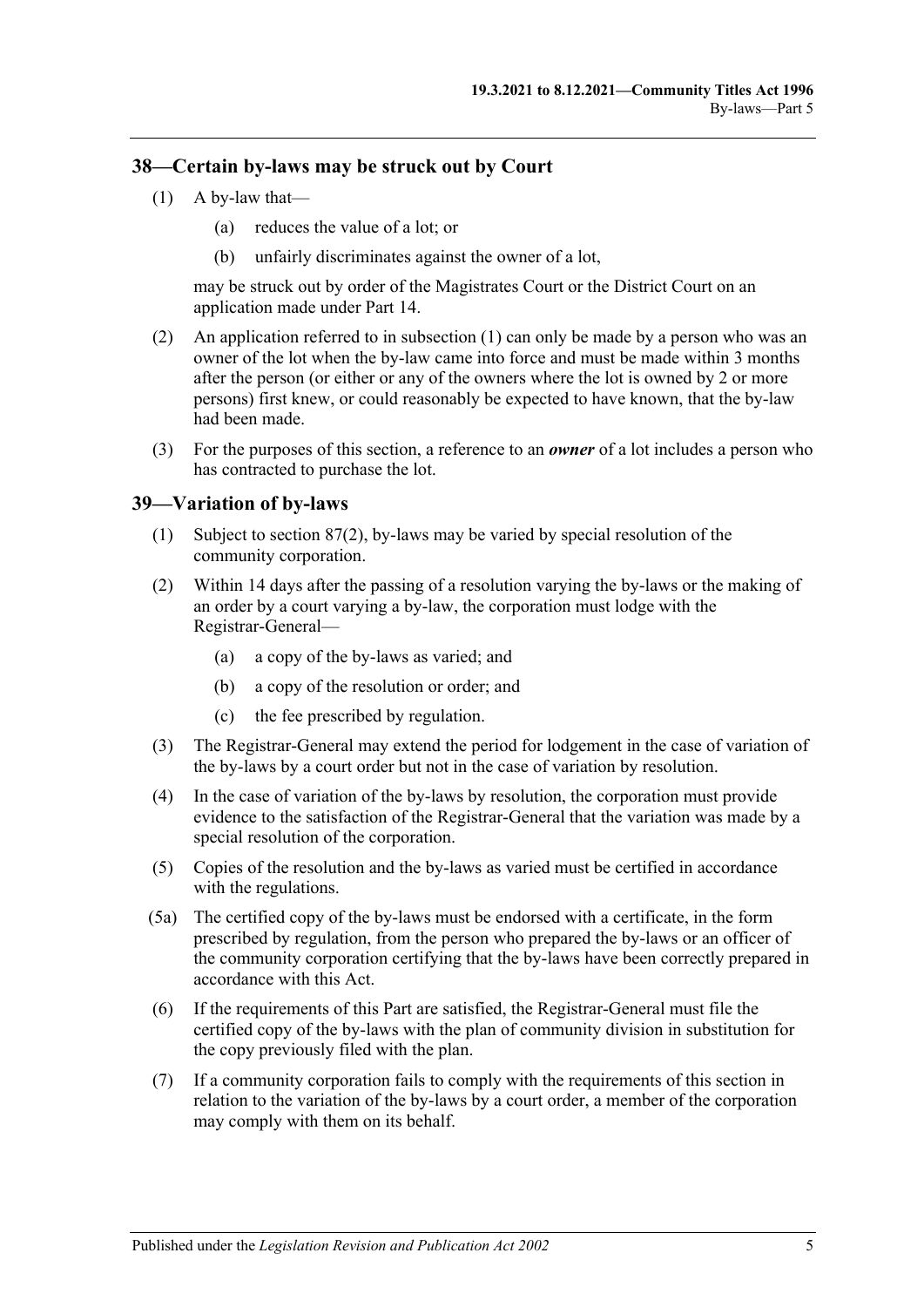## **40—Date of operation of by-laws**

- (1) The first by-laws of a community corporation come into operation when the plan of community division is deposited in the Lands Titles Registration Office.
- (2) A resolution or court order varying by-laws comes into operation when the certified copy of the by-laws as varied is filed with the community plan by the Registrar-General.

## **41—Invalidity of by-laws**

- (1) Subject to this section, by-laws are invalid to the extent to which they are inconsistent with—
	- (a) this Act or any other Act or subordinate legislation made under this or any other Act; or
	- (b) the scheme description filed with the community plan; or
	- (c) a development contract filed with the community plan; or
	- (d) a development contract of a secondary or tertiary scheme that comprises part of the community scheme to which the by-laws relate; or
	- (e) in the case of the by-laws of a secondary scheme—
		- (i) the scheme description of the primary scheme; or
		- (ii) the by-laws of the primary scheme; or
	- (f) in the case of the by-laws of a tertiary scheme—
		- (i) the scheme descriptions of the primary or secondary scheme; or
		- (ii) the by-laws of the primary or secondary scheme.
- (2) A by-law will be taken to be inconsistent with a scheme description, the by-laws of another scheme or a development contract if, and only if, there are no circumstances in which the by-law can operate consistently with the scheme description, by-laws or development contract.<sup>1</sup>

### **Note—**

1 For instance if the scheme description provides that the community lots will be used for residential purposes without specifying the kinds of residential use, the by-laws may prohibit some kinds of residential use such as flats or boarding house accommodation but cannot prohibit all kinds of residential use.

## **42—Application of council by-laws**

The by-laws of a council that apply to, or in relation to, an act or activity in a public place but not on private property do not apply in those parts of a community parcel to which members of the public have access and a scheme by-law is not invalid for inconsistency with such a council by-law.

## **43—Persons bound by by-laws**

- (1) The following persons are bound by the by-laws of a community scheme—
	- (a) the community corporation;
	- (b) the owners and occupiers of the community lots and the development lot or lots (if any) comprising the scheme;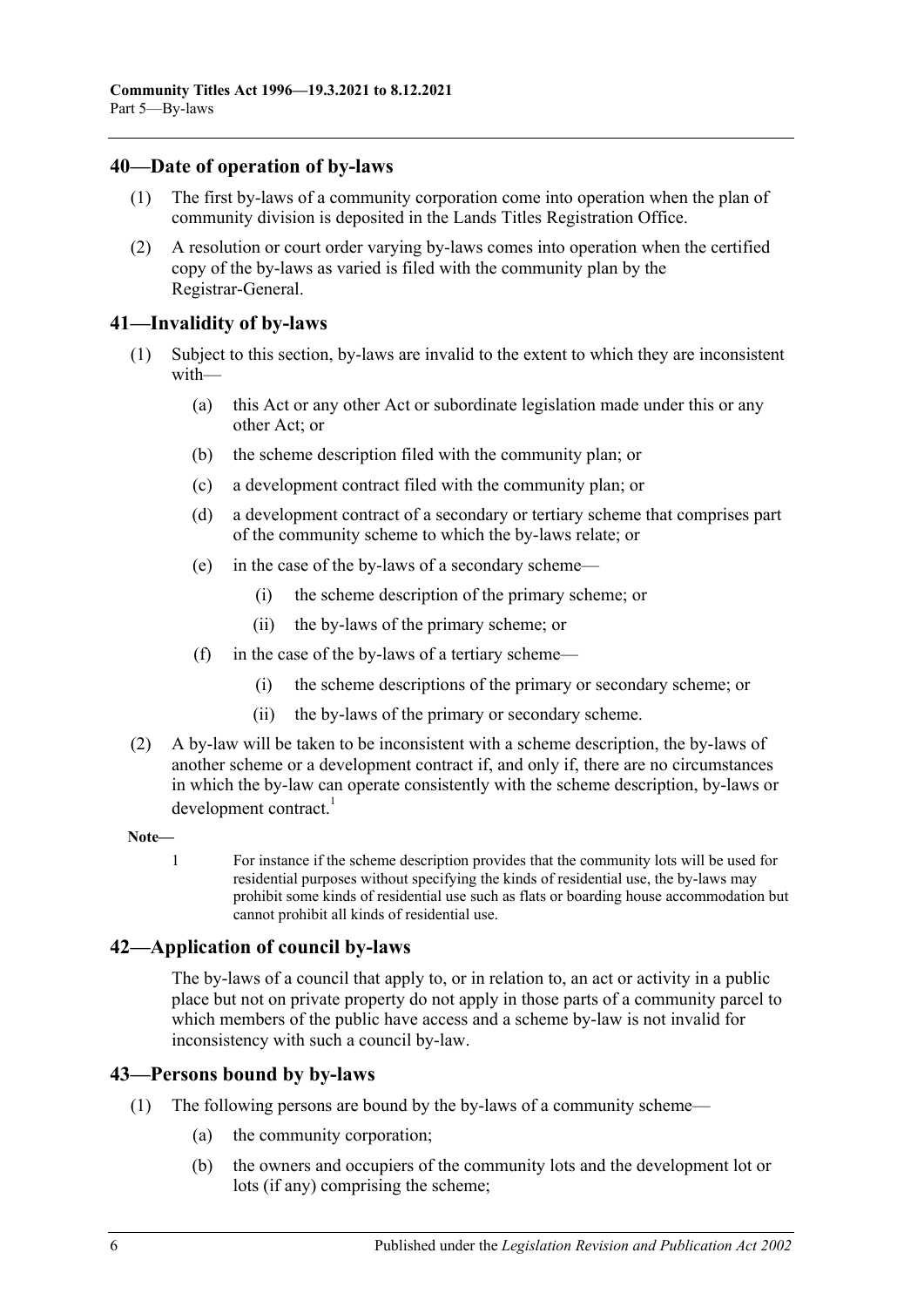- (c) persons entering the community parcel.
- (2) If the by-laws are the by-laws of a primary scheme and a primary lot is divided by a secondary plan or a primary lot is divided by a secondary plan and a lot created by that plan is divided by a tertiary plan, the following persons are also bound by the by-laws—
	- (a) the secondary corporation and (where applicable) the tertiary corporation;
	- (b) the owners and occupiers of the community lots and the development lots (if any) created by the secondary plan and (where applicable) the tertiary plan.
- (3) If the by-laws are the by-laws of a secondary scheme and a secondary lot is divided by a tertiary plan, the tertiary corporation and the owners and occupiers of the community lots and the development lots (if any) created by the tertiary plan are also bound by the by-laws.

### **44—Availability of copies of by-laws**

- <span id="page-42-0"></span>(1) A community corporation must make up-to-date copies of the by-laws available for inspection or purchase by—
	- (a) owners and occupiers of lots and (where applicable) of secondary and tertiary lots; and
	- (b) persons considering purchasing a lot referred to in [paragraph](#page-42-0) (a) or entering into any other transaction in relation to such a lot.
- (2) The inspection of by-laws must be free of charge and a fee charged for the purchase of by-laws must not exceed the fee prescribed by regulation.
- (3) The Registrar-General must make copies of by-laws filed with plans of community division available for purchase by members of the public at the fee prescribed by regulation.

### **45—By-laws need not be laid before Parliament or published in Gazette**

Sections 10 and 11 of the *[Subordinate Legislation Act](http://www.legislation.sa.gov.au/index.aspx?action=legref&type=act&legtitle=Subordinate%20Legislation%20Act%201978) 1978* do not apply to by-laws under this Part.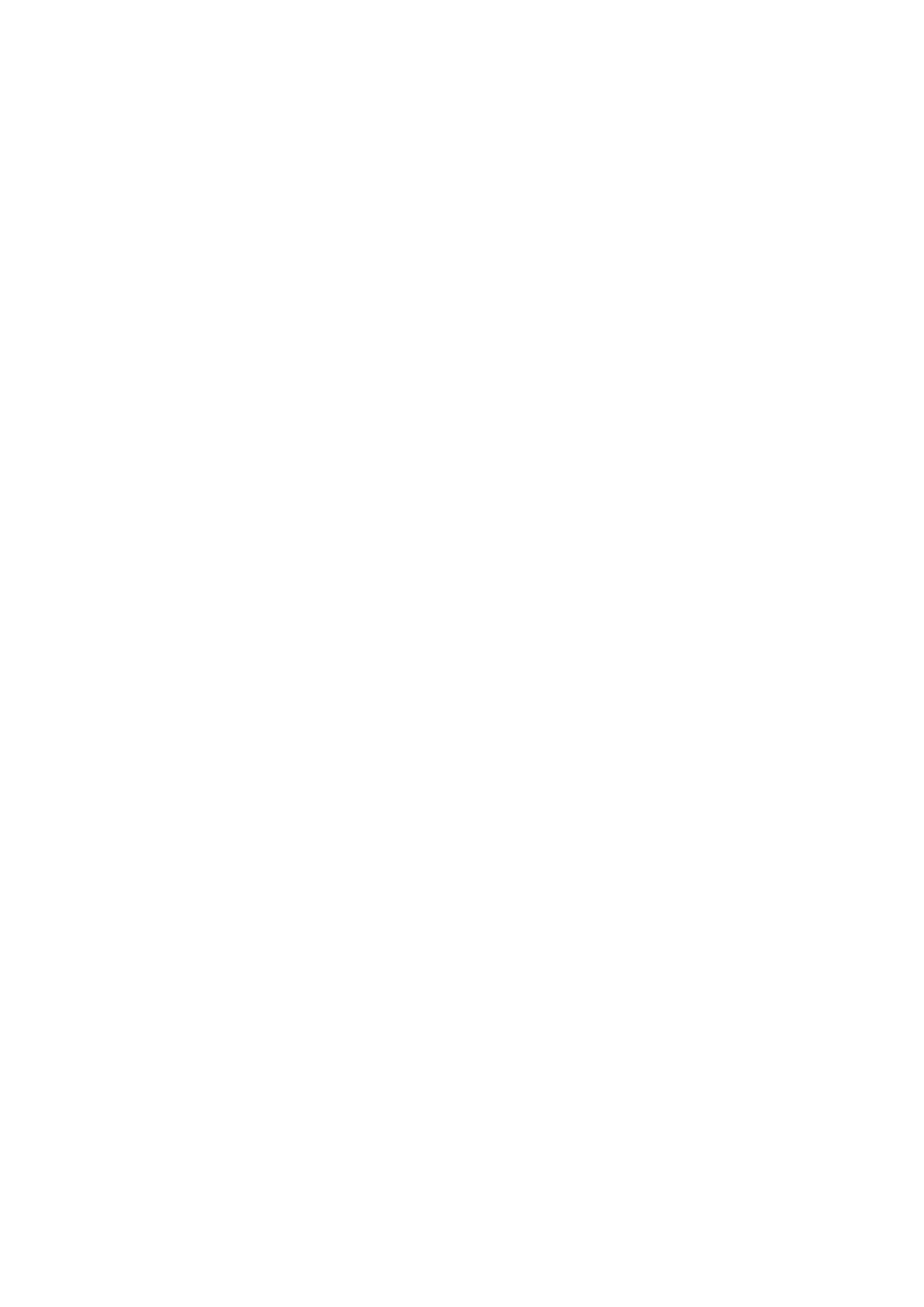# **Part 6—Development contracts**

## **46—Interpretation**

In this Part—

*developer* includes—

- (a) in respect of the period before a plan of community division is deposited in the Lands Titles Registration Office—the person who will, on deposit of the plan, be the owner of a lot to which a proposed development contract will relate;
- (b) in respect of the period after the plan of community division is deposited—the owner of a lot to which a development contract relates.

## **47—Development contracts**

- (1) The purpose of a development contract is—
	- (a) to place a developer under a binding obligation to do one or both of the following—
		- (i) to develop a development lot;
		- (ii) to develop the common property, or a part of the common property,

in accordance with the scheme description; or

- (b) to place a developer under a binding obligation to develop a community lot in accordance with the scheme description.
- (2) A development contract must—
	- (a) be in a form approved by the Registrar-General and be executed by the developer in a manner approved by the Registrar-General; and
	- (b) identify the land to be developed; and
	- (c) set out the developer's obligations for the implementation of the scheme description in relation to the development of the land concerned; and
	- (d) state whether development authorisation under the *[Planning, Development](http://www.legislation.sa.gov.au/index.aspx?action=legref&type=act&legtitle=Planning%20Development%20and%20Infrastructure%20Act%202016)  [and Infrastructure Act](http://www.legislation.sa.gov.au/index.aspx?action=legref&type=act&legtitle=Planning%20Development%20and%20Infrastructure%20Act%202016) 2016* will need to be obtained before development in accordance with the contract can proceed; and
	- (e) include an undertaking by the developer that he or she will interfere as little as is reasonably practicable with the use and enjoyment of the lots and common property in the course of performing his or her obligations under the contract; and
	- (f) include an undertaking by the developer to repair, or to pay the costs of repairing, any damage caused by the developer to the common property or to a lot or to any building or other improvement on the common property or a lot; and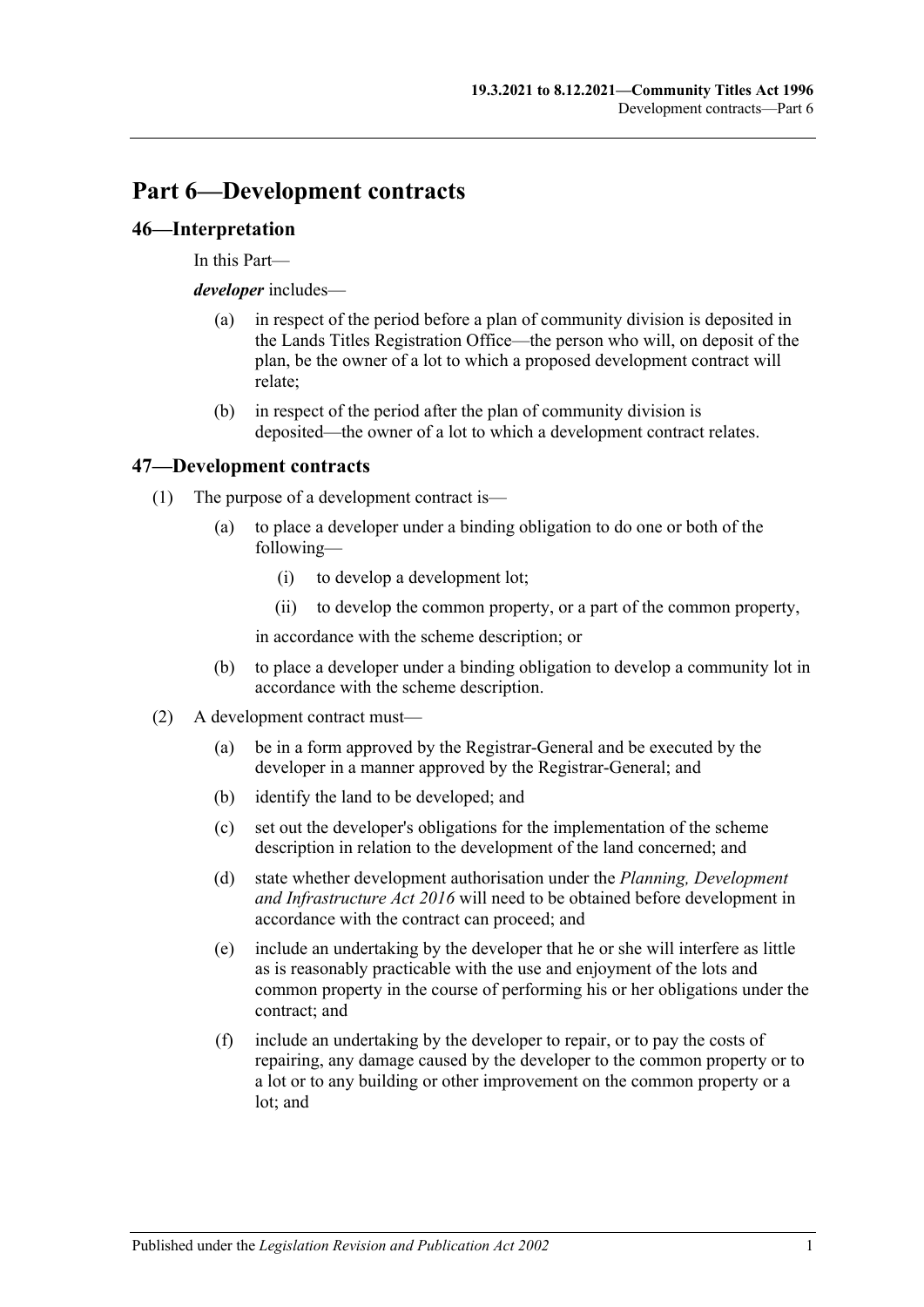- (g) if the developer is to be under an obligation to apply for division under this Act of a development or community lot—include a plan delineating the boundaries of the lot to be divided that indicates, as far as possible, the likely position of the lots and the common property (if any) into which it is to be divided (if no decision has been made as to the position of the lots and common property the contract must include a statement to that effect instead of the plan required by this paragraph); and
- (h) set out the means by which the developer will obtain access to the development lot, common property or community lot and the part or parts of the community parcel that the developer will need to occupy or have access to; and
- (i) set out the obligations (if any) of the community corporation and owners and occupiers of lots;<sup>1</sup> and
- (j) state the days on which and the hours during which the developer may carry out building and landscaping work and perform the other obligations under the contract; and
- (k) state the time for fulfilment by the developer of his or her obligations under the contract; and
- (ka) be endorsed with a certificate, in the form prescribed by regulation, from the person who prepared the development contracts certifying that the development contracts have been correctly prepared in accordance with this Act; and
- (l) include any other provisions required by the regulations.
- (3) Where the developer's obligations under a contract include the construction or erection of a building or other facility, the contract must specify the position of the building or facility and include a brief description of the design, dimensions, methods and materials of construction and external appearance of the building or facility and a pictorial representation of the appearance of the building or facility after completion.
- (4) Where the developer's obligations under a contract include landscaping, the contract must identify the area to be landscaped, briefly describe the nature of the landscaping and include a plan of the area showing the design of the proposed landscaping.
- (5) A development contract may specify the standard to which the developer will perform the work required by the contract and the standard of the materials to be used but if the contract does not specify those standards it will be a term of the contract that the developer will perform the work required by the contract to the highest standard using materials of the highest standard.
- (6) The regulations may require a developer to provide security of a specified kind to a community corporation in accordance with the regulations in relation to the developer's obligations under the development contract.

**Note—**

1 The obligations of a corporation or the owner or occupier of a lot will normally be confined to providing access to, or allowing occupation of, various parts of the community parcel by the developer for the purpose of fulfilling obligations under the contract.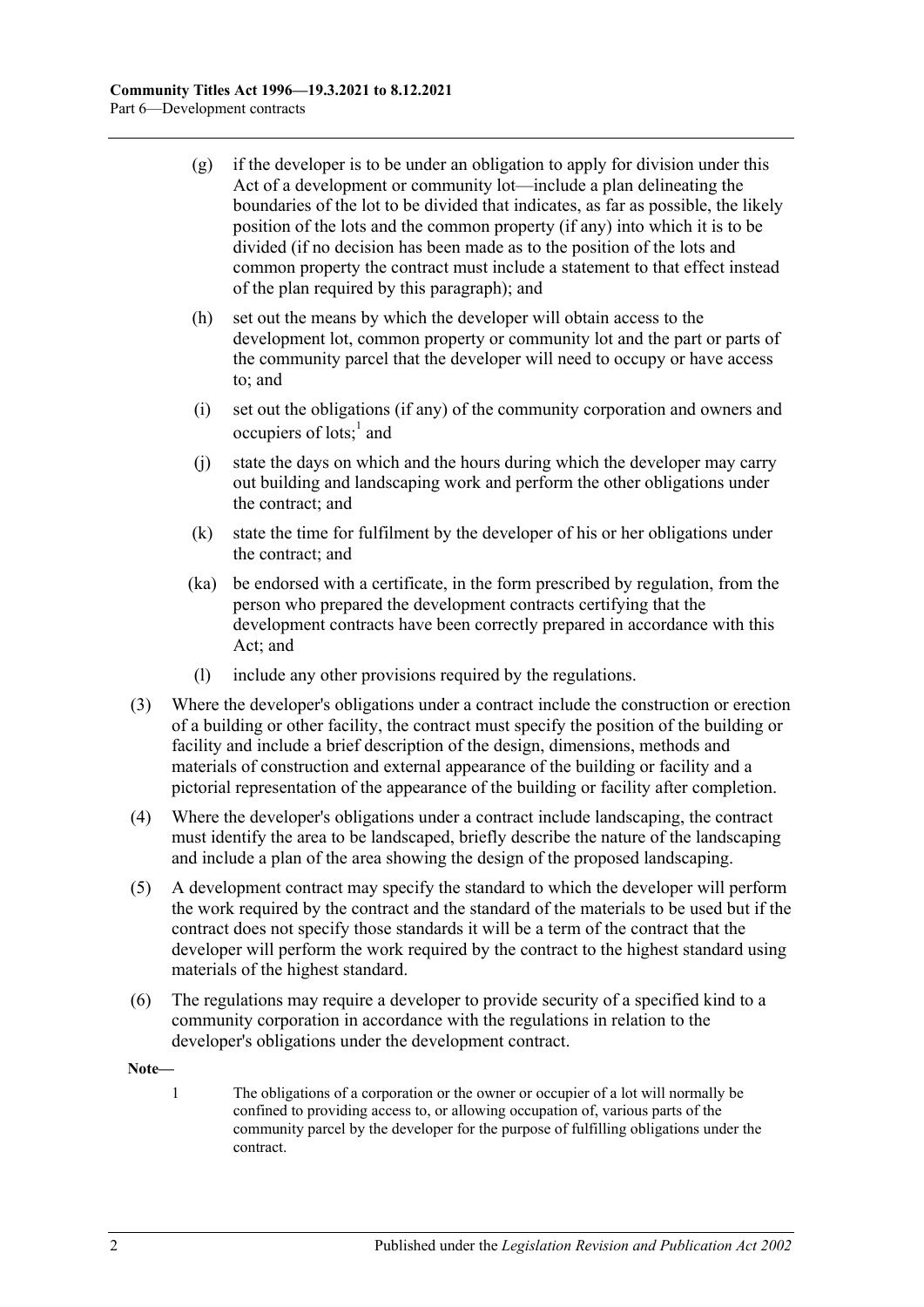### <span id="page-46-2"></span>**48—Consistency of development contract with scheme description and by-laws**

- (1) A development contract must not be inconsistent with the scheme description and the by-laws of the community scheme of which it forms part.
- (2) A development contract for a secondary scheme must not be inconsistent with the scheme description and the by-laws of the primary scheme.
- (3) A development contract for a tertiary scheme must not be inconsistent with the scheme descriptions and the by-laws of the primary or secondary schemes.

### <span id="page-46-0"></span>**49—Enforcement of development contract**

- (1) A development contract will be taken to be a contract made by the following persons:
	- (a) the developer; and
	- (b) if the contract relates to a development lot or a community lot—each subsequent owner of the lot to the extent that it relates to that lot; and
	- (c) the community corporation; and
	- (d) the owners and occupiers of the community lots; and
	- (e) the owner of the other development lot or lots (if any); and
	- (f) if the plan to which the contract relates has been amalgamated with another plan under [Part 7 Division 2—](#page-57-0)the community corporation created on deposit of the amalgamated plan and the owners and occupiers of the community lots shown on that plan; and
	- (g) if the scheme is a primary scheme and a primary lot is divided by a secondary plan—
		- (i) the secondary corporation; and
		- (ii) the owners and occupiers of the secondary lots; and
		- (iii) the owner of a development lot (if any) in the secondary scheme; and
		- (iv) if a secondary lot created by the plan is divided by a tertiary plan—the tertiary corporation, the owners and occupiers of the tertiary lots and the owner of a development lot (if any) in the tertiary scheme; and
	- (h) if the scheme is a secondary scheme and a secondary lot is divided by a tertiary plan—
		- (i) the tertiary corporation; and
		- (ii) the owners and occupiers of the tertiary lots; and
		- (iii) the owner of a development lot (if any) in the tertiary scheme.
- <span id="page-46-1"></span>(2) A community corporation or an owner or occupier of a lot who is, by virtue of [subsection](#page-46-0) (1), a party to a development contract is entitled to take proceedings for its enforcement (including damages for breach of the contract) in the Magistrates Court against—
	- (a) the developer; and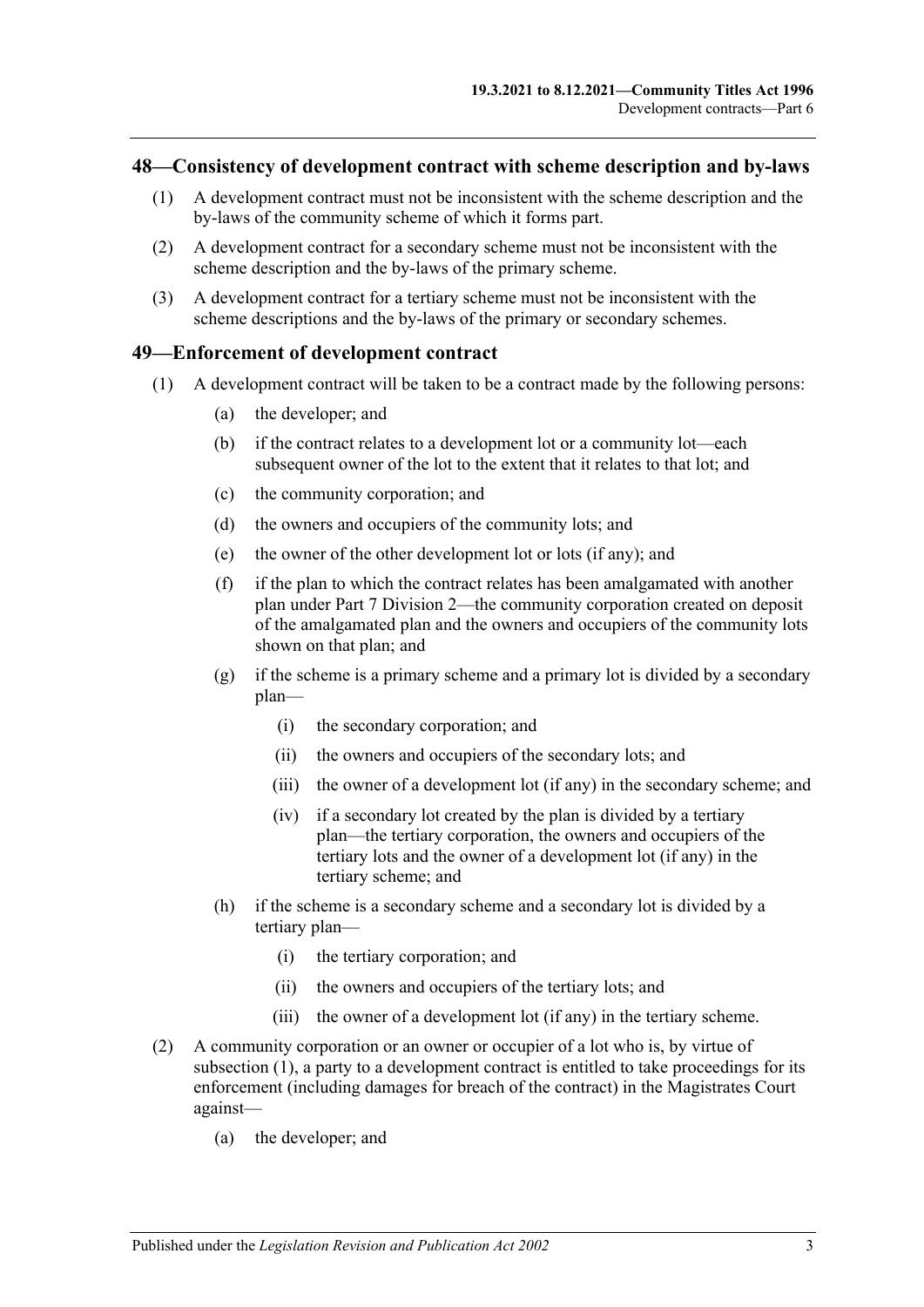(b) if the contract is for the development of a development lot or a community lot—the subsequent owner or owners (if any) of the lot,

even though no obligations attach to the corporation, owner and occupier under the contract.

- (2a) The Magistrates Court may, on the application of a party to proceedings under [subsection](#page-46-1) (2), transfer the proceedings to the District Court if satisfied that it is appropriate to do so because of the complexity or significance of the matter.
- (2b) A court may, on its own initiative or on an application by a party to the proceedings—
	- (a) transfer an application under this section to the Supreme Court on the ground that the application raises a matter of general importance; or
	- (b) state a question of law for the opinion of the Supreme Court.
- (3) Despite any other provision of this section, a person who is the owner of a development lot or a community lot by virtue of being a mortgagee in possession of the lot is not bound by a development contract relating to the lot unless he or she—
	- (a) becomes the registered proprietor of the lot on foreclosure; or
	- (b) remains in possession of the lot for a period of 12 months and, in that event, he or she will be bound by the contract from the end of that period.

## **50—Variation or termination of development contract**

- (1) A development contract may be varied or terminated by agreement between the developer (or the developer's successor in title) and the community corporation but only if—
	- (a) in the case of variation—the contract as varied would not be inconsistent with a scheme description or by-laws referred to in [section](#page-46-2) 48; or
	- (b) in the case of termination—termination of the contract would not be inconsistent with a scheme description referred to in [section](#page-46-2) 48.
- (2) The community corporation's agreement must be authorised by a special resolution of its members.
- (3) An agreement to vary a development contract comes into force when the Registrar-General files a certified copy of the development contract as varied with the deposited plan of community division.
- (4) An agreement to terminate a development contract comes into force when the Registrar-General files a certified copy of the agreement with the deposited plan.
- (5) Within 14 days after the passing of a resolution authorising the agreement, the community corporation must lodge with the Registrar-General a certified copy of the contract as varied or a certified copy of the agreement to terminate the contract.
- (6) The period for lodgement cannot be extended by the Registrar-General.
- (7) The certified copy must—
	- (a) be endorsed with a certificate, in the form prescribed by regulation, from the person who prepared the development contract or an officer of the community corporation certifying that the development contract has been correctly prepared in accordance with this Act; and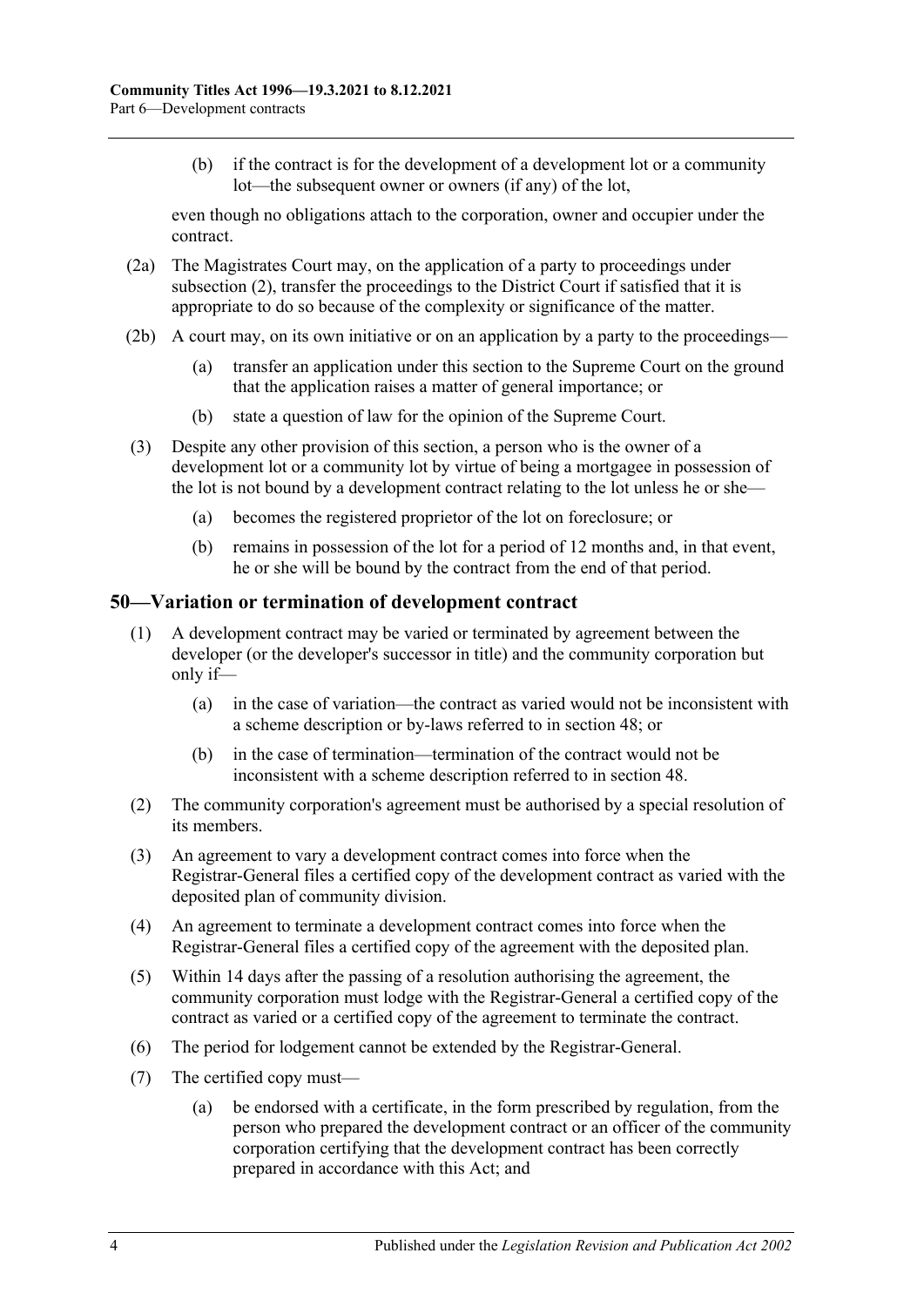- (b) be accompanied by the fee prescribed by regulation.
- (8) The corporation must provide evidence to the satisfaction of the Registrar-General that the variation or termination of the contract was authorised by a special resolution of the corporation.
- (9) If the requirements of this Part are satisfied, the Registrar-General must—
	- (a) in the case of variation—file the certified copy of the contract as varied with the plan of community division in substitution for the copy previously filed with the plan;
	- (b) in the case of termination—file the certified copy of the agreement to terminate the contract with the plan and rule a line diagonally across each page of the contract filed with the plan and endorse it prominently with the word "Terminated".
- (10) Copies of the contract as varied, or the agreement to terminate must be certified in accordance with the regulations.

### **51—Inspection and purchase of copies of contract**

- (1) A community corporation must make an up-to-date copy of a development contract that is in force and that relates to a lot or the common property available for inspection or purchase by owners of lots and (where applicable) of secondary and tertiary lots.
- (2) The inspection of a contract must be free of charge and a fee charged for purchase of a copy of the contract must not exceed the fee prescribed by regulation.
- (3) The Registrar-General must make copies of development contracts filed with plans of community division available for purchase by members of the public at the fee prescribed by regulation.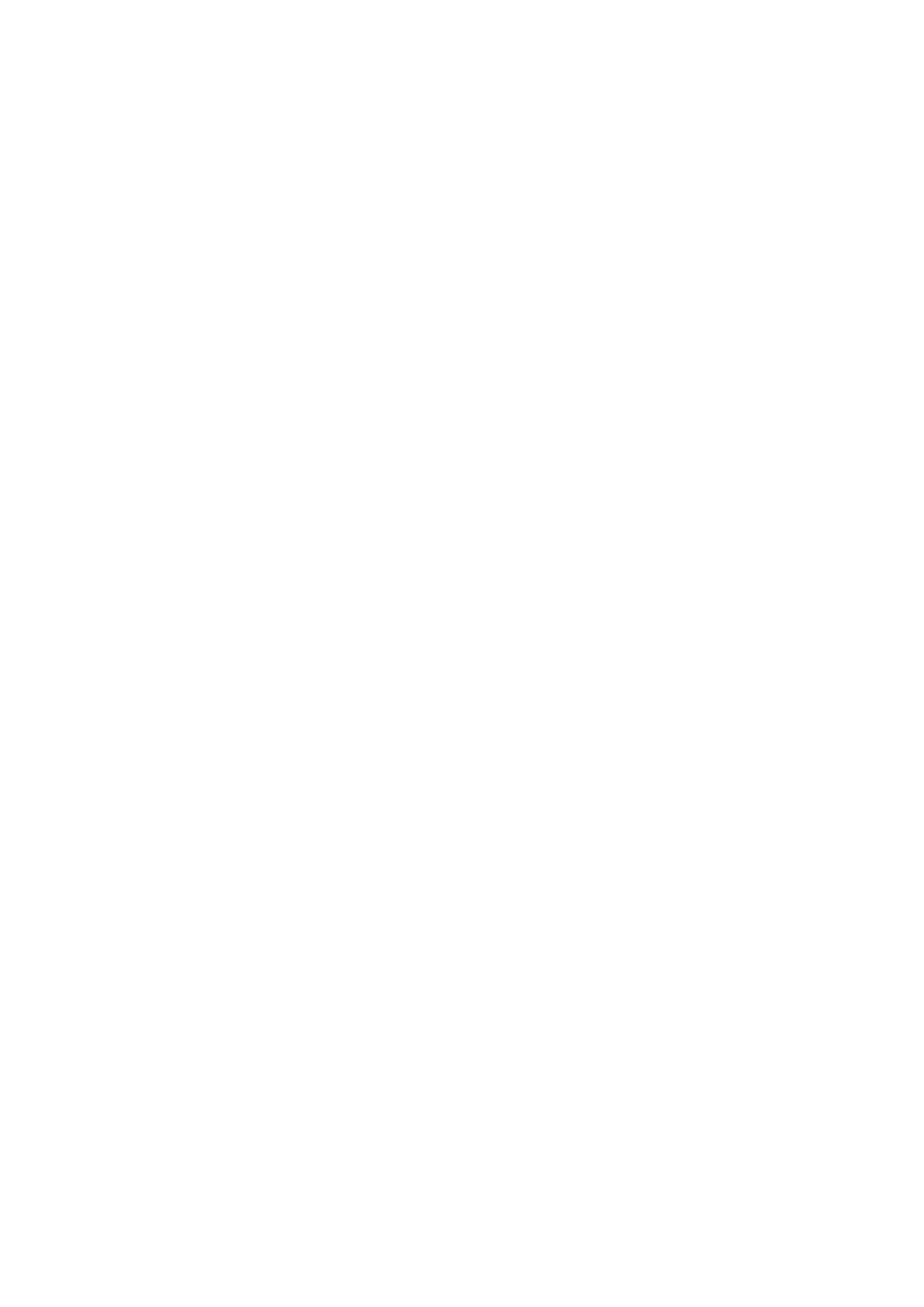# **Part 7—Amendment, amalgamation and cancellation of plans**

## <span id="page-50-4"></span>**Division 1—Amendment of community plans**

## <span id="page-50-3"></span>**52—Application for amendment**

- <span id="page-50-1"></span>(1) An application for the amendment of a deposited community plan—
	- (a) may be made by—
		- (i) the community corporation; or
		- (ii) subject to [subsection](#page-50-0) (1a), the owners of all community lots that will be affected by the amendment; and
	- (b) must be in a form approved by the Registrar-General.
- <span id="page-50-0"></span>(1a) An application for the amendment of a deposited community plan may only be made by the owners of all community lots that will be affected by the amendment if the amendment—
	- (a) does not affect any common property; and
	- (b) does not alter the total number of community lots in the community parcel; and
	- (c) does not affect the aggregate of the lot entitlements of the community lots affected by the amendment; and
	- (d) does not alter the boundaries of the community parcel; and
	- (e) is not contrary to the scheme description or by-laws or any development contract; and
	- (f) in the case of a secondary plan—is not contrary to the scheme description or by-laws of the primary scheme; and
	- (g) in the case of a tertiary plan—is not contrary to the scheme description or by-laws of the primary or secondary scheme.
- <span id="page-50-2"></span>(2) The applicant or applicants must provide evidence to the satisfaction of the Registrar-General—
	- $(a)$  that—
		- (i) in the case of an application made by a community corporation—the application is made in pursuance of a unanimous resolution of the corporation; or
		- (ii) in the case of an application made by the owners of all community lots that will be affected by the amendment—that the community corporation has been notified of the application; and
	- (b) if the boundaries of a community lot or a development lot are affected by the amendment or if a community lot or a development lot is extinguished by the amendment—that the owner of the lot (other than an owner who is an applicant in accordance with [subsection](#page-50-1)  $(1)(a)(ii)$  and a person who holds a registered encumbrance over the lot consent to the amendment; and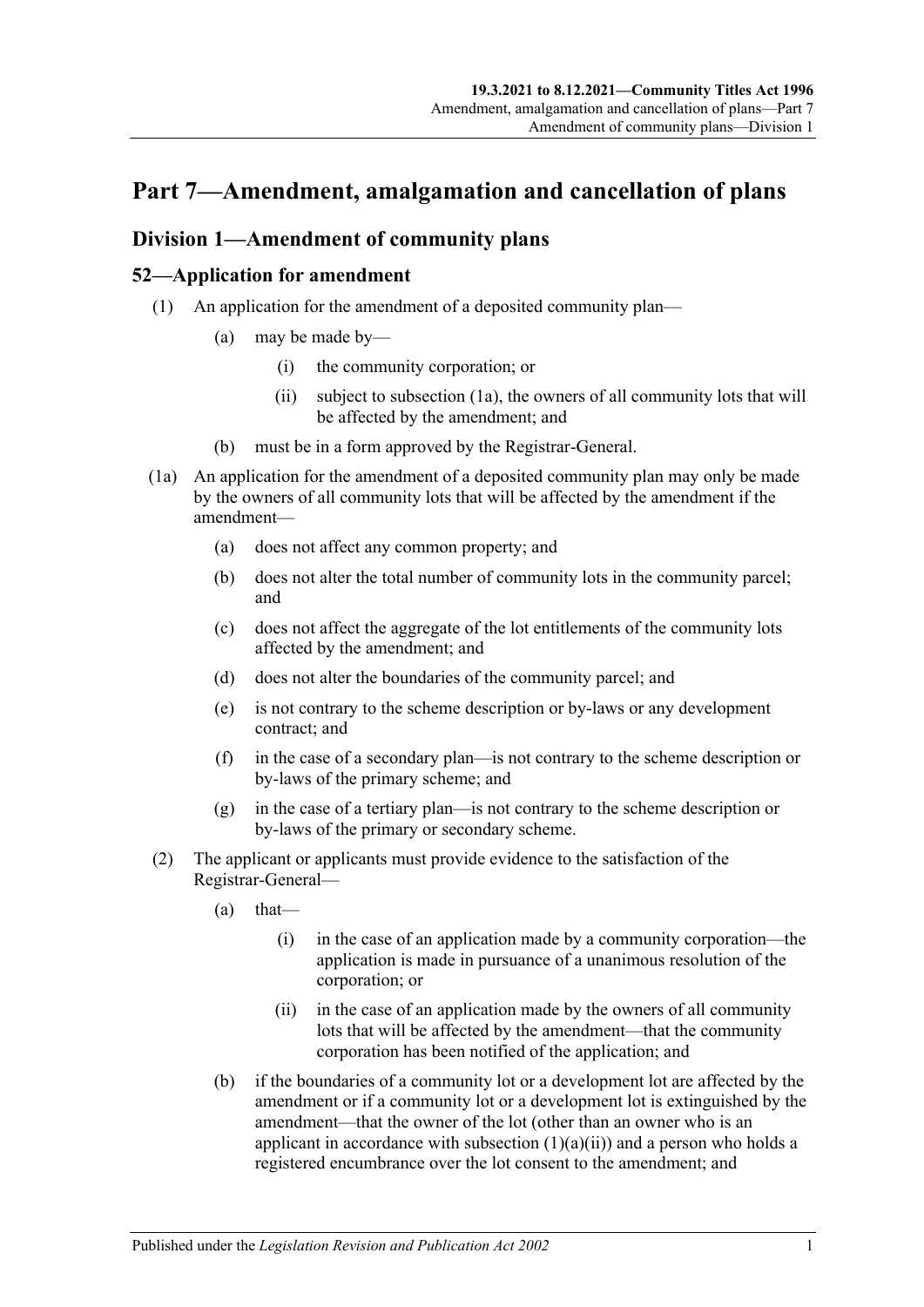- (c) where amendment of the plan will operate to vest an estate or interest in land in a person—that that person consents to the application.
- (3) The Registrar-General may dispense with the consent under [subsection](#page-50-2) (2)(b) of a person who holds an easement that will not be affected by the amendment of the community plan.
- (3a) Where the amendment of a deposited community plan would result in the extinguishment of an easement in respect of part of the dominant land, the consent of a person who has, or claims, an estate or interest in the servient land is not required (unless the Registrar-General determines otherwise in a particular case) in relation to that extinguishment if rights under the easement continue in existence in respect of some other part of the dominant land.
- (4) The application must be accompanied by—
	- (a) the fee prescribed by regulation; and
	- (c) if the scheme description will be inaccurate as a result of the amendment—a copy of the scheme description appropriately amended in accordance with [Part 4;](#page-32-0) and
	- (d) if the amendment affects the delineation of lots or common property or creates new lots—a copy of the scheme description (appropriately amended if necessary) endorsed by the relevant development authority; and
	- (f) if the amendment affects the delineation of lots, or common property or any building on the community parcel or creates new lots—
		- (i) a new plan to be substituted for the existing plan or, with the approval of the Registrar-General, a sheet or sheets to be substituted for a sheet or sheets of the deposited plan or to be added to it; and
		- (ii) a certificate from a licensed surveyor in the form prescribed by regulation (which must be endorsed on the plan) certifying that the plan has been correctly prepared to a scale determined by the Registrar-General in accordance with this Act; and
	- (g) if the amendment affects the relative value of the lots—a new schedule of lot entitlements certified correct by a land valuer; and
	- (h) if the amendment does not affect the relative value of the lots—a certificate from a land valuer to that effect; and
	- (i) such other documentary material as the Registrar-General may require.
- <span id="page-51-1"></span><span id="page-51-0"></span>(5) If the land valuer's certification referred to in [subsection](#page-51-0)  $(4)(g)$  or [\(h\)](#page-51-1) was given more than six months before the application was lodged with the Registrar-General, the Registrar-General may reject the schedule of lot entitlements or the certificate referred to in [subsection](#page-51-1) (4)(h).
- (5a) If the amendment affects the delineation of lots or common property or creates new lots, the Registrar-General must not deal with the application unless satisfied that the certificate from the State Planning Commission required by section 138 of the *[Planning, Development and Infrastructure Act](http://www.legislation.sa.gov.au/index.aspx?action=legref&type=act&legtitle=Planning%20Development%20and%20Infrastructure%20Act%202016) 2016* has been given, and is in force, in relation to the amendment.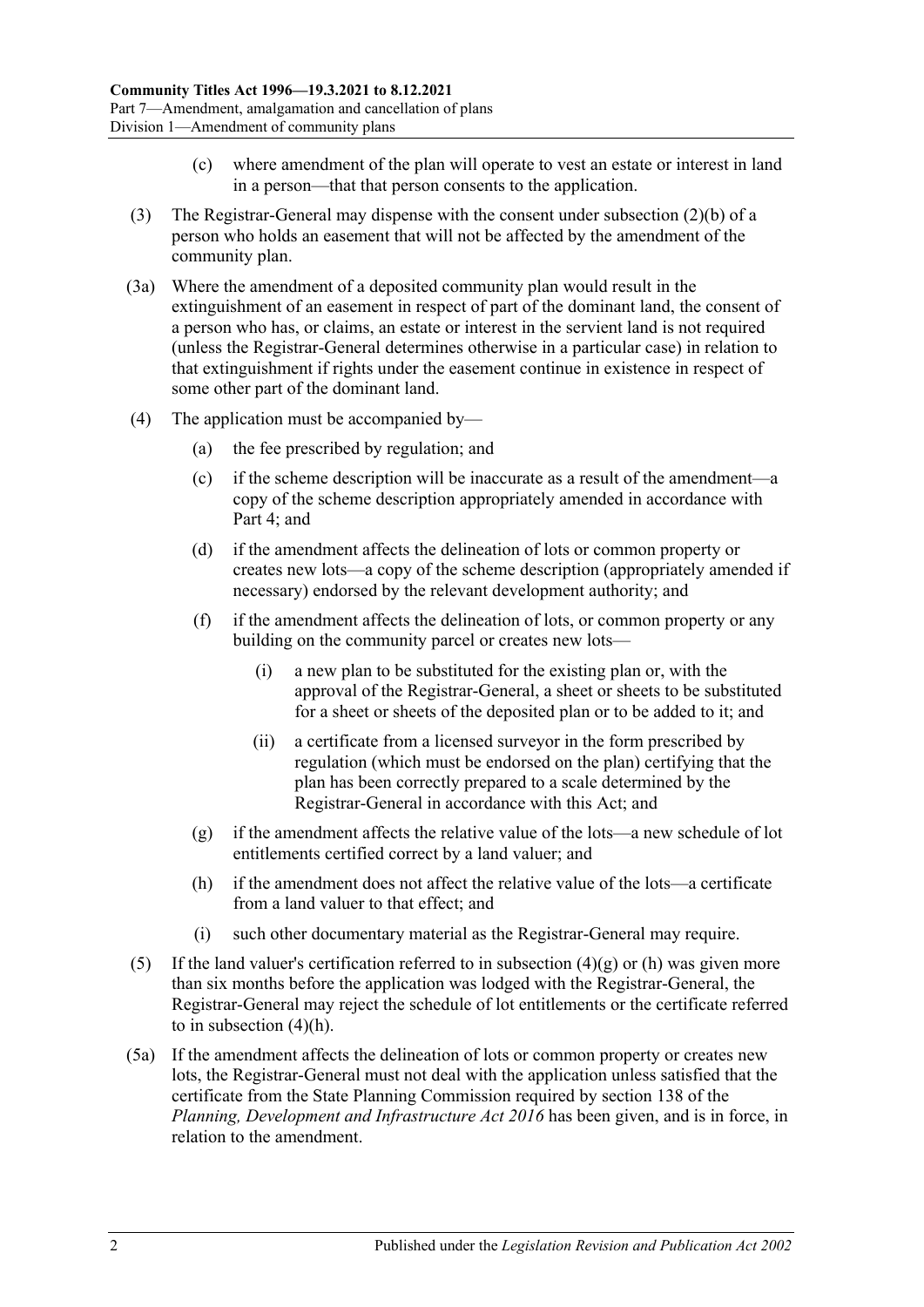(6) The certificate from the State Planning Commission under section 138 of the *[Planning, Development and Infrastructure Act](http://www.legislation.sa.gov.au/index.aspx?action=legref&type=act&legtitle=Planning%20Development%20and%20Infrastructure%20Act%202016) 2016* expires at the expiration of one year after the application for amendment of the plan was lodged with the Registrar-General unless the Registrar-General extends the life of the certificate.

## **53—Status of application for amendment of plan**

- (1) An application under [section](#page-50-3) 52 for the amendment of a deposited community plan will, upon being lodged with the Registrar-General, be taken for the purposes of the *[Real Property Act](http://www.legislation.sa.gov.au/index.aspx?action=legref&type=act&legtitle=Real%20Property%20Act%201886) 1886* to be an instrument presented for registration and will have priority over other instruments in accordance with section 56 of that Act.
- (2) Subject to [subsection](#page-52-0) (3), an application cannot be withdrawn or amended without the consent of all the persons who have consented to the application.
- <span id="page-52-0"></span>(3) The Registrar-General may permit an applicant, or a person who has consented to the application, to amend the application in order to comply with this Act or the *[Real](http://www.legislation.sa.gov.au/index.aspx?action=legref&type=act&legtitle=Real%20Property%20Act%201886)  [Property Act](http://www.legislation.sa.gov.au/index.aspx?action=legref&type=act&legtitle=Real%20Property%20Act%201886) 1886* or with a requirement of the Registrar-General under this Act or the *[Real Property Act](http://www.legislation.sa.gov.au/index.aspx?action=legref&type=act&legtitle=Real%20Property%20Act%201886) 1886*.
- (4) The provisions of the *[Real Property Act](http://www.legislation.sa.gov.au/index.aspx?action=legref&type=act&legtitle=Real%20Property%20Act%201886) 1886* that apply to, or in relation to, instruments of a particular class will, subject to this Part, apply (with any necessary adaptations or modifications) to, or in relation to, an application for the amendment of a deposited community plan if amendment of the plan by the Registrar-General—
	- (a) would operate to vest in a person under [section](#page-53-0) 55 the same kind of estate or interest as is vested by registration of instruments of that class; or
	- (b) would discharge or otherwise extinguish an estate or interest in land under [section](#page-53-0) 55 of the same kind as is discharged or extinguished by registration of instruments of that class.

## **53A—Application may deal with statutory encumbrances**

Despite any other statutory provision to the contrary, the Registrar-General may treat an application for the amendment of a deposited community plan as if it included an application for the variation or termination of a statutory encumbrance if—

- (a) the application specifies that variation or termination of a statutory encumbrance is to be registered or noted; and
- (b) the application is accompanied by—
	- (i) a certificate signed by or on behalf of the holder of the statutory encumbrance certifying that the requirements of the Act under which the encumbrance was entered into, or is in force, as to the variation or termination of the statutory encumbrance (if any) have been complied with; and
	- (ii) such other documentary material in relation to the statutory encumbrance as the Registrar-General may require.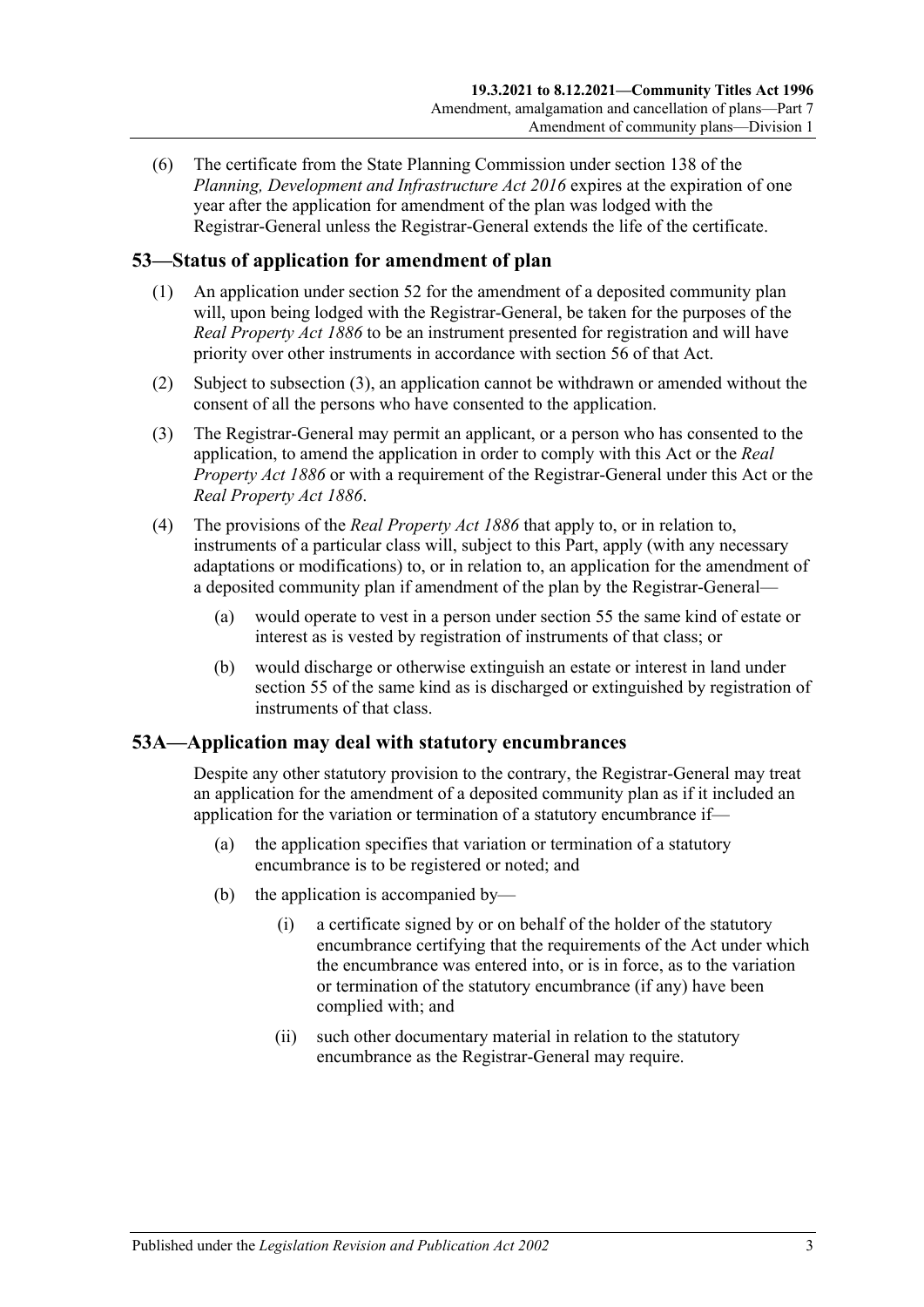## **54—Amendment of plan**

- (1) Where due application is made for the amendment of a deposited community plan, the Registrar-General may amend the plan or substitute a new plan and in either case the Registrar-General must amend or endorse any certificate of title affected by the amendment, or cancel any such certificate and issue a new certificate or new certificates.
- (2) If the Registrar-General substitutes a new plan, he or she must ensure that the documents required by this Act to be filed with a deposited plan are filed with the new plan.
- (3) Where the amendment affects the delineation of lots or common property to only a minor extent (to be prescribed by regulation) the Registrar-General may dispense with one or more of the following—
	- (a) the consent of the holder of a registered encumbrance;
	- (b) the endorsement of the scheme description by the relevant development authority;
	- (c) the certificate from the State Planning Commission under section 138 of the *[Planning, Development and Infrastructure Act](http://www.legislation.sa.gov.au/index.aspx?action=legref&type=act&legtitle=Planning%20Development%20and%20Infrastructure%20Act%202016) 2016*;
	- (d) the certificate from a licensed surveyor;
	- (e) the certificate from a land valuer.
- (4) Subject to this Division, the provisions of [Part 3](#page-18-0) apply to, and in relation to, the amendment or substitution of a plan of community division under this Division as if the application for amendment of the plan were an application for division under that Part and the amendment or substitution of the plan were the deposit of the plan as amended in the Lands Titles Registration Office.

## <span id="page-53-1"></span><span id="page-53-0"></span>**55—Vesting etc of interests on amendment of plan**

- (1) Where an application under [section](#page-50-3) 52 for the amendment of a deposited community plan states that an estate or interest in land is vested in a person, amendment of the plan by the Registrar-General operates to vest the estate or interest in that person to the extent to which it is not already vested in him or her.
- (2) An estate in fee simple will vest in a person under [subsection](#page-53-1) (1) only if
	- the person was, immediately before amendment of the plan, the proprietor of an estate or interest in some part, or the whole, of the land, shown on the plan; or
	- (b) the person is an agent or instrumentality of the Crown or the Commonwealth Crown or is entitled to acquire the land compulsorily under an Act or law of the State or the Commonwealth.
- (3) Where an application for the amendment of a deposited community plan states that an estate or interest in land shown on the plan is discharged or otherwise extinguished, whether wholly or in respect of part only of that land, amendment of the plan by the Registrar-General operates to discharge or otherwise extinguish that estate or interest wholly or in respect of that part of the land.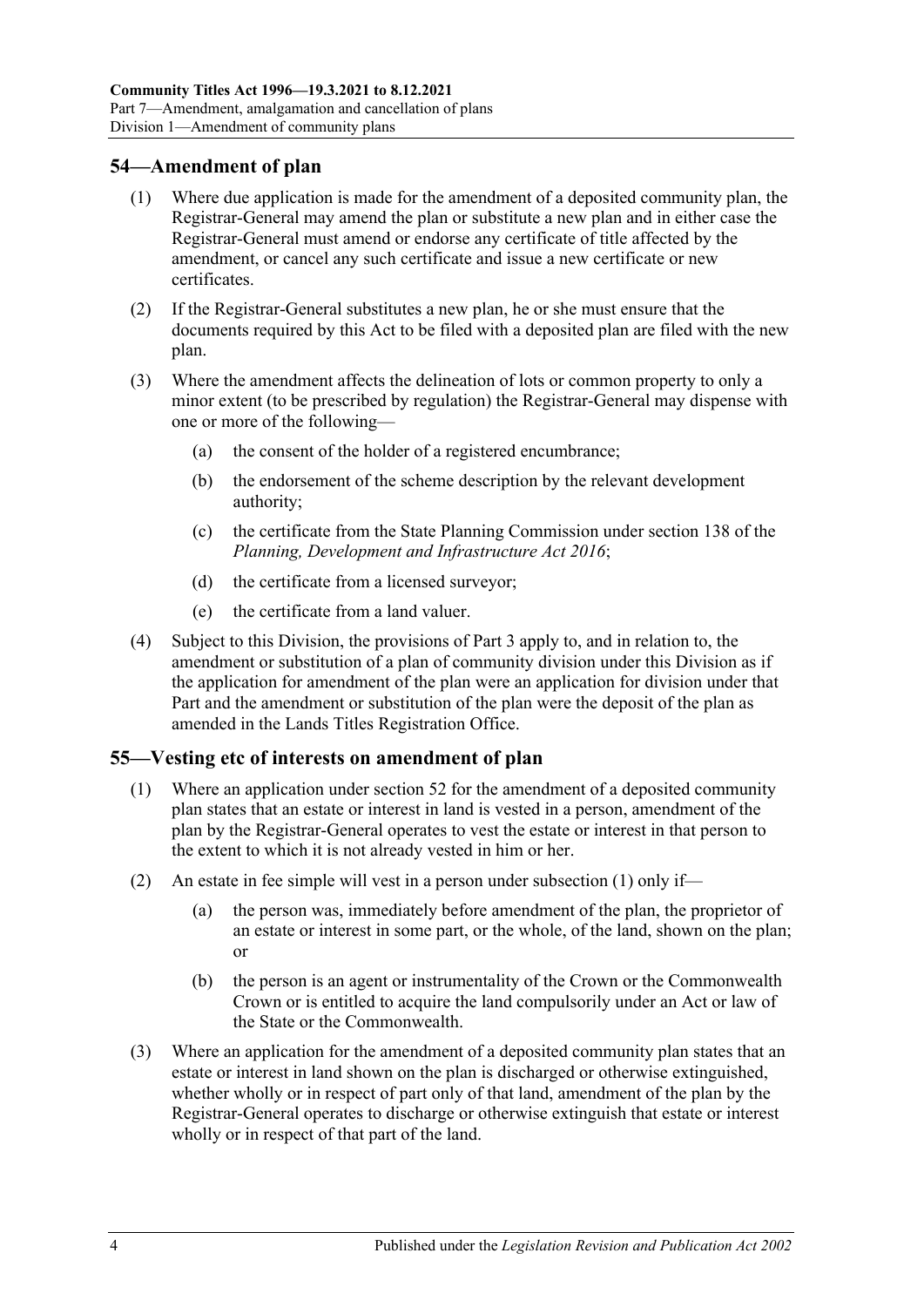- (4) Where amendment of a plan will operate to vest an estate or interest (other than an estate in fee simple or an easement referred to in [section](#page-27-0) 25) in a person, the terms on which the estate or interest will be held must be specified by including them in, or attaching them to, the application or by reference to another registered instrument.
- (5) Where the estate or interest that vests on amendment of the plan is an easement, the plan (or another plan referred to in the plan) must delineate the easement and the plan or the application for amendment must specify which land is the dominant land (if any) and which land is the servient land in respect of the easement.
- (6) Where duty is payable under the *[Stamp Duties Act](http://www.legislation.sa.gov.au/index.aspx?action=legref&type=act&legtitle=Stamp%20Duties%20Act%201923) 1923* in relation to two or more transactions that will be effected by the amendment of a plan of community division, each of the transactions will be taken to be effected by a separate instrument for the purpose of assessing duty.

## **56—Merging of land on amendment of plan**

Subject to any provision to the contrary in an application for the amendment of a deposited community plan, the following provisions apply where one or more pieces of land are merged upon the amendment of the plan—

- (a) subject to [paragraph](#page-54-0) (b), if one of the pieces of land is subject to a registered encumbrance (other than a life estate, a lease or an easement) the whole of the land formed by the merger is subject to the encumbrance;
- <span id="page-54-0"></span>(b) if an encumbrance (other than an easement or statutory encumbrance) is registered over a lot, or part of a lot, that is merged with land that remains common property after, or becomes common property upon, the amendment of the community plan, the encumbrance is discharged in respect of that lot or part lot;
- (c) if one, but not all, of the pieces of land is subject to a life estate or a lease, the life estate or lease is discharged by the merger in so far as it affects that piece of land.

## **57—Alteration of boundaries of primary community parcel**

- (1) This section applies if a primary plan is to be amended by the inclusion of land from outside the primary parcel or by the removal of land from the primary parcel.
- <span id="page-54-1"></span>(2) If part but not the whole of an allotment is to be included in the primary parcel or land is to be removed from the parcel, the application under this Division will be taken to be an application for division under Part 19AB of the *[Real Property Act](http://www.legislation.sa.gov.au/index.aspx?action=legref&type=act&legtitle=Real%20Property%20Act%201886) 1886* as well as being an application under this Division and accordingly—
	- (a) both this Division and Part 19AB apply to, and in relation to, the application; and
	- (b) if part of an allotment is to be included from outside the parcel, the application must be made jointly by the community corporation and the registered proprietor of the allotment to be divided; and
	- (c) the Registrar-General may direct that a combined plan or a substituted part or parts of the plan or plans to be amended be lodged with the application.
- (3) [Subsection](#page-54-1) (2) does not apply where the only transfer of land to or from the parcel is from or to the primary community parcel of another scheme.<sup>1</sup>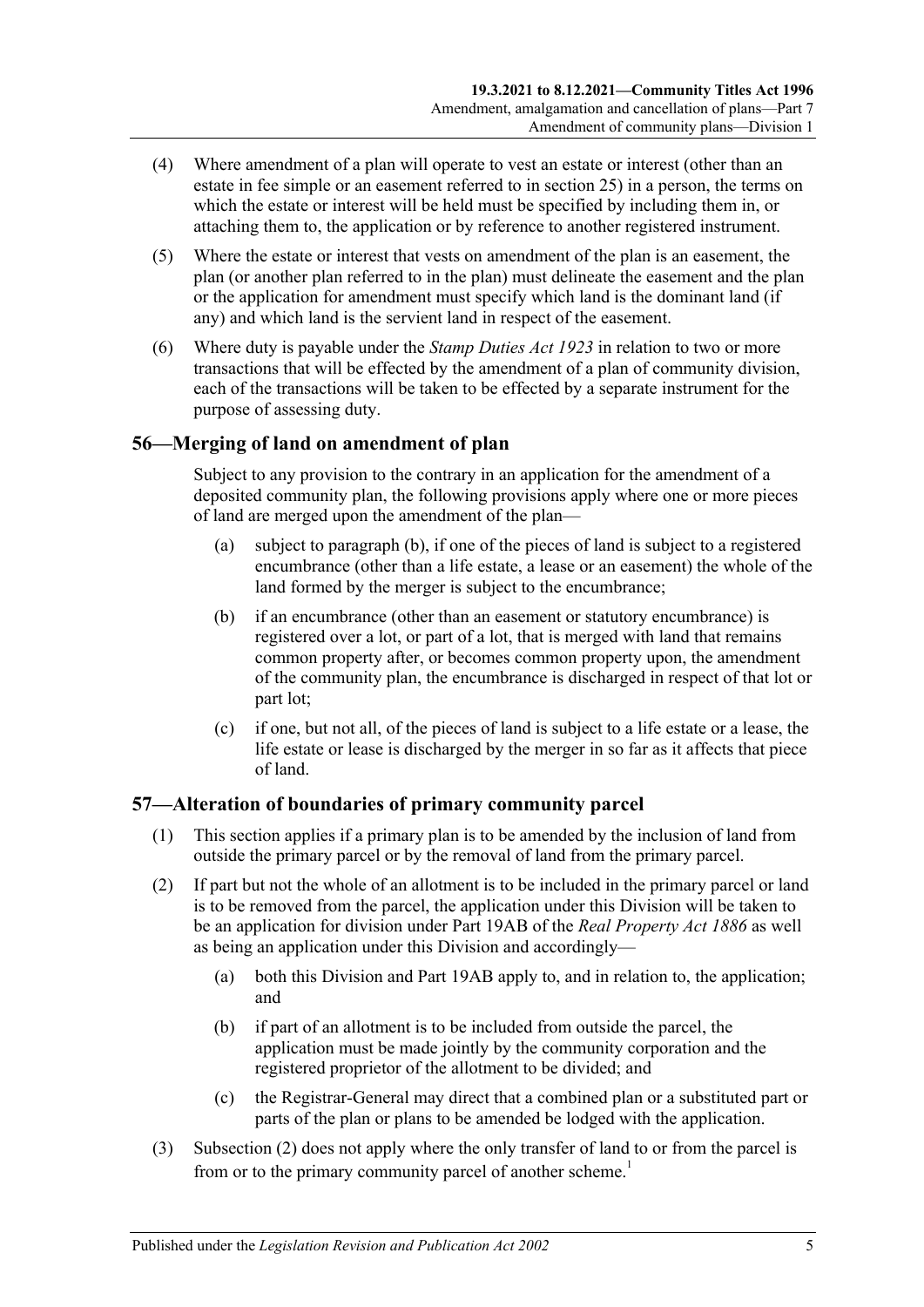#### **Note—**

1 Pieces of land that can be dealt with separately are created by division under Part 19AB of the *[Real Property Act](http://www.legislation.sa.gov.au/index.aspx?action=legref&type=act&legtitle=Real%20Property%20Act%201886) 1886* (allotments) or by division under this Act (lots). If part of an allotment is to be incorporated into a primary community parcel or part of a primary parcel is to be merged with an allotment, deposit of a plan of division will be required under Part 19AB. If however the only land involved in the alteration of the boundaries of a primary parcel is land that forms part of, or will form part of, another primary parcel, division under Part 19AB is not applicable.

### **58—Amendment of plan pursuant to development contract**

- (1) The registered proprietor of an estate in fee simple in a development lot may apply to the Registrar-General for the division of the development lot in pursuance of the development contract and for the consequential amendment of the community plan.
- (2) The application must be in a form approved by the Registrar-General and must include such information as the Registrar-General requires.
- (3) The application must be accompanied by—
	- (a) the fee prescribed by regulation; and
	- (b) a new plan to be substituted for the existing plan; and
	- (e) a certificate from a licensed surveyor in the form prescribed by regulation (which must be endorsed on the plan) certifying that the plan has been correctly prepared to a scale determined by the Registrar-General in accordance with this Act; and
	- (f) a certificate from a land valuer in the form prescribed by regulation (which must be endorsed on the schedule of lot entitlements) certifying that the schedule is correct (the Registrar-General may refuse to accept the certificate if given more than six months before the application is lodged); and
	- (g) any instrument, duly executed, that is to be registered on substitution of the plan; and
	- (h) such other documentary material as the Registrar-General may require.
- (4) The plan—
	- (a) must be in a form approved by the Registrar-General; and
	- (b) must divide the development lot in the manner required by the development contract; and
	- (c) must delineate the boundaries of the land and lots and common property into which the community parcel is divided in a manner that allows those boundaries to be ascertained; and
	- (d) must designate each lot by a distinguishing number; and
	- (e) must have annexed to it a schedule of lot entitlements in relation to the lots in a form approved by the Registrar-General; and
	- (f) must as far as practicable delineate the service infrastructure (but not that part of the service infrastructure within the boundaries of a community lot if it does not provide a service to any other lot or the common property); and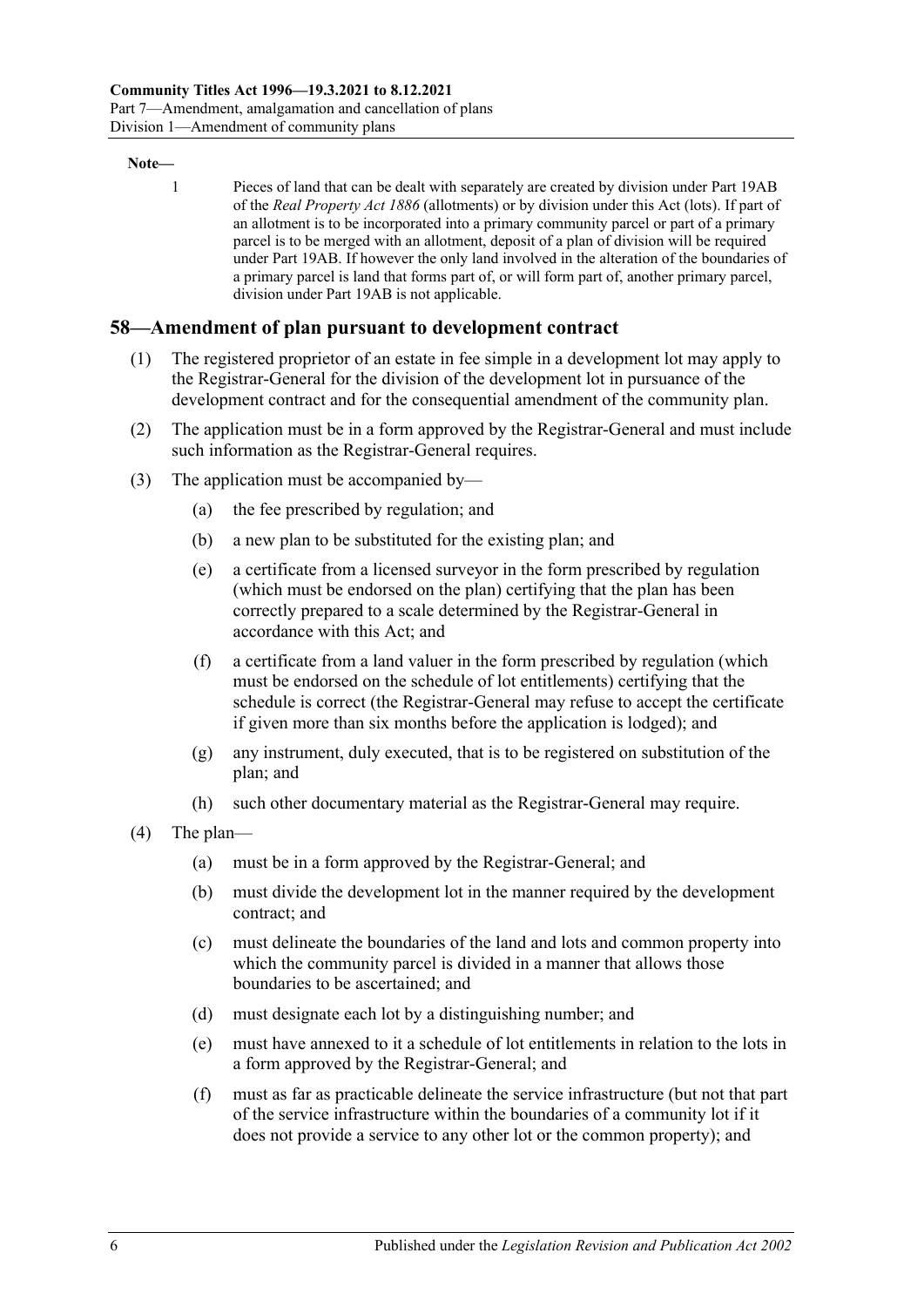- (g) must delineate the streets, roads, thoroughfares, reserves or similar open spaces (if any) that are, or will on amendment of the plan be, vested in a council or prescribed authority or that have reverted or will revert to the Crown; and
- (h) must delineate the easements (if any) of a kind referred to in [section](#page-27-0) 25; and
- (i) must comply with any requirements stipulated by the Registrar-General.
- (4a) The Registrar-General must not deal with the application unless satisfied that the certificate from the State Planning Commission required by section 138 of the *[Planning, Development and Infrastructure Act](http://www.legislation.sa.gov.au/index.aspx?action=legref&type=act&legtitle=Planning%20Development%20and%20Infrastructure%20Act%202016) 2016* has been given, and is in force, in relation to the proposed development of the land.
- (4b) The certificate from the State Planning Commission under section 138 of the *[Planning, Development and Infrastructure Act](http://www.legislation.sa.gov.au/index.aspx?action=legref&type=act&legtitle=Planning%20Development%20and%20Infrastructure%20Act%202016) 2016* expires at the expiration of 1 year after the application was lodged with the Registrar-General unless the Registrar-General extends the life of the certificate.
- (5) Where—
	- (a) the application is made in accordance with this Act; and
	- (b) the requirements made by or under this Act in relation to the application have been satisfied; and
	- (c) the plan conforms with the requirements of this Act,

the Registrar-General may substitute the plan for the plan previously deposited and the provisions of this Act relating to the deposit of a plan apply in relation to the plan.

- (6) The Registrar-General may permit the applicant to lodge a sheet or sheets to be substituted for a sheet or sheets of the deposited plan or to be added to it instead of lodging a complete plan to be substituted for the existing plan.
- (7) Where common property is created by the division of a development lot under this section, the Registrar-General may cancel the certificate of title for the existing common property and issue a new certificate for the existing and newly created common property.

#### **59—Amendment by order of ERD Court**

- (1) The ERD Court may, on application under this section, order the amendment of a community plan.
- (2) An application may be made under this section by—
	- (a) the community corporation; or
	- (b) the owner of a community lot or a development lot; or
	- (c) a person who holds a registered encumbrance over a community lot or a development lot; or
	- (d) in the case of a strata scheme—an insurer of a community lot or any part of the common property.
- (3) Such an application may only be made—
	- (a) for the purpose of correcting an error in the plan; or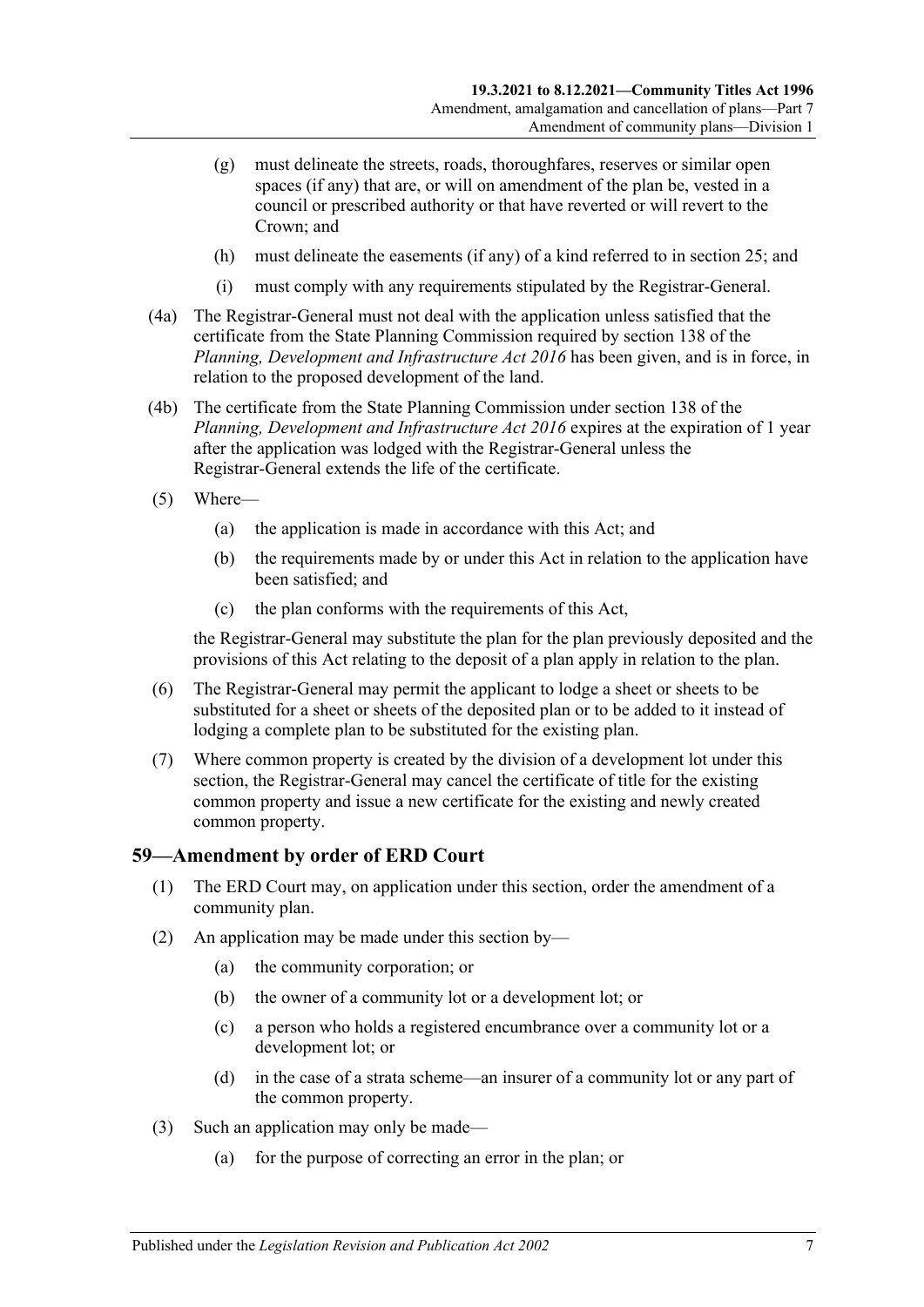- (b) for the purpose of varying the lot entitlements of the lots; or
- (c) in the case of a strata scheme—for the purpose of achieving amendments that have become desirable in view of damage to buildings within the strata scheme; or
- (d) for the purpose of achieving any other amendments that are desirable in the circumstances of a particular case.
- (3a) If it appears to the Court that the proposed amendment of the community plan could adversely affect a person who is not a party to the proceedings, the Court should not order the amendment unless the Court is satisfied that the person has been notified of the possibility that such an order could be made and has been given a reasonable opportunity to make submissions to the Court in relation to the matter.
- (3b) In determining an application under this section the Court must have regard to the matters (if any) prescribed by regulation.
- (4) The ERD Court may, on an application under this section, make one or more of the following orders—
	- (a) an order for amendment of the community plan;
	- (b) if the plan is a primary or secondary plan—an order for amendment of a secondary or tertiary plan (if any) that divides a primary or secondary lot;
	- (c) any further orders that may be necessary to achieve justice between those affected by the amendment;
	- (d) incidental or ancillary orders.
- (5) Where an order for the amendment of a community plan is made, the Registrar-General must, on lodgement of a copy of the order and any other documentary material the Registrar-General requires, amend the plan in accordance with the order.

## <span id="page-57-0"></span>**Division 2—Amalgamation of community plans**

## **60—Amalgamation of plans**

- (1) Two or more deposited community plans may be amalgamated to form a single community plan under this division subject to the following restrictions—
	- (a) a primary plan can only be amalgamated with another primary plan and then only if the primary parcels are contiguous;
	- (b) a secondary plan can only be amalgamated with another secondary plan and then only if both the secondary parcels form part of the same primary scheme: $1$
	- (c) a tertiary plan can only be amalgamated with another tertiary plan and then only if both the tertiary parcels form part of the same secondary scheme;<sup>1</sup>
	- (d) a strata plan can only be amalgamated with another strata plan.<sup>1</sup>
- (2) An application for amalgamation must be made jointly by the community corporations affected by the proposed amalgamation in a form approved by the Registrar-General.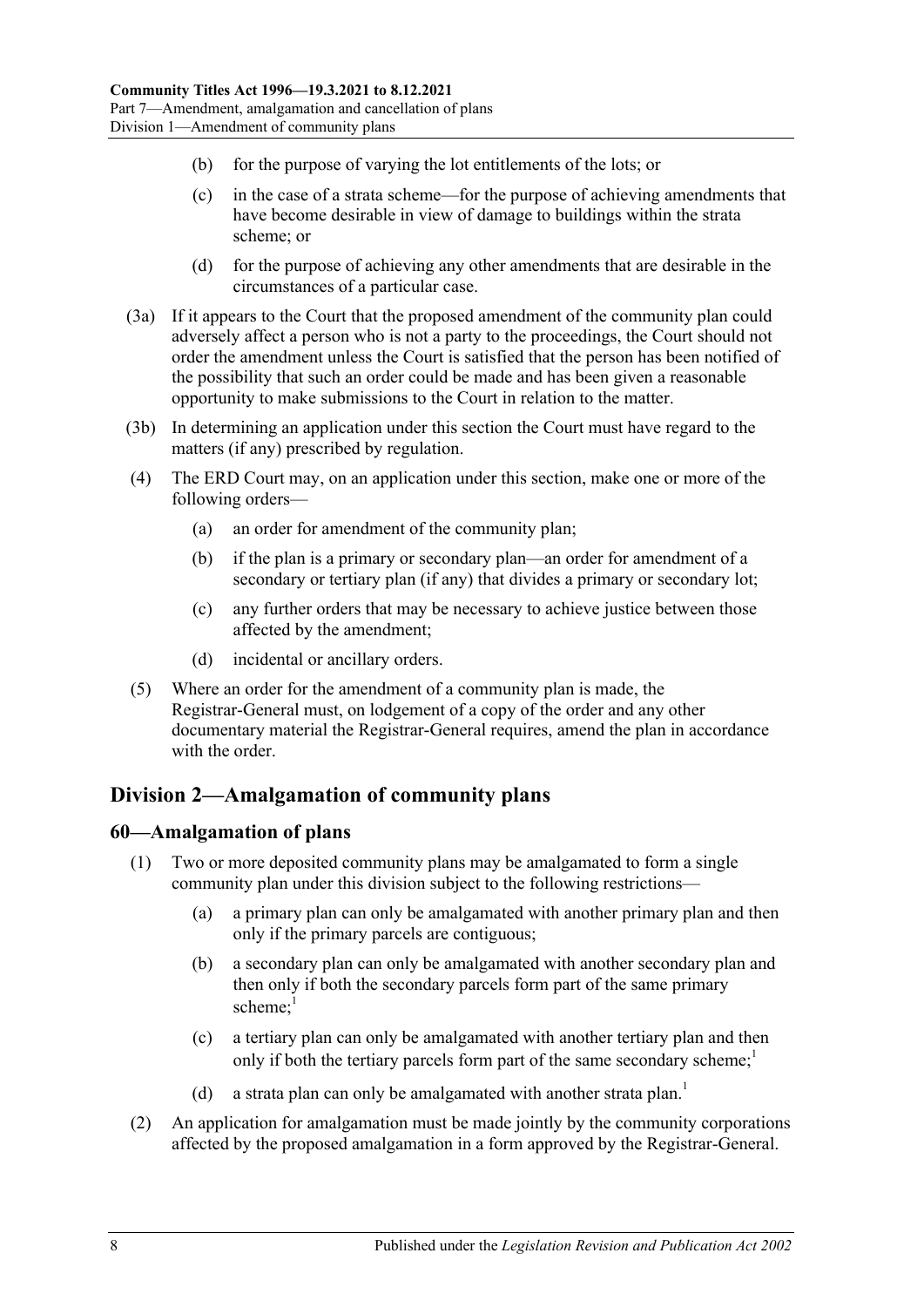- (3) The application must be accompanied by—
	- (a) the fee prescribed by regulation; and
	- (c) a plan of community division prepared in accordance with this Act that divides the new community parcel into the same lots and common property as the plans that it replaces; and
	- (d) a scheme description of the combined scheme that is consistent with the scheme descriptions of the constituent schemes and is endorsed by the relevant development authority; and
	- (e) the by-laws for the new scheme authorised by a unanimous resolution of each applicant corporation; and
	- (f) a certificate from a licensed surveyor in the form prescribed by regulation (which must be endorsed on the plan) certifying that the plan has been correctly prepared to a scale determined by the Registrar-General in accordance with this Act; and
	- (g) a certificate from a land valuer in the form prescribed by regulation certifying that the schedule of lot entitlements annexed to the new community plan is correct (the Registrar-General may refuse to accept the certificate if given more than six months before the application is lodged); and
	- (h) where consequential amendments to a primary or secondary plan will be required—such plans or parts of plans as the Registrar-General may require; and
	- (i) such other documentary material as the Registrar-General may require.
- (4) The applicants must provide evidence to the satisfaction of the Registrar-General that the application is made in pursuance of a unanimous resolution of each applicant corporation.

#### **Note—**

1 Amalgamation of secondary or tertiary plans in different schemes can be achieved by amendment of the plans of each scheme under [Division 1.](#page-50-4)

### **61—Persons whose consents are required**

- (1) The applicants must provide evidence to the satisfaction of the Registrar-General that the following persons have given their consent to the amalgamation—
	- (a) a person who is the owner of a community lot at the relevant time but who did not have the opportunity of voting against the resolution of the corporation authorising the proposed amalgamation because he or she was not then a member of the corporation; and
	- (b) the prospective owner at the relevant time of a community lot; and
	- (c) the owner or prospective owner at the relevant time of a development lot; and
	- (d) a registered encumbrancee or prospective encumbrancee at the relevant time of a community lot or a development lot; and
	- (e) the persons referred to in [subsection](#page-59-0) (2).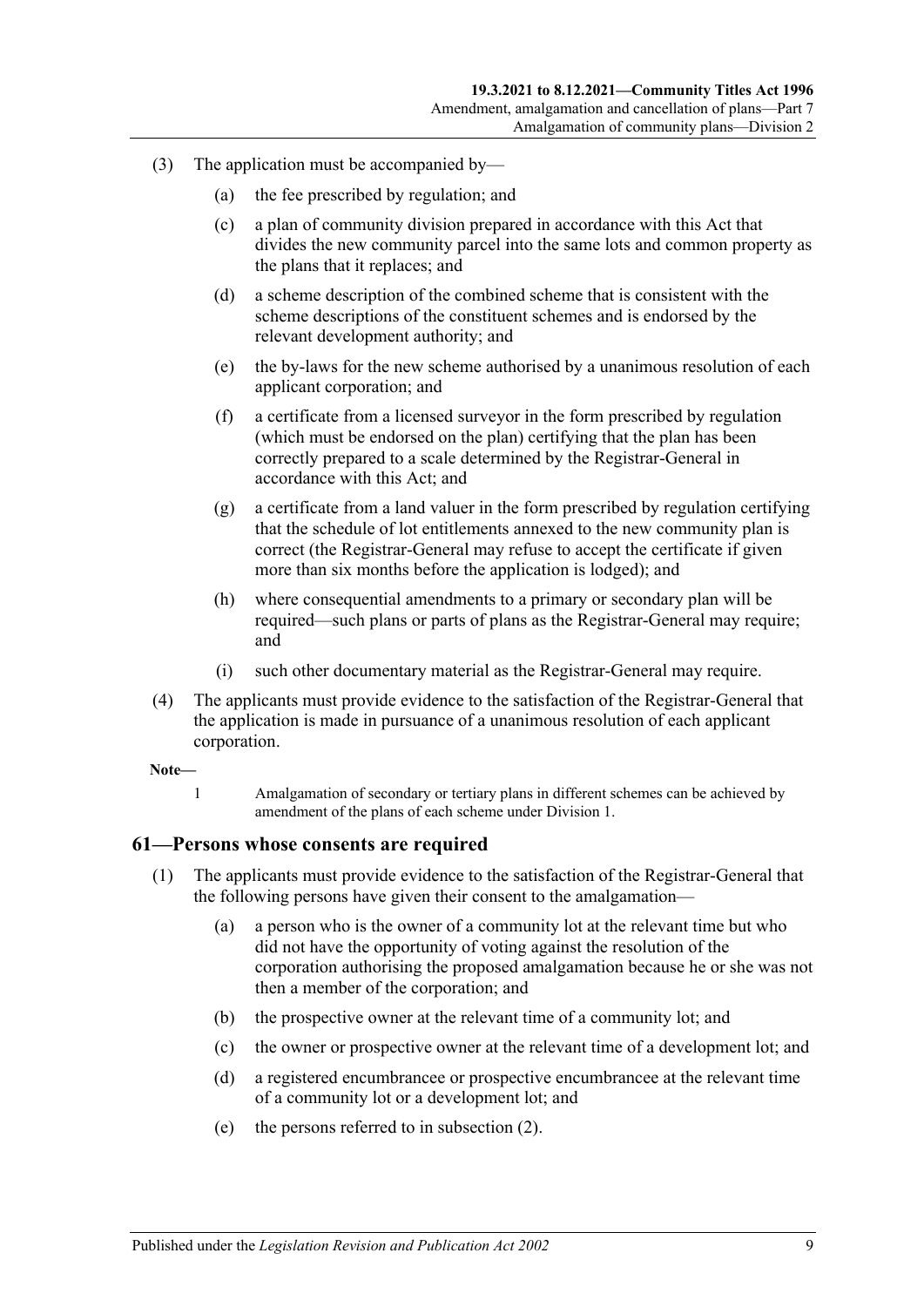- <span id="page-59-0"></span>(2) The consents of the following persons are required—
	- (a) where the plans to be amalgamated are primary plans and a primary lot is divided by a secondary plan—
		- (i) a person who is the owner of a secondary lot at the relevant time but who did not have the opportunity of voting against the proposed amalgamation because he or she was not then a member of the secondary corporation; and
		- (ii) the prospective owner at the relevant time of a secondary lot; and
		- (iii) the owner or prospective owner at the relevant time of a development lot in the secondary scheme; and
		- (iv) a registered encumbrancee or prospective encumbrancee at the relevant time of a secondary lot or development lot; and
	- (b) where the plans to be amalgamated are primary plans and a primary lot is divided by a secondary plan and a secondary lot created by that plan is divided by a tertiary plan or where the plans to be amalgamated are secondary plans and a secondary lot is divided by a tertiary plan—
		- (i) a person who is the owner of a tertiary lot at the relevant time but who did not have the opportunity of voting against the proposed amalgamation because he or she was not then a member of the tertiary corporation; and
		- (ii) the prospective owner at the relevant time of a tertiary lot; and
		- (iii) the owner or prospective owner at the relevant time of a development lot in the tertiary scheme; and
		- (iv) a registered encumbrancee or prospective encumbrancee at the relevant time of a tertiary lot or development lot.
- (3) The consent of the owner or an encumbrancee of a lot is not required under this section if before the relevant time an instrument had been presented for registration at the Lands Titles Registration Office on the registration of which that person would cease to be the owner or an encumbrancee of the lot.
- (4) The Registrar-General may dispense with the consent of a registered encumbrancee or a prospective encumbrancee in relation to an easement that will not be affected by the amalgamation.
- (5) In this section—

*prospective encumbrancee* in relation to a lot means a person who will hold a registered encumbrance over the lot on registration of an instrument that has been presented for registration at the Lands Titles Registration Office but has not been registered;

*prospective owner* in relation to a lot means a person who will be the owner of the lot on registration of a transfer that has been presented for registration at the Lands Titles Registration Office but has not been registered;

*relevant time* means the time at which the application for amalgamation is lodged with the Registrar-General by the community corporations.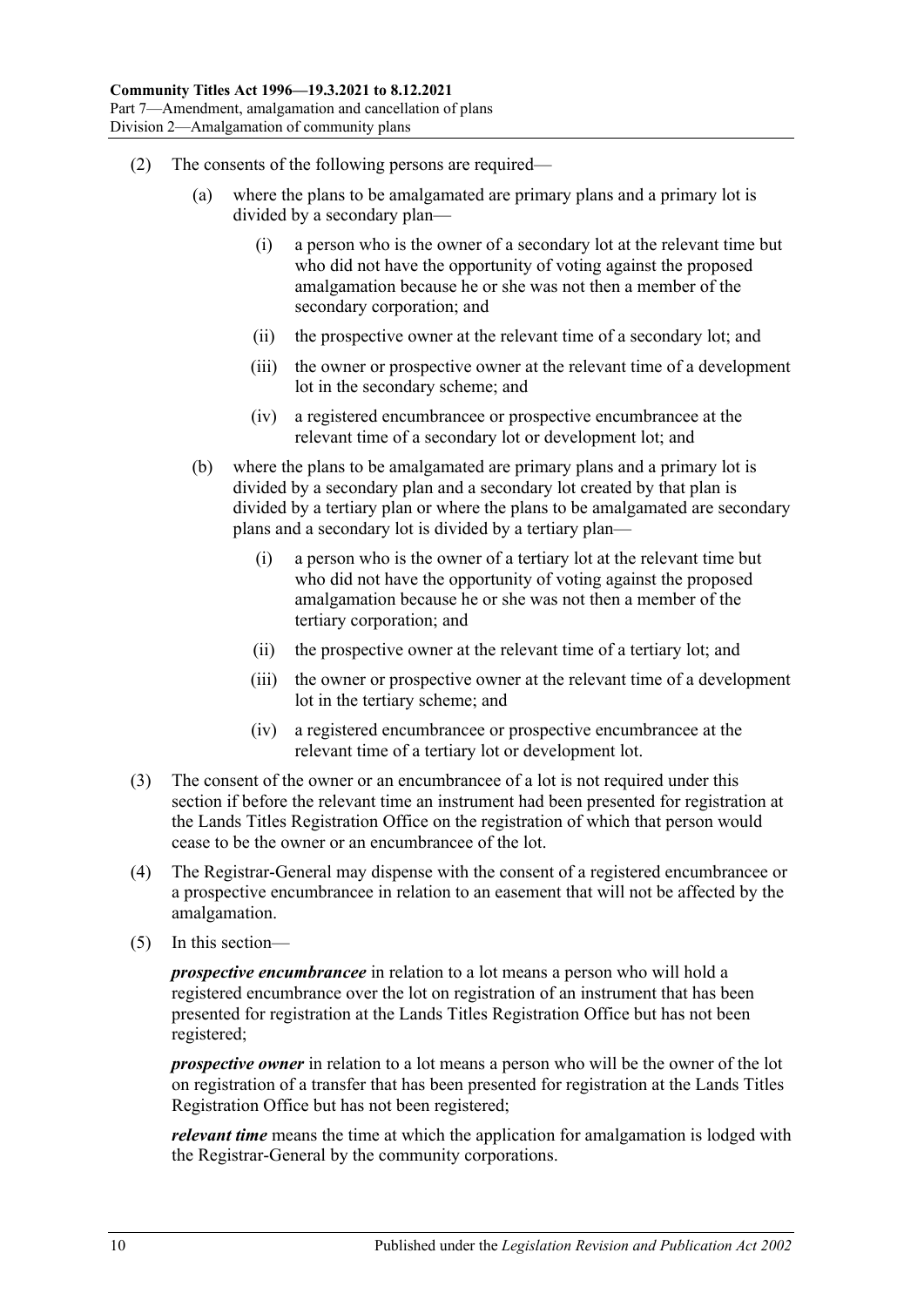## **62—Deposit of amalgamated plan**

- (1) Where—
	- (a) application is made in accordance with this Division for the amalgamation of community plans; and
	- (b) the requirements of this Division in relation to the application have been satisfied; and
	- (c) the new community plan conforms with the requirements of this Act,

the Registrar-General must deposit the new plan in the Lands Titles Registration Office.

- (2) When the Registrar-General deposits a new community plan in pursuance of an application under this section—
	- (a) the existing deposited community plans are cancelled;
	- (b) the Registrar-General must assign a number to the plan;
	- (c) the Registrar-General must file with the plan—
		- (i) the new scheme description;
		- (ii) the by-laws for the new scheme;
		- (iii) the development contracts (if any) filed with the previous plans;
	- (d) the Registrar-General must issue new certificates of title for the lots and common property;
	- (e) the existing community corporations are dissolved and a new community corporation is created;
	- (f) the assets and liabilities of the old community corporations vest in or attach to the new corporation;
	- (g) the common property vests in the owners of the community lots.
- $(3)$  If—
	- (a) an easement is appurtenant to the common property shown on one or more (but not all) of the plans to be amalgamated; and
	- (b) the consent of the owner of the servient land and of all persons who appear from the Register Book to hold a registered encumbrance over the servient land (other than an easement that will not be affected) is endorsed on the application for amalgamation,

the easement will, upon amalgamation of the community plans, be appurtenant to the common property of the parcel formed by the amalgamation.

- (4) On the amalgamation of two or more secondary or tertiary plans under this Division—
	- (a) the primary or secondary lots divided by those plans are amalgamated into a single primary or secondary lot and the lots from which that lot is formed cease to exist; and
	- (b) the Registrar-General must make appropriate amendments to the primary or secondary plan that created those lots.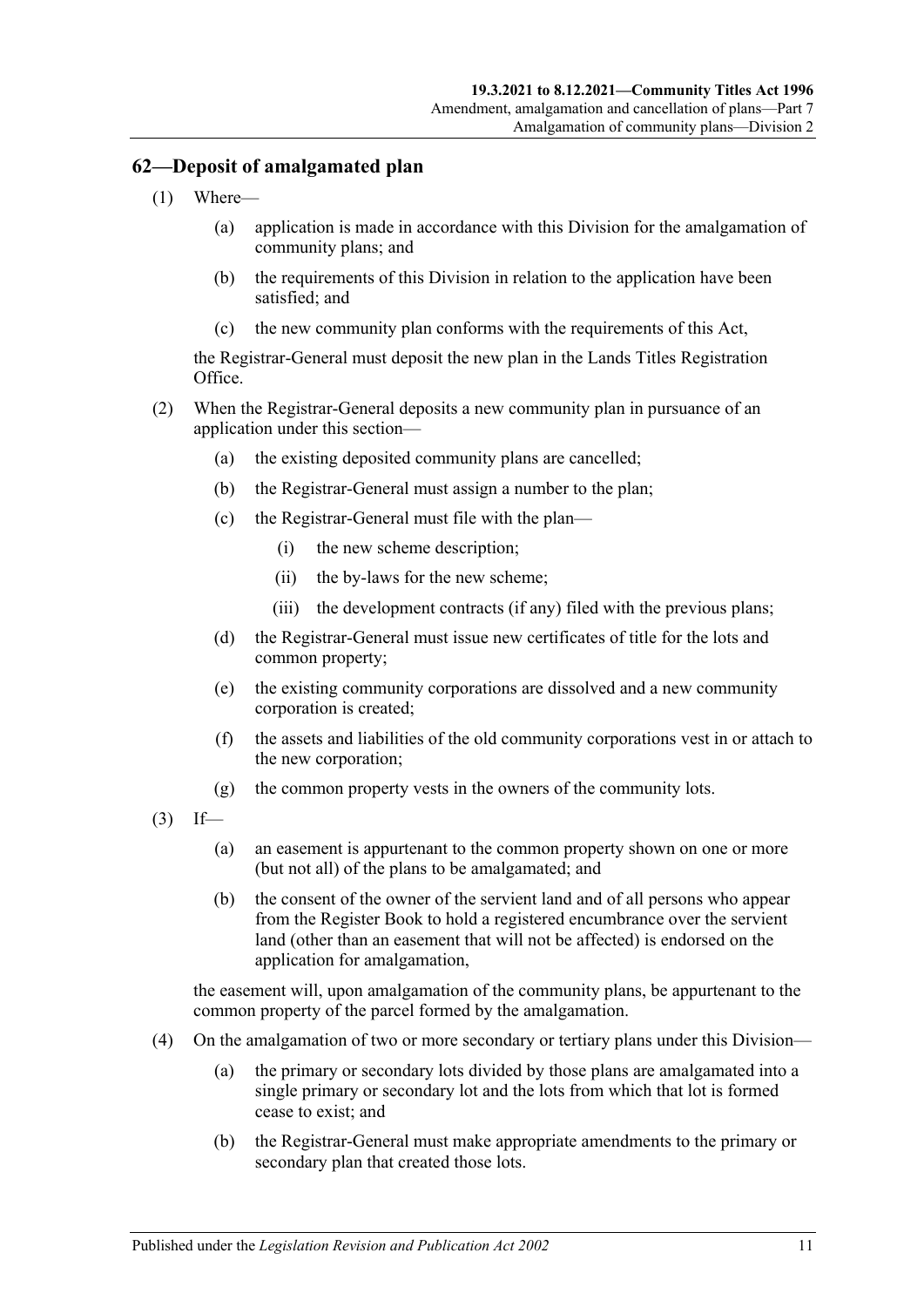## **63—Effect of amalgamation on development contracts**

The amalgamation of community plans does not affect the operation of a development contract except to increase the number of persons who can take proceedings for its enforcement.

## <span id="page-61-1"></span>**Division 3—Cancellation of community plans**

## **64—Cancellation by Registrar-General or ERD Court**

- (1) A deposited community plan may be cancelled—
	- (a) on application by the community corporation to the Registrar-General; or
	- (b) by order of the ERD Court.
- (2) If a primary lot created by a primary plan has been divided by a secondary plan, the primary plan cannot be cancelled until the secondary plan has been cancelled and if a secondary lot created by a secondary plan has been divided by a tertiary plan, the secondary plan cannot be cancelled until the tertiary plan has been cancelled.

## **65—Application to the Registrar-General**

An application to the Registrar-General must be in a form approved by the Registrar-General and must be accompanied by—

- (a) the fee prescribed by regulation; and
- (b) if the application is for the cancellation of a primary plan—a plan that delineates the outer boundaries of the primary parcel; and
- <span id="page-61-0"></span>(d) if the plan includes a development lot or lots—
	- (i) a schedule of lot entitlements in a form approved by the Registrar-General setting out lot entitlements determined in accordance with [section](#page-63-0) 68 for the community lots and the development lot or lots; and
	- (ii) a certificate from a land valuer certifying that the schedule of lot entitlements is correct (the Registrar-General may refuse to accept the certificate if given more than six months before the application is lodged); and
- (e) such other documentary material as the Registrar-General may require.

## **66—Persons whose consent is required**

- (1) The corporation must provide evidence to the satisfaction of the Registrar-General that the following persons have given their consent to the application—
	- (a) the owners at the relevant time of the community lots and the development lots (if any); and
	- (b) the prospective owner at the relevant time of a community lot or a development lot; and
	- (c) a registered encumbrancee or prospective encumbrancee at the relevant time of a community lot or development lot.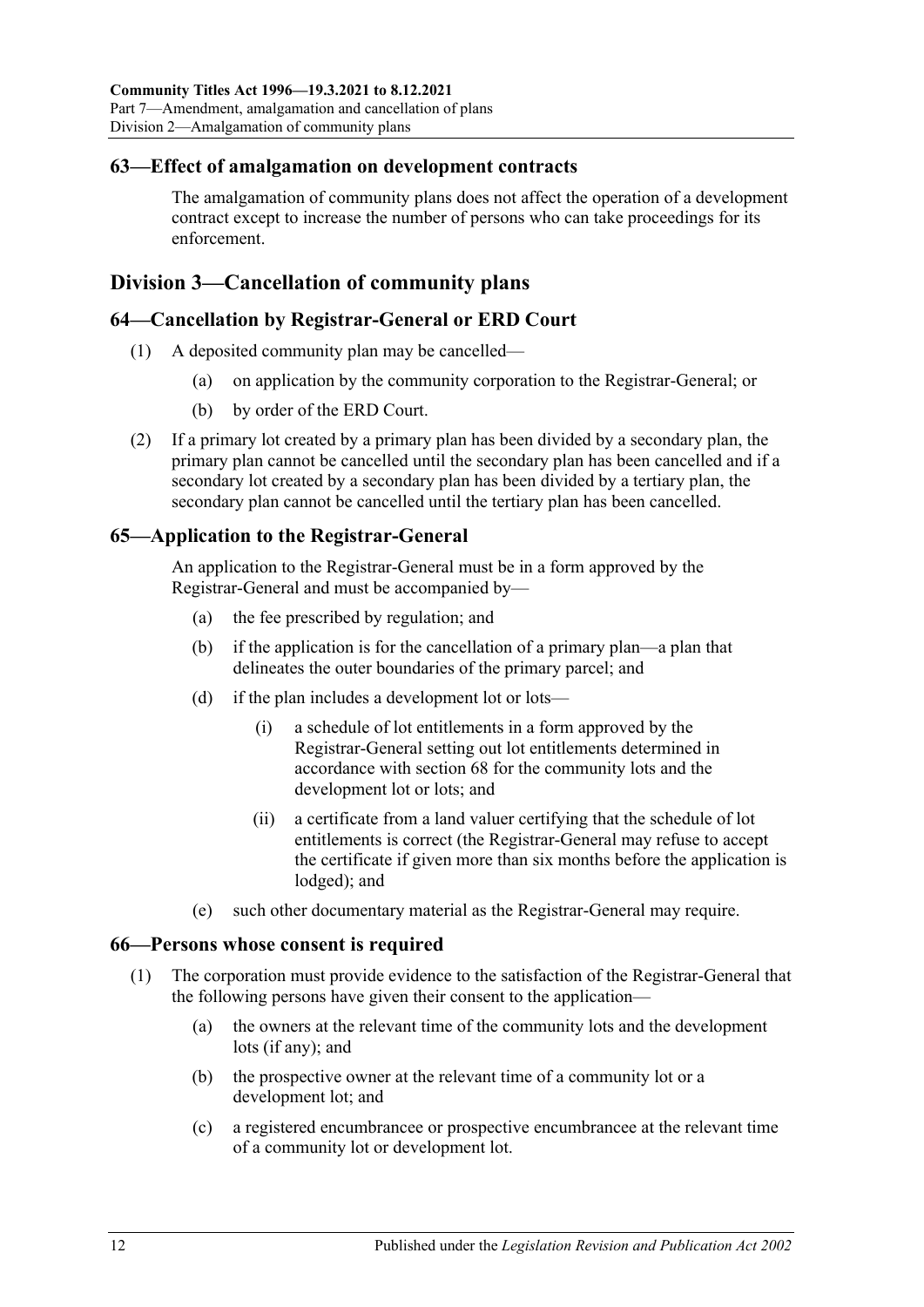- (2) The consent of the owner or an encumbrancee of a lot is not required under this section if before the relevant time an instrument had been presented for registration at the Lands Titles Registration Office on the registration of which that person would cease to be the owner or an encumbrancee of the lot.
- (3) The Registrar-General may dispense with the consent of a registered encumbrancee or prospective encumbrancee in relation to an easement that will not be affected by the cancellation.
- (4) In this section—

*prospective encumbrancee* in relation to a lot means a person who will hold a registered encumbrance over the lot on registration of an instrument that has been presented for registration at the Lands Titles Registration Office but has not been registered;

*prospective owner* in relation to a lot means a person who will be the owner of the lot on registration of a transfer that has been presented for registration at the Lands Titles Registration Office but has not been registered;

*relevant time* means the time at which the application for cancellation is lodged with the Registrar-General by the community corporation.

## **67—Application to ERD Court**

- (1) An application to the ERD Court for an order cancelling a community plan may be made by—
	- (a) the community corporation; or
	- (b) the owner of a community lot or a development lot; or
	- (c) a person who has a registered encumbrance (excluding an easement) over a community lot or a development lot.
- (1a) If it appears to the ERD Court that the proposed cancellation of the community plan could adversely affect a person who is not a party to the proceedings, the ERD Court should not order the cancellation unless the ERD Court is satisfied that the person has been notified of the possibility that such an order could be made and has been given a reasonable opportunity to make submissions to the Court in relation to the matter.
- (1b) In determining an application under this section the ERD Court must have regard to the matters (if any) prescribed by regulation.
- <span id="page-62-0"></span>(2) If the ERD Court makes an order for the cancellation of a community plan, the community corporation must lodge with the Registrar-General—
	- (a) an application to note the order in a form approved by the Registrar-General; and
	- (b) the fee prescribed by regulation; and
	- (c) a copy of the order; and
	- (d) if the plan is a primary plan—a plan that delineates the outer boundaries of the primary parcel; and
	- (f) if the plan includes a development lot or lots—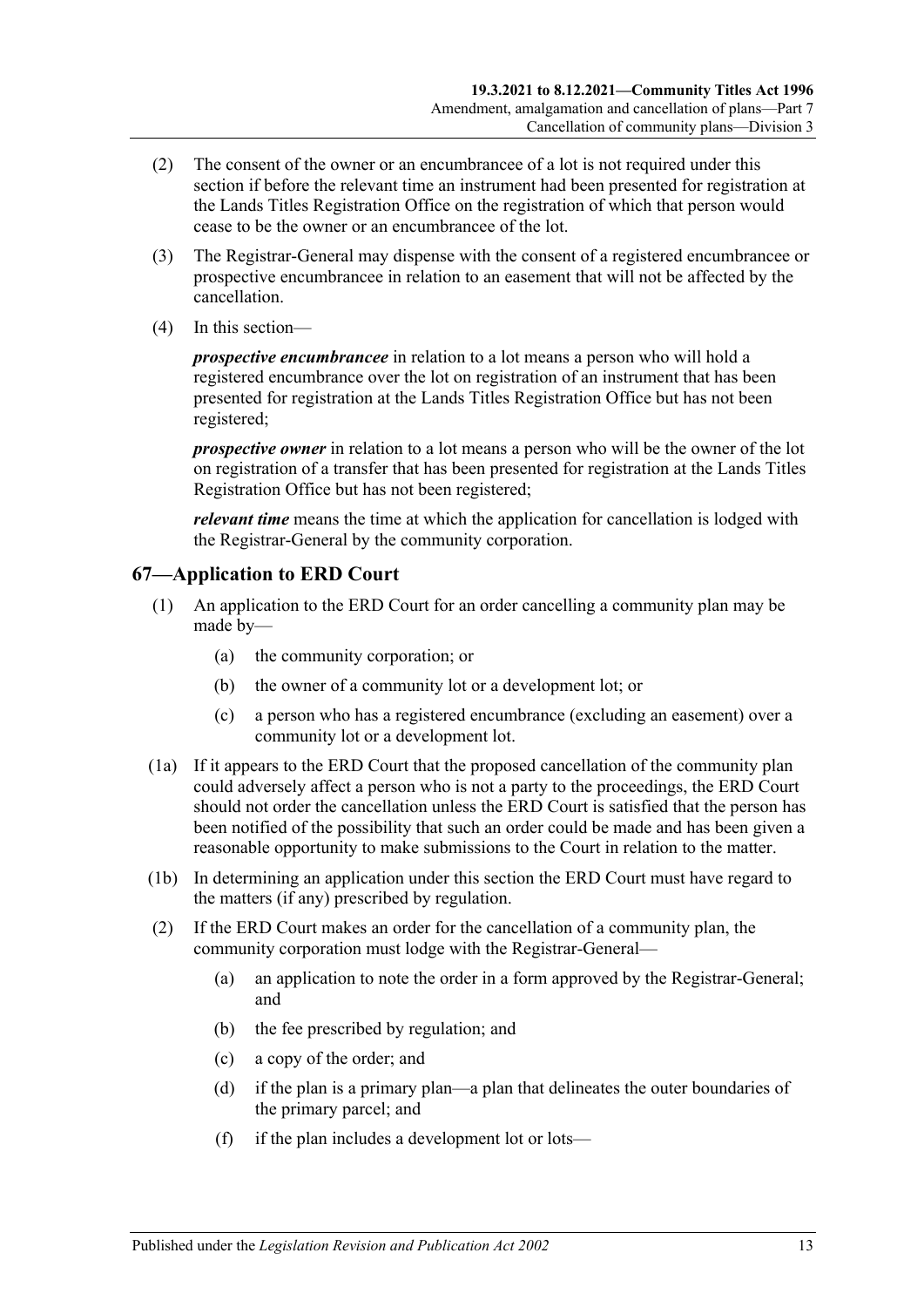- (i) a schedule of lot entitlements in a form approved by the Registrar-General setting out lot entitlements determined in accordance with [section](#page-63-0) 68 for the community lots and the development lot or lots; and
- (ii) a certificate from a land valuer certifying that the schedule of lot entitlements is correct (the Registrar-General may refuse to accept the certificate if given more than six months before it is lodged).

## <span id="page-63-0"></span>**68—Lot entitlements**

- (1) The lot entitlement of a community lot or a development lot for the purposes of [section](#page-61-0)  $65(d)$  or  $67(2)(f)$  is a number assigned to the lot that bears in relation to the aggregate of the lot entitlements of all of the lots defined on the community plan (within a tolerance of plus or minus 10 per cent) the same proportion that the value of the lot bears to the aggregate value of those lots.
- (2) The lot entitlement of a lot must be expressed as a whole number.
- (3) The unimproved value of the lots will be used to establish lot entitlements.
- (4) In the case of a strata lot this will be taken to include the value of the part of the building containing or comprising the lot without taking into account the value of fixtures or other improvements.

## **69—Cancellation**

- (1) The Registrar-General must, if he or she is—
	- (a) in the case of an application to cancel a plan—satisfied that the application conforms with the requirements of this Act; or
	- (b) in the case of an order by the ERD Court for cancellation of a plan—satisfied that all terms of the order and the requirements of this Act that are to be complied with before the plan is cancelled have been complied with,

cancel the community plan by making an endorsement to that effect on the plan and making a note of the cancellation in the Register Book on every certificate affected by the cancellation.

- <span id="page-63-2"></span><span id="page-63-1"></span>(2) On cancellation of a community plan—
	- (a) the land formerly comprised in the community parcel vests in fee simple in the owners of the former community and development lots (if any) as tenants in common in proportions fixed by reference to the lot entitlements of their respective lots;
	- (b) a lease over a lot or the common property is extinguished;
	- (c) all internal easements are extinguished;
	- (d) an easement over a lot or the common property where the dominant land is outside the community parcel (or where there is no dominant land) is unaffected;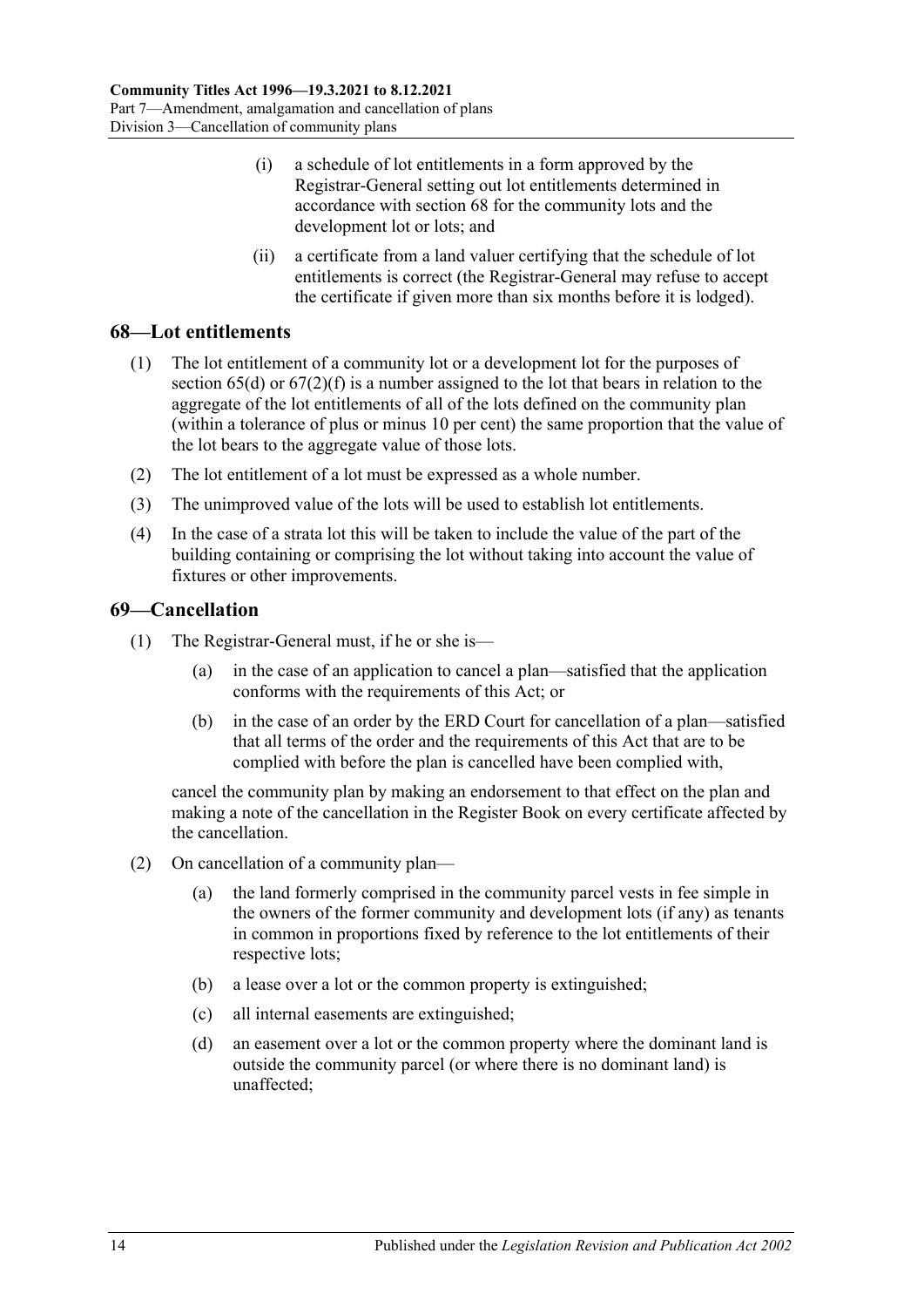- (e) an easement that was appurtenant to part, but not the whole, of the community parcel will be appurtenant to the whole of the land formerly comprised in the community parcel if the owner of the servient land and all persons who hold a registered encumbrance over the servient land (other than an easement that will not be affected) consent to the cancellation of the plan;
- (f) the community corporation is dissolved;
- <span id="page-64-0"></span>(g) the liabilities of the former community corporation attach directly to the owners of the former community lots jointly and severally (but they will be entitled to contribution amongst each other in proportion to the lot entitlements of the former community lots);
- <span id="page-64-1"></span>(h) subject to any order of the ERD Court, the assets of the former community corporation will be divided between the owners of the former community lots in proportion to the lot entitlements of the former community lots.
- (3) For the purposes of [subsection](#page-63-1)  $(2)(a)$  the lot entitlements will be—
	- (a) where the plan to be cancelled included a development lot—those set out in the schedule lodged with the application for cancellation or for noting the Court's order; or
	- (b) where the plan did not include a development lot—those set out in the schedule annexed to the plan.
- (4) For the purposes of [subsection](#page-64-0)  $(2)(g)$  and [\(h\)](#page-64-1) the lot entitlements will be those set out in the schedule annexed to the plan.
- (5) The estate vested in the owner of a former lot under [subsection](#page-63-1)  $(2)(a)$  will be subject  $to$ —
	- (a) an easement (other than an internal easement) over any of the former lots or common property; and
	- (b) any encumbrance (other than a lease) that was, immediately prior to the cancellation of the community plan, entered on the certificate of his or her lot.
- (6) If when a strata plan was deposited in the Lands Titles Registration Office an easement was partially extinguished so as not to pass through a strata lot created by the plan, the easement will be reinstated on cancellation of the plan if a request for reinstatement is made to the Registrar-General by the registered proprietors of the servient land and the dominant land (if any).
- (7) On cancellation of a primary plan, the primary parcel becomes an allotment for the purposes of Part 19AB of the *[Real Property Act](http://www.legislation.sa.gov.au/index.aspx?action=legref&type=act&legtitle=Real%20Property%20Act%201886) 1886* but if that land was comprised of two or more allotments before division under this Act those allotments are not revived.
- (8) The cancellation of a plan of community division revokes the by-laws of the community scheme and discharges the development contract or contracts (if any) included in the scheme.
- (9) For the purposes of [subsection](#page-63-2) (2), the owner of a former lot is the person who was the owner of the lot immediately before the cancellation of the plan.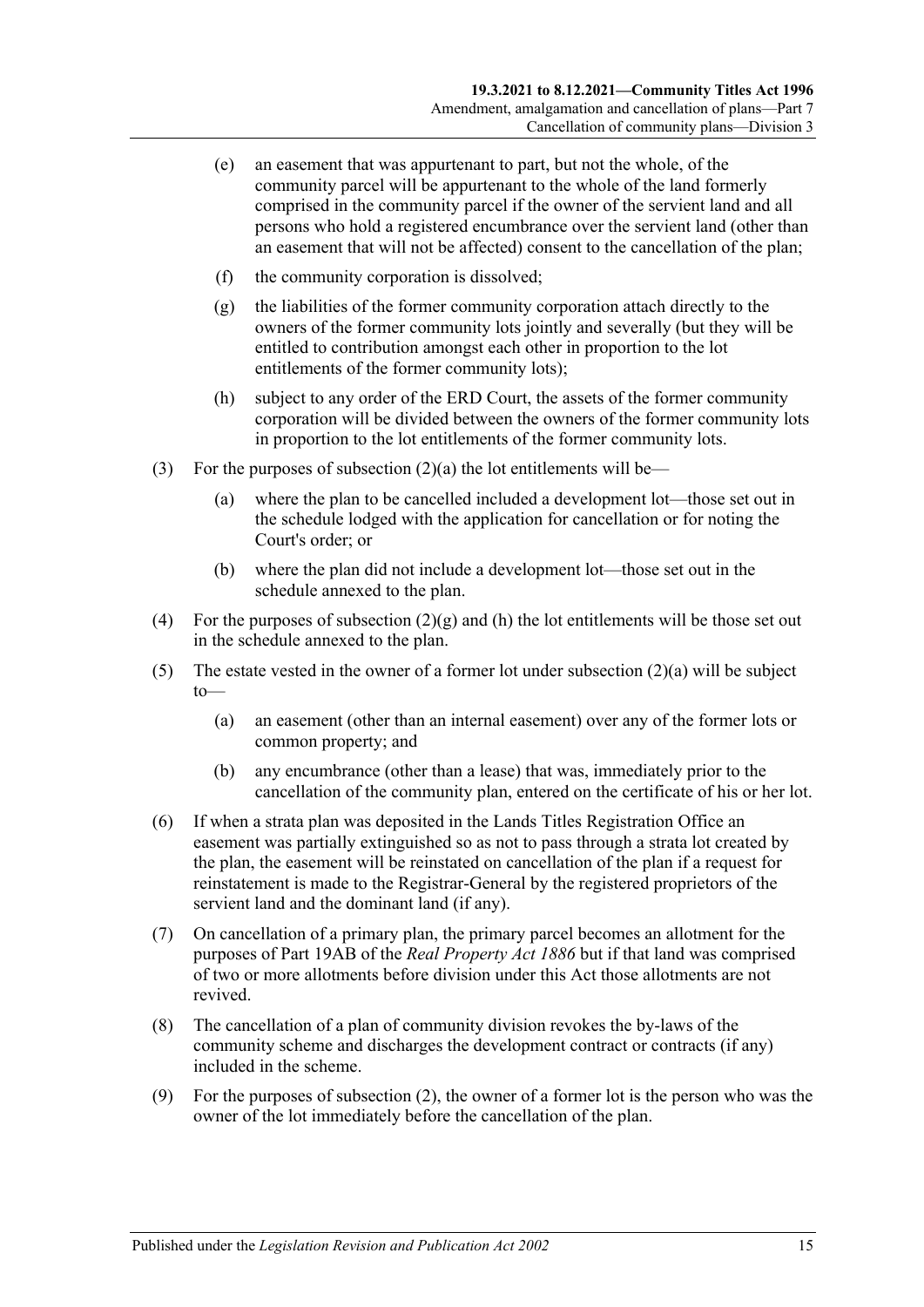#### (10) In this section—

*internal easement* means an easement where both the dominant and servient land comprised the whole or part of a lot or the common property within the community parcel.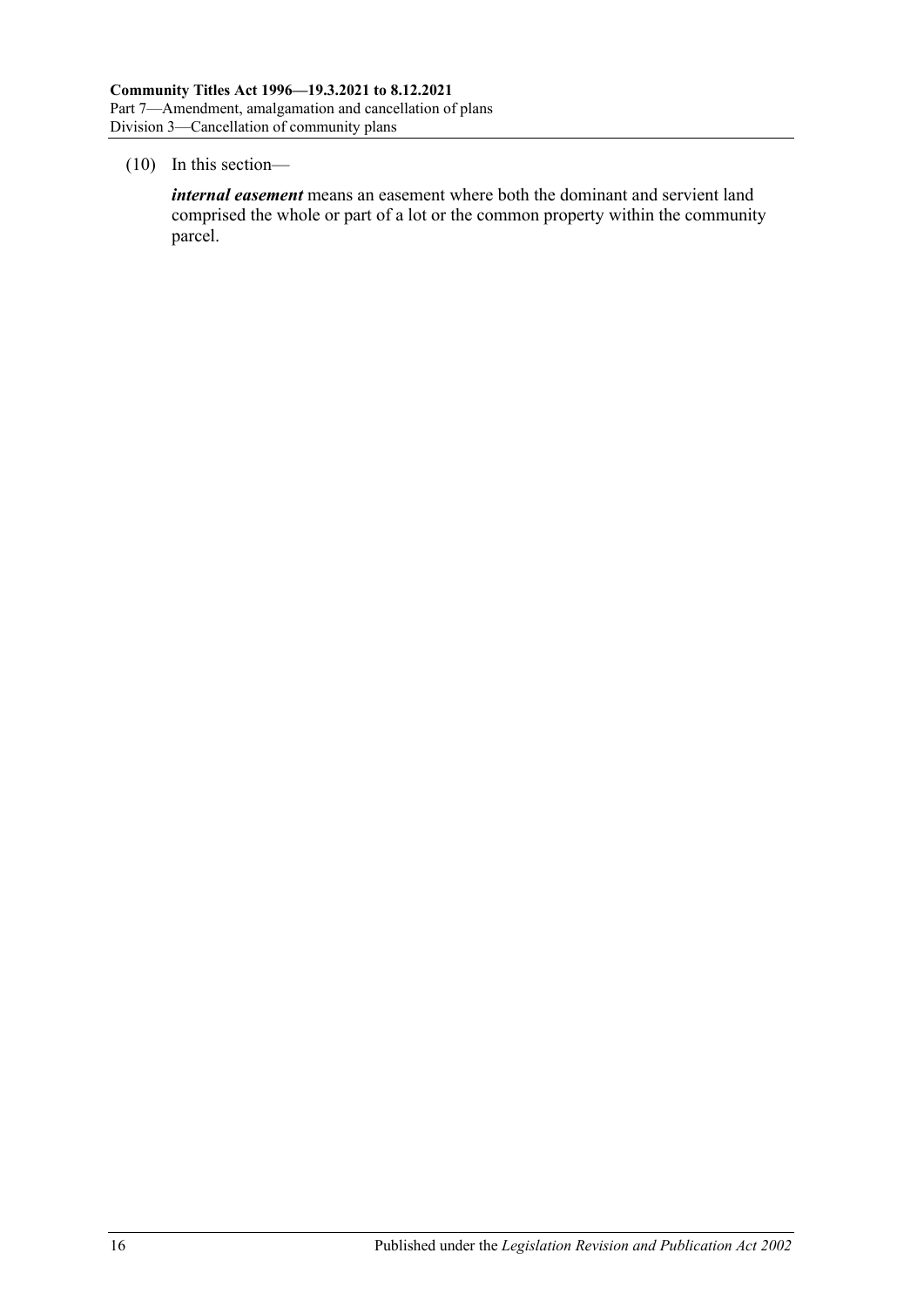# **Part 8—Division of primary parcel under Part 19AB**

## **70—Division of primary parcel under Part 19AB**

- (1) A primary community corporation may apply to the Registrar-General for the division of the primary parcel under Part 19AB of the *[Real Property Act](http://www.legislation.sa.gov.au/index.aspx?action=legref&type=act&legtitle=Real%20Property%20Act%201886) 1886* and for that purpose the primary parcel will be taken to be an allotment within the meaning of Part 19AB and the primary corporation will be taken to be the registered proprietor of the primary parcel.
- (2) The plan of division lodged with the application must be endorsed with the consent of—
	- (a) the owners of the primary lots and the owner of the development lot or lots (if any) comprising the primary parcel; and
	- (b) if a primary lot is divided by a secondary plan—the owners of the secondary lots and the owner of the development lot or lots (if any) comprising the secondary parcel; and
	- (c) if a secondary lot is divided by a tertiary plan—the owners of the tertiary lots and the owner of the development lot or lots (if any) comprising the tertiary parcel,

as well as the consents of the other persons required by Part 19AB Division 2 of the *[Real Property Act](http://www.legislation.sa.gov.au/index.aspx?action=legref&type=act&legtitle=Real%20Property%20Act%201886) 1886*.

- <span id="page-66-0"></span>(3) If a primary lot has been divided by a secondary plan or if a secondary lot created by such a plan has been divided by a tertiary plan, the plan of division under Part 19AB may (with the approval of the relevant development authority) retain the primary or secondary lot as an allotment.
- (4) If a primary lot referred to in [subsection](#page-66-0) (3) is retained as a separate allotment, the secondary plan will be taken to be a primary plan and any tertiary plan that divides a lot created by that plan will be taken to be a secondary plan.
- (5) If a primary lot referred to in [subsection](#page-66-0) (3) is not retained as a separate allotment but a secondary lot that has been divided by a tertiary plan is so retained, the tertiary plan will be taken to be a primary plan.
- (6) The primary plan is cancelled by the deposit of a plan of division under Part 19AB and a secondary or tertiary plan (if any) is also cancelled unless the primary or secondary lot divided by the plan is retained as an allotment in the division.
- (7) On cancellation of a primary, secondary or tertiary plan under this section, the primary, secondary or tertiary community corporation is dissolved and—
	- (a) the liabilities of the former corporation attach directly to the owners of the former community lots jointly and severally (but they will be entitled to contribution amongst each other in proportions determined by reference to the lot entitlements of the former lots);
	- (b) the assets of the former community corporation will be divided between the owners of the former community lots in proportions determined by reference to the lot entitlements of the former lots.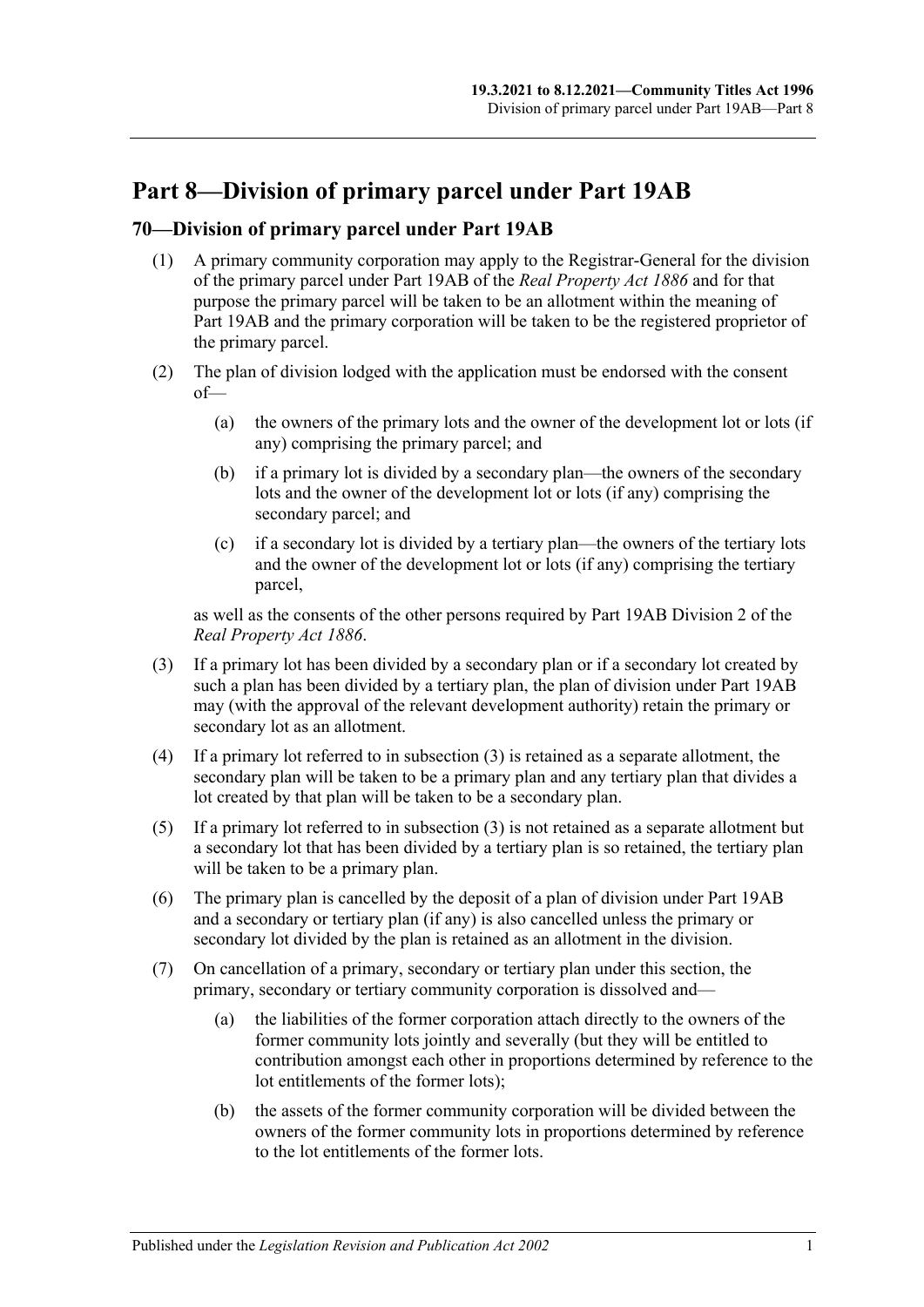- (8) The cancellation of a plan of community division on the deposit of a plan of division under Part 19AB revokes the by-laws of the community scheme and discharges the development contract or contracts (if any) included in the scheme.
- (9) If, on the division of a primary parcel under this Part, the land comprising the former parcel is transferred to the owners of the former lots in the same shares as if the community plan had been cancelled under [Part 7 Division 3,](#page-61-1) no duty is payable under the *[Stamp Duties Act](http://www.legislation.sa.gov.au/index.aspx?action=legref&type=act&legtitle=Stamp%20Duties%20Act%201923) 1923* in respect of the transfer.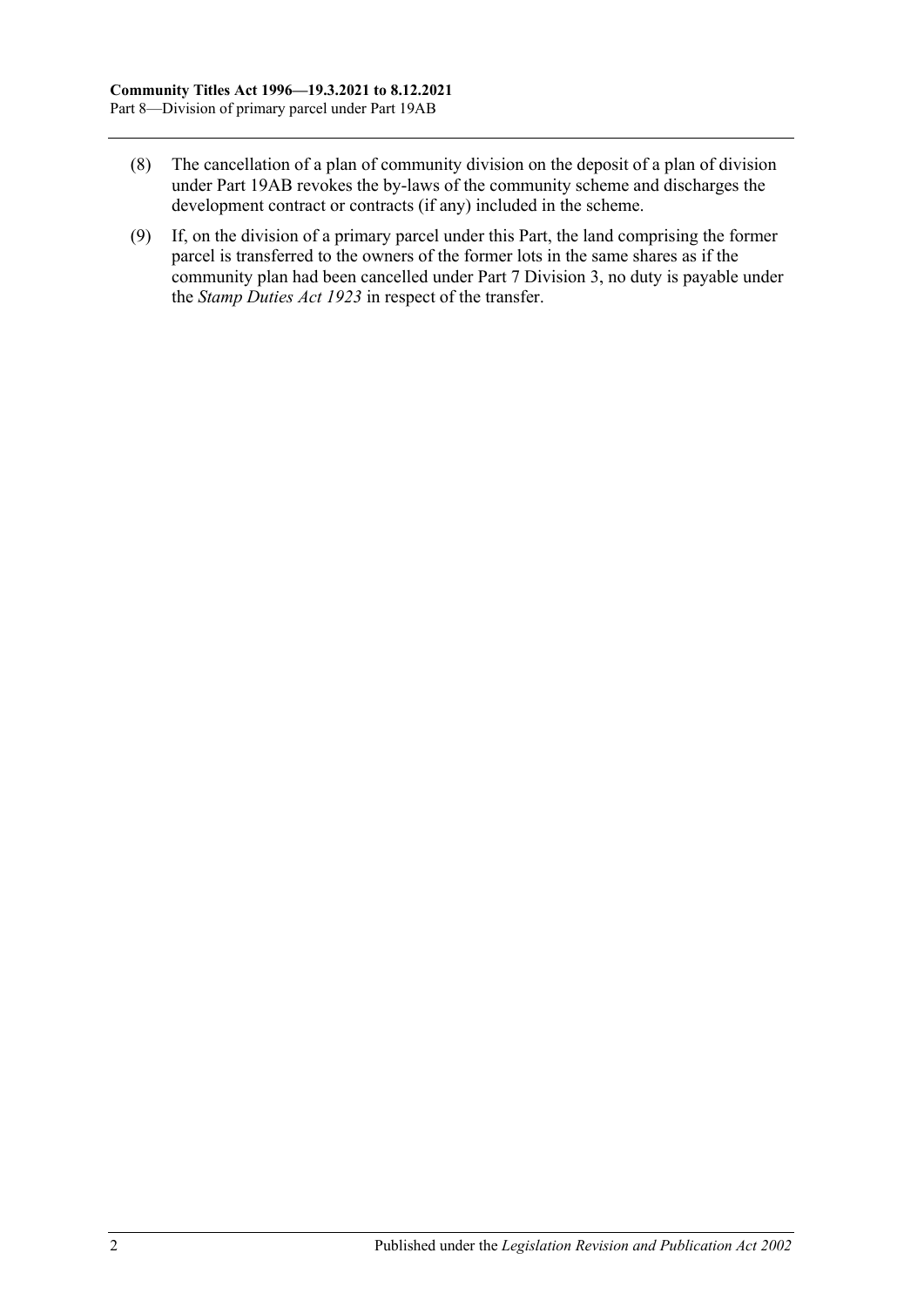# **Part 9—The community corporation**

## **Division 1—Establishment of the corporation**

## **71—Establishment of corporation**

- (1) A community corporation is established when a plan of community division is deposited in the Lands Titles Registration Office.
- (2) The name of the corporation is "Community Corporation No. Incorporated" where the number is the number of the deposited community plan.
- (3) The abbreviation "Inc." may be used in place of the word "Incorporated".
- (4) The address of the corporation is the address of the corporation for the time being shown on the certificate of title for the common property.
- (5) The address may be changed on application to the Registrar-General by the corporation in a form approved by the Registrar-General.

## **72—Corporate nature of community corporations**

A community corporation is a body corporate and—

- (a) has perpetual succession; and
- (b) may sue and be sued in its corporate name; and
- (c) has the functions and powers assigned or conferred by or under this Act or any other Act.

## **73—The corporation's common seal**

- (1) A corporation must have a common seal bearing its name.
- <span id="page-68-0"></span>(2) The seal may only be used in a manner directed by the corporation in general meeting or, if the corporation has not given such a direction, may only be used in the presence of any two of the presiding officer, treasurer and secretary of the corporation both of whom must sign the document to which the seal is affixed as witnesses.
- (3) Where all three of those offices are held by one person, the presence of that person is sufficient for compliance with [subsection](#page-68-0)  $(2)$ .

## **74—Members of corporation**

- (1) The owners for the time being of the community lots<sup>1</sup> into which a community parcel is divided are the members of the corporation established on deposit of the plan.
- (2) If a primary lot is divided by a secondary plan or a secondary lot is divided by a tertiary plan, the secondary or tertiary corporation (not the owners of the secondary or tertiary lots) is a member of the primary or secondary corporation in respect of that lot.

**Note—**

- 
- 1 The owner of a development lot is not a member of the corporation.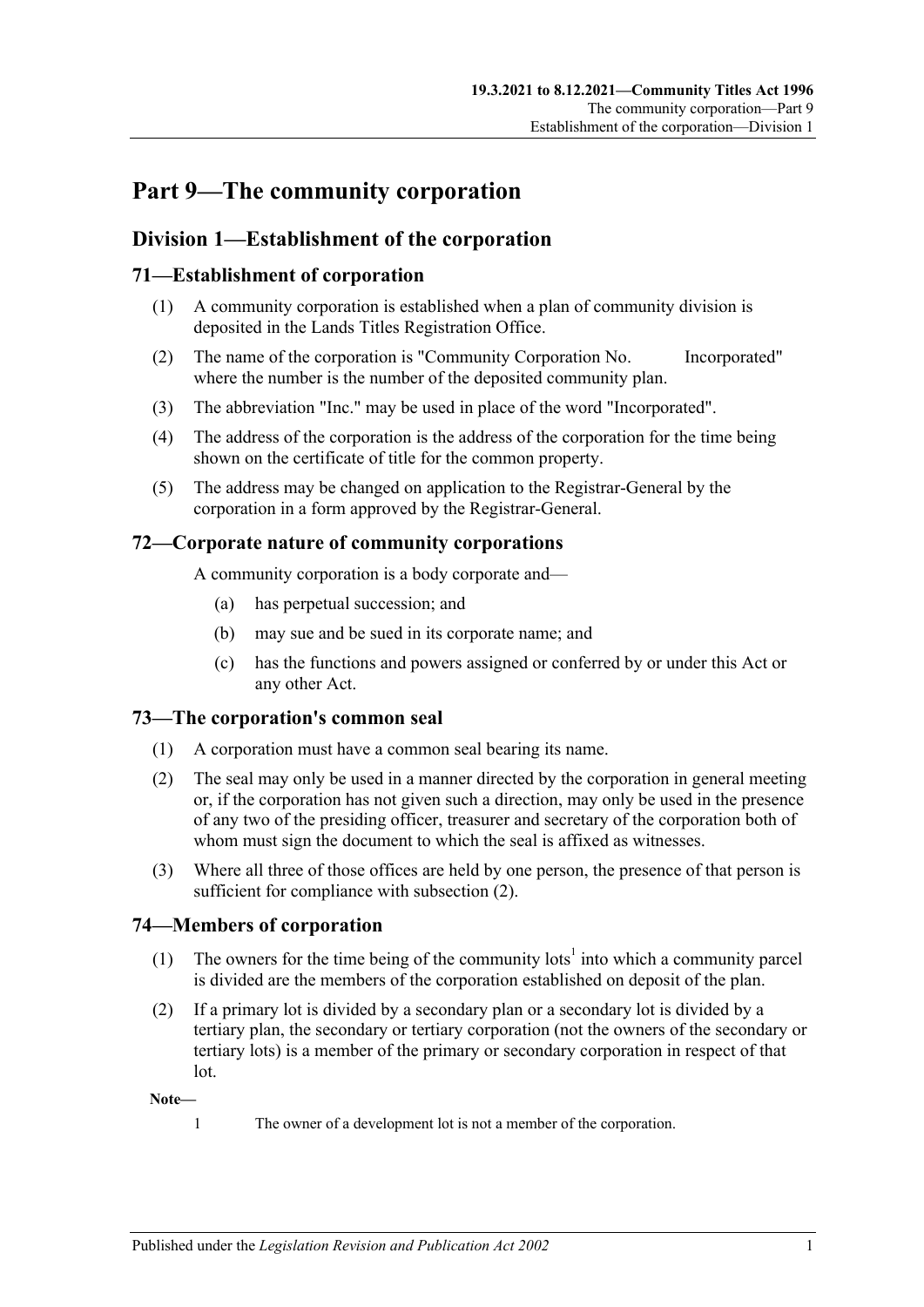### **75—Functions and powers of corporations**

- <span id="page-69-0"></span>(1) The functions of a corporation are—
	- (a) to administer, manage and control the common property for the benefit of the owners of the community lots; and
	- (b) to maintain the common property and the property of the corporation in good order and condition; and
	- (c) where practicable, to establish and maintain lawns or gardens on those parts of the common property not required or used for any other purpose; and
	- (d) to enforce the by-laws and the development contracts (if any); and
	- (e) to carry out the other functions assigned to it by this Act or conferred on it by the by-laws.
- (2) Subject to this section, a community corporation has all the powers of a natural person for the purpose of carrying out its functions as well as the powers conferred by the other provisions of this Act.
- (3) A corporation's decision to erect a building on, or to make any other improvements to, the common property (other than those referred to in [subsection](#page-69-0)  $(1)(c)$ ) must be made by special resolution.
- (4) A corporation's power to carry on business is limited to—
	- (a) activities necessary or desirable to carry out its functions; and
	- (b) investment of money held by it that is not immediately required in carrying out its functions in the same manner and subject to the same requirements as a trustee investing trust funds under the *[Trustee Act](http://www.legislation.sa.gov.au/index.aspx?action=legref&type=act&legtitle=Trustee%20Act%201936) 1936*; and
	- (c) use of the common property or the property of the corporation to produce income (but only if authorised by a unanimous resolution of the corporation).
- (5) A community corporation can only delegate its functions or powers to the extent permitted by [Division 1A.](#page-71-0)

## **76—Presiding officer, treasurer and secretary**

- (1) A community corporation must, by ordinary resolution, appoint a presiding officer, treasurer and secretary.
- <span id="page-69-1"></span>(2) Subject to this section, the offices of presiding officer, treasurer and secretary must be held by natural persons who are members of the corporation.
- (3) In the case of a community scheme—
	- (a) comprising ten community lots or less—two or all of those offices may be held by one person;
	- (b) comprising eleven or more community lots—two of those offices may be held by one person.
- (4) A person for the time being appointed by a body corporate that is a member of a corporation to attend and vote at meetings of the corporation is a member of the corporation for the purposes of [subsection](#page-69-1) (2).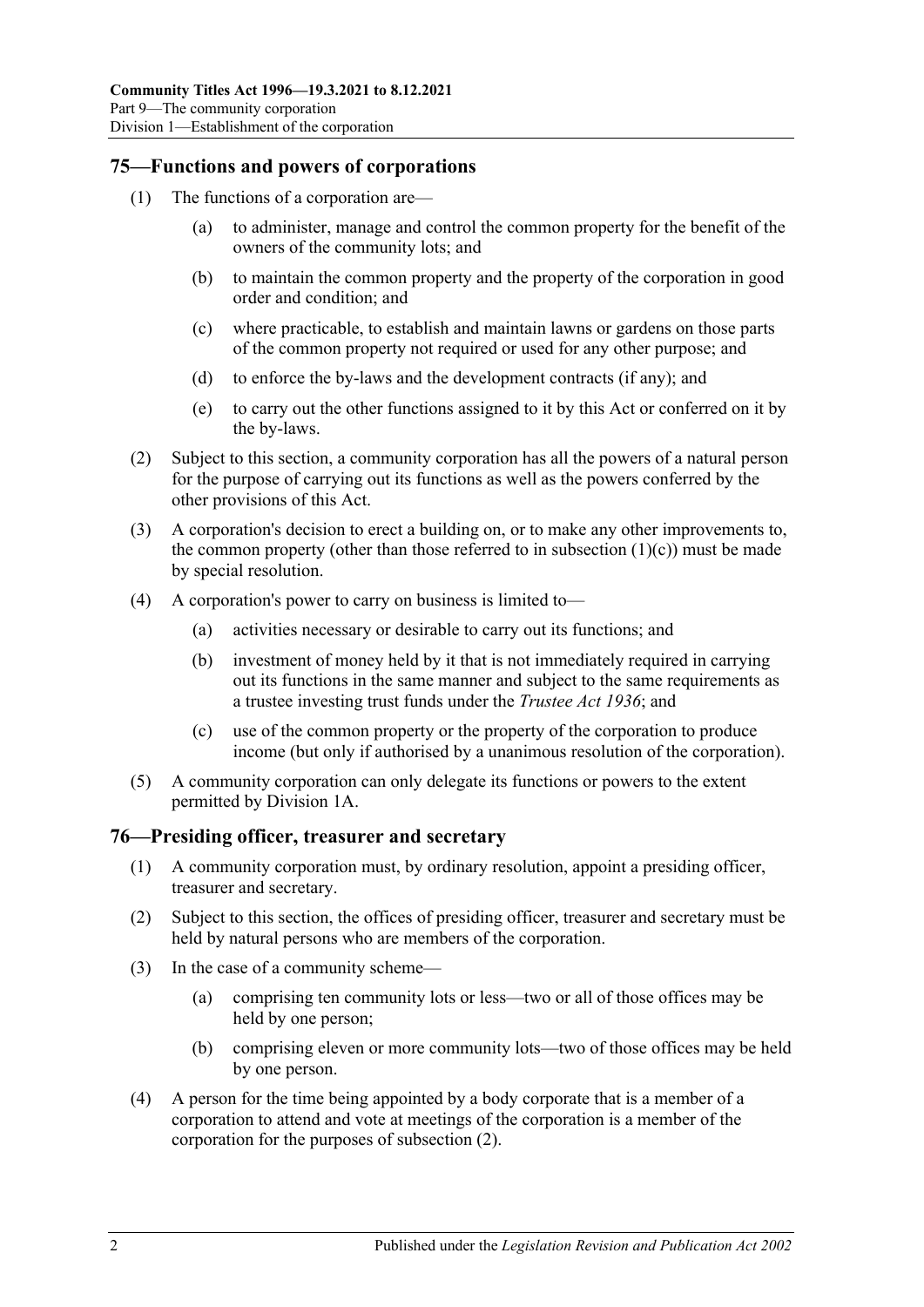- (5) If the community parcel is subject to a leaseback arrangement the corporation may appoint a person, or persons (who need not be a member, or members, of the corporation), nominated by the lessee to hold one, two or all of the offices of presiding officer, treasurer and secretary.
- (6) The presiding officer, treasurer and secretary must be appointed for a term that expires at or before the next annual general meeting of the corporation.
- (7) The office of a person appointed under this section becomes vacant if he or she—
	- (a) dies; or
	- (b) completes his or her term of office and is not reappointed; or
	- (c) in the case of a person who was a member of the corporation when he or she was appointed to the office—ceases to be a member of the corporation; or
	- (d) in the case of a person appointed by a body corporate that is a member of the corporation to attend and vote at meetings—ceases to hold that appointment; or
	- (e) resigns by written notice to the secretary or, in the case of the secretary, to the presiding officer; or
	- (f) becomes bankrupt or applies to take the benefit of a law for the relief of insolvent debtors; or
	- (g) is convicted of an indictable offence or sentenced to imprisonment for an offence; or
	- (h) is removed from office by special resolution of the corporation.
- <span id="page-70-0"></span>(8) A resolution referred to in [subsection](#page-70-0)  $(7)(h)$  can only be passed on one or more of the following grounds—
	- (a) misconduct;
	- (b) neglect of duty;
	- (c) incapacity or failure to carry out satisfactorily the duties of the office.
- (9) A community corporation may appoint or engage a person to assist the presiding officer, treasurer or secretary.

### **77—Corporation's monetary liabilities guaranteed by members**

- (1) Subject to [subsection](#page-70-1) (3), if a community corporation defaults in payment of a monetary liability, the liability is enforceable against the members of the corporation jointly and severally.
- (2) The members have a right of contribution amongst themselves in proportion to the lot entitlements of their lots.
- <span id="page-70-1"></span>(3) If the liability was incurred when the community parcel was subject to a leaseback arrangement and was not authorised by an ordinary resolution of the corporation (or by a special or unanimous resolution where required by some other provision of this Act), the liability is enforceable against the lessee but not against the members of the corporation.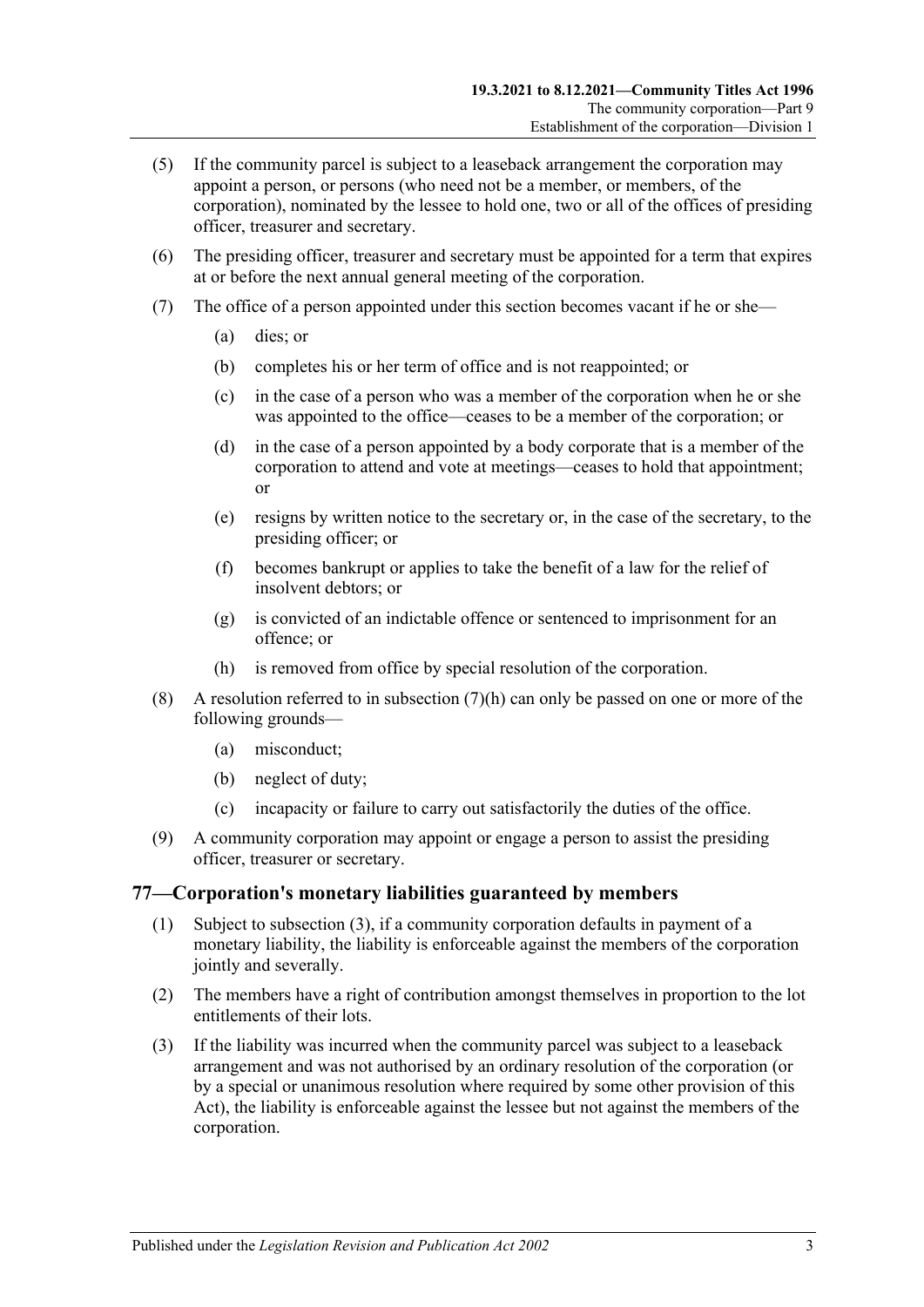## **78—Non-application of** *Corporations Act 2001*

The following matters are declared to be excluded matters for the purposes of section 5F of the *Corporations Act 2001* of the Commonwealth in relation to the whole of the Corporations legislation to which Part 1.1A of that Act applies:

- (a) a community corporation;
- (b) any act or omission of any person, body or other entity in relation to a community corporation.

## <span id="page-71-0"></span>**Division 1A—Delegations by corporation**

## <span id="page-71-1"></span>**78A—Delegation of corporation's functions and powers**

- (1) A community corporation may delegate any of its functions and powers (except this power of delegation) to a member or employee of the corporation or to a member of a secondary or tertiary corporation within the same community scheme.
- <span id="page-71-2"></span>(2) A community corporation may delegate the following functions and powers to any person:
	- (a) the receipt and holding of money and other personal property on behalf of the corporation;
	- (b) payment of money on behalf of the corporation;
	- (c) the preparation of statements of expenditure and proposed expenditure and statements of accounts;
	- (d) the collection of money due to the corporation;
	- (e) entering into contracts of insurance with insurers on behalf of the corporation;
	- (f) maintaining and keeping records on behalf of the corporation;
	- (g) issuing and signing notices on behalf of the corporation;
	- (h) preparing minutes of meetings of the corporation;
	- (i) providing information as required by the Act on behalf of the corporation;
	- (j) investing money on behalf of the corporation;
	- (k) arranging for the maintenance and repair of the common property on behalf of the corporation.
- (3) A delegation by a community corporation is to be made by ordinary resolution of the community corporation.
- (4) However, a community corporation cannot delegate a function or power under [subsection](#page-71-1) (1) or [\(2\)](#page-71-2) if the function or power is of a kind that can only be performed or exercised by the corporation by passing a special or unanimous resolution.
- (5) A delegation by a community corporation—
	- (a) may be absolute or conditional; and
	- (b) does not derogate from the power of the corporation to act in any matter; and
	- $\left( c \right)$  is —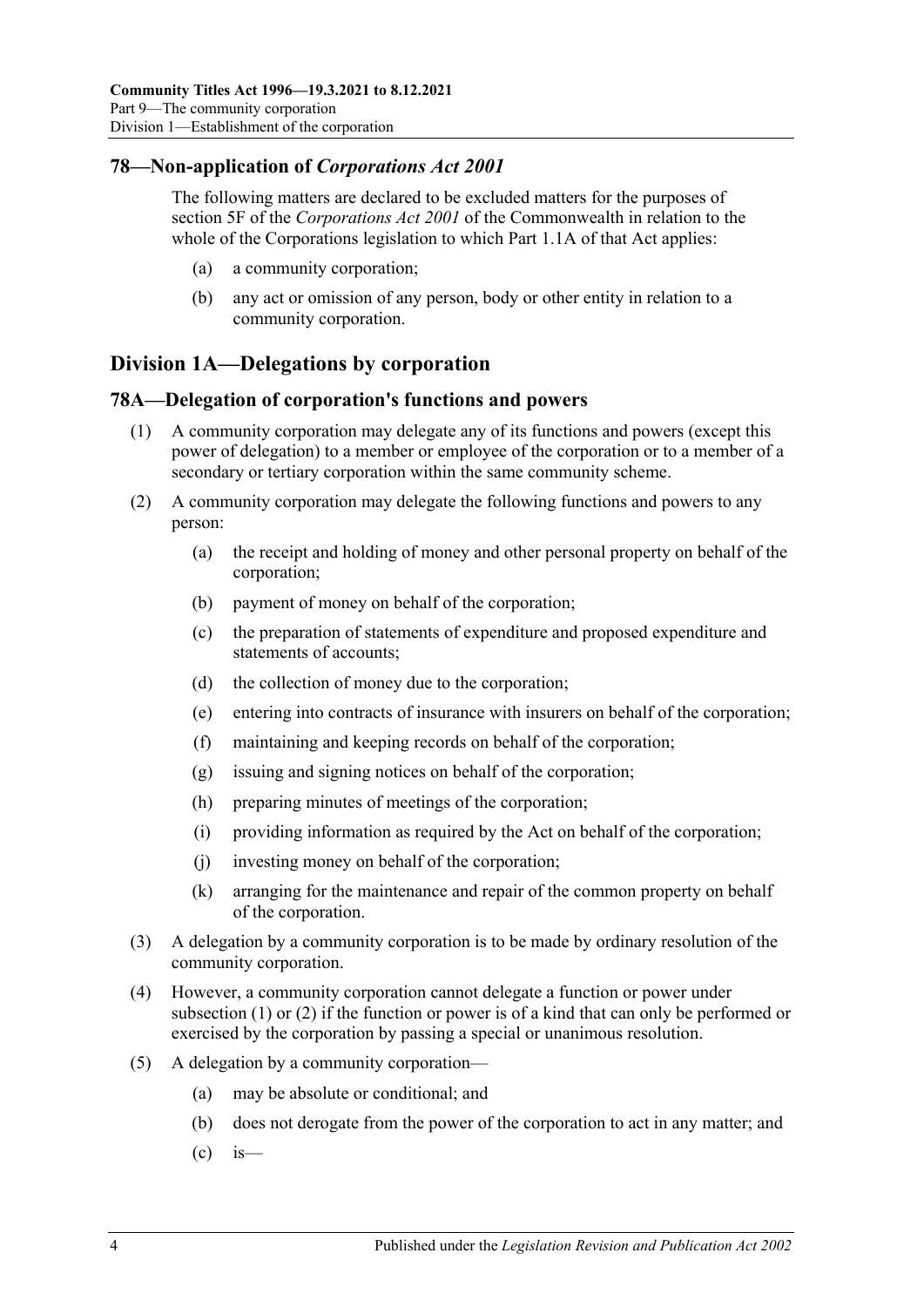- (i) in a case where there is a contract relating to the delegation between the corporation and a body corporate manager—revoked on termination or expiry of the contract; or
- (ii) in any other case—revocable by the corporation at any time by notice given in writing (notwithstanding any agreement to the contrary by the corporation).

#### **78B—Body corporate managers**

- (1) This section applies to a delegation of functions or powers by a community corporation if—
	- (a) the delegation is made to a person (the *body corporate manager*) who carries on a business, or is an employee in a business, that consists of, or includes, acting as a delegate of community corporations or of strata corporations under the *[Strata Titles Act](http://www.legislation.sa.gov.au/index.aspx?action=legref&type=act&legtitle=Strata%20Titles%20Act%201988) 1988*; and
	- (b) the delegation is made after the commencement of this section or a contract, between the body corporate manager and the corporation, relating to the delegation is made, renewed or extended after the commencement of this section; and
	- (c) it is proposed that the body corporate manager be remunerated in respect of work performed in exercising the delegated functions or powers.
- <span id="page-72-2"></span><span id="page-72-1"></span>(2) A body corporate manager is only entitled to receive remuneration in respect of work performed in exercising functions or powers under a delegation to which this section applies if—
	- (a) the body corporate manager and the community corporation have entered into a contract in compliance with [subsections](#page-72-0) (3) and [\(8\);](#page-73-0) and
	- (b) the body corporate manager, prior to entering into the contract referred to in [paragraph](#page-72-1) (a), provided the community corporation with documents of a kind prescribed by regulation verifying the body corporate manager's entitlement to act as a body corporate manager and any other prescribed matter; and
	- (c) the body corporate manager, whilst performing such work, maintained professional indemnity insurance complying with the requirements prescribed by the regulations,

<span id="page-72-3"></span>(and if a body corporate manager has received, from a community corporation, remuneration to which he or she is not entitled under this subsection, the community corporation may recover the amount of the remuneration as a debt).

- <span id="page-72-0"></span>(3) A contract between a body corporate manager and a community corporation must—
	- (a) be in writing; and
	- (b) specify the term of the contract; and
	- (c) set out the functions or powers to be delegated; and
	- (d) specify the rights of the community corporation under [subsection](#page-73-1) (4); and
	- (e) set out the remuneration payable to the body corporate manager in respect of the work performed in exercising the delegated functions or powers, or set out the basis on which such remuneration is to be calculated; and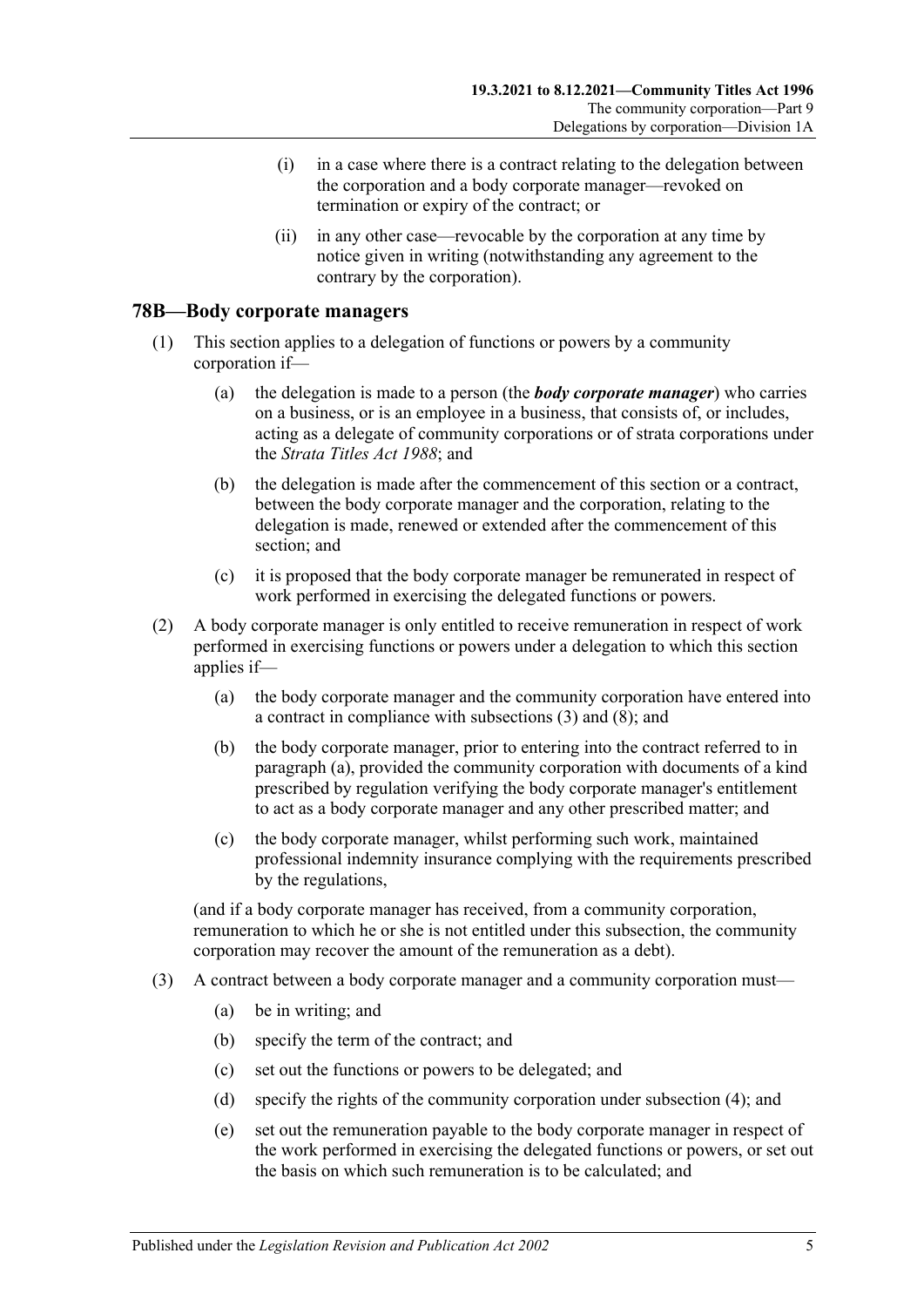- (f) contain any other particulars required by the regulations; and
- (g) have annexed to it a copy of each document provided by the body corporate manager in accordance with [subsection](#page-72-2) (2)(b).
- <span id="page-73-2"></span><span id="page-73-1"></span>(4) Where—
	- (a) there is a contract (other than a contract that is for a period of 12 months or less) in force between a community corporation and a body corporate manager; and
	- (b) the community corporation has had relevant contractual arrangements with the body corporate manager for a continuous period of at least 12 months,

the community corporation may terminate the contract by written notice given to the body corporate manager at least 28 days (or a lesser period specified in the contract) before the termination of the contract is to come into effect.

- (5) For the purposes of [subsection](#page-73-2)  $(4)(a)$ , the period of a contract is the term of the contract disregarding any renewal period that may occur at the end of that term unless the renewal occurs at the option of the body corporate manager (in which case the period of the contract will be taken to include the period of the renewal).
- (6) The right of a community corporation to terminate a contract under [subsection](#page-73-1) (4) is in addition to, and does not derogate from, any other right of the community corporation to terminate the contract.
- (7) A decision to terminate a contract in accordance with [subsection](#page-73-1) (4) is to be made by ordinary resolution of the community corporation.
- <span id="page-73-0"></span>(8) The body corporate manager must ensure that a copy of the contract, and any other prescribed information or document of a kind prescribed by regulation is available for inspection by members of the corporation at least 5 clear days before the date of the meeting at which the corporation is to consider whether or not to enter into the contract.
- (9) The body corporate manager must, at the request of any member of the corporation, make a copy of the body corporate manager's policy of professional indemnity insurance available for inspection and copying by the member within 3 business days of the request.

Maximum penalty: \$500.

- <span id="page-73-3"></span>(10) The Minister may, by notice in the Gazette, exempt body corporate managers from compliance with [subsection](#page-72-3)  $(2)(c)$  for such period as the Minister thinks fit.
- (11) An exemption granted by the Minister under [subsection](#page-73-3) (10)—
	- (a) may be subject to conditions specified in the notice of exemption; and
	- (b) may be varied or revoked by the Minister at any time by subsequent notice in the Gazette.
- (12) In this section—

*relevant contractual arrangements* mean contractual arrangements relating to a delegation of functions or powers by a community corporation to a body corporate manager.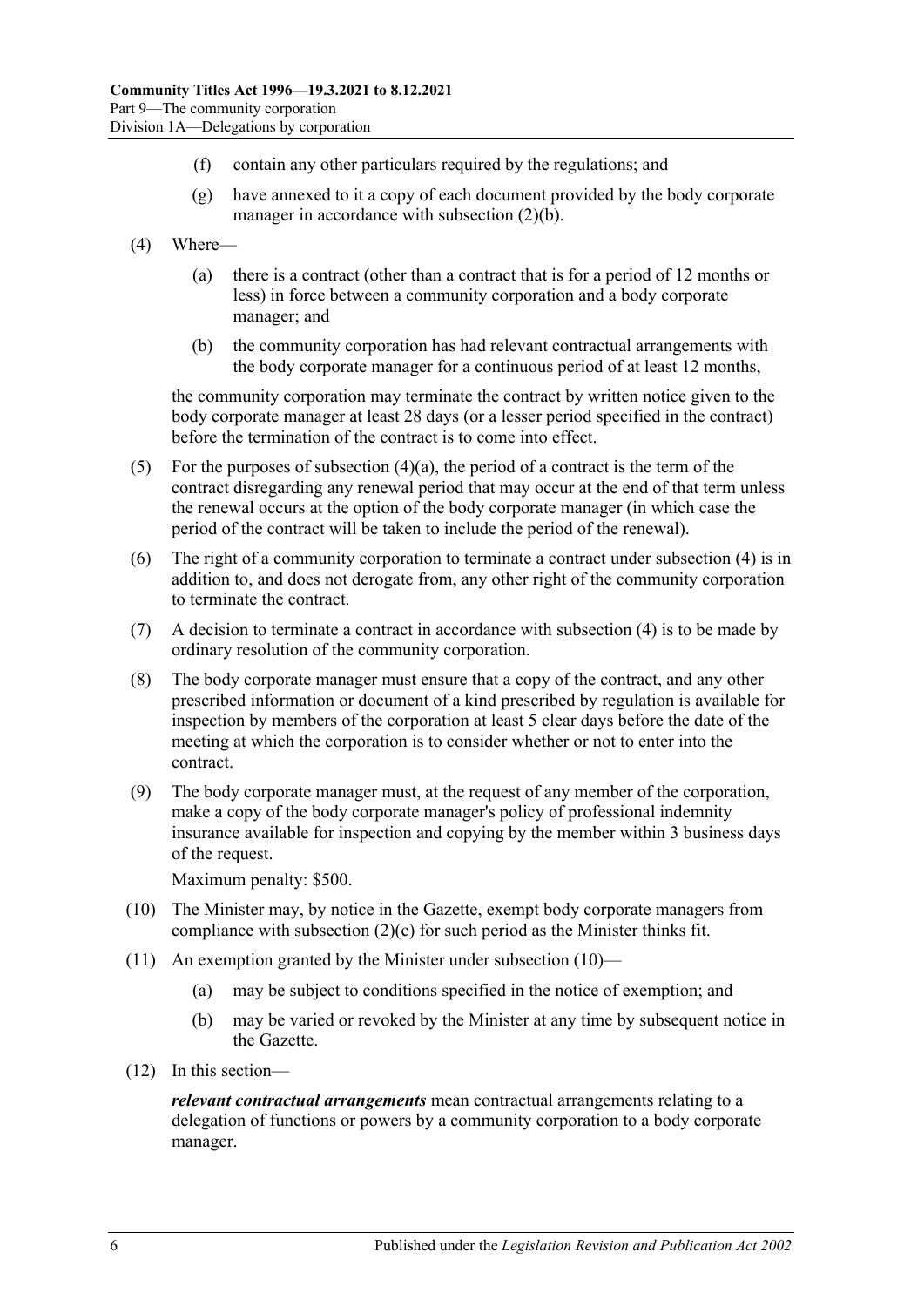# <span id="page-74-0"></span>**78C—General duties**

- (1) For the avoidance of doubt—
	- (a) the body corporate manager stands in a fiduciary relationship with the community corporation; and
	- (b) the duties owed by the body corporate manager under this Act are in addition to, and do not derogate from, the duties arising out of that fiduciary relationship.
- (2) Without derogating from [subsection](#page-74-0) (1), a body corporate manager—
	- (a) must act honestly and in good faith in the performance of the manager's functions; and
	- (b) must exercise due care and diligence in the performance of the manager's functions; and
	- (c) must not make improper use of the manager's position to gain, directly or indirectly, an advantage personally or for any other person.

# <span id="page-74-1"></span>**78D—Offences**

(1) A delegate of a community corporation who has a direct or indirect pecuniary interest in a matter in relation to which he or she proposes to perform delegated functions or powers must disclose the nature of the interest, in writing, to the corporation before performing the functions or powers.

Maximum penalty: \$15 000.

#### **Example—**

For example, if the delegate would receive a commission from a person for placing business of the community corporation with that person, it would be an offence to fail to disclose that fact before placing business with the person. Similarly, if the delegate were to profit by placing business of the community corporation with a related body corporate, it would be an offence to fail to disclose that fact before placing business with the related body corporate.

- (2) If an employee or agent of a delegate has a direct or indirect pecuniary interest in a matter, the delegate is, for the purposes of [subsection](#page-74-1) (1), taken to have a direct or indirect pecuniary interest in the matter.
- (3) A delegate who is the owner of a community lot is not obliged by [subsection](#page-74-1) (1) to disclose an interest that he or she has in common with all of the owners of the community lots.
- (4) It is a defence to a charge of an offence against [subsection](#page-74-1) (1) for the defendant to prove that he or she did not know and could not reasonably have been expected to know of his or her interest in the matter.
- (5) A delegate of a community corporation must, on application by an owner of a community lot or a development lot, provide the applicant, on a quarterly basis, with a statement setting out details of dealings by the delegate with the corporation's money (and must continue to so provide the statements until the applicant ceases to be an owner or revokes the application).

Maximum penalty: \$500.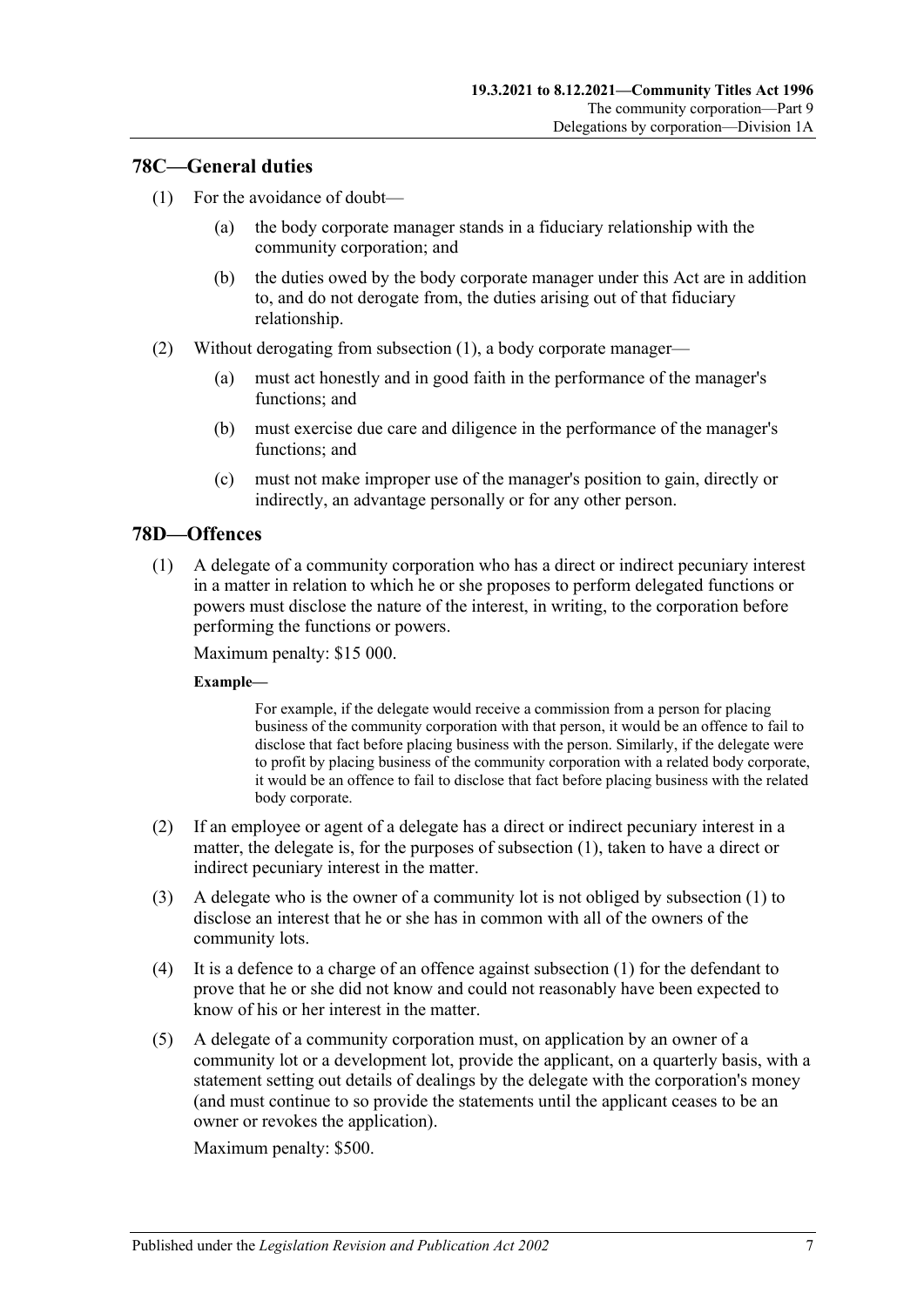- (6) If all delegations by a community corporation to a delegate are revoked, the delegate must return to, or make available for collection by, the corporation—
	- (a) all records of the corporation held by the delegate; and
	- (b) all trust money held pursuant to the delegations,

in accordance with any requirements prescribed by the regulations.

Maximum penalty: \$2 000.

- (7) A delegate of a community corporation who holds records of the corporation must, at the request of any member of the corporation—
	- (a) make those records available for the member to inspect within 10 business days of the request; and
	- (b) provide the member with a copy of any of the records on payment of a fee (not exceeding a fee calculated in accordance with the regulations).

Maximum penalty: \$500.

# **Division 2—General meetings**

#### <span id="page-75-0"></span>**79—First statutory general meeting**

(1) The developer must convene a general meeting of the community corporation within 3 months after the day on which there are at least 2 different members of the community corporation (not including the developer or any person who the developer knows, or ought reasonably to know, is an associate of the developer).

Maximum penalty: \$15 000.

(2) A member of the corporation may convene the meeting required under [subsection](#page-75-0) (1) if the developer fails to do so.

#### <span id="page-75-1"></span>**80—Business at first statutory general meeting**

- (1) The developer must deliver to the corporation at the first statutory general meeting—
	- (a) a copy of the plan of community division deposited in the Lands Titles Registration Office which shows the service infrastructure by which the lots and common property are provided with water, gas, electricity and other services; and
	- (b) a copy of—
		- (i) the scheme description (if any); and
		- (ii) the by-laws; and
		- (iii) the development contract or contracts (if any),

filed by the Registrar-General with the deposited plan; and

- (c) a copy of specifications, diagrams and drawings relating to the buildings or other improvements (if any) on the community parcel; and
- (e) all policies of insurance taken out by the developer; and
- (f) a statement of the corporation's assets and liabilities; and
- (g) an expenditure and contribution statement complying with [section](#page-98-0) 113; and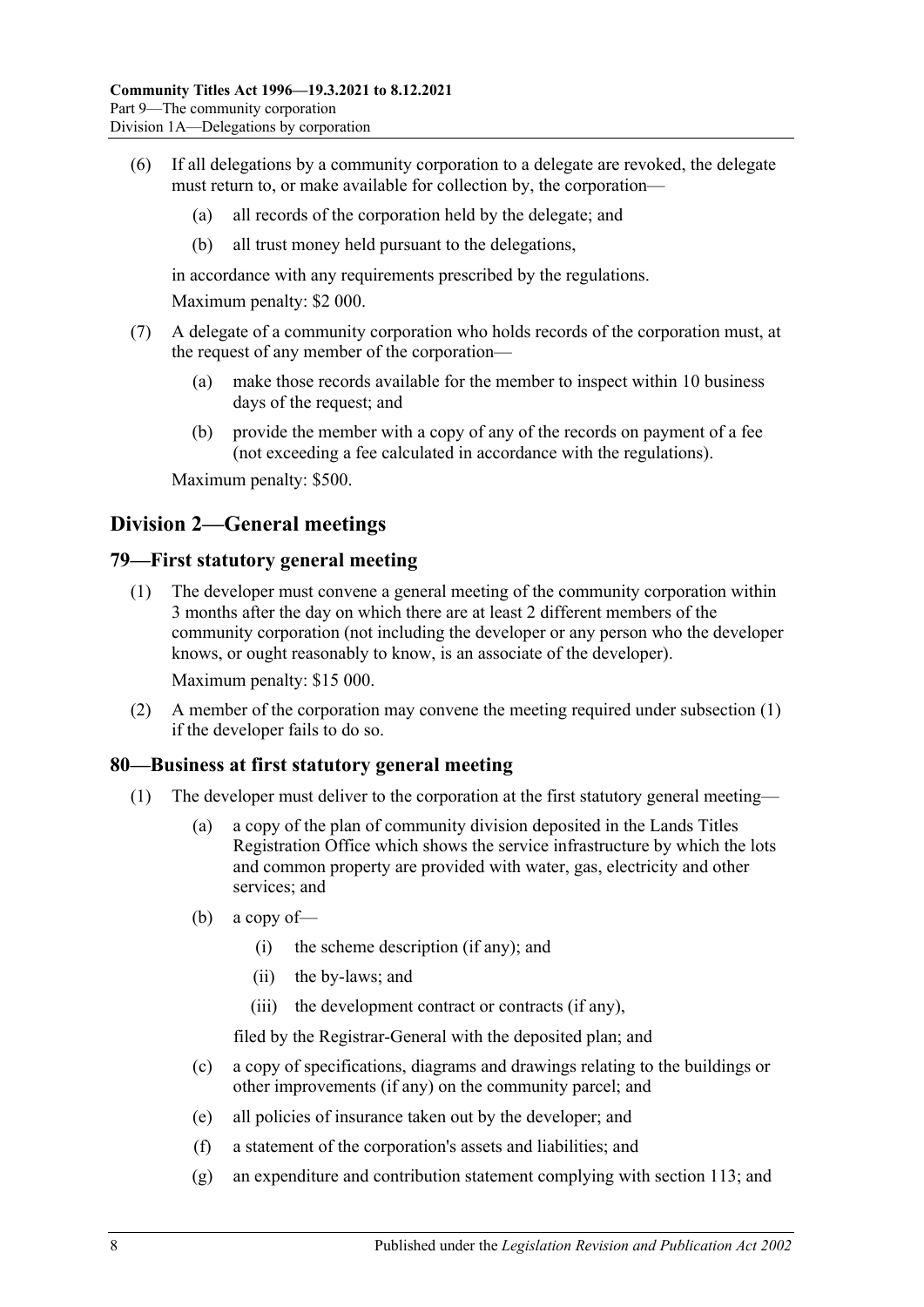- (h) books of account and other records relating to the corporation; and
- (i) the corporation's common seal; and
- (j) a copy of all other documents in the developer's possession that are likely to be of use to the corporation.

Maximum penalty: \$15 000.

- <span id="page-76-1"></span>(2) The following matters must be addressed at the first statutory general meeting—
	- (a) the appointment of the presiding officer, treasurer and secretary;
	- (b) the custody of the corporation's common seal and the manner of its use;
	- (c) the corporation's recurrent and non-recurrent expenditure in its first financial year and the amount to be raised by contributions from owners of community lots to cover that expenditure;
	- (d) the appointment of an auditor of the corporation's accounts in its first financial year or a special resolution that the accounts for that year need not be audited;
	- (e) such other matters as are required by regulation.
- (3) If a document of a kind referred to in [subsection](#page-75-1) (1) comes into the possession of the developer within 12 months after the corporation's first statutory general meeting, the developer must deliver it, or a copy of it, to the corporation.

Maximum penalty: \$15 000.

## **81—Convening of general meetings**

- (1) A general meeting (other than the first statutory general meeting) may be convened—
	- (a) by the presiding officer, treasurer or secretary of the corporation; or
	- (b) by any two members of the management committee of the corporation; or
	- (c) by a member or members of the corporation—
		- (i) the value of whose lot entitlement or combined lot entitlements is 20 per cent or more of the aggregate value of all the lot entitlements; or
		- (ii) who holds, or who together hold, 20 per cent or more of the total number of community lots in the scheme; or
	- (d) on the order of the Magistrates Court (made on the application of a person of a class specified in [section](#page-112-0) 141).
- <span id="page-76-0"></span>(2) A meeting (including the first statutory general meeting) is convened by giving written notice of the day, time and place of the meeting to all members of the corporation at least 14 days before the date of the meeting.
- (2a) A member may not nominate another person to be given notices referred to in [subsection](#page-76-0) (2) on his or her behalf (although nothing prevents the community corporation from agreeing to provide notices to such a person in addition to the member).
- (3) The day, time and place of the meeting must be reasonably convenient to a majority of the members of the corporation.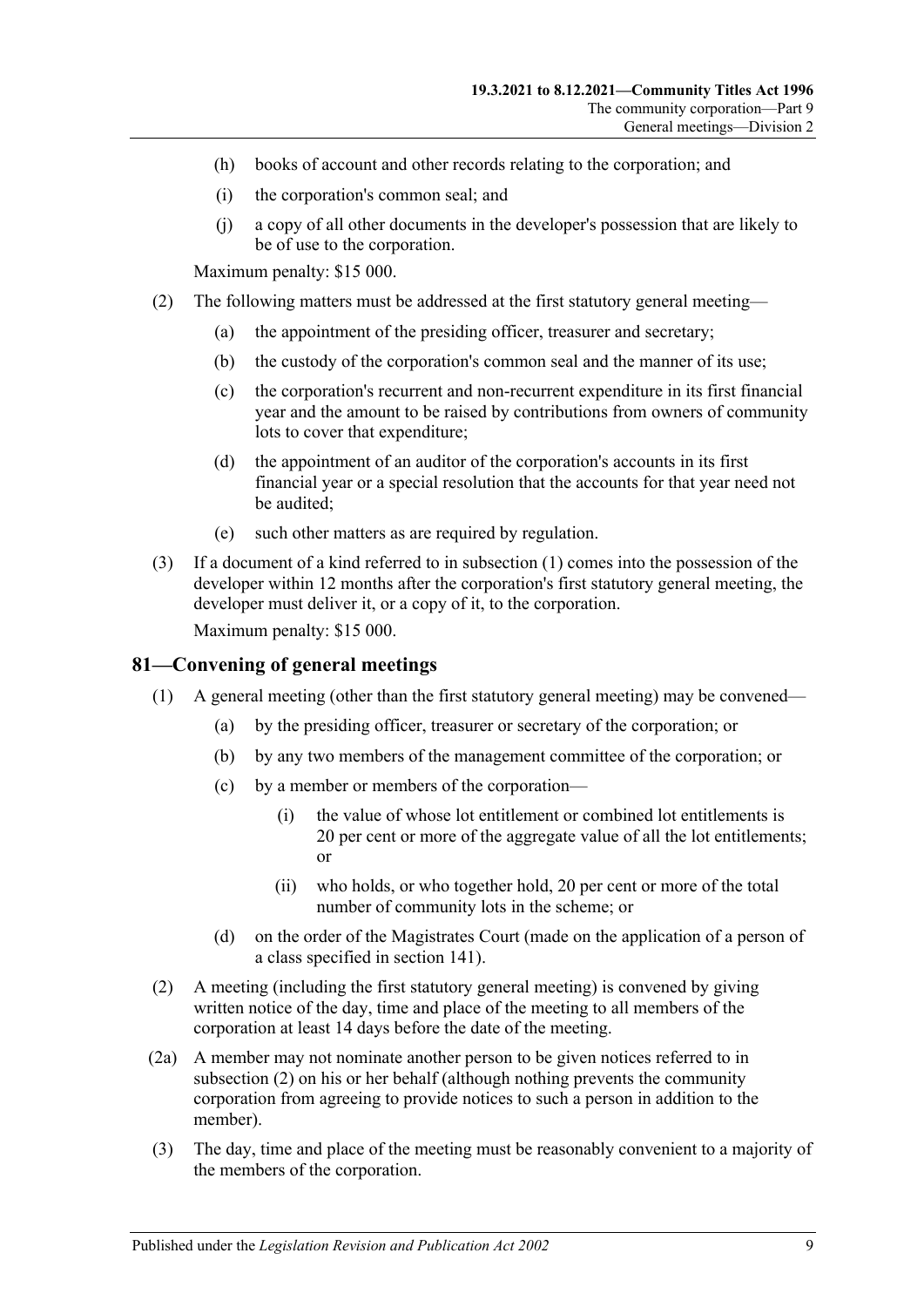- (4) The notice convening a general meeting must set out the agenda for the meeting.
- (5) The agenda must include—
	- (a) the text of any unanimous or special resolutions to be moved at the meeting; and
	- (b) a motion confirming the minutes of the previous general meeting; and
	- (c) in the case of the first statutory general meeting—the matters required to be dealt with by [section](#page-76-1) 80(2); and
	- (d) in the case of an annual general meeting—
		- (i) presentation of the accounts for the previous financial year; and
		- (ii) in the case of a corporation that is required to have its annual statement of accounts audited—the appointment of an auditor of the accounts for the current financial year; and
		- (iii) contributions to be paid by members for the current financial year; and
		- (iiia) presentation of statements required under [section](#page-98-0) 113; and
		- (iiib) presentation of copies of all insurance policies required under [Part](#page-91-0) 10 [Division 2;](#page-91-0) and
		- (iv) such other matters as are required by regulation.

#### **82—Annual general meeting**

- (1) The annual general meeting of a primary community corporation must be held within three months after the commencement of each financial year.
- (2) The annual general meeting of a secondary or tertiary community corporation must be held within 6 months after the commencement of each financial year.

## **83—Procedure at meetings**

- (1) Subject to [subsection](#page-77-0) (3a), the presiding officer of a corporation will preside at general meetings of the corporation.
- (2) The developer (or one of the developers if there are two or more), or the person appointed by the developer to attend and vote on the developer's behalf, will preside at the first statutory general meeting of the corporation until the presiding officer has been appointed.
- (3) In the absence of the presiding officer, a person present may be appointed to preside at the meeting by the persons present and entitled to vote at the meeting.
- <span id="page-77-0"></span>(3a) A person who is a body corporate manager in relation to a corporation, or is an employee of such a body corporate manager, may preside at a meeting of the corporation if a majority of the persons present and entitled to vote at the meeting agree to that person presiding (and the body corporate manager or employee is taken not to be entitled to vote for that purpose except in circumstances prescribed by the regulations).
- (3b) The regulations may make further provision in relation to the procedures to be followed at a meeting at which a body corporate manager, or an employee of a body corporate manager, is to preside.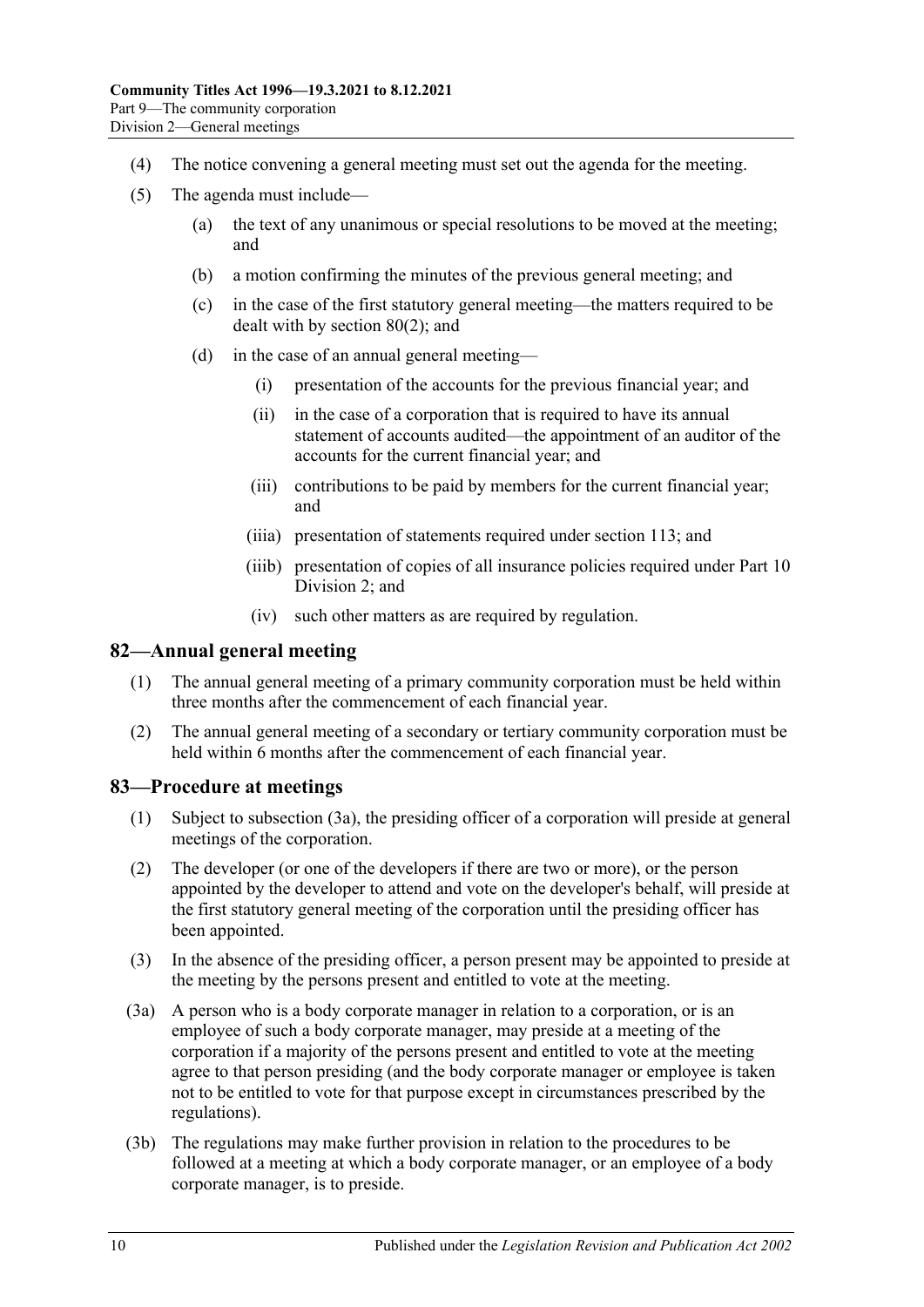- (4) The quorum for the transaction of business at a general meeting is determined by dividing the number of persons entitled to attend and vote at the meeting by two, disregarding any fraction and adding one.
- <span id="page-78-0"></span>(5) If a quorum is not present within half an hour of the time appointed for a general meeting—
	- (a) the members present must appoint—
		- (i) another day for the meeting being at least seven days but not more than 14 days later; and
		- (ii) the time and place for the meeting; and
	- (b) the meeting stands adjourned to that day at that time and place; and
	- (c) if a quorum is not formed at the adjourned meeting within half an hour, the persons present who are entitled to vote constitute a quorum.
- (6) Where a meeting of a corporation is adjourned under [subsection](#page-78-0) (5), the secretary of the corporation must cause reasonable notice of the day, time and place of the adjourned meeting to be given in writing to the members of the corporation.
- (6a) A member may, in accordance with any requirements prescribed by regulation, attend, and vote, at a meeting by telephone, video-link, Internet connection or any similar means of remote communication (provided that no obligation lies on a community corporation to provide such facilities to members who wish to attend or vote in such a manner).
- (7) Except where otherwise provided by this Act or by the by-laws of a community corporation, the decisions of the corporation in general meeting will be made by ordinary resolutions.
- (8) A corporation must cause accurate minutes to be kept of proceedings at its meetings.
- (9) Subject to this Act and the by-laws, a corporation may determine procedures at its meetings.

## **84—Voting at general meetings**

- (1) Subject to this section the owner of a community lot is entitled to attend and vote at general meetings of the corporation.
- (2) The owner of a development lot is not entitled to attend or to vote at general meetings in his or her capacity as the owner of that lot.
- <span id="page-78-1"></span>(3) Subject to [subsection](#page-80-0) (8), an owner (whether a secondary or tertiary corporation or any other body corporate or a natural person) may nominate another person to attend and vote at meetings on his or her behalf.
- <span id="page-78-3"></span>(4) Subject to [subsection](#page-80-0) (8), where there is more than one owner of a lot, a person (who may, but need not, be one of the owners) may be nominated by all of the owners to vote on their behalf.
- <span id="page-78-2"></span>(5) A nomination referred to in [subsection](#page-78-1)  $(3)$ —
	- (a) must be made—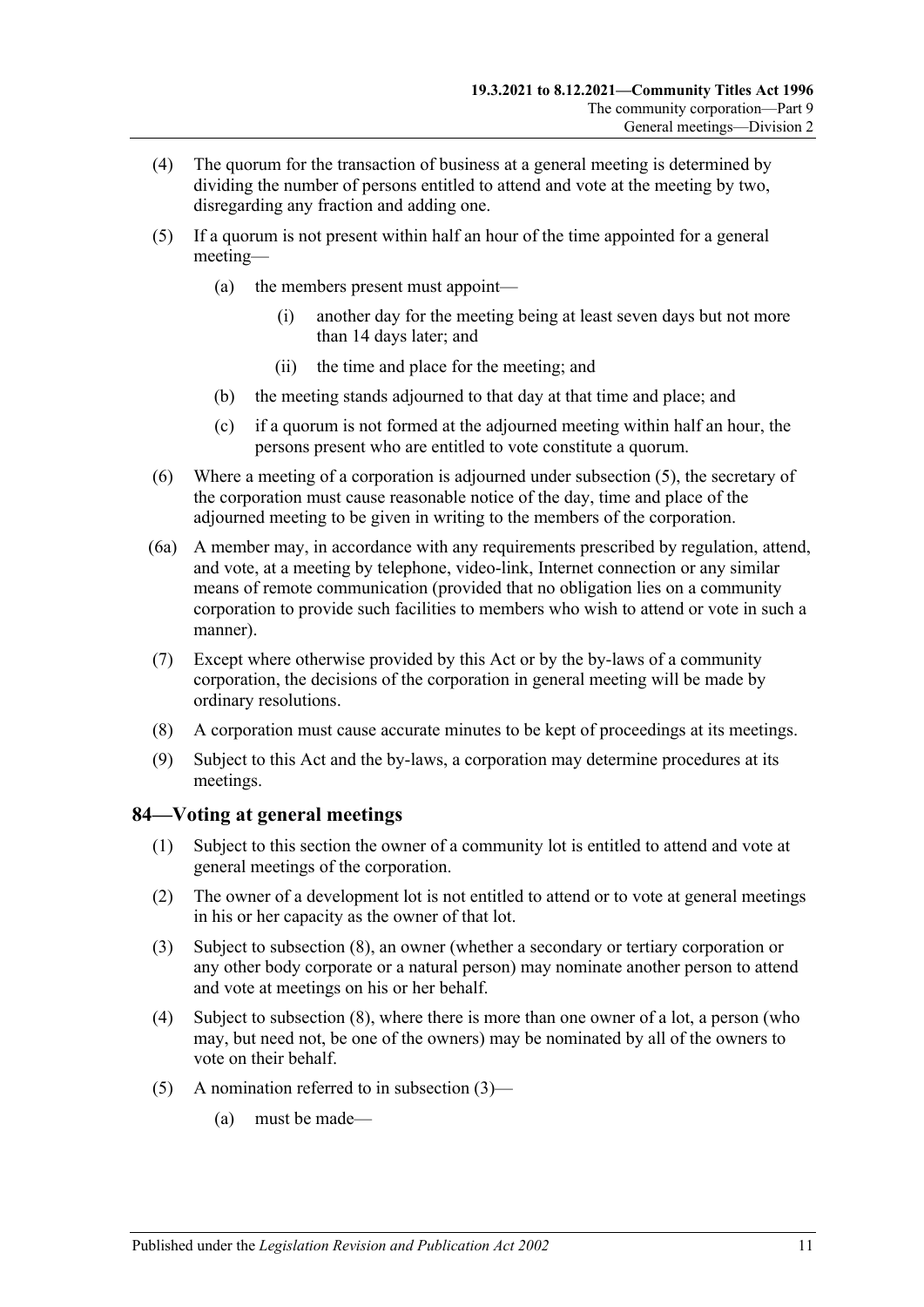- (i) in the case of a nomination relating to the first statutory general meeting—by written notice given to the person initially presiding at the meeting; or
- (ii) in any other case—by written notice given to the secretary of the corporation; and
- (b) must specify whether the nominated person—
	- (i) is nominated to attend and vote at all meetings, and in relation to all matters, on behalf of the owner; or
	- (ii) is nominated to attend and vote only at specified meetings, or in relation to specified matters, on behalf of the owner; and
- (c) may specify conditions in relation to the nomination; and
- <span id="page-79-2"></span>(d) if a specified condition requires the nominated person to vote in a particular way in relation to a matter in which the owner has a direct or indirect pecuniary interest (other than an interest that the owner has in common with all the owners of the community lots)—must specify the nature of the owner's pecuniary interest; and
- <span id="page-79-0"></span>(e) may be revoked by the owner at any time by subsequent written notice to the secretary (and any contract or agreement to the contrary is unenforceable); and
- (f) is effective for a period of 12 months or such lesser period as may be specified in the written notice of nomination unless the nomination is revoked earlier under [paragraph](#page-79-0) (e); and
- (g) does not derogate from the power of the owner to attend and vote at meetings on his or her own behalf.
- (5a) Failure to comply with a requirement of [subsection](#page-78-2) (5) will invalidate the nomination.
- <span id="page-79-3"></span><span id="page-79-1"></span>(6) A nomination referred to in [subsection](#page-78-3)  $(4)$ —
	- (a) must be made by written notice to the secretary of the corporation by all of the owners of the lot; and
	- (b) must specify the meeting or meetings to which it relates; and
	- (ba) may specify conditions in relation to the nomination; and
	- (bb) if a specified condition requires the nominated person to vote in a particular way in relation to a matter in which an owner has a direct or indirect pecuniary interest (other than an interest that the owner has in common with all the owners of the community lots)—must specify the nature of the owner's pecuniary interest; and
	- (c) may be revoked at any time by one of the owners by written notice to the secretary.
- (6a) Without limiting [subsection](#page-78-2) (5) or [\(6\),](#page-79-1) if a person who is a body corporate manager in relation to the corporation, or an employee of such a body corporate manager, is nominated under [subsection](#page-78-1) (3) or [\(4\),](#page-78-3) the nomination ceases to have effect on the person ceasing to be a body corporate manager in relation to the corporation or an employee of such a body corporate manager (as the case may require).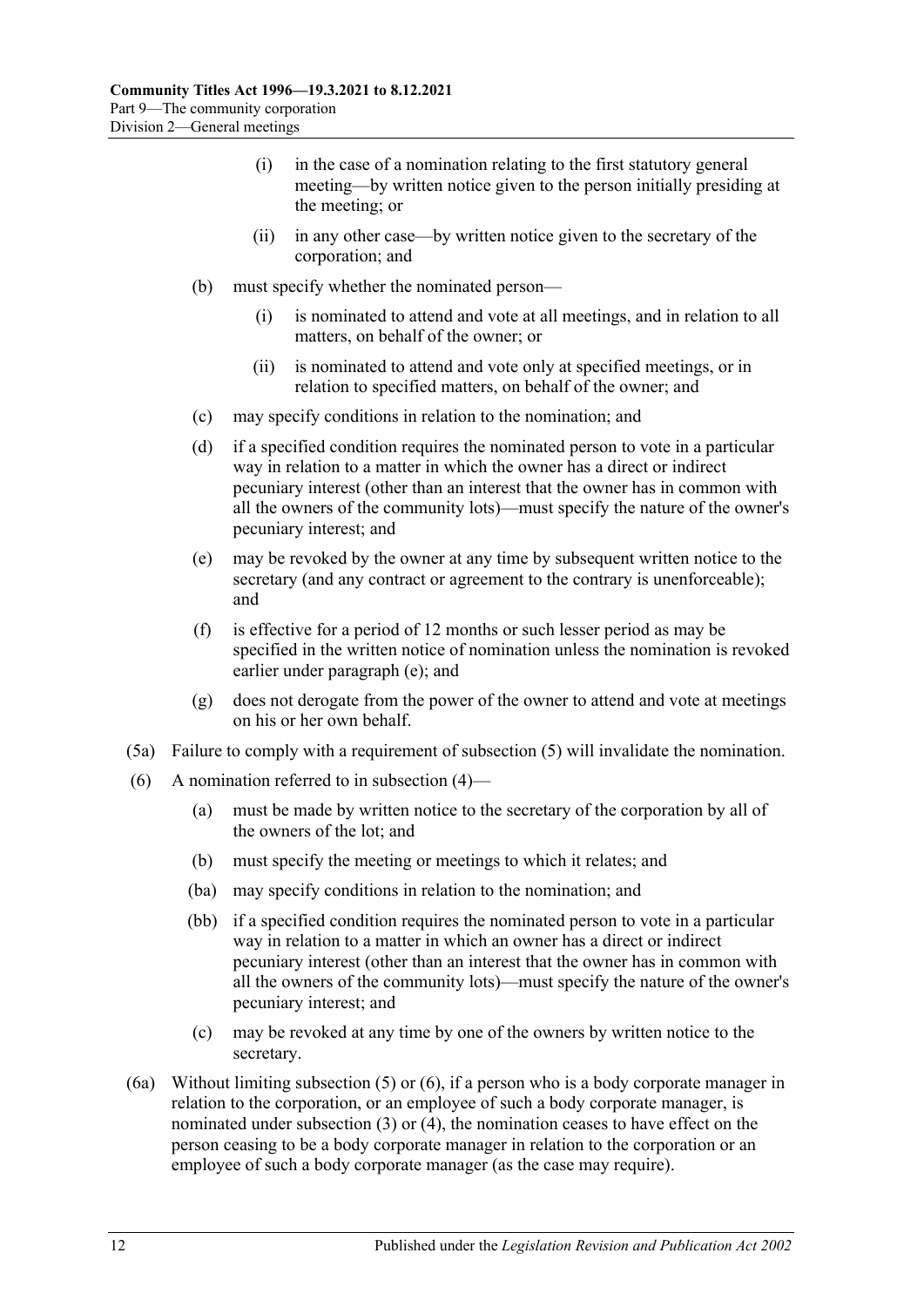- (7) Where there is more than one owner of a lot and there is no person who is entitled to vote on behalf of the owners pursuant to a nomination under [subsection](#page-78-3) (4), the following provisions apply—
	- (a) if only one of the owners attends a meeting—the vote is exercisable by that person;
	- (b) if two or more of the owners attend a meeting—the vote is exercisable by one of them in accordance with an agreement between all the owners attending the meeting but, if there is no such agreement, none of them is entitled to vote.
- <span id="page-80-0"></span>(8) Subject to [subsection](#page-80-1) (9), the developer or an associate of the developer cannot be nominated under [subsection](#page-78-1) (3) or [\(4\)](#page-78-3) if one or more of the community lots is used, or is intended to be used, solely or predominantly for residential purposes.
- <span id="page-80-1"></span>(9) [Subsection](#page-80-0) (8) does not apply if the community parcel is subject to a leaseback arrangement.
- <span id="page-80-2"></span>(9a) If an owner appoints, by general power of attorney under section 5 of the *[Powers of](http://www.legislation.sa.gov.au/index.aspx?action=legref&type=act&legtitle=Powers%20of%20Attorney%20and%20Agency%20Act%201984)  [Attorney and Agency Act](http://www.legislation.sa.gov.au/index.aspx?action=legref&type=act&legtitle=Powers%20of%20Attorney%20and%20Agency%20Act%201984) 1984*, a person as his or her attorney specifically for the purpose of attending and voting at meetings, or specified meetings, of the community corporation, the appointment is, despite any provision of that Act or the terms of the general power of attorney, effective for a period of 12 months or such lesser period as may be specified in the power of attorney unless the power of attorney is revoked earlier.
- <span id="page-80-3"></span>(9b) If a general power of attorney referred to in [subsection](#page-80-2) (9a) appoints a body corporate manager, a copy of the instrument of appointment must be given to the secretary of the corporation before the meeting, or the first of the meetings, to which it relates.
- (10) A person who is not an owner of a community lot but has been nominated by an owner or owners to attend and vote at a general meeting of the corporation, must be regarded as a member of the corporation for the purposes of proceedings at the meeting.
- (10a) A copy of each written notice of nomination and each instrument of appointment referred to in [subsection](#page-80-3) (9b) applying in relation to the meeting must be made available by—
	- (a) in the case of a nomination relating to the first statutory general meeting—the person initially presiding at the meeting; or
	- in any other case—the secretary of the corporation,

for inspection by persons attending the meeting before any matter is voted on at the meeting.

Maximum penalty: \$500.

- (11) The owner of a lot may exercise an absentee vote on a proposed resolution by giving the secretary written notice of the proposed vote at least six hours before the time of the meeting.
- (12) A member attending a meeting of a corporation may demand a written ballot on any question.
- (13) The ballot will be taken in such manner as the person presiding at the meeting thinks fit.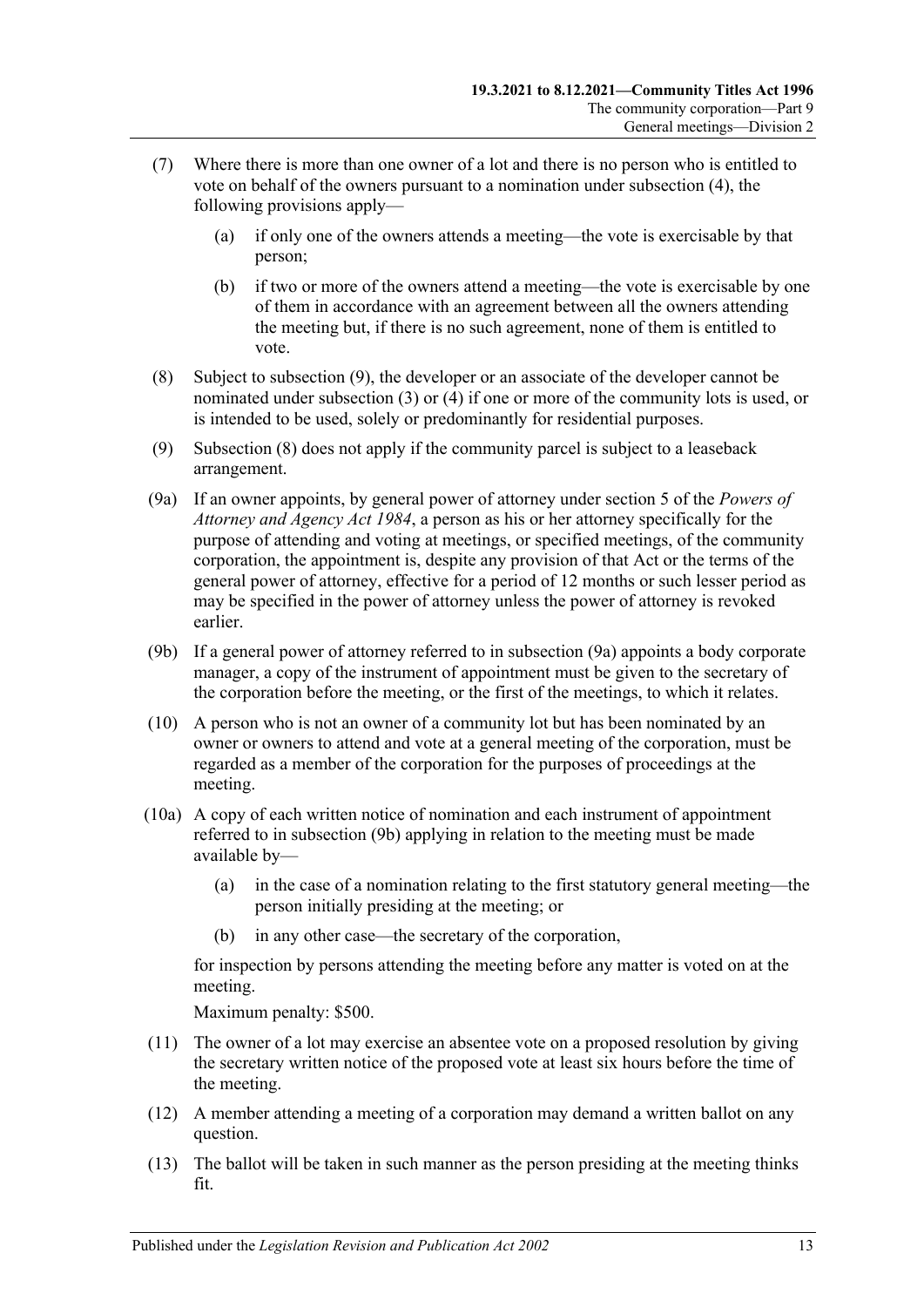- (14) A vote cannot be exercised in relation to a lot unless all amounts payable to the corporation in respect of the lot have been paid.
- (15) If the number of votes supporting a resolution is equal to the number of votes against the resolution, the resolution is lost.

## <span id="page-81-0"></span>**85—Duty to disclose interest**

- (1) If a person (whether a co-owner of a lot or not) has been nominated to attend and vote at a meeting of a community corporation on behalf of another person, the following provisions apply:
	- (a) if the nominated person has a direct or indirect pecuniary interest in any matter to be voted on at a meeting, the nominated person must—
		- (i) disclose the nature of the interest—
			- (A) if it is practicable to do so—to his or her principal before the vote is taken; or
			- (B) in any other case—to his or her principal as soon as practicable after the vote is taken; and
		- (ii) disclose the nature of the interest to the members present at the meeting before the vote is taken;
	- (b) if the written notice of nomination declared a pecuniary interest in accordance with section  $84(5)(d)$  or  $84(6)(bb)$  in relation to the matter, the nominated person must disclose the nature of the pecuniary interest to the members present at the meeting before the vote on the matter is taken.

Maximum penalty: \$15 000.

- (2) A co-owner of a lot is not obliged by [subsection](#page-81-0) (1) to disclose an interest that he or she has in common with his or her other co-owners.
- <span id="page-81-1"></span>(2a) A person who—
	- (a) attends and is entitled to vote (other than as a nominee) at a meeting of a community corporation; or
	- (b) presides at such a meeting,

and who has a direct or indirect pecuniary interest in any matter to be voted on at the meeting must disclose the nature of the interest to the members present at the meeting before the vote is taken.

Maximum penalty: \$15 000.

- (2b) An owner of a community lot is not obliged by [subsection](#page-81-1) (2a) to disclose an interest that he or she has in common with all of the owners of the community lots.
- (3) It is a defence to a charge of an offence against this section to prove that the defendant was not, at the time of the alleged offence, aware of his or her interest in the matter.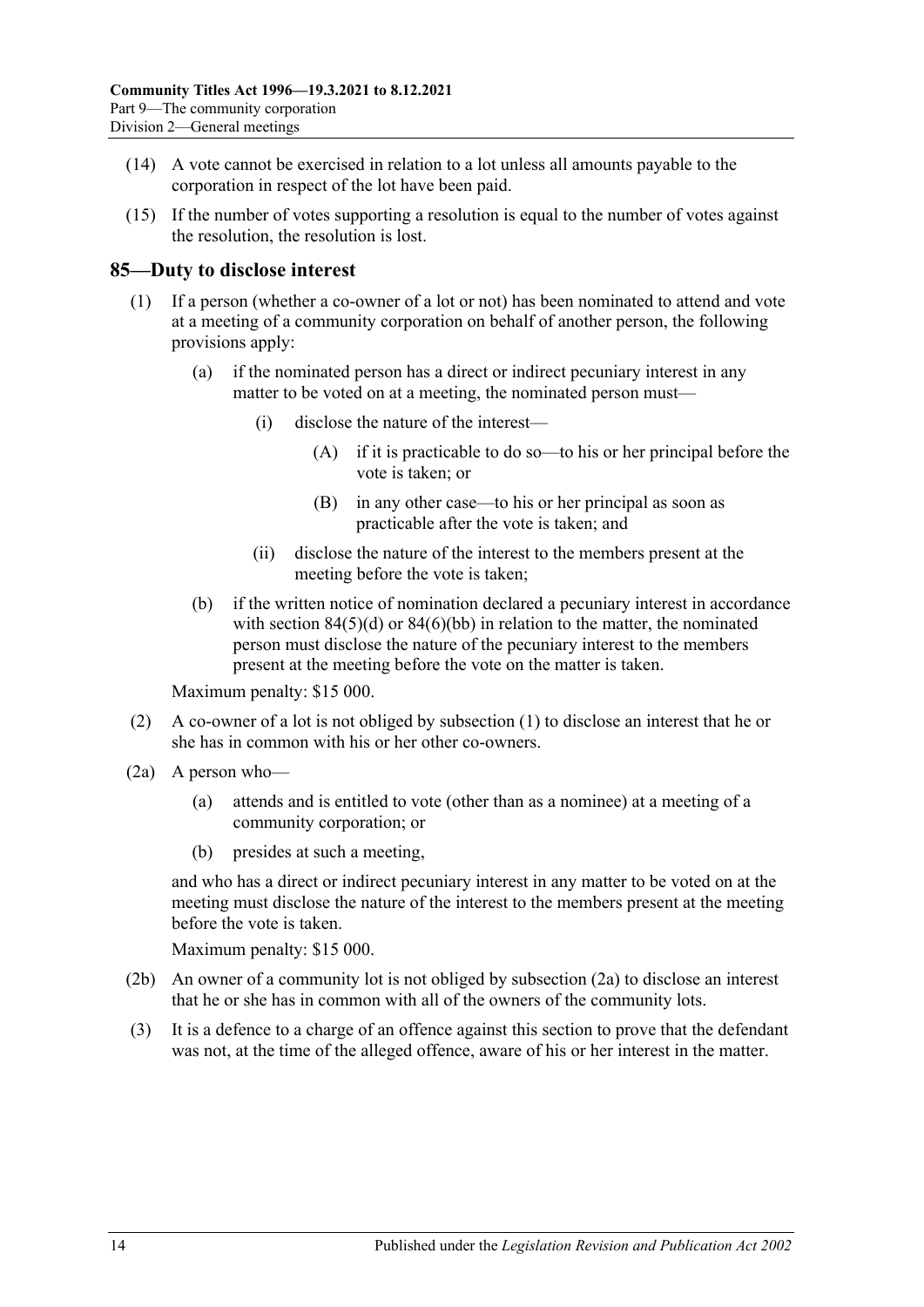# **86—Voting by a community corporation as a member of another community corporation**

- (1) A secondary corporation that is a member of a primary corporation or a tertiary corporation that is a member of a secondary corporation may vote at a meeting of the primary or secondary corporation if it has been authorised to do so by resolution of its members.
- (2) When determining whether a resolution of a community corporation is a unanimous resolution, the vote of a secondary or tertiary corporation (that is a member of the corporation) that is cast in favour of the resolution—
	- (a) will be counted in favour of the resolution if it was authorised by a unanimous resolution of the secondary or tertiary corporation;
	- (b) will be taken to be cast against the resolution if it was not authorised by a unanimous resolution of the secondary or tertiary corporation.
- (3) When determining whether a resolution of a community corporation is a special resolution, the vote of a secondary or tertiary corporation that is a member of the corporation will only be counted if it was authorised by a special resolution of the secondary or tertiary corporation.

# <span id="page-82-0"></span>**87—Value of votes cast at general meeting**

- (1) The number of votes that may be cast in respect of each community lot on any matter arising for decision at a general meeting of a community corporation is—
	- (a) if one or more of the lots is used, or is intended to be used, solely or predominantly for residential purposes—one;
	- (b) in any other case—
		- (i) the number prescribed for that purpose by the by-laws; or
		- (ii) if the by-laws do not prescribe a number—one.
- (2) A unanimous resolution is required to vary the number of votes prescribed by the by-laws that may be cast in respect of each community lot.
- (3) If the developer owns 1 or more of the community lots in a community parcel and a person (other than the developer or a prescribed associate of the developer) owns 1 or more of the community lots, the following provisions apply:
	- (a) if none of the other lots is owned by a prescribed associate of the developer, the developer is entitled to—
		- (i) the aggregate of the votes, determined in accordance with [subsection](#page-82-0) (1), in respect of the lots owned; or
		- (ii) a number of votes equivalent to the aggregate of the votes, determined in accordance with that subsection, that may be exercised by all the other members of the corporation,

whichever is the lesser;

(b) if 1 or more of the other lots is owned by a prescribed associate of the developer, the developer and the prescribed associate are each entitled to—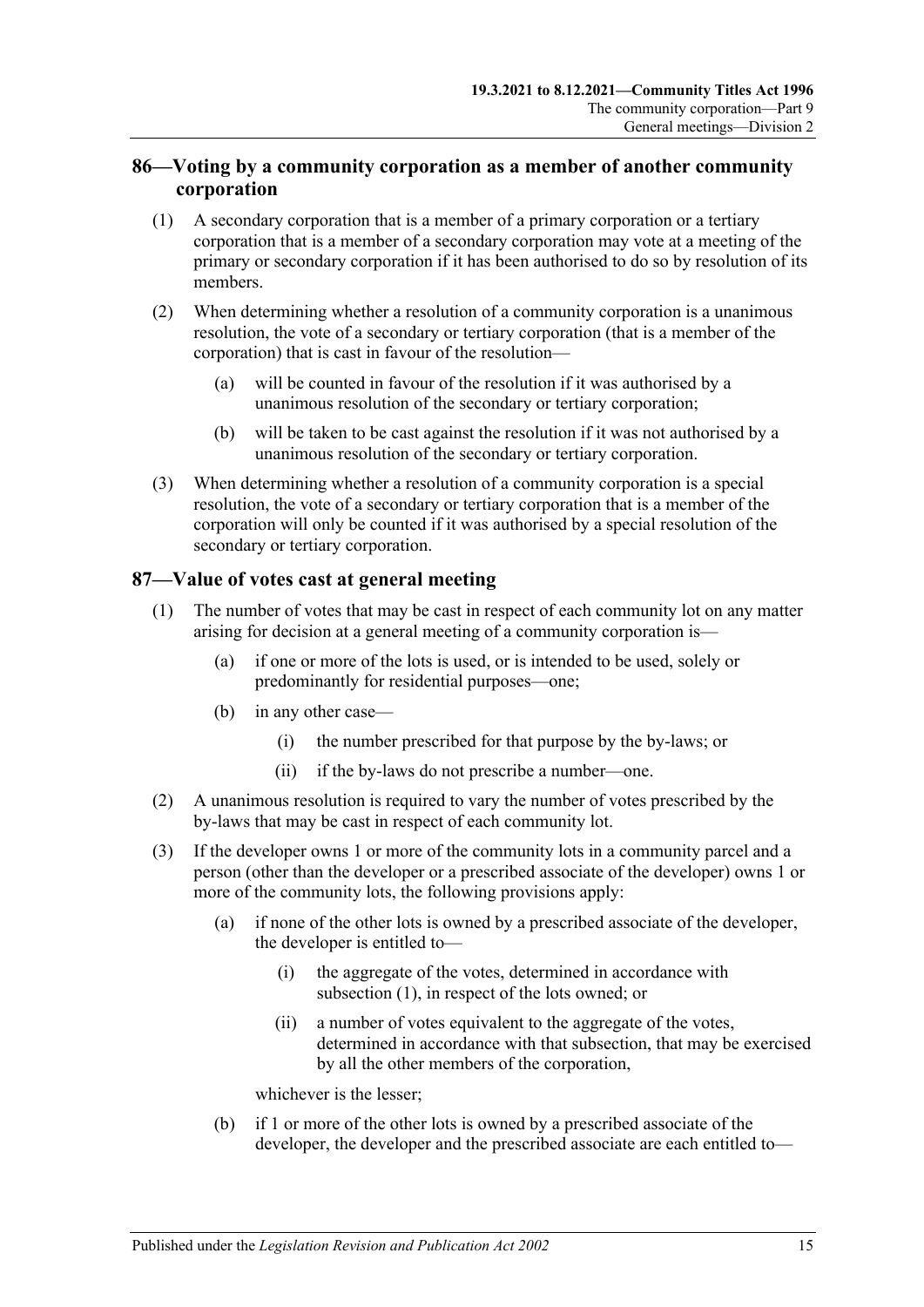- (i) the aggregate of the votes, determined in accordance with [subsection](#page-82-0) (1), in respect of the lots owned; or
- (ii) the aggregate of the votes, determined in accordance with [subsection](#page-82-0) (1), in respect of the lots owned, proportionately adjusted so that the aggregate of the votes that may be exercised by the developer and the votes that may be exercised by all prescribed associates of the developer is equivalent to the aggregate of the votes that may be exercised by all other members of the corporation,

whichever is the lesser. $1$ 

**Note—**

- 1 The effect of this provision is that neither the voting power of the developer, nor the combined voting power of the developer and prescribed associates, can ever be greater than the combined voting power of the other members of the corporation.
- (4) In this section—

*prescribed associate* of a developer means—

- (a) a person who is an associate of the developer where a relationship of a kind referred to in [section](#page-13-0)  $4(2)(e)$ , [\(f\)](#page-13-1) or [\(g\)](#page-13-2) exists between the developer and the person; or
- (b) a related body corporate;

*related body corporate* has the same meaning as in the *Corporations Act 2001* of the Commonwealth.

## **88—Special resolutions—3 lot schemes**

- (1) This section applies to a community corporation if there are three community lots in the community scheme and the owner of each lot is entitled to one vote in respect of his or her lot.
- (2) A resolution of a community corporation to which this section applies is a special resolution if—
	- (a) at least 14 days notice setting out the text of the proposed resolution and any other information of a kind prescribed by regulation has been served on all the owners of the community lots; and
	- (b) the resolution is passed at a properly convened meeting of the corporation at which either no vote, or only one vote, is cast against the resolution.

## **89—Revocation etc of decisions by corporation**

- (1) A decision that is required by this Act to be made by unanimous resolution of a community corporation may be varied or revoked by a unanimous resolution of the corporation.
- (2) A decision that is required by this Act to be made by a special resolution of a corporation may be varied or revoked by a special resolution of the corporation.
- (3) All other decisions of a corporation may be varied or revoked by an ordinary resolution of the corporation.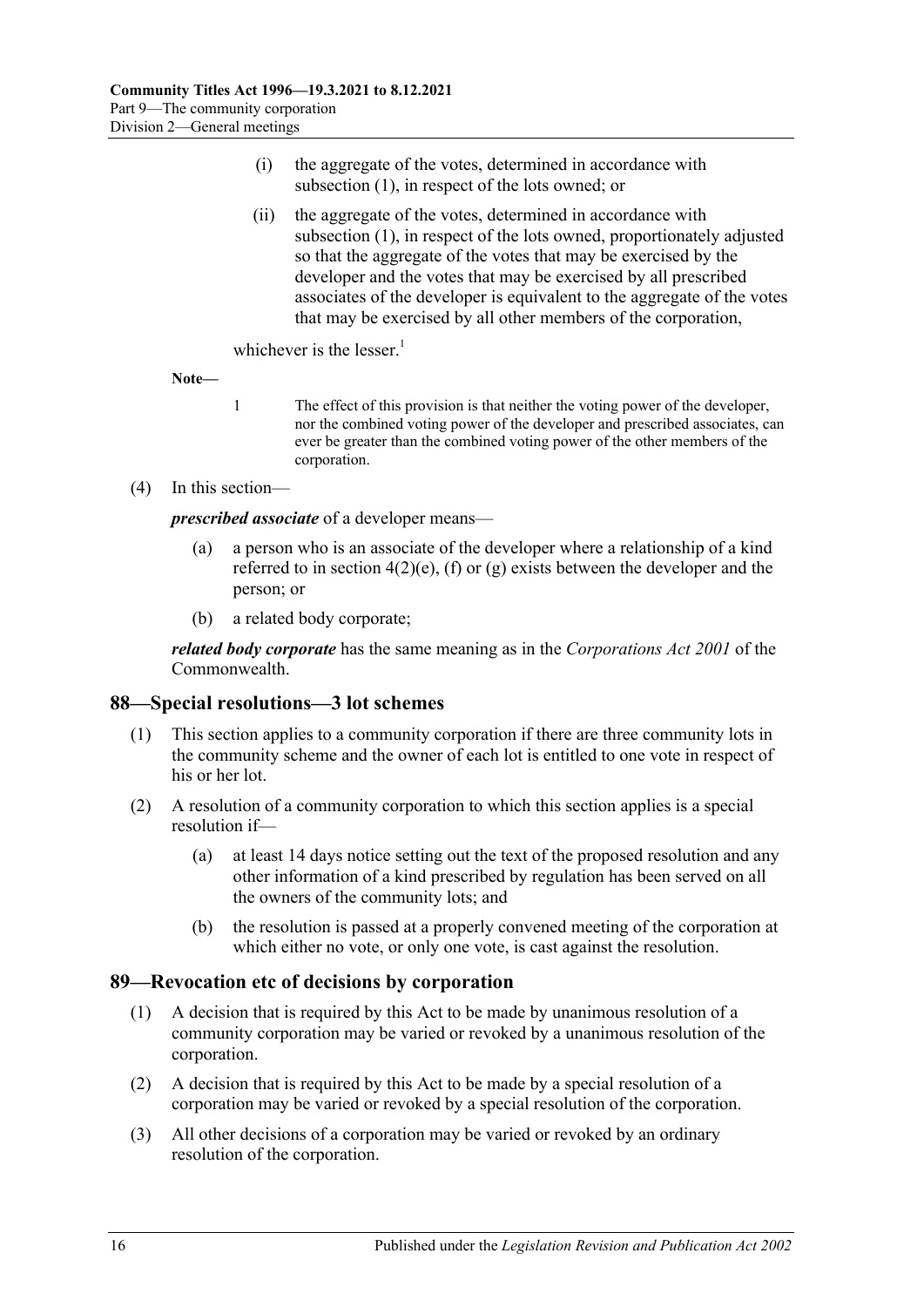# **Division 3—Management committee**

#### **90—Establishment of management committee**

- (1) A community corporation may (but is not obliged to) establish a management committee.
- (2) A committee is established by ordinary resolution of the corporation.
- (3) The members of a committee must be natural persons and must include the presiding officer, the treasurer and the secretary of the corporation.
- (4) Subject to [subsection](#page-84-0) (6), where each of the community lots is used, or is intended to be used, solely or predominantly for residential purposes, all the members of the committee must be members of the corporation and for that purpose a person for the time being appointed by a body corporate that is a member of the corporation to attend and vote at meetings of the corporation will be taken to be a member of the corporation.
- (5) Where one or more of the community lots are not used, or intended to be used, solely or predominantly for residential purposes, the committee may be comprised of or include persons who are not members of the corporation.
- <span id="page-84-0"></span>(6) Where the community parcel is subject to a leaseback arrangement, the management committee may consist of one or more persons nominated by the lessee and appointed by ordinary resolution of the corporation.

## **91—Term of office**

- (1) A member of the committee must be appointed for a term that expires at or before the next annual general meeting of the corporation.
- <span id="page-84-1"></span>(2) A member's office becomes vacant if the member—
	- (a) dies; or
	- (b) completes his or her term of office and is not reappointed; or
	- (c) in the case of a person who was a member of the corporation when he or she was appointed to the office—ceases to be a member of the corporation; or
	- (d) in the case of a member who is the presiding officer, treasurer or secretary of the corporation—ceases to hold that office and does not hold either of the other of those offices; or
	- (e) in the case of any member other than the presiding officer, treasurer or secretary of the corporation—resigns by written notice to the secretary of the corporation; or
	- (f) becomes bankrupt or applies to take the benefit of a law for the relief of insolvent debtors; or
	- (g) is convicted of an indictable offence or sentenced to imprisonment for an offence; or
	- (h) is removed from office by ordinary resolution of the corporation.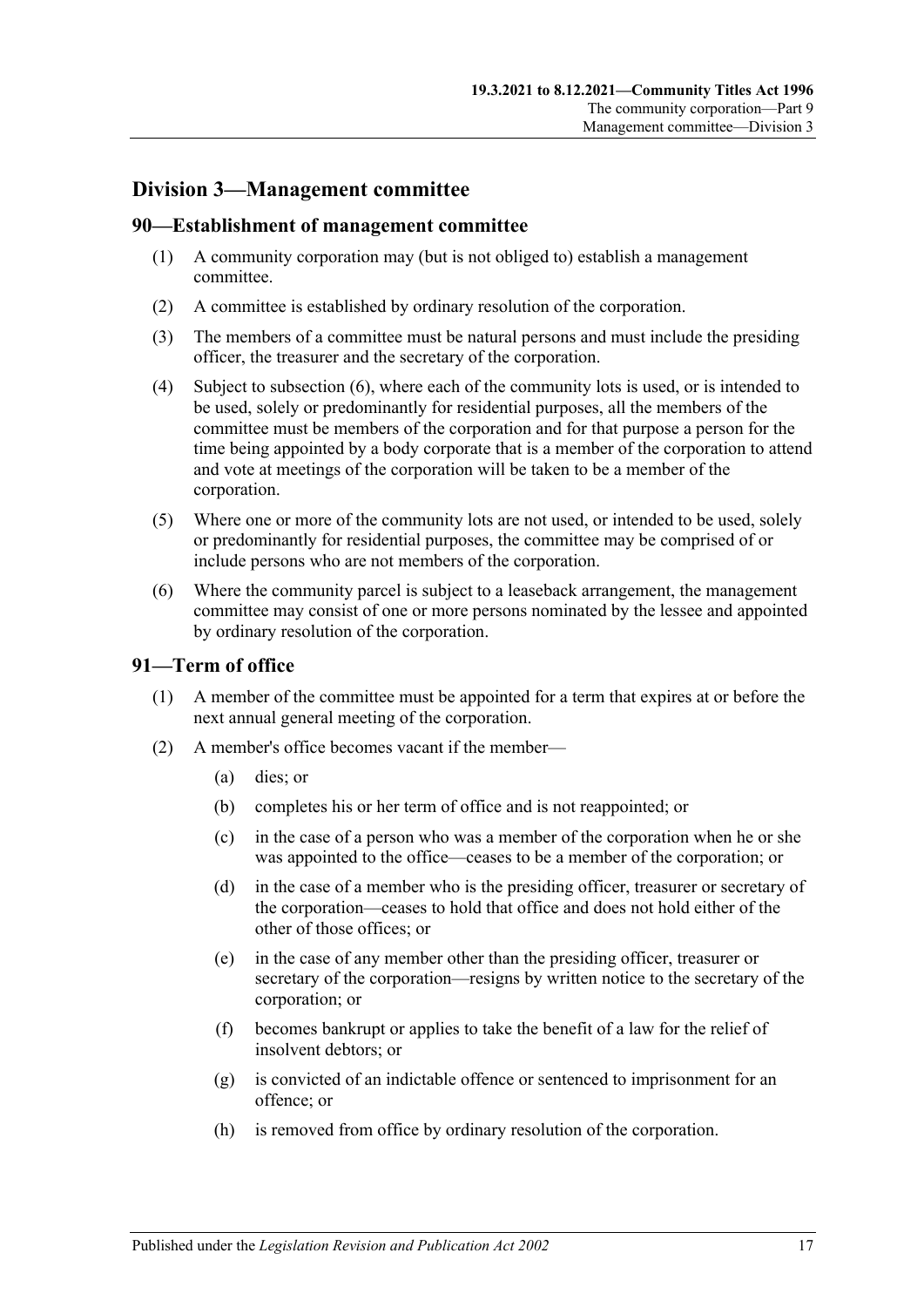- (3) A resolution referred to in [subsection](#page-84-1)  $(2)(h)$  can only be passed on one or more of the following grounds:
	- (a) misconduct;
	- (b) neglect of duty;
	- (c) incapacity or failure to carry out satisfactorily the duties of the office.

#### **92—Functions and powers of committees**

- (1) Subject to any limitations imposed by the corporation, it is the function of a management committee to carry out the functions and perform the duties of the corporation within the limits of the committee's powers.
- (2) Subject to this Act and to any limitations imposed by the corporation or by the by-laws of the community scheme, a management committee has full power to transact any business of the corporation.
- (3) A committee cannot delegate its functions or powers but a community corporation may appoint or engage a person to assist the committee in the performance of the committee's functions.
- (4) A committee does not have power to do anything for which a special or unanimous resolution of the corporation is required.

## **93—Convening of committee meetings**

- (1) A meeting of a management committee may be convened by the presiding officer, treasurer or secretary of the corporation or by any two members of the committee.
- (2) A meeting is convened by giving written notice of the day, time and place of the meeting to all members of the committee at least three days before the date of the meeting.
- (3) The day, time and place of the meeting must be reasonably convenient to a majority of the members of the committee.
- (4) The notice convening a meeting must set out the agenda for the meeting.

#### **94—Procedure at committee meetings**

- (1) The presiding officer will preside at committee meetings but in his or her absence the members present may appoint a member to preside at that meeting.
- (2) The quorum for the transaction of business at a committee meeting is determined by dividing the number of members of the committee by two, disregarding any fraction and adding one.
- (3) A decision supported by a majority of the members present at a management committee meeting is a decision of the committee.
- (4) A member of a committee may appoint another person to act as his or her proxy at a committee meeting that the member is unable to attend.
- (5) The person appointed must, if each of the community lots is used, or is intended to be used, solely or predominantly for residential purposes, be another member of the committee or a member of the community corporation.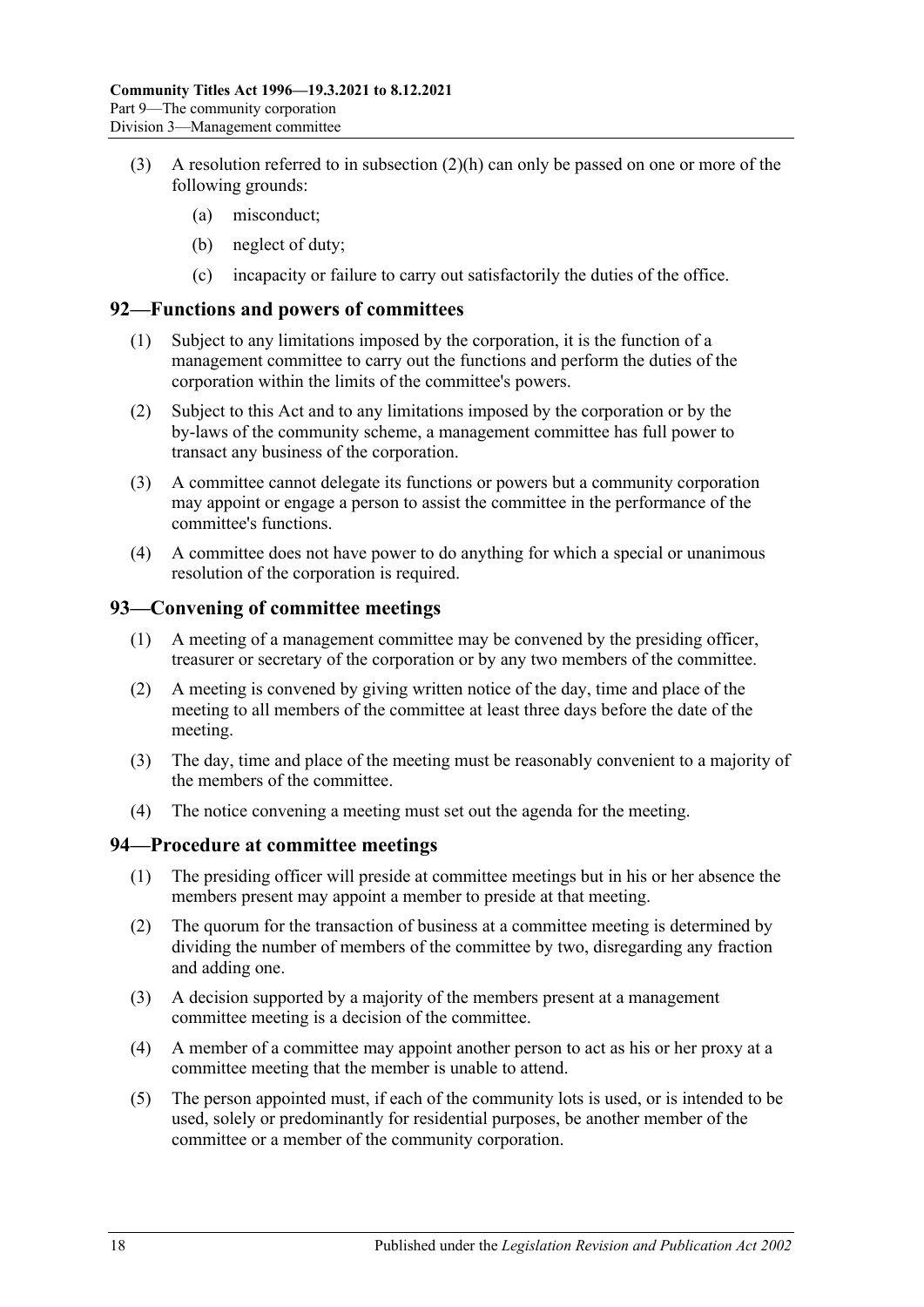- (6) A decision is made by a committee without meeting if—
	- (a) written notice setting out the proposed decision is served on every member of the committee; and
	- (b) within seven days after the notice is served on all members of the committee a majority of the members give written notice to the secretary setting out the proposed decision and expressing their agreement with it.
- (7) A management committee must cause accurate minutes to be kept of proceedings at its meetings.
- (8) Subject to this Act, the by-laws and to any direction of the community corporation, a committee may regulate procedures at its meetings as it thinks fit.

#### <span id="page-86-0"></span>**95—Disclosure of interest**

- (1) A member of a committee who has a direct or indirect pecuniary interest in a matter under consideration by the committee—
	- (a) must disclose the nature of the interest to the committee; and
	- (b) must not take part in any deliberations or decisions of the committee in relation to that matter.

Maximum penalty: \$15 000.

- (2) It is a defence to a charge of an offence against [subsection](#page-86-0) (1) to prove that the defendant was not, at the time of the alleged offence, aware of his or her interest in the matter.
- (3) A disclosure under this section must be recorded in the minutes of the committee.
- (4) In this section—

*pecuniary interest* of a member of a committee does not include an interest arising solely from the fact that the member is also a member of the community corporation.

#### **96—Members' duties of honesty**

(1) A member of a committee must at all times act honestly in the performance of his or her duties.

Maximum penalty:

- (a) if an intention to deceive or defraud is proved—\$15 000 or four years imprisonment;
- (b) in any other case—\$4 000.
- (2) A member of a committee must not make improper use of his or her official position to gain a personal advantage for himself, herself or another.

Maximum penalty: \$15 000 or four years imprisonment.

#### **97—Casual vacancies**

A management committee may co-opt a suitable person to fill a casual vacancy in the membership of the committee.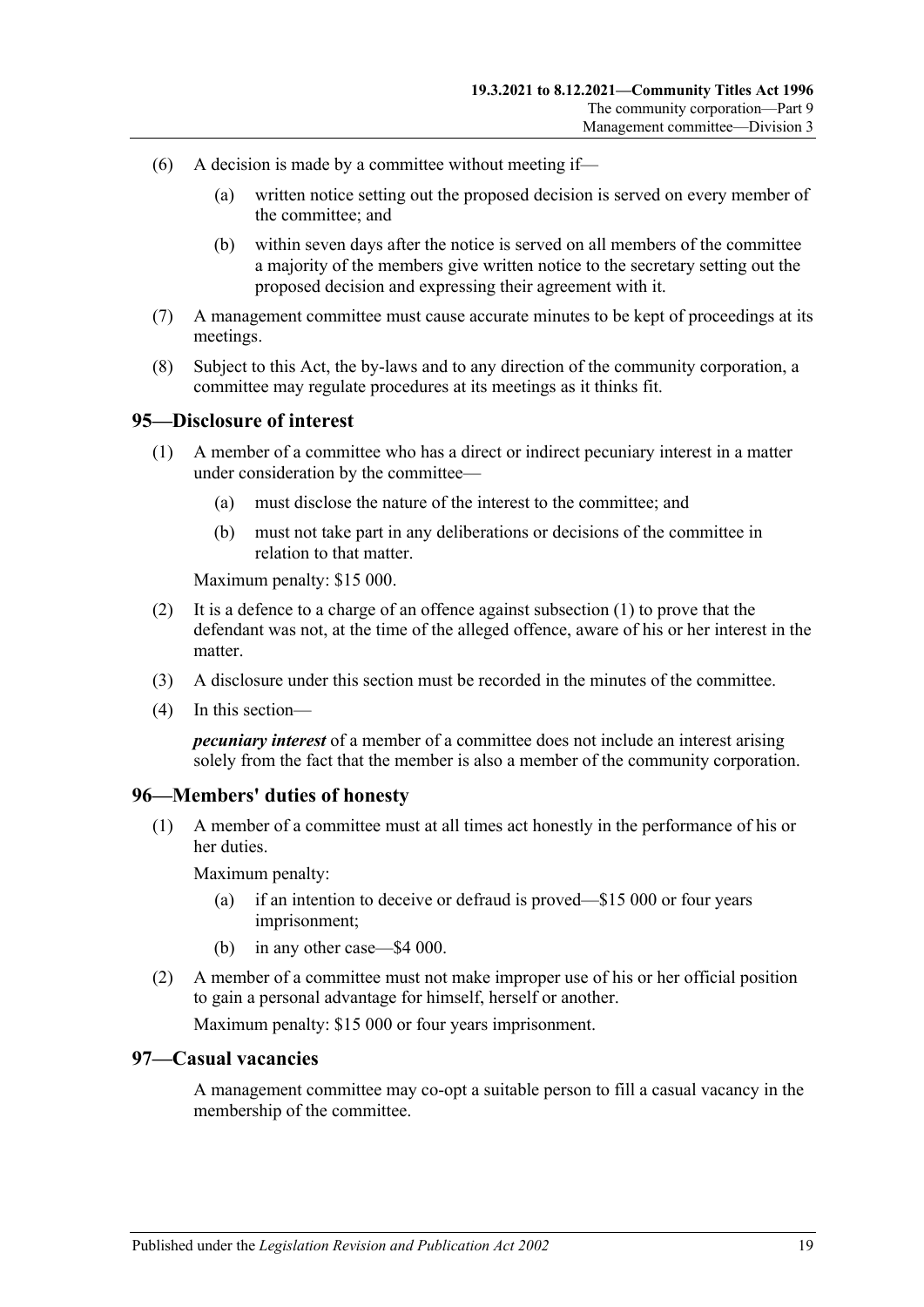#### **98—Validity of acts of a committee**

If a management committee acts honestly, a vacancy in its membership or the subsequent discovery of a defect affecting the appointment of a member, or the right of a person to act as a member, does not invalidate the act of the committee.

#### <span id="page-87-0"></span>**99—Immunity from liability**

- (1) A committee member is not liable for an act or omission while acting, or purportedly acting, as a committee member unless the act or omission was dishonest or negligent.
- (2) A liability that would, but for [subsection](#page-87-0) (1), attach to a committee member attaches instead to the corporation or, where the community parcel is subject to a leaseback arrangement, to the lessee.

# **Division 4—Appointment of administrator**

#### **100—Administrator of community corporation's affairs**

- (1) The District Court or the Magistrates Court may, on application by—
	- (a) a community corporation; or
	- (b) a creditor of a community corporation; or
	- (c) the owner of a community lot or a development lot; or
	- (d) a person who holds a registered encumbrance over a community lot or a development lot,

appoint an administrator of the community corporation, or remove or replace an administrator previously appointed.

- (2) An administrator has, while the appointment remains in force, full and exclusive power to administer the affairs of the community corporation (including power to do anything for which a special or unanimous resolution of the corporation is required).
- (3) The administrator must comply with any directions that the court may give from time to time.
- (4) The remuneration of an administrator will be fixed by the court and is payable from the corporation's funds.
- <span id="page-87-1"></span>(5) The administrator may, by written instrument, delegate any of his or her powers.
- (6) A delegation under [subsection](#page-87-1) (5)—
	- (a) may be made on such conditions as the administrator thinks fit; and
	- (b) is revocable at will; and
	- (c) does not derogate from the power of the administrator to act in any matter personally.
- <span id="page-87-2"></span>(7) A person to whom powers have been delegated under [subsection](#page-87-1) (5) who has a direct or indirect pecuniary interest in any matter in relation to which he or she proposes to exercise delegated powers must disclose the nature of the interest in writing to the administrator.

Maximum penalty: \$15 000.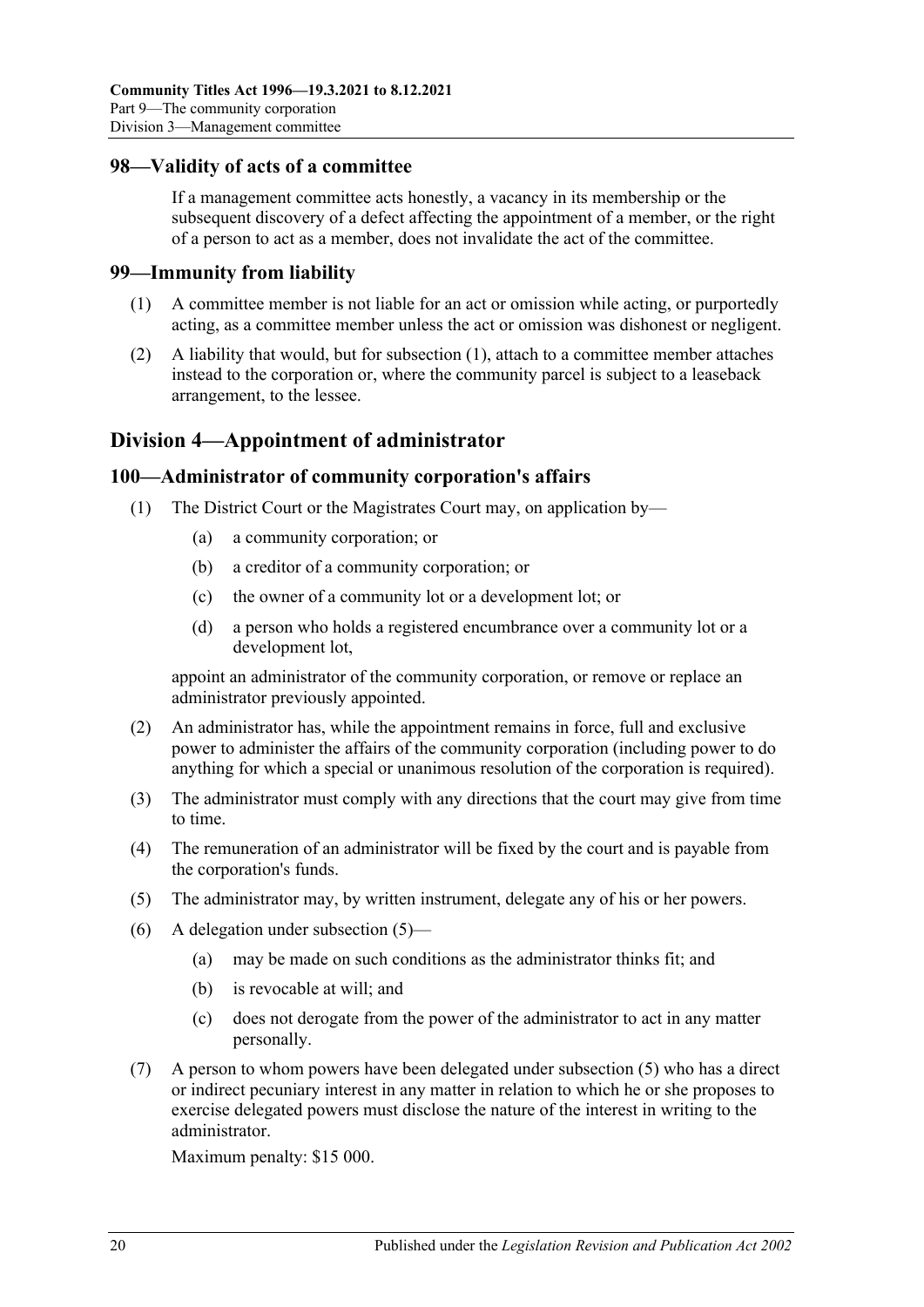- (8) It is a defence to a charge of an offence against [subsection](#page-87-2) (7) to prove that the defendant was not, at the time of the alleged offence, aware of his or her interest in the matter.
- (9) A person who—
	- (a) is appointed as an administrator; or
	- (b) is removed or replaced as an administrator,

must, within 14 days, give the Registrar-General written notice of his or her appointment, removal or replacement together with such supporting evidence as the Registrar-General requires.

(10) The Registrar-General must file the notice with the plan of community division.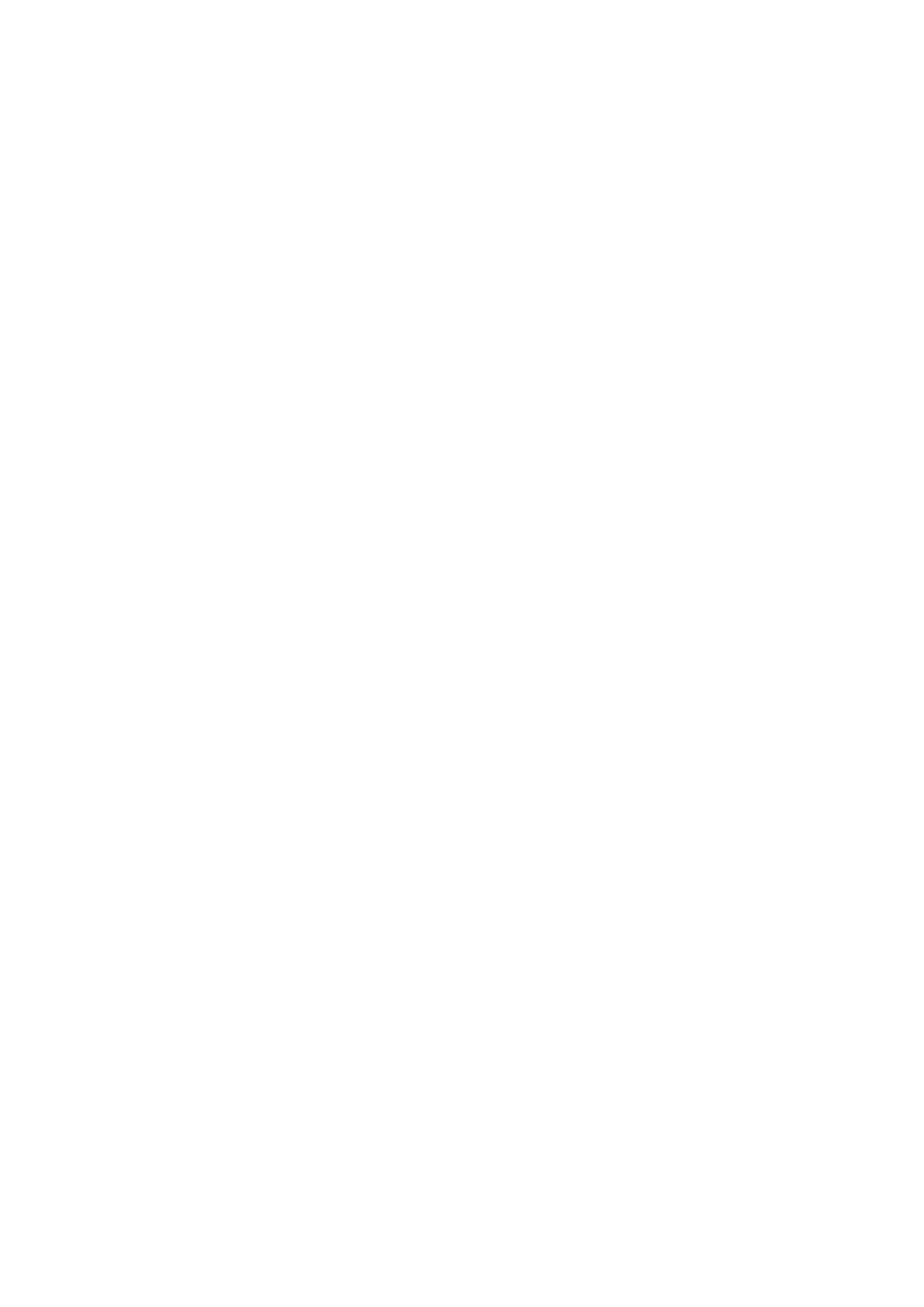# **Part 10—Property management**

# **Division 1—Powers of corporation to maintain integrity of the community scheme**

## <span id="page-90-3"></span>**101—Power to enforce duties of maintenance and repair etc**

- (1) A community corporation may, by notice in writing to the owner of a lot, require the owner—
	- (a) to carry out specified work in pursuance of a duty of maintenance or repair imposed on the owner by this Act or the by-laws;
	- (b) to carry out specified work to remedy—
		- (i) a breach of this Act or the by-laws by the owner or a former owner or an occupier or former occupier of the lot; or
		- (ii) a situation that is likely to result in a breach of this Act or the by-laws;
	- (c) to carry out specified work required to be carried out on the lot by a council or other public authority.
- <span id="page-90-1"></span>(2) Subject to [subsection](#page-90-0) (4), if the owner of a lot does not comply with a requirement imposed under this section within the time allowed in the notice, a person or persons authorised by the corporation may (using such force as may be reasonably necessary in the circumstances) enter the lot and carry out the specified work.
- (3) A power of entry must not be exercised under [subsection](#page-90-1) (2) unless the owner and the occupier of the lot have been given at least 2 days notice in writing of the proposed entry.
- <span id="page-90-0"></span>(4) A person must not use force to enter a strata lot or a building on any other lot under [subsection](#page-90-1) (2) except pursuant to an order of the Magistrates Court authorising the entry.
- <span id="page-90-2"></span>(4a) Despite any other provision of this section, an officer of a community corporation or a person or persons authorised by a community corporation may, if satisfied that urgent action is necessary to avert a risk of death or injury or significant damage to property, enter a lot (using such force as may be reasonably necessary in the circumstances) and carry out such work as is reasonably necessary to deal with the risk.
- (4b) A person proposing to enter a lot in accordance with [subsection](#page-90-2) (4a) must give such notice (if any) to the owner and occupier of the lot as he or she considers reasonable in the circumstances.
- <span id="page-90-4"></span>(5) Any cost reasonably incurred by the corporation in having work carried out under this section may be recovered as a debt from the owner of the lot.
- (6) Where—

 $(a)$ 

(i) the owner of a lot incurs costs in complying with a notice under [subsection](#page-90-3) (1); or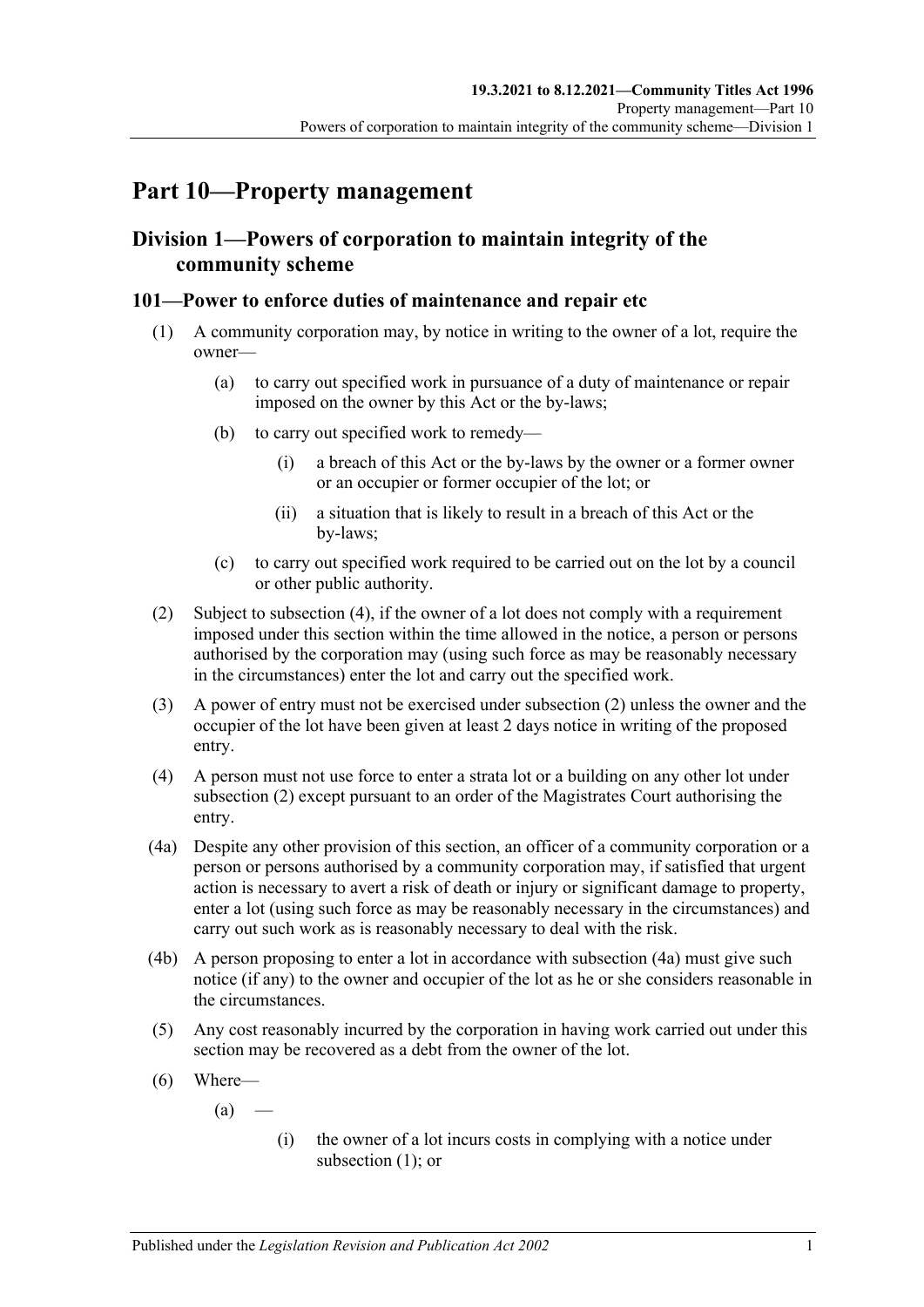- (ii) the corporation recovers costs from the owner of a lot under [subsection](#page-90-4) (5); and
- (b) the circumstances out of which the work was required are attributable to the act or default of another person,

the owner of the lot may recover those costs from that other person as a debt.

(7) Where a community parcel is subject to a leaseback arrangement, this section applies to, and in relation to, the lessee instead of the owners of the community lots.

## <span id="page-91-2"></span>**102—Alterations and additions in relation to strata schemes**

- (1) Subject to [subsection](#page-91-1) (1a), a person must not carry out prescribed work in relation to a strata lot unless the person is authorised to do so—
	- (a) where each of the lots comprised in the strata scheme is used, or is intended to be used, solely or predominantly for non-residential purposes—by the by-laws of the strata scheme; or
	- (b) in any other case—by special resolution of the community corporation.
- <span id="page-91-1"></span>(1a) [Subsection](#page-91-2) (1) does not apply to prescribed work carried out in compliance with a direction under section 23 of the *[Housing Improvement Act](http://www.legislation.sa.gov.au/index.aspx?action=legref&type=act&legtitle=Housing%20Improvement%20Act%201940) 1940*.
- (2) Where a person acts in contravention of this section, the corporation may, by notice in writing to the owner of the lot, require him or her to carry out, within a reasonable period fixed in the notice, specified work—
	- (a) to remedy any structural deficiency caused by the work; or
	- (b) to restore the lot to its previous state.
- <span id="page-91-3"></span>(3) If the owner of a lot does not comply with a requirement imposed under this section within the time allowed in the notice, a person or persons authorised by the corporation may enter the lot and carry out the specified work.
- (4) A power of entry must not be exercised under [subsection](#page-91-3) (3) unless the owner of the lot has been given reasonable notice of the proposed entry.
- (5) A person may only use force to enter a lot under [subsection](#page-91-3) (3) pursuant to an order of the Magistrates Court authorising the entry.
- (6) Any cost reasonably incurred by the corporation in having work carried out under this section may be recovered as a debt from the owner of the lot.
- (7) In this section—

*prescribed work* in relation to a lot means—

- (a) the erection, alteration, demolition or removal of a building;
- (b) the alteration of the external appearance of a building.

# <span id="page-91-0"></span>**Division 2—Insurance**

#### **103—Insurance of buildings etc by community corporation**

- (1) A community corporation must insure—
	- (a) the buildings and other improvements (if any) on the common property; and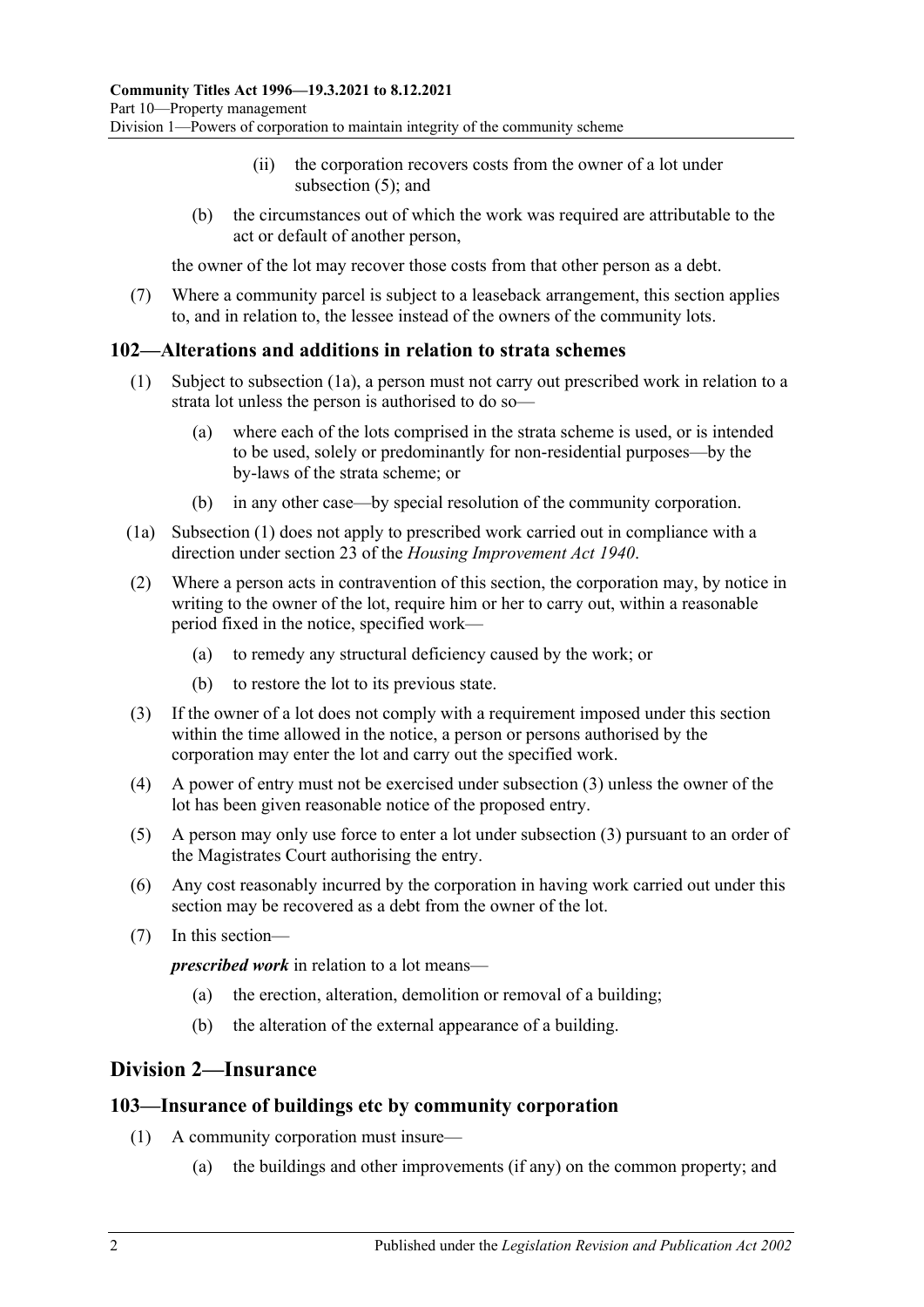(b) in the case of a strata scheme—the building or buildings divided by the strata plan.

Maximum penalty: \$15 000.

- (2) The insurance—
	- (a) must be against risks that a normally prudent person would insure against and risks that are prescribed by regulation; and
	- (b) must be for the full cost of replacing the buildings or improvements with new materials; and
	- (c) must cover incidental costs such as demolition, site clearance and architect's fees.
- (3) In the event of a claim, any excess or shortfall resulting from under insurance must be met by the corporation.

#### **104—Other insurance by community corporation**

- (1) A community corporation must insure itself—
	- (a) against risks that a normally prudent person would insure against; and
	- (b) against such other risks as are prescribed by regulation.

Maximum penalty: \$15 000.

- (2) The amount of the insurance must be the amount that a normally prudent person would insure for but in the case of bodily injury must be at least ten million dollars or such greater amount as is prescribed by regulation.
- <span id="page-92-0"></span>(3) A community corporation (other than a corporation of a kind prescribed by regulation) must maintain fidelity guarantee insurance complying with the requirements prescribed by the regulations.

Maximum penalty: \$15 000.

- (4) The Minister may, by notice in the Gazette, exempt community corporations from compliance with [subsection](#page-92-0) (3) for such period as the Minister thinks fit.
- (5) An exemption granted by the Minister—
	- (a) may be subject to conditions specified in the notice of exemption; and
	- (b) may be varied or revoked by the Minister at any time by subsequent notice in the Gazette.

#### **105—Application of insurance money**

A community corporation must, subject to a unanimous resolution to the contrary, apply money received by it under a policy of insurance and any excess or shortfall that it is required to meet in making good the loss in respect of which the money was paid.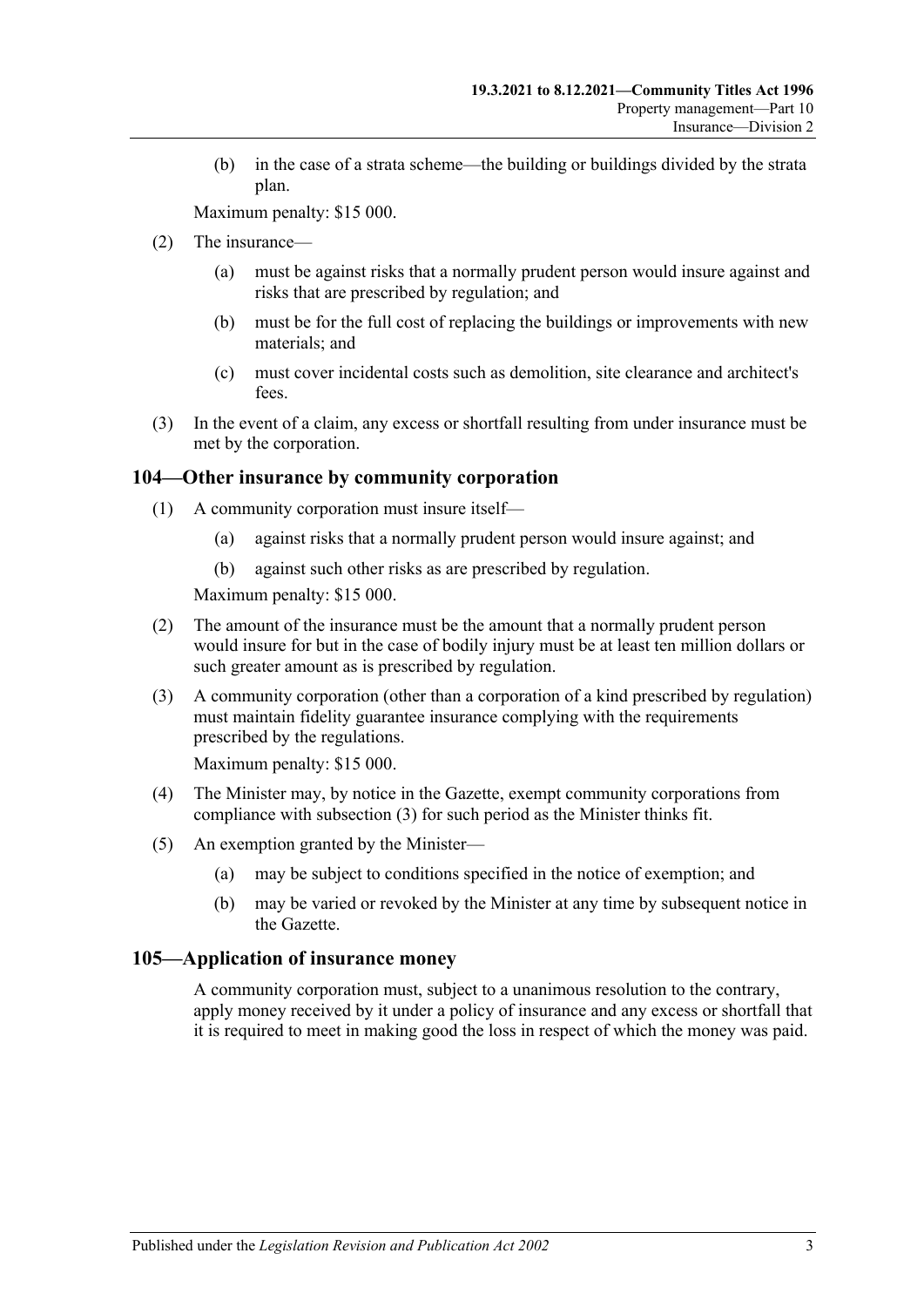#### <span id="page-93-0"></span>**106—Insurance to protect easements**

(1) Where support or shelter required by an easement pursuant to this Act is provided by a building situated on a lot, the owner of the lot must insure the building against risks that a normally prudent person would insure against for the full cost of replacing the building with new materials and must insure against incidental costs such as demolition, site clearance and architect's fees.

Maximum penalty: \$15 000.

- (2) A person who is required by [subsection](#page-93-0) (1) to insure a building must provide such evidence as is required by the regulations of his or her compliance with that requirement—
	- (a) to the community corporation as soon as practicable after complying with that requirement and after any subsequent change to the terms and conditions of the insurance policy; and
	- (b) if a request is made by an owner or prospective owner, or the registered mortgagee or prospective mortgagee, of a community lot or a development lot that benefits from the easement—to the person making the request within 5 business days after the making of the request.

Maximum penalty: \$500.

#### **107—Offences relating to failure to insure**

(1) The developer must take out the insurance required by this Division in respect of a community scheme for the benefit of the community corporation before the plan of community division is deposited in the Lands Titles Registration Office and must maintain that insurance in force for at least 6 months after the deposit of the plan.

Maximum penalty:  $$15,000$ <sup>1</sup>

- (2) A person who owns a community lot must not enter into a contract to sell the lot unless—
	- (a) the insurance required to be taken out under this Division by or on behalf of the community corporation has been taken out and is in force; or
	- (b) the owner, or a person acting on behalf of the owner, has, before the purchaser signs the contract, served personally on the purchaser a written statement that the insurance required to be taken out under this Division by or on behalf of the corporation has not been taken out or is no longer in force.

Maximum penalty:  $$15,000$ <sup>1</sup>

- (3) The owner of a secondary lot must not enter into a contract to sell the lot unless—
	- (a) the insurance required to be taken out under this Division by or on behalf of the primary community corporation has been taken out and is in force; or
	- (b) the owner, or a person acting on behalf of the owner, has, before the purchaser signs the contract, served personally on the purchaser a written statement that the insurance required to be taken out under this Division by or on behalf of the primary corporation has not been taken out or is no longer in force.

Maximum penalty:  $$15\,000$ <sup>1</sup>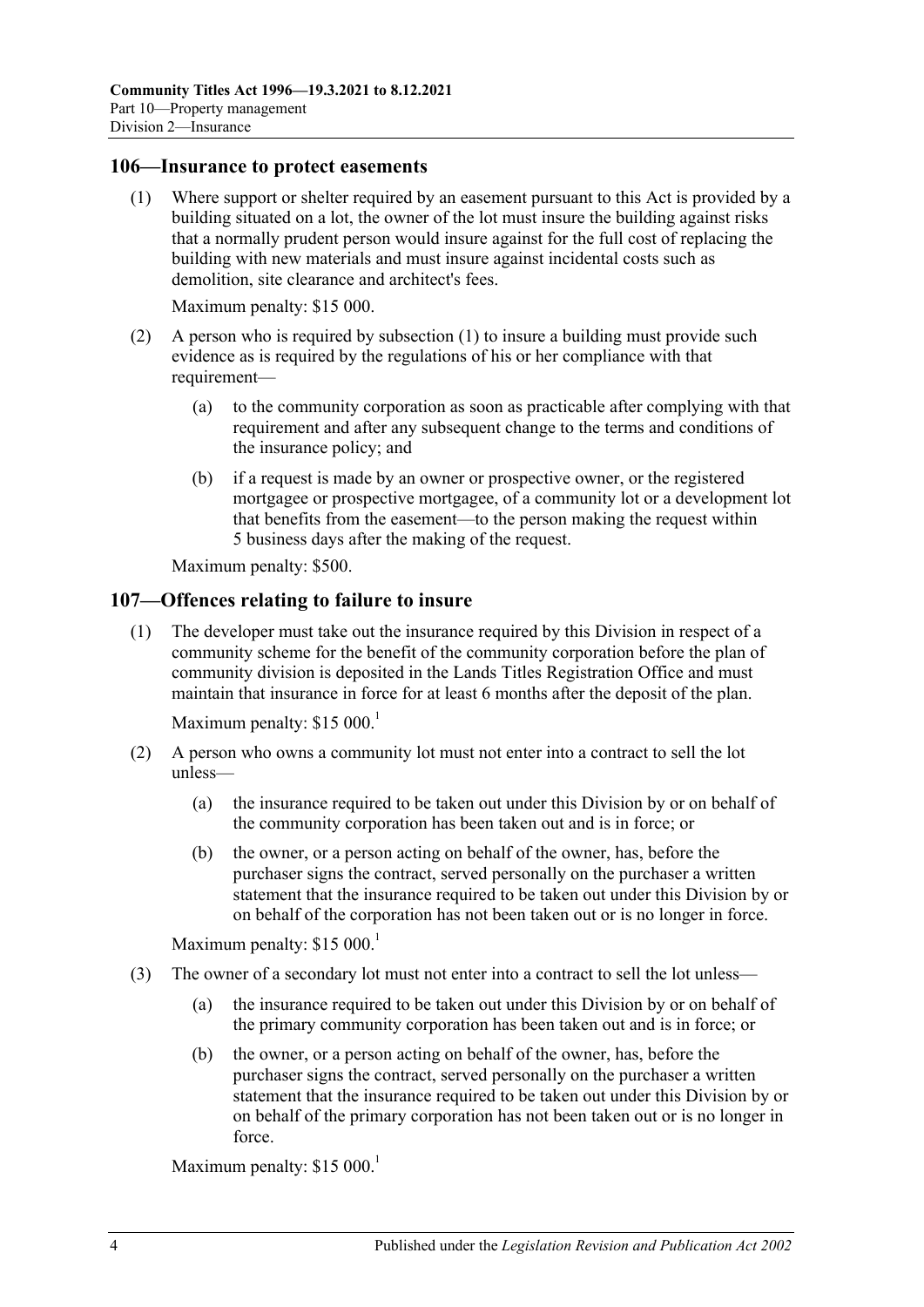- (4) The owner of a tertiary lot must not enter into a contract to sell the lot unless—
	- (a) the insurance required to be taken out under this Division by or on behalf of the primary and secondary corporations has been taken out and is in force; or
	- (b) the owner, or a person acting on behalf of the owner, has, before the purchaser signs the contract, served personally on the purchaser a written statement that the insurance required to be taken out under this Division by or on behalf of the primary and secondary corporations has not been taken out or is no longer in force.

Maximum penalty:  $$15\,000$ <sup>1</sup>

**Note—**

1 It is a defence to a charge of an offence against this Act for the defendant to prove that the alleged offence was not committed intentionally and did not result from any failure on the part of the defendant to take reasonable care to avoid the commission of the offence—se[e section](#page-121-0) 153.

# **108—Right to inspect policies of insurance**

- (1) The owner, and a prospective owner, of a community lot or a development lot and the registered mortgagee, and a prospective mortgagee, of a community lot or a development lot are entitled to inspect policies of insurance that are in force and were taken out by or on behalf of the community corporation.
- (2) The owner, and a prospective owner, of a secondary lot or a development lot in a secondary scheme and the registered mortgagee, and a prospective mortgagee, of a secondary lot or a development lot in a secondary scheme are entitled to inspect policies of insurance that are in force and were taken out by or on behalf of the primary community corporation.
- (3) The owner, and a prospective owner, of a tertiary lot or a development lot in a tertiary scheme and the registered mortgagee, and a prospective mortgagee, of a tertiary lot or a development lot in a tertiary scheme are entitled to inspect policies of insurance that are in force and were taken out by or on behalf of the primary or secondary corporation.
- (4) A request made under this section for the inspection of policies of insurance must be complied with within 5 business days after the making of the request. Maximum penalty: \$500.

## **109—Insurance by owner of lot**

- (1) Nothing in this Act limits the right of the owner of a lot to effect insurance in respect of the lot.
- <span id="page-94-0"></span>(2) A contract of insurance may be entered into by the owner of a lot in respect of damage to the lot or to a building or other improvement on the lot for an amount equal to the amount secured at the date of the contract by mortgages over the lot.
- (3) Where a contract of insurance of the kind referred to in [subsection](#page-94-0) (2) is in force—
	- (a) payment must be made by the insurer under the contract to the mortgagees whose interests are noted in the contract in order of their respective priorities, subject to the terms and conditions of the contract;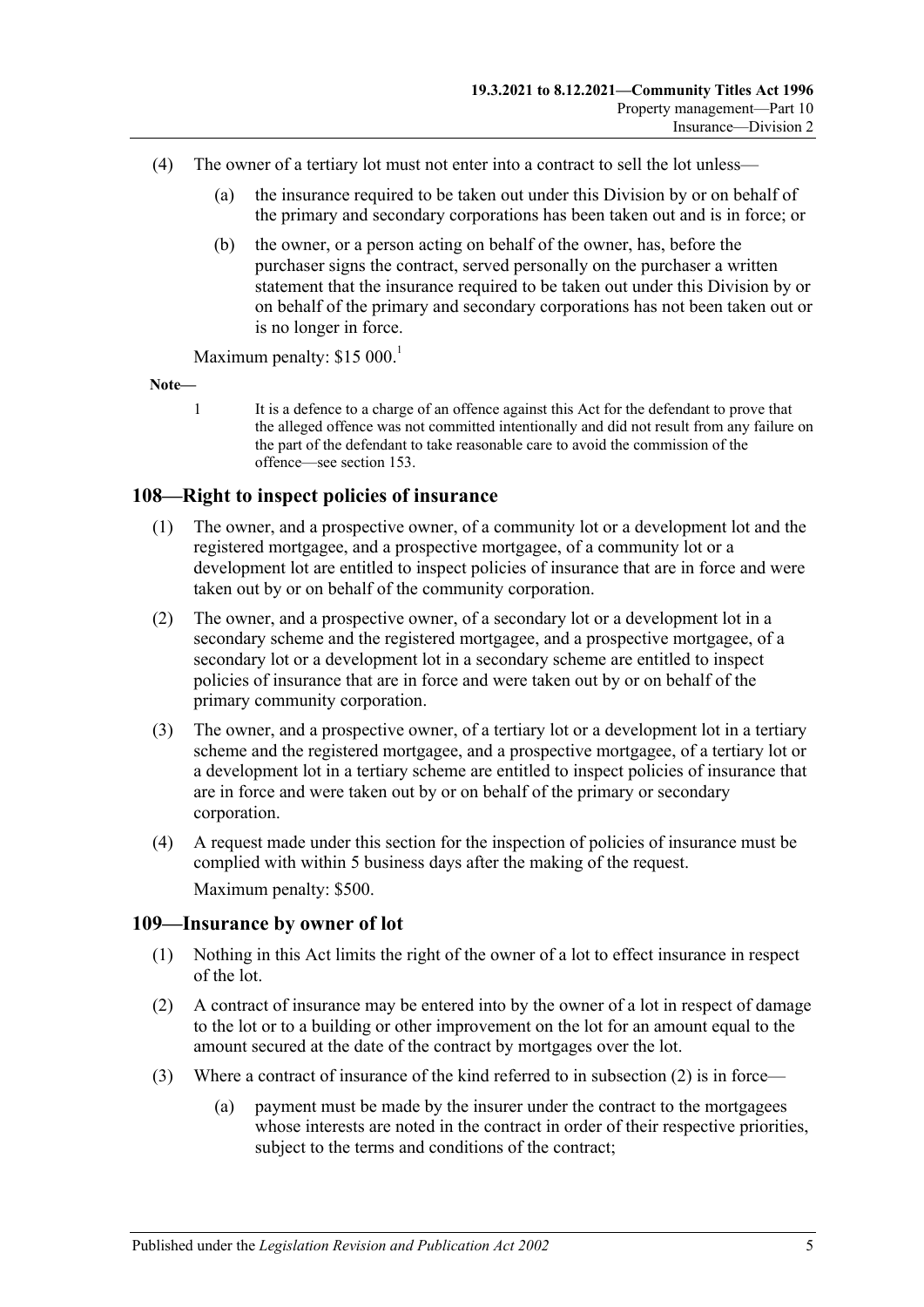- (b) subject to the terms and conditions of the contract, the insurer is liable to pay under the contract—
	- (i) the amount stated in the contract; or
	- (ii) the amount of the damage; or
	- (iii) the amount sufficient, at the date of the payment, to discharge the mortgages noted in the contract,

whichever is the least amount.

- (4) Where the amount so paid by the insurer equals the amount necessary to discharge a mortgage over the lot, the insurer is entitled to an assignment of that mortgage and where the amount is less than the amount necessary to discharge a mortgage over the lot, the insurer is entitled to obtain from the mortgagee a transfer of a proportion of the mortgagee's interest in the mortgage equal to the proportion that the amount of the payment bears to the amount owing under the mortgage immediately before the payment.
- (5) Money received under any such contract of insurance is not liable to be brought into contribution with any other money received under another contract of insurance, except where the other contract of insurance—
	- (a) is in respect of damage to the same lot; and
	- (b) relates to the same mortgage debt.

# **Division 3—Easements**

#### **110—Easements**

- (1) A community corporation may, if authorised to do so by a unanimous resolution of the corporation, grant an easement over the common property or consent to the extinguishment of an easement that was granted for the benefit of the common property.
- (2) A corporation may, by ordinary resolution, accept the grant of an easement for the benefit of the common property or consent to the extinguishment of an easement over the common property.

# **Division 4—Leasing of common property and lots**

#### **111—Limitations on leasing of common property and lots**

- (1) A right to occupy the whole or a part of the common property to the exclusion of all or some of the owners or occupiers of the community lots—
	- (a) may be granted by the corporation pursuant to a unanimous resolution of the corporation; and
	- (b) must not be granted contrary to the scheme description.
- (2) A right to occupy the whole or a part of the common property or a lot—
	- (a) must not be granted contrary to the by-laws; $<sup>1</sup>$  and</sup>
	- (b) in the case of the common property or a lot in a secondary scheme—must not be granted contrary to the by-laws of the primary scheme; and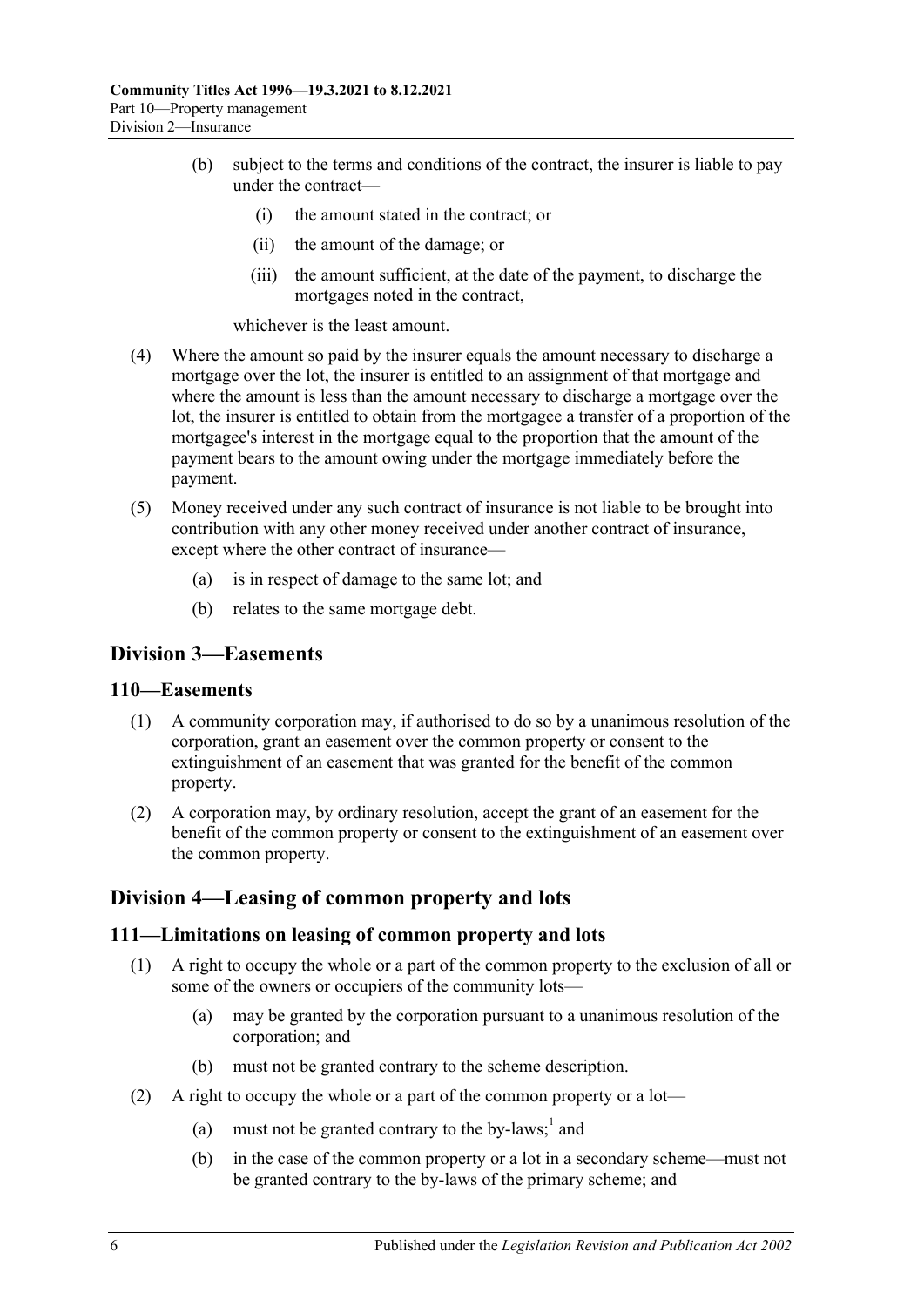(c) in the case of the common property or a lot in a tertiary scheme—must not be granted contrary to the by-laws of the primary or secondary scheme.

**Note—**

1 The only restriction that the by-laws can impose in relation to the leasing or occupancy of a lot relates to short term occupancy—se[e section](#page-39-0) 37(2).

# **Division 5—Acquisition of property for benefit of owners and occupiers of lots**

## <span id="page-96-0"></span>**112—Acquisition of property**

- (1) A community corporation may—
	- (a) acquire a freehold or leasehold interest in land; or
	- (b) acquire a licence or concession related to land; or
	- (c) acquire an interest in personal property,

for the use and enjoyment of all or some of the owners and occupiers of its community lots and (where applicable) the community lots of a secondary or tertiary scheme that comprises part of its scheme.

- (2) Where a corporation has acquired a freehold interest in land outside the community parcel it may (but is not obliged to) apply to the Registrar-General under [Part 7](#page-50-0) for the amendment of the community plan to include the land in the community parcel.
- (3) An acquisition under [subsection](#page-96-0) (1) must—
	- (a) in the case of the acquisition of a freehold or leasehold interest in a lot—be authorised by a unanimous resolution of the corporation;
	- (b) in any other case—be authorised by a unanimous resolution or a special resolution depending on—
		- (i) whether the cost of acquisition is above or below the amount prescribed by regulation;
		- (ii) any other factors prescribed by regulation.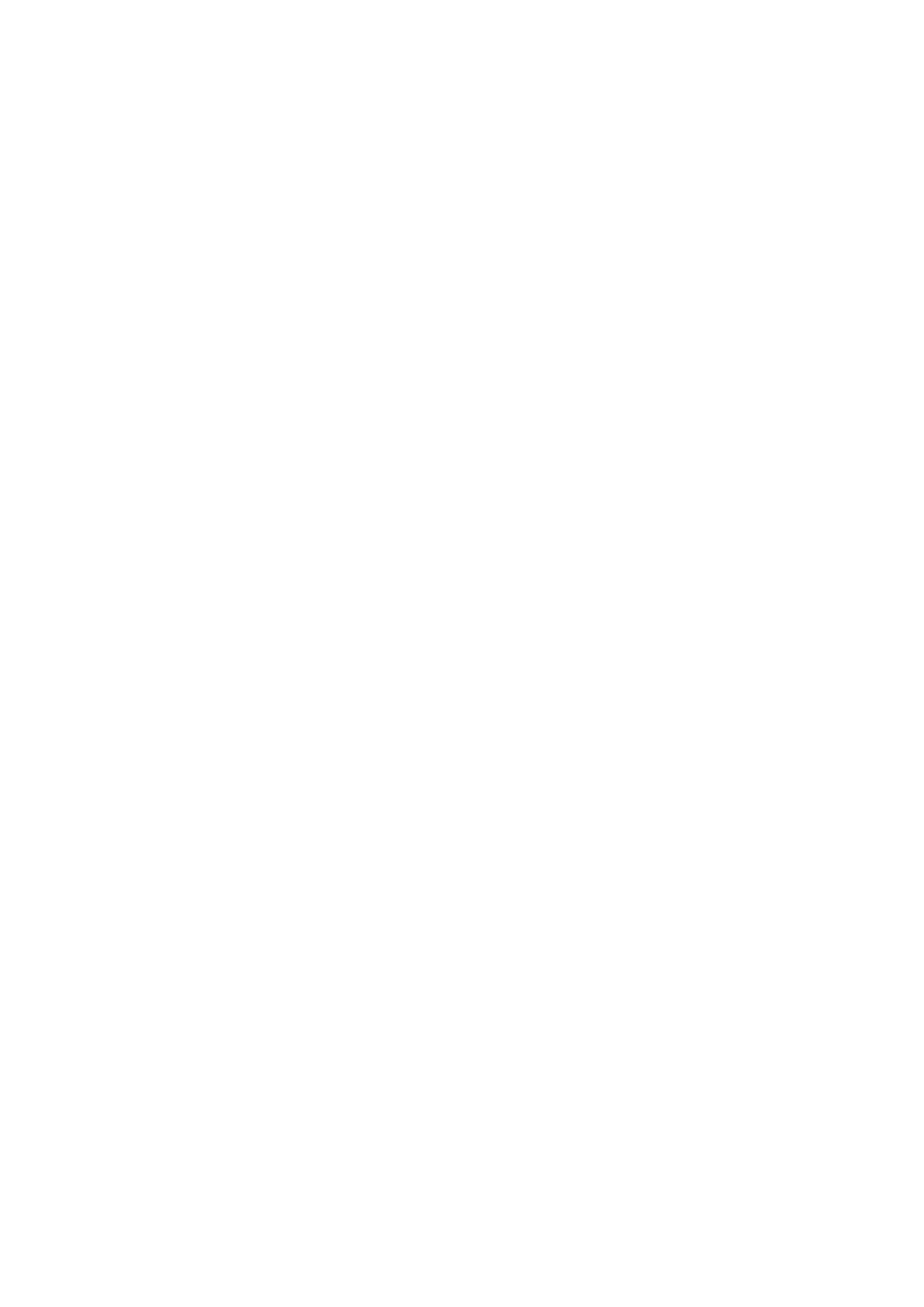# **Part 11—Financial management**

# **Division 1—General**

# <span id="page-98-4"></span><span id="page-98-0"></span>**113—Statement of expenditure etc**

- <span id="page-98-3"></span><span id="page-98-1"></span>(1) A statement setting out the following information must be presented by a community corporation to each annual general meeting of the corporation—
	- (aa) proposed expenditure (other than recurrent expenditure) for the period prescribed by the regulations for the purposes of this paragraph (which must not exceed 5 years); and
	- (a) the estimated expenditure of a recurrent nature and the estimated expenditure of a non-recurrent nature to be made by the corporation in the current financial year; and
	- (b) the estimated expenditure in future years for which funds should be raised now and held in reserve; and
	- (c) the amount to be raised by way of contributions from the owners of community lots to cover the expenditure referred to in [paragraphs](#page-98-1) (a) and [\(b\).](#page-98-2)
- <span id="page-98-5"></span><span id="page-98-2"></span>(1a) New information must be prepared for the purposes of [subsection](#page-98-3)  $(1)(aa)$  at the times prescribed by regulation.
- (2) The developer must present a statement in accordance with [subsection](#page-98-4) (1) to the first statutory general meeting of the community corporation.
- (3) A statement presented to a meeting in accordance with this section forms part of the minutes of the meeting.
- (4) The regulations may exclude a community corporation of a specified class from the operation of [subsections](#page-98-3) (1)(aa) and [\(1a\).](#page-98-5)

# <span id="page-98-6"></span>**114—Contributions by owners of lots**

- (1) A community corporation must, in general meeting, fix the amount it requires by way of contributions from the owners of community lots.
- (2) The amount must be fixed by an ordinary resolution of the corporation and not by the management committee.
- (3) Subject to this Act, the share of an amount fixed under [subsection](#page-98-6) (1) to be contributed by the owner of each lot is proportional to the lot entitlement of the lot unless otherwise provided by a unanimous resolution of the corporation.
- (4) A corporation may, by ordinary resolution—
	- (a) permit contributions to be paid in instalments specified in the resolution;
	- (b) fix (in accordance with the regulations) interest payable in respect of a contribution, or an instalment of a contribution, that is in arrears.
- (5) A contribution, or an instalment of a contribution, is payable on the day specified for payment in a notice served by the corporation on the owner of the lot.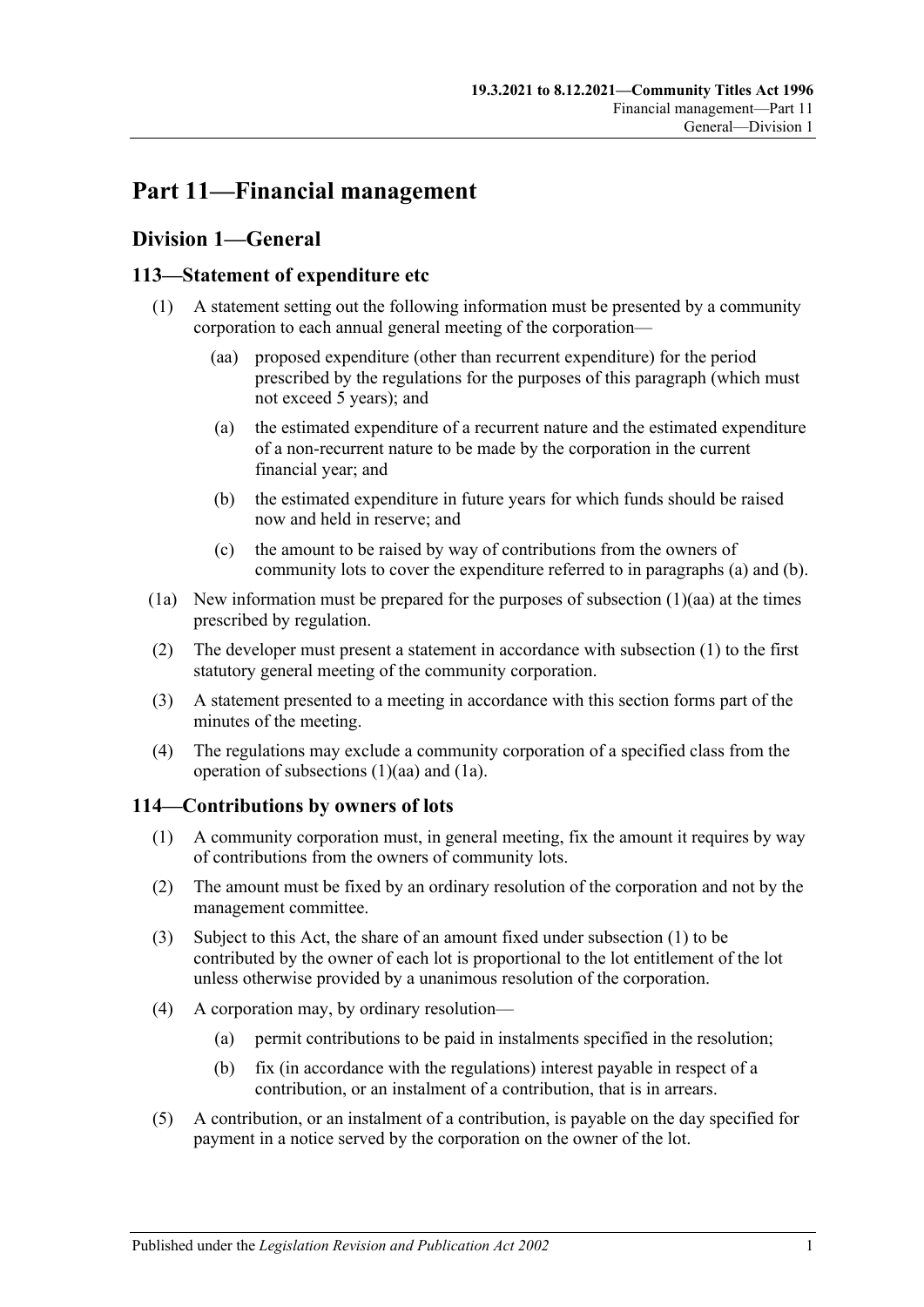- (6) The notice must—
	- (a) include information required by regulation; and
	- (b) be served on the owner at least 14 days before the date for payment.
- (7) Payment of a contribution, instalment or interest is enforceable jointly and severally against the owner or owners of the lot and the subsequent owner or owners of the lot.
- (8) A contribution, instalment or interest may be recovered as a debt.
- (9) Where a leaseback arrangement is in force, the lessee and not the owners of the lots that are subject to the leases comprising the leaseback arrangement must pay the amount of the contribution.
- <span id="page-99-0"></span>(10) If the community corporation carries out work at the request, or with the consent, of the owner of a lot and the work wholly or substantially benefits that lot to the exclusion of the other lots, the corporation may, subject to any agreement to the contrary, recover the cost of that work as a debt from the owner of the lot.
- (11) Where a debt referred to in [subsection](#page-99-0) (10) is recoverable from the owners of two or more lots, they are liable jointly and severally for the debt and are entitled to contribution amongst each other in proportion to their respective lot entitlements.
- (12) An amount paid by a person under this section is not recoverable by the person from the corporation when he or she ceases to be the owner of the lot.

#### <span id="page-99-1"></span>**115—Cases where owner not liable to contribute**

- (1) The owner of a community lot to whom the community corporation is under a financial or other obligation cannot be required to contribute to the satisfaction of that obligation by the corporation.
- (2) Where a primary corporation is under a financial or other obligation to the owner of a secondary or tertiary lot comprising part of the primary scheme or a secondary corporation is under a financial or other obligation to the owner of a tertiary lot comprising part of the secondary scheme, the owner of the lot cannot be required to contribute to the contribution to be made by the secondary or tertiary corporation to the satisfaction of that obligation.
- <span id="page-99-2"></span>(3) Where the owner of a community lot and the community corporation were parties to proceedings before a court or other tribunal and the corporation has been ordered to pay the owner's costs or the corporation and the owner are to bear their own costs, the owner of the lot cannot be required to contribute to the payment by the corporation of the corporation's costs in those proceedings.
- (4) Where a primary corporation and the owner of a secondary or tertiary lot comprising part of the primary scheme or a secondary corporation and the owner of a tertiary lot comprising part of the secondary scheme were parties to proceedings before a court or other tribunal and the corporation has been ordered to pay the owners costs or the corporation and the owner are to bear their own costs, the owner of the lot cannot be required to contribute to any contribution to be made by the secondary or tertiary corporation to the payment of the corporation's costs.

## **116—Administrative and sinking funds**

(1) A community corporation must establish an administrative fund and a sinking fund.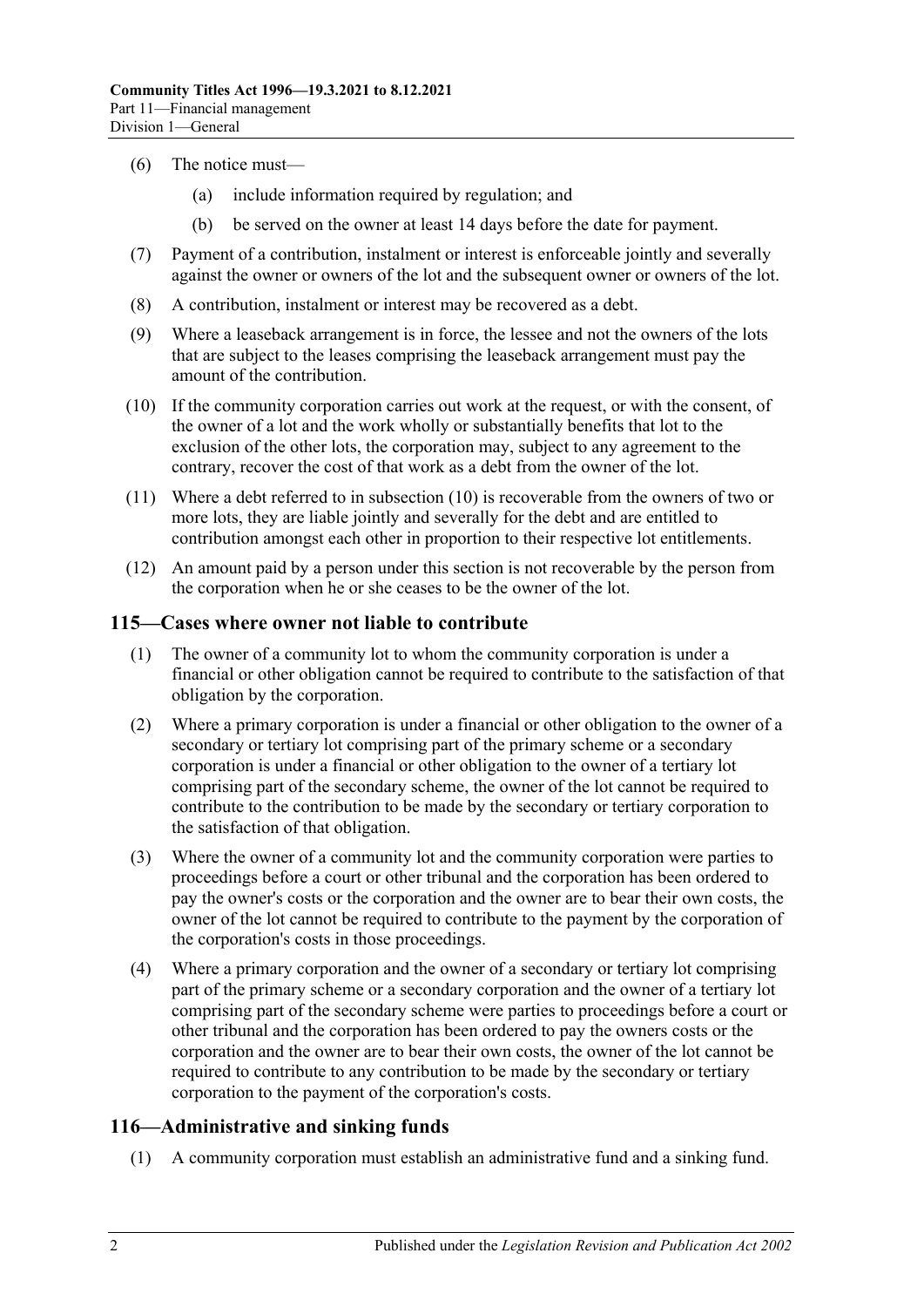- (2) Subject to [subsection](#page-100-0) (3), non-recurrent expenditure<sup>1</sup> must be made from the sinking fund and all other expenditure of the corporation must be made from the administrative fund.
- <span id="page-100-0"></span>(3) Expenditure must not be made from a fund to satisfy a financial or other obligation to the owner of a lot who cannot be required to contribute to that expenditure<sup>2</sup> or to pay legal costs that the owner of the lot cannot be required to contribute to<sup>3</sup>, if the expenditure, or part of the expenditure can be traced to a contribution made by the owner of the lot directly or, where he or she is the owner of a secondary or tertiary lot, by way of a contribution made by the secondary or tertiary corporation.
- (4) Subject to this section, contributions of owners of lots and other money<sup>4</sup> received by a corporation must be credited to the administrative or sinking fund according to the purpose for which the money will be used.
- (5) Money received on sale of assets of a corporation must be credited to the sinking fund.
- (6) All money to be credited to a fund must—
	- (a) be paid into an account in the corporation's name at an ADI or at any other financial institution prescribed by regulation; or
	- (b) if the corporation has delegated its power to receive and hold money to another person, be paid into a trust account held by that person at an ADI or at any other financial institution prescribed by regulation.

#### **Notes—**

- 1 Non-recurrent expenditure is expenditure for a particular purpose that is normally made less frequently than once a year. See the definitions of *recurrent* and *non-recurrent* in [section](#page-6-0) 3.
- 2 See [section](#page-99-1) 115(1).
- 3 See [section](#page-99-2) 115(3).
- 4 For example, an insurance claim or income received from investment of the fund.

## **117—Disposal of excess money in funds**

If, in the opinion of a community corporation, more money than is required by the corporation is held in the administrative fund or the sinking fund, the excess may, by special resolution of the corporation, be—

- (a) transferred to the other fund; or
- (b) distributed between the owners of the community lots in proportion to the lot entitlements of their respective lots.

#### **118—Power to borrow**

A community corporation may borrow money or obtain other forms of financial accommodation and may, subject to this Act or to the regulations, give such security for that purpose as it thinks fit.

## **119—Limitation on expenditure**

Expenditure of an amount exceeding the amount prescribed for that purpose by regulation must not be made by a corporation unless the expenditure has been specifically authorised by an ordinary, special or unanimous resolution of the corporation depending upon the amount involved.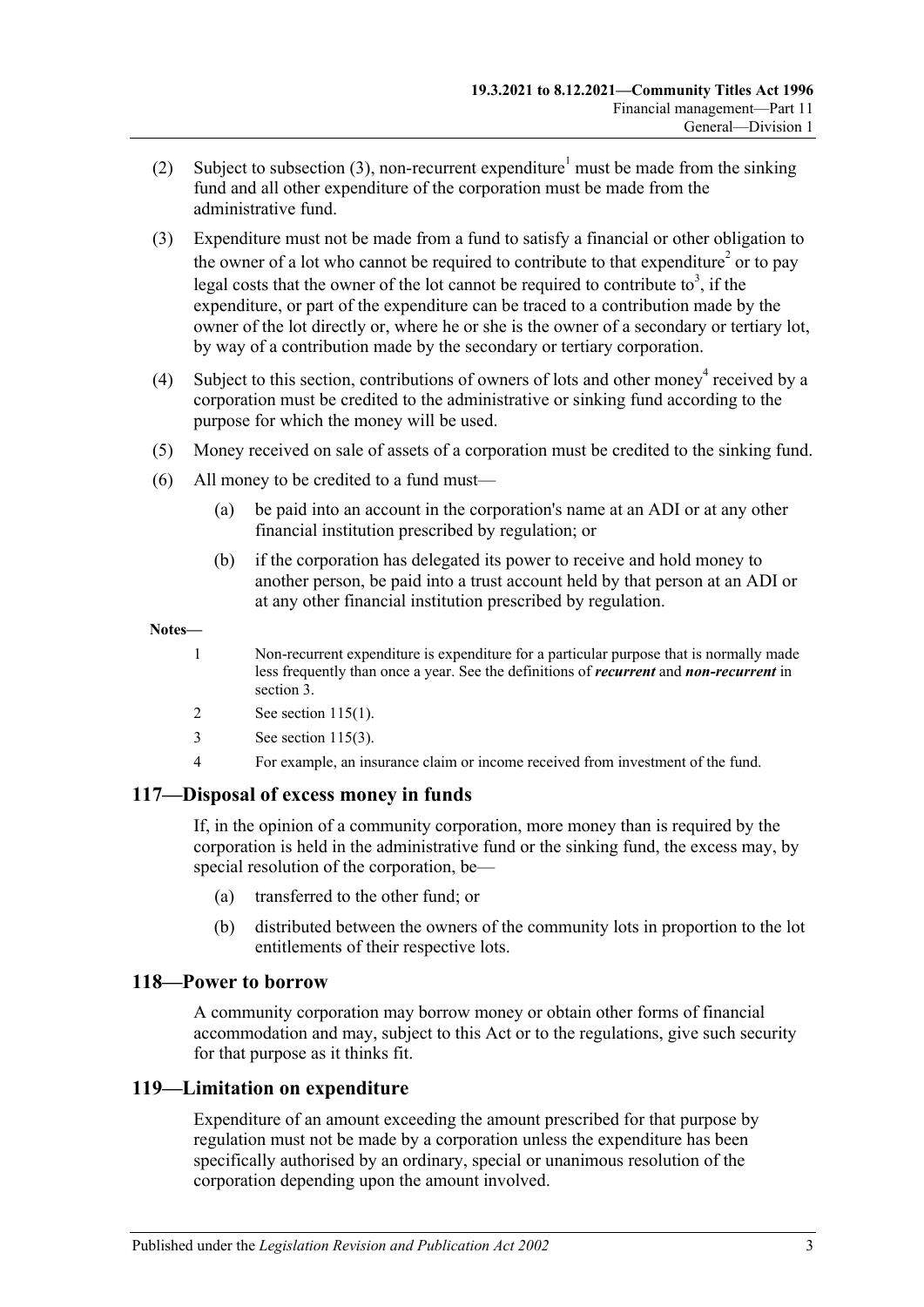# **Division 2—Agent's trust accounts**

## **120—Application of Division**

This Division applies where a community corporation has delegated to a person (*the agent*) (not being an ADI or other financial institution) power to receive and hold money on its behalf.

## **121—Interpretation**

In this Division, unless the contrary intention appears—

*agent* means a person to whom a community corporation has delegated power to receive and hold money on its behalf;

*auditor* means a registered company auditor within the meaning of the *Corporations Act 2001* of the Commonwealth;

*trust account* means an account in which trust money is required to be deposited by an agent;

*trust money* means money received by an agent on behalf of a community corporation.

## **122—Trust money to be deposited in trust account**

- (1) An agent must, as soon as practicable after receiving trust money, deposit the money in an account authorised by this Division in the name of the agent. Maximum penalty: \$8 000.
- (2) An agent must not pay any money except trust money into the agent's trust account. Maximum penalty: \$8 000.
- (3) An agent must not withdraw, or permit another person to withdraw, money from a trust account except in accordance with this Part. Maximum penalty: \$8 000.

(4) An agent must, when applying to open a trust account, inform the ADI or other financial institution that the account is to be a trust account for the purposes of this Division.

Maximum penalty: \$8 000.

## **123—Withdrawal of money from trust account**

An agent may withdraw money from a trust account—

- (a) in exercise of powers delegated to the agent by the community corporation; or
- (b) in satisfaction of a claim for fees, costs or disbursements (that are authorised by the regulations) that the agent has against the corporation; or
- (c) to satisfy an order of a court against the corporation; or
- (d) for making any other payment authorised by law.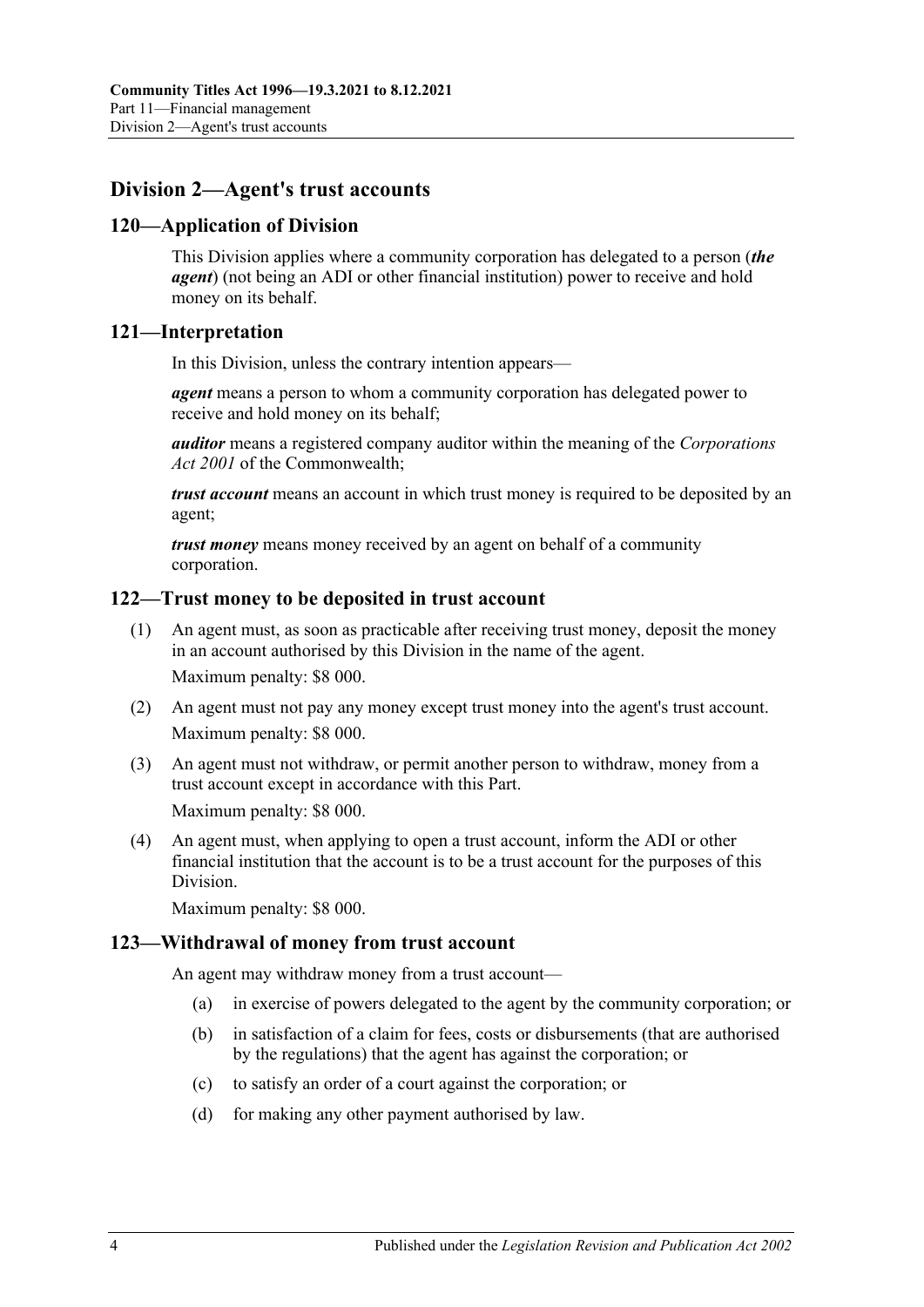## **124—Authorised trust accounts**

An account at an ADI or at any other financial institution prescribed by regulation that provides for the payment of interest on money held in the account in accordance with the regulations is authorised for the purposes of this Division.

## **125—Application of interest**

If an agent receives money on behalf of two or more community corporations and holds the money in one trust account, interest credited to the trust account must be credited by the agent proportionately to the community corporations on whose behalf the money is held.

#### **126—Keeping of records**

- (1) An agent must keep detailed records of all trust money received by the agent and of any disbursement of, or other dealing with, that money and must compile detailed accounts of those receipts and disbursements that—
	- (a) accurately disclose the state of the trust account maintained by the agent; and
	- (b) enable the receipt and disposition of trust money to be conveniently and properly audited; and
	- (c) comply with all other requirements specified by regulation.

Maximum penalty: \$8 000.

- <span id="page-102-0"></span>(2) In particular, the agent must, in respect of the receipt of trust money—
	- (a) make available to the person making payment a receipt that sets out the information specified by regulation in the form specified by regulation; and
	- (b) make and retain a copy of the receipt as part of the agent's records.

Maximum penalty: \$8 000.

(3) An agent must, at the request of a community corporation, provide the corporation, within 5 business days after the making of the request, with a statement setting out details of dealings by the agent with the corporation's money.

Maximum penalty: \$500.

(4) An agent must keep the accounts and records referred to in this section (including copies of receipts under [subsection](#page-102-0)  $(2)(b)$ ) in a legible written form, or so as to be readily convertible into such a form, for at least five years.

Maximum penalty: \$8 000.

#### **127—Audit of trust accounts**

- (1) An agent who maintains a trust account must—
	- (a) have the accounts and records kept under this Division audited by an auditor in respect of each audit period specified by regulation; and
	- (b) forward to the secretary of the community corporation a statement relating to the audit that sets out the information specified by regulation.
- (2) An agent who—
	- (a) fails to have accounts and records audited as required; or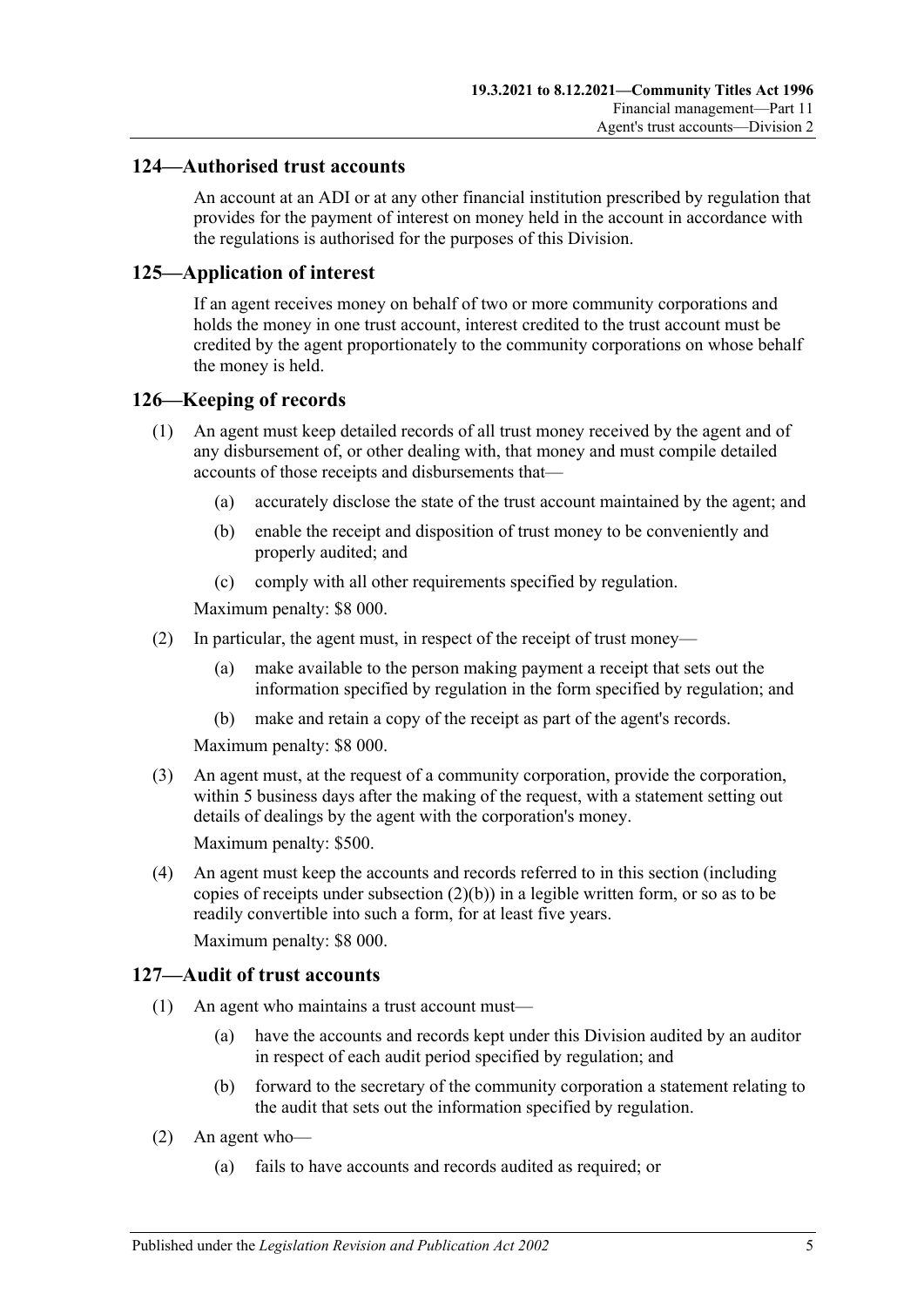(b) fails to forward the audit statement to the secretary of the community corporation within the time allowed by or under the regulations,

is guilty of an offence.

Maximum penalty: \$8 000.

# **128—Obtaining information for purposes of audit**

- (1) An auditor employed by an agent to make an audit of the trust accounts of the agent, may require the agent or any other person in a position to do so
	- to produce all the accounts (including accounts that are not trust accounts) relating to the business of the agent and all documents and records relating to those accounts, including written records that reproduce in a readily understandable form information kept by computer, microfilm or other process; and
	- (b) to provide any relevant information relating to the operation of the accounts.
- (2) The manager or other principal officer of an ADI or other financial institution with which an agent has deposited money, whether in his or her own account or in a general or separate trust account, must, on being required to do so by an auditor employed or appointed to make an audit under this Division, disclose every such account (including all deposit slips, cancelled cheques and other documents relating to the operation of the account) to the auditor.

Maximum penalty: \$8 000.

- (3) A person who is required by this section to produce documents to an auditor must permit the auditor to make a copy of the whole, or any part, of those documents. Maximum penalty: \$8 000.
- (4) In this section—

*account* includes a record required to be kept under this Division in relation to the receipt and disposition of trust money;

*agent* includes a former agent.

## **129—ADIs etc to report deficiencies in trust accounts**

An ADI or other financial institution with which a trust account has been established must, as soon as practicable, and in any event within 14 days, after becoming aware of a deficiency in that account, report the deficiency to the Minister.

Maximum penalty: \$8 000.

## **130—Confidentiality**

An auditor must not divulge information that has come to his or her knowledge in the course of performing functions under this Act except—

- (a) to the agent; or
- (b) to the Minister; or
- (c) as otherwise required by law.

Maximum penalty: \$8 000.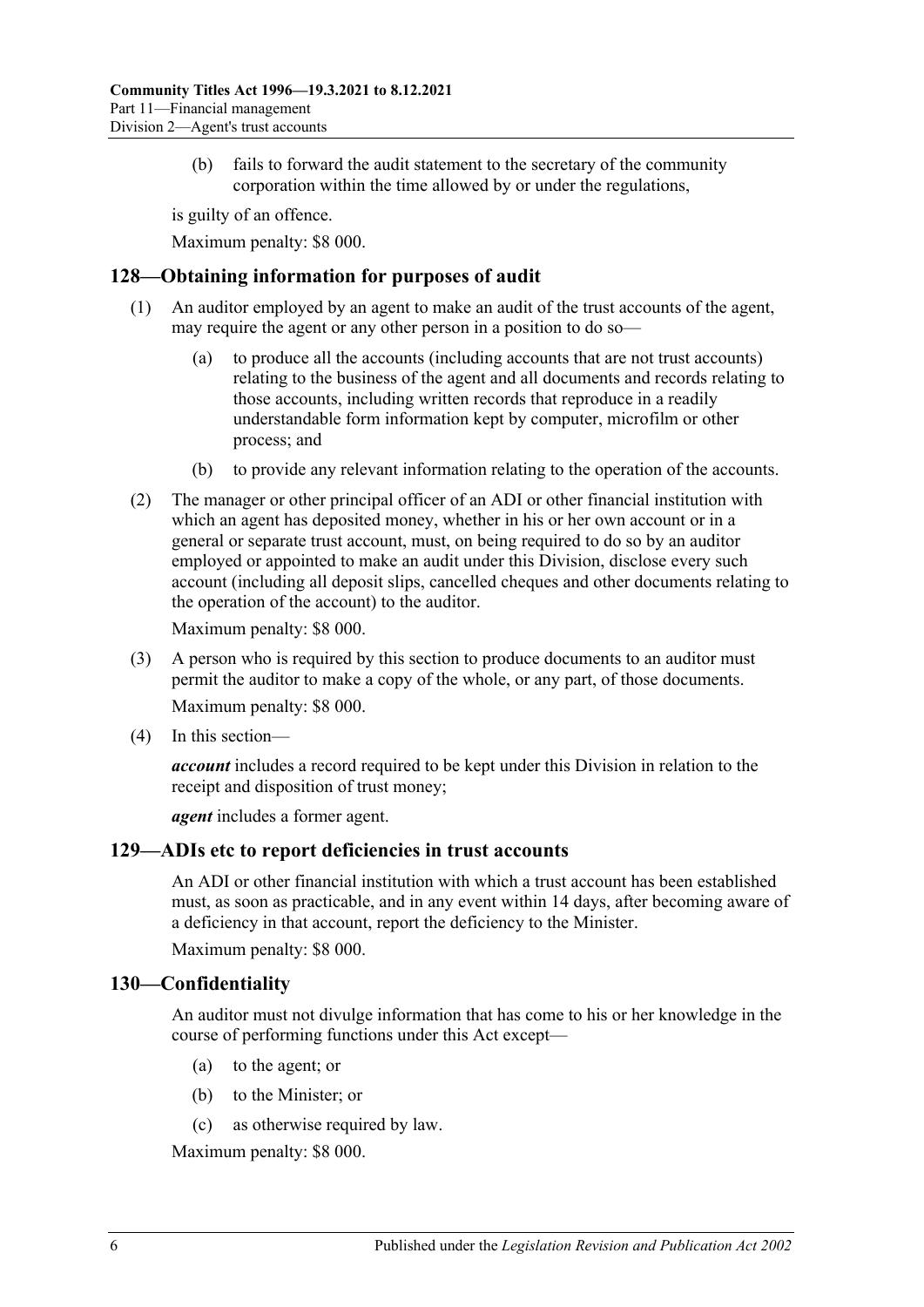# **131—ADIs etc not affected by notice of trust**

- (1) Subject to [subsection](#page-104-0) (2), an ADI or other financial institution is not affected by notice of a specific trust to which money deposited in a trust account is subject, and is not bound to satisfy itself of the due application of that money.
- <span id="page-104-0"></span>(2) This section does not relieve an ADI or other financial institution of liability for negligence.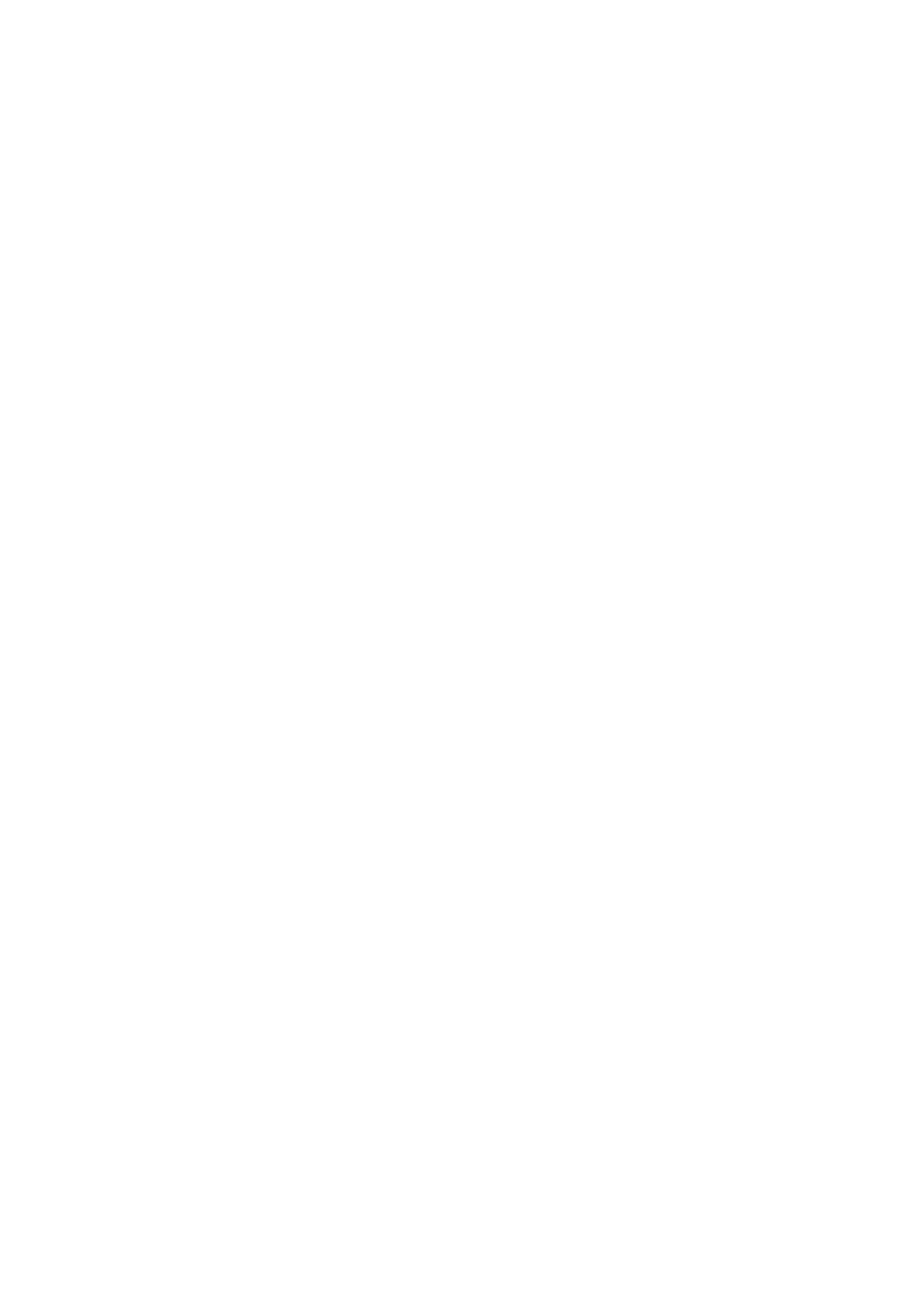# **Part 12—Obligations of owners and occupiers**

## **132—Interference with easements and services**

- (1) An owner or occupier of a lot must not interfere, or permit interference, with support or shelter provided for another lot or for the common property.
- (2) An owner or occupier of a lot must not, either within or outside the lot, interfere or permit interference with the service infrastructure or a service provided by means of the service infrastructure in a way that may prejudice the use or enjoyment of another lot or the common property.

# **133—Nuisance**

An owner or occupier of a lot must not use, or permit the use of, the lot or the common property in a way that—

- (a) causes a nuisance; or
- (b) interferes unreasonably with the use or enjoyment of another lot or the common property by another person who is lawfully on the lot or common property.

# <span id="page-106-0"></span>**134—Maintenance of lots**

- (1) Subject to this section, the owner of a lot must keep it, and any building or other improvement on the lot, in good order and condition.
- (2) The by-laws may require the community corporation and not the owner to undertake the obligations referred to in [subsection](#page-106-0) (1).
- (3) If a community parcel is subject to a leaseback arrangement, the lessee and not the owner of a community lot that is subject to a lease comprising the leaseback arrangement must comply with [subsection](#page-106-0) (1).
- (4) An occupier of a lot must keep the external part of the lot and of any building or other improvement on the lot in a clean and tidy condition.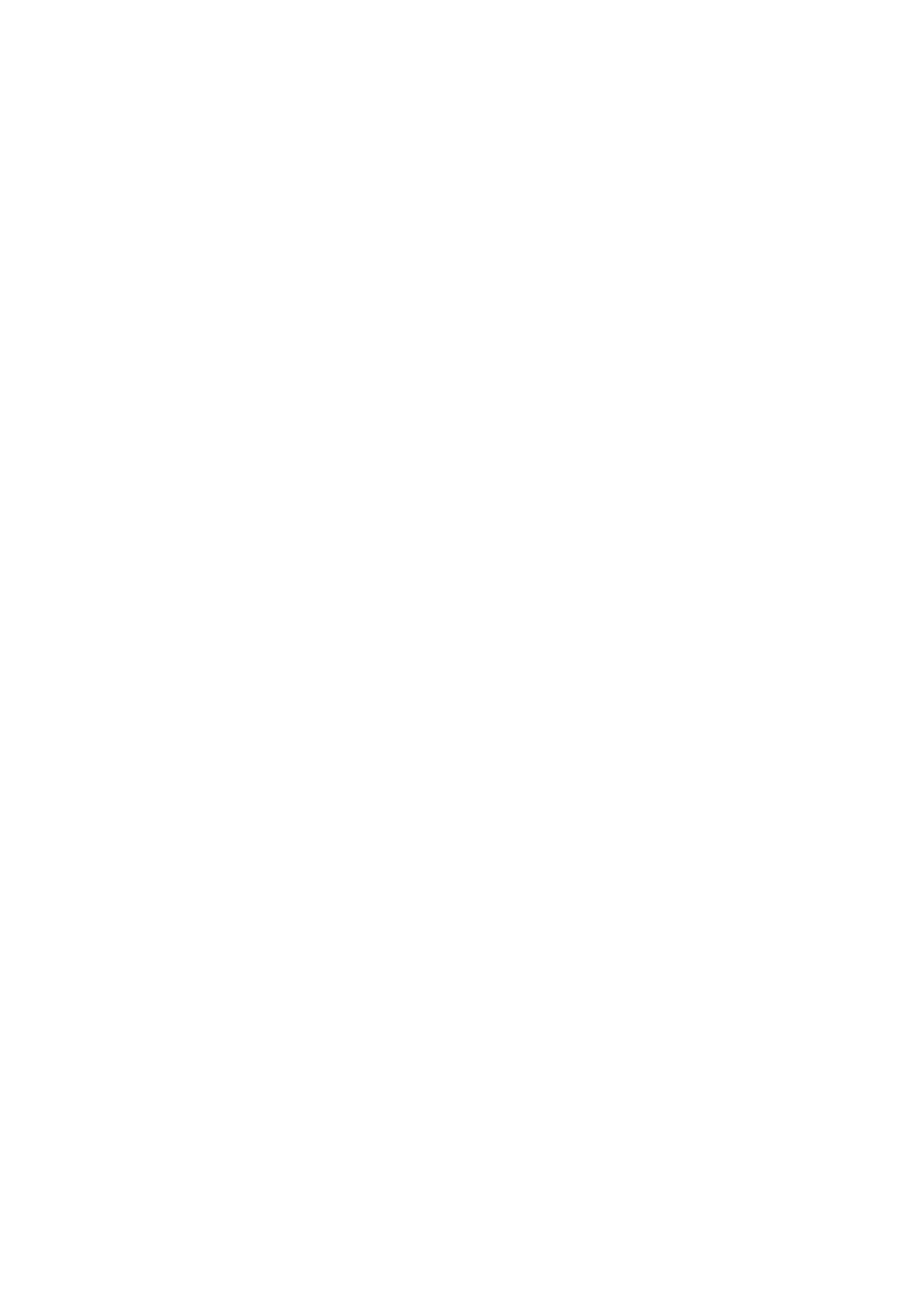# **Part 13—Records, audit and information to be provided by corporation**

### **Division 1—Records**

#### <span id="page-108-4"></span>**135—Register of owners of lots**

- (1) A community corporation must maintain a register of the names of the owners of the community lots which shows—
	- (a) the owner's last contact address, telephone number and email address known to the corporation; and
	- (b) the owner's lot entitlement.
- (2) A corporation must keep a record of the information used to compile the register for the period required by the regulations.

#### <span id="page-108-1"></span><span id="page-108-0"></span>**136—Records**

A community corporation must—

- (a) make proper accounting records of its receipts and expenditure; and
- (b) make a record of any notice or order served on the corporation; and
- (c) make such other records as are prescribed by the regulations,

<span id="page-108-2"></span>and must keep—

- (d) the records referred to in [paragraphs](#page-108-0) (a), [\(b\)](#page-108-1) and [\(c\);](#page-108-2) and
- (e) the minutes of meetings of the corporation; and
- (f) a copy of all correspondence received or sent by the corporation; and
- (g) copies of all notices of meetings of the corporation and its management committee (if any); and
- (h) such other documentary material as may be prescribed by the regulations,

for the period or periods required by the regulations.

#### <span id="page-108-3"></span>**137—Statement of accounts**

- (1) A community corporation must prepare a statement of accounts in respect of each financial year showing—
	- (a) the assets and liabilities of the corporation at the end of the financial year;
	- (b) the income and expenditure of the corporation for the financial year.
- (2) Copies of statements prepared under [subsection](#page-108-3) (1) must be kept by the corporation for the period prescribed by regulation.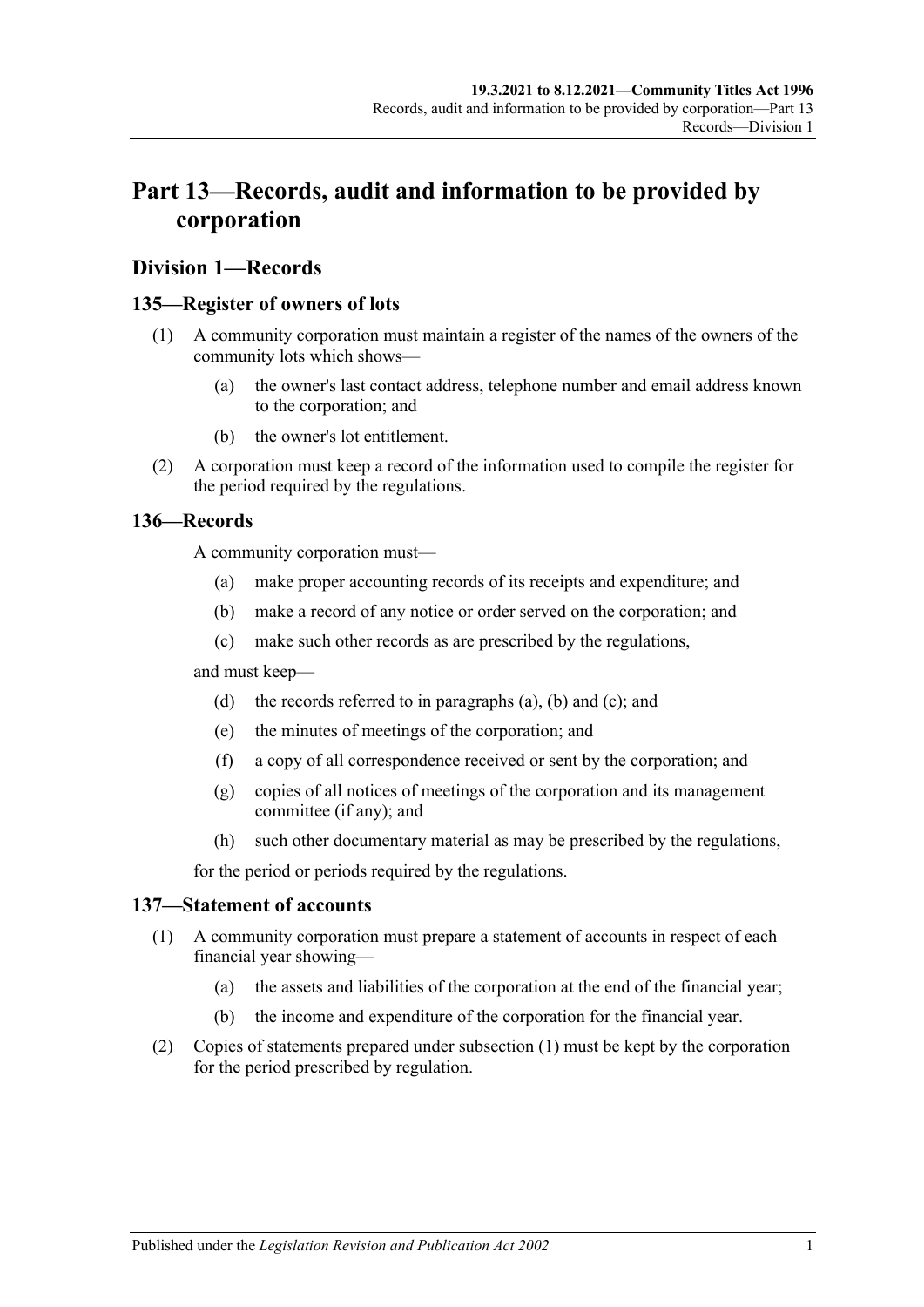# **Division 2—Audit**

#### **138—Audit**

- (1) Subject to [subsection](#page-109-0) (4), a community corporation must have the annual statement of accounts audited unless it is exempted from this requirement by the regulations.
- (2) The auditor must be a registered company auditor within the meaning of the *Corporations Act 2001* of the Commonwealth.
- (3) A member of the corporation and any person who has a personal or pecuniary interest in the results of an audit must not be appointed as auditor.
- <span id="page-109-0"></span>(4) An annual statement of accounts in respect of a financial year need not be audited in any of the following circumstances:
	- $(a)$  if—
		- (i) the aggregate of the contributions made or to be made by members of the corporation in respect of that year does not exceed the amount prescribed by regulation; and
		- (ii) the balance standing to the credit of the administrative fund and the sinking fund at the commencement of that year does not exceed the amounts prescribed by regulation;
	- (b) if all community lots are owned by the same person;
	- $(c)$  if—
		- (i) the community scheme consists only of lots used for residential purposes; and
		- (ii) there are not more than 6 community lots; and
		- (iii) the community corporation, by unanimous resolution, resolves not to have the statement of accounts for that financial year audited.

# **Division 3—Information to be provided by corporation**

### <span id="page-109-2"></span>**139—Information to be provided by corporation**

- <span id="page-109-1"></span>(1) A community corporation must, on application by or on behalf of the owner or prospective owner or the registered mortgagee or prospective mortgagee of a community lot or a development lot, within 5 business days after the making of the application—
	- (a) provide a statement setting out—
		- (i) particulars of any contribution payable in relation to the lot (including details of any arrears of contributions in relation to the lot); and
		- (ii) particulars of the assets and liabilities of the corporation; and
		- (iii) particulars of any expenditure that the corporation has incurred, or has resolved to incur, and to which the owner of the lot must contribute, or is likely to be required to contribute; and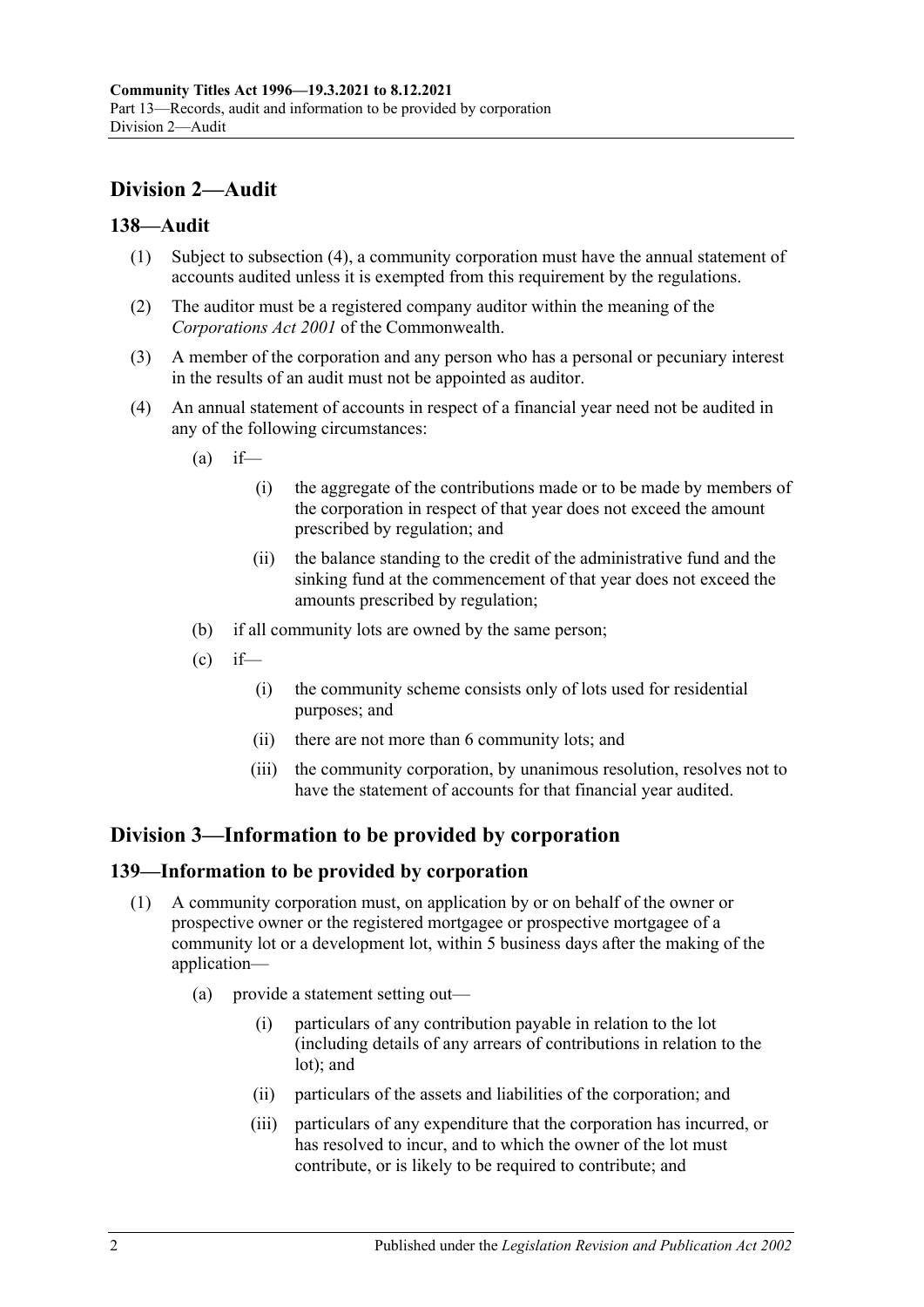- (iv) particulars in relation to any other matter prescribed by regulation; and
- (b) provide copies of—
	- (i) the minutes of general meetings of the corporation and meetings of its management committee (if any) for such period, not exceeding two years, specified in the application; and
	- (ii) the statement of accounts of the corporation last prepared by the corporation; and
	- (iii) current policies of insurance taken out by the corporation; and
- (c) make available for inspection such information as is required to establish the current financial position of the corporation including—
	- (i) a copy of the accounting records of the corporation; and
	- (ii) the minute books of the corporation; and
	- (iii) any other documentary material prescribed by regulation; and
- (d) if the community corporation is a party to a contract with a body corporate manager—make available for inspection a copy of the contract; and
- (e) make available for inspection the register maintained under [section](#page-108-4) 135.

Maximum penalty: \$500.

<span id="page-110-0"></span>(1a) A community corporation must, on application by an owner of a community lot or a development lot provide the applicant, on a quarterly basis, with ADI statements for all accounts maintained by the corporation (and must continue to so provide the statements until the applicant ceases to be an owner or revokes the application).

Maximum penalty: \$500.

- (1b) [Subsection](#page-110-0) (1a) does not apply to a community corporation if a body corporate manager maintains the accounts on behalf of the corporation.
- (2) An application under this section must be accompanied by the fee prescribed by regulation.
- (3) A community corporation must not charge more than the fee prescribed by regulation in respect of a service provided in pursuance of an application under this section. Maximum penalty: \$500.
- (4) The application is duly made if given or sent to—
	- (a) the secretary of the community corporation;
	- (b) if the community corporation has a management committee—any member of the management committee.
- (5) A person to whom a statement of a community corporation is provided under [subsection](#page-109-1) (1)(a) may, as against the corporation, rely on the statement as conclusive evidence (as at the date of the statement) of the matters contained in the statement.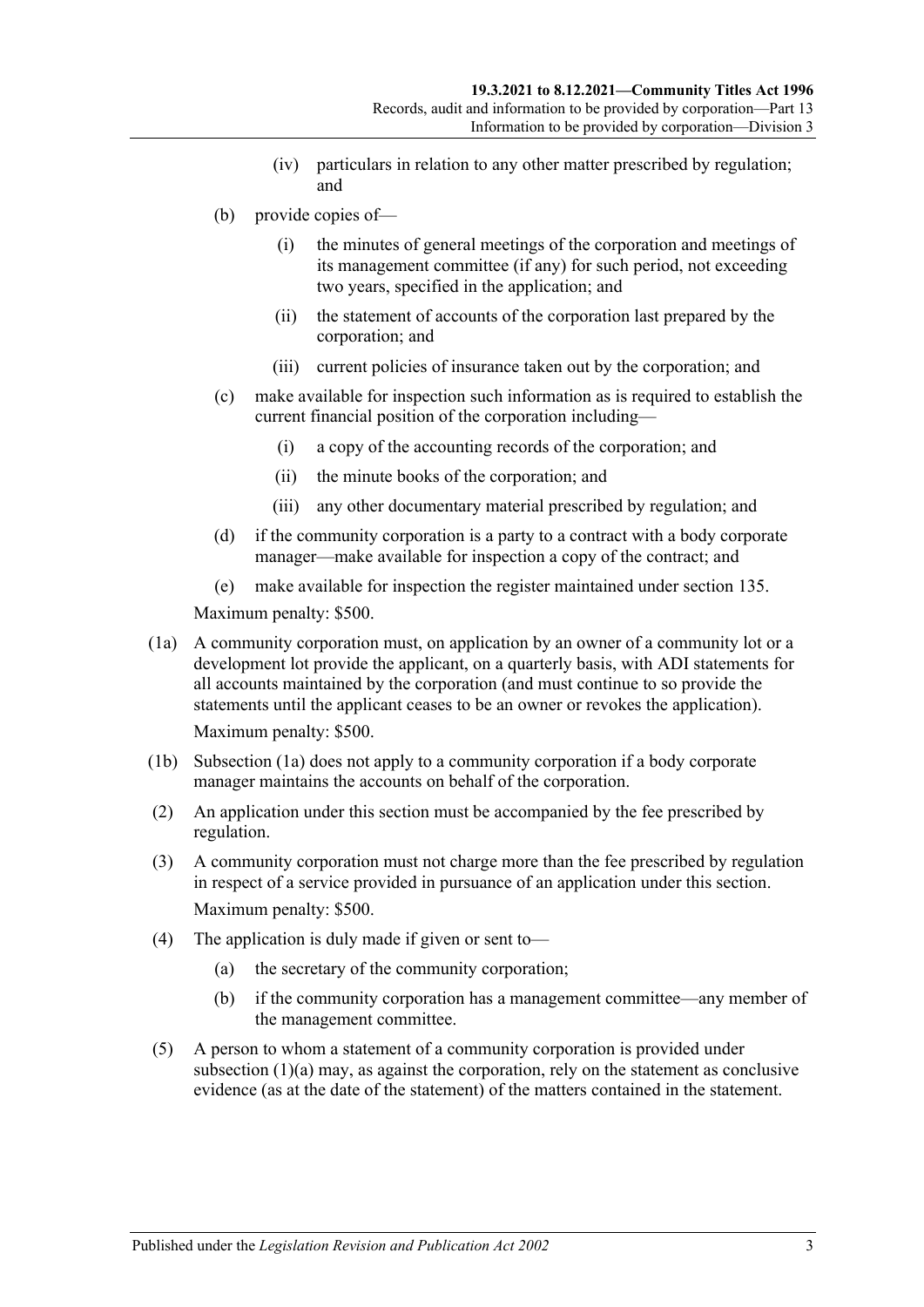### <span id="page-111-0"></span>**140—Information as to higher tier of community scheme**

- (1) The owner or prospective owner or the registered mortgagee or prospective mortgagee of a secondary lot or a development lot in a secondary scheme may apply to the primary corporation for information under [section](#page-109-2) 139.
- <span id="page-111-1"></span>(2) The owner or prospective owner or the registered mortgagee or prospective mortgagee of a tertiary lot or a development lot in a tertiary scheme may apply to the primary or secondary corporation for information under [section](#page-109-2) 139.
- (3) [Section](#page-109-2) 139 will apply to and in relation to an application referred to in [subsection](#page-111-0) (1) or [\(2\)](#page-111-1) as though the lot concerned were a primary lot instead of a secondary lot or a development lot in a secondary scheme or a primary or secondary lot instead of a tertiary lot or a development lot in a tertiary scheme.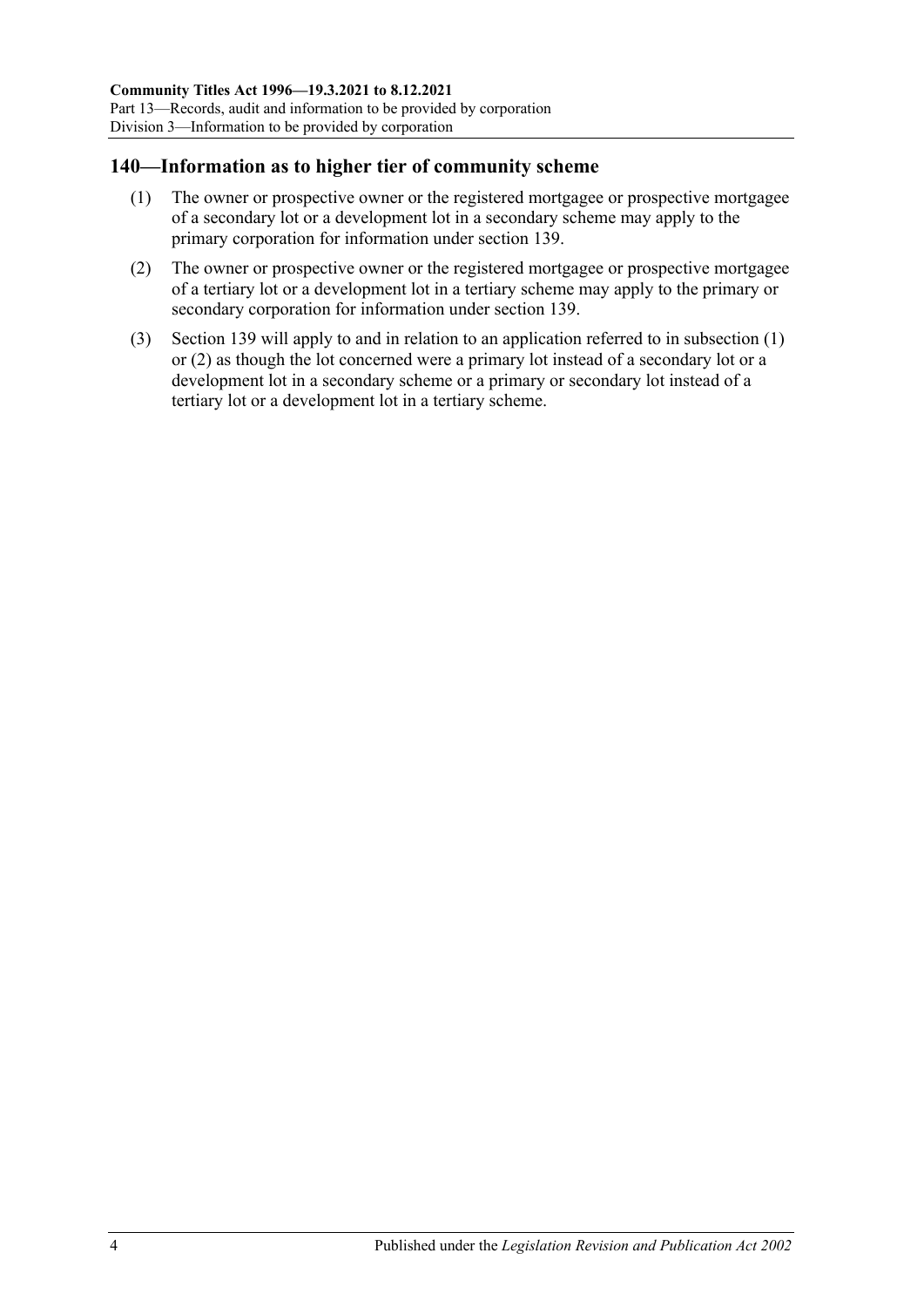# **Part 14—Resolution of disputes**

#### **141—Persons who may apply for relief**

The following persons may apply for relief under this Part—

- (a) a community corporation; or
- (b) the owner or occupier of a community lot; or
- (ba) a person who has contracted to purchase a development lot or community lot; or
- (c) the owner or occupier of a development lot; or
- (d) any other person bound by the by-laws of a community scheme except for persons invited to or visiting the community parcel.

#### <span id="page-112-2"></span>**142—Resolution of disputes etc**

- (1) An application may be made under this section—
	- (a) if the applicant claims that a breach of this Act or of the by-laws of the community scheme has occurred; or
	- (b) if the applicant claims to have been prejudiced, as occupier of a lot, by the wrongful act or default of the community corporation or of a delegate or the management committee of the corporation or of the developer or the owner or occupier of another lot; or
	- (c) if a member of a community corporation claims that a decision of the corporation or a delegate or the management committee of the corporation is unreasonable, oppressive or unjust; or
	- (d) if a dispute arises—
		- (i) between a community corporation and a member of the corporation; or
		- (ii) between two or more members of a corporation,

in relation to—

- (iii) any aspect of the occupation or use of a lot; or
- (iv) the position in which a cable, wire, pipe, sewer, drain, duct, plant or equipment should be laid or installed; or
- (e) for an order authorising a person to use force to enter a lot or a building on a lot.
- (2) Subject to this section, an application must be made to the Magistrates Court.
- <span id="page-112-0"></span>(3) A person may, with the permission of the District Court, bring an application under this section in the District Court.
- <span id="page-112-1"></span>(4) The District Court may, on the application of a party to proceedings under this section that have been commenced in the Magistrates Court, order that the proceedings be transferred to the District Court (and such an order will have effect according to its terms).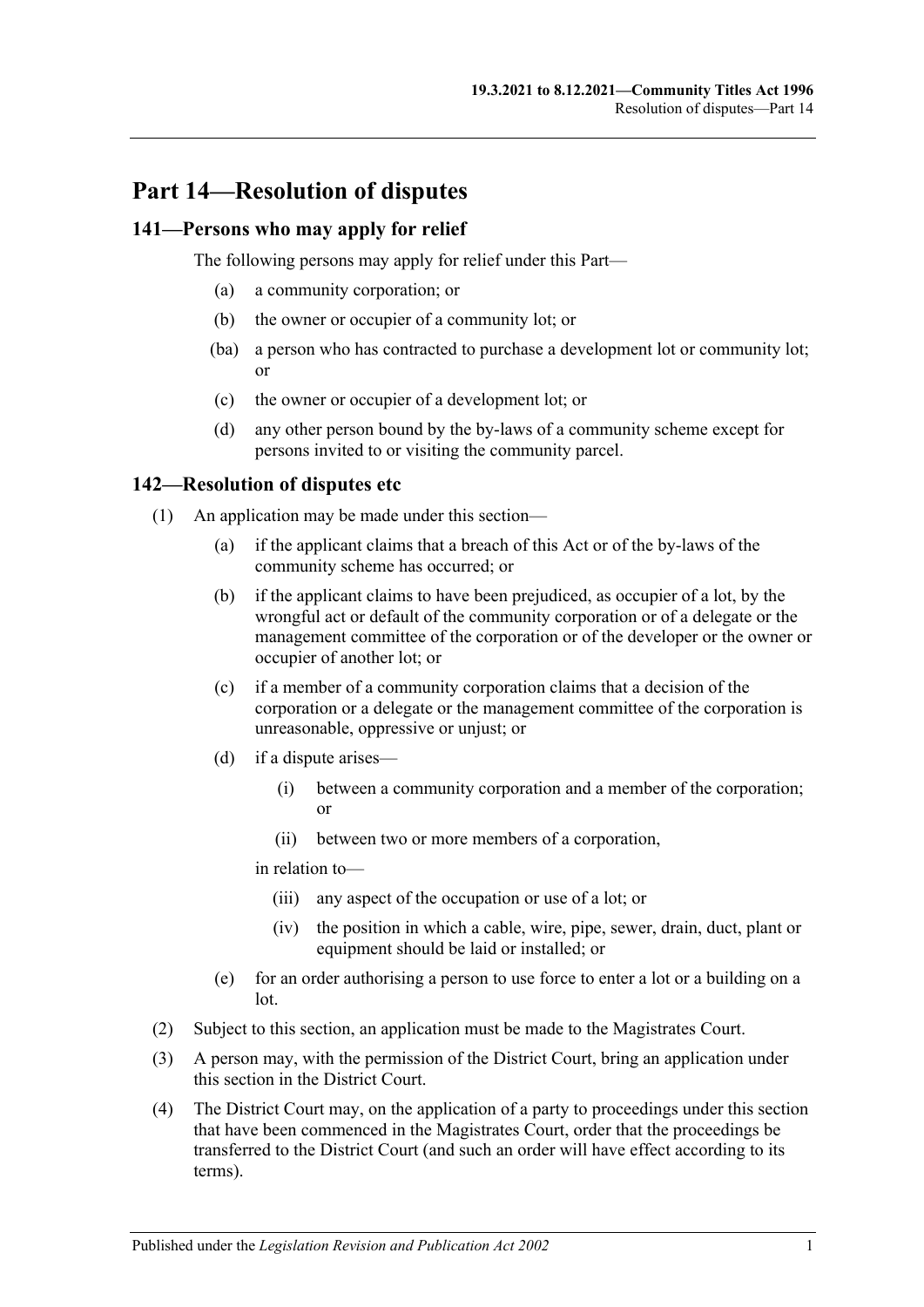- (5) Proceedings should not be commenced in, or transferred to, the District Court under [subsection](#page-112-0) (3) or [\(4\)](#page-112-1) unless the District Court considers that it is appropriate for the court to deal with the matter by reason of the complexity or significance of the matter.
- (6) A court may, on its own initiative or on an application by a party to the proceedings
	- transfer an application under this section to the Supreme Court on the ground that the application raises a matter of general importance; or
	- (b) state a question of law for the opinion of the Supreme Court.
- (7) A court, in hearing and determining an application under this section, should act according to equity, good conscience and the substantial merits of the case, without regard to technicalities and legal forms, and is not bound by the rules of evidence but may inform itself on any matter in such manner as it thinks fit.
- (8) A court may, in respect of an application under this section—
	- (a) attempt to achieve settlement of the proceedings by agreement between the parties; or
	- (b) require a party to provide reports or other information for the purposes of the proceedings; or
	- (ba) order a party to have any accounts audited or to reimburse any person for the costs of having any accounts audited; or
	- (c) order that a party take such action as is, in the opinion of the court, necessary to remedy any default, or to resolve any dispute, and is specified in the order; or
	- (d) order that a party refrain from any further action of a kind specified in the order; or
	- (da) make a declaration as to the validity of—
		- (i) any by-law or purported by-law of the corporation; or
		- (ii) any decision or purported decision of the corporation; or
	- (e) by order—
		- (i) alter the by-laws of the community scheme (and make any necessary consequential changes to the scheme description and development contracts); or
		- (ii) vary or reverse any decision of the corporation, or of the management committee of the corporation or of a delegate of the corporation; or
	- (ea) vary, avoid or terminate a contract entered into (whether before or after the commencement of this paragraph) between a community corporation and any of the following:
		- (i) the developer;
		- (ii) an associate of the developer;
		- (iii) the body corporate manager;
		- (iv) an associate of the body corporate manager; or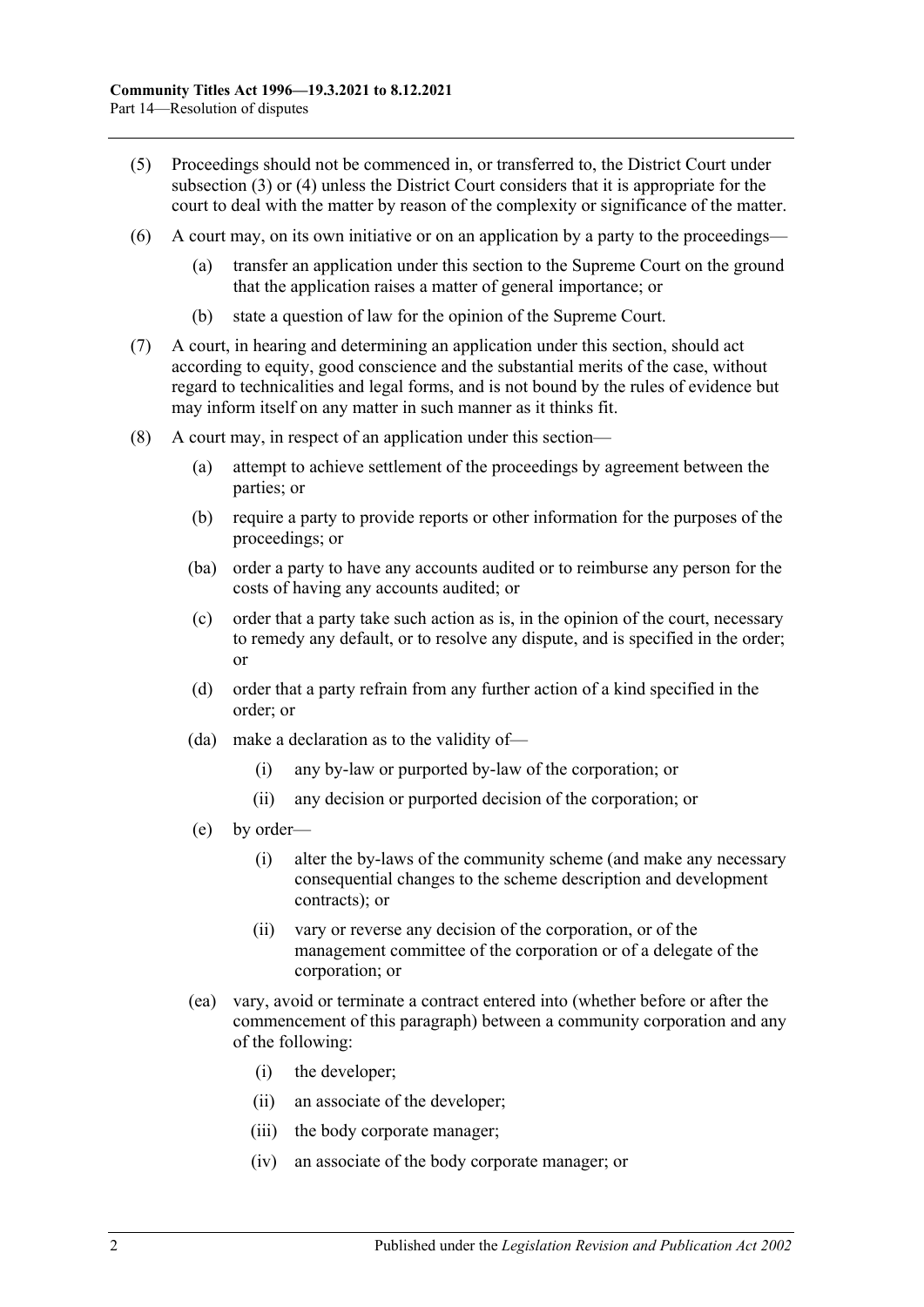- (f) give judgment on any monetary claim; or
- (g) by order determine the position in which a cable, wire, pipe, sewer, drain, duct, plant or equipment is to be laid or installed; or
- (h) make orders as to costs; or
- (i) make any incidental or ancillary orders.
- (9) A court should not make an order to alter the by-laws of a community scheme unless—
	- (a) the corporation is a party to the proceedings or the court is satisfied that the corporation has been given a reasonable opportunity to become a party to the proceedings; and
	- (b) if it appears to the court that the alteration could adversely affect a member of the corporation who is not a party to the proceedings—the court is satisfied that the member has been notified of the possibility that such an order could be made and has been given a reasonable opportunity to make submissions to the court in relation to the matter; and
	- (c) in any event—the court is satisfied that the order is essential to achieving a fair and equitable resolution of the matters in dispute.
- (9a) A court should not make an order to vary, avoid or terminate a contract entered into between a community corporation and another party unless the court is satisfied that the contract involves a breach of fiduciary duties or other duties under this Act.
- (10) Where an application is made under this section and the court is satisfied that an interim order is justified by the urgency of the case, the court may make an interim order to safeguard the position of any person pending its final resolution.
- (11) An interim order—
	- (a) has effect for such period as the court may determine and specifies in the order, and may be renewed by the court from time to time; and
	- (b) may be made or renewed whether or not notice of the application has been given to a respondent; and
	- (c) unless sooner revoked, ceases to have effect on the determination or resolution of an application under this section.
- (12) The power to make an order under this section includes the power to vary or revoke an order.
- <span id="page-114-0"></span>(13) A person who fails to comply with an order under this section is guilty of an offence. Maximum penalty: \$15 000.
- (14) [Subsection](#page-114-0) (13) does not limit the court's power to punish a person who fails to comply with an order for contempt.
- (15) A court may decline to proceed with an application under this section if it considers that it would be more appropriate for proceedings to be taken in another court or tribunal constituted by law.
- (16) Rules of court may be made dealing with any matter necessary or expedient for the effective and efficient operation of this section.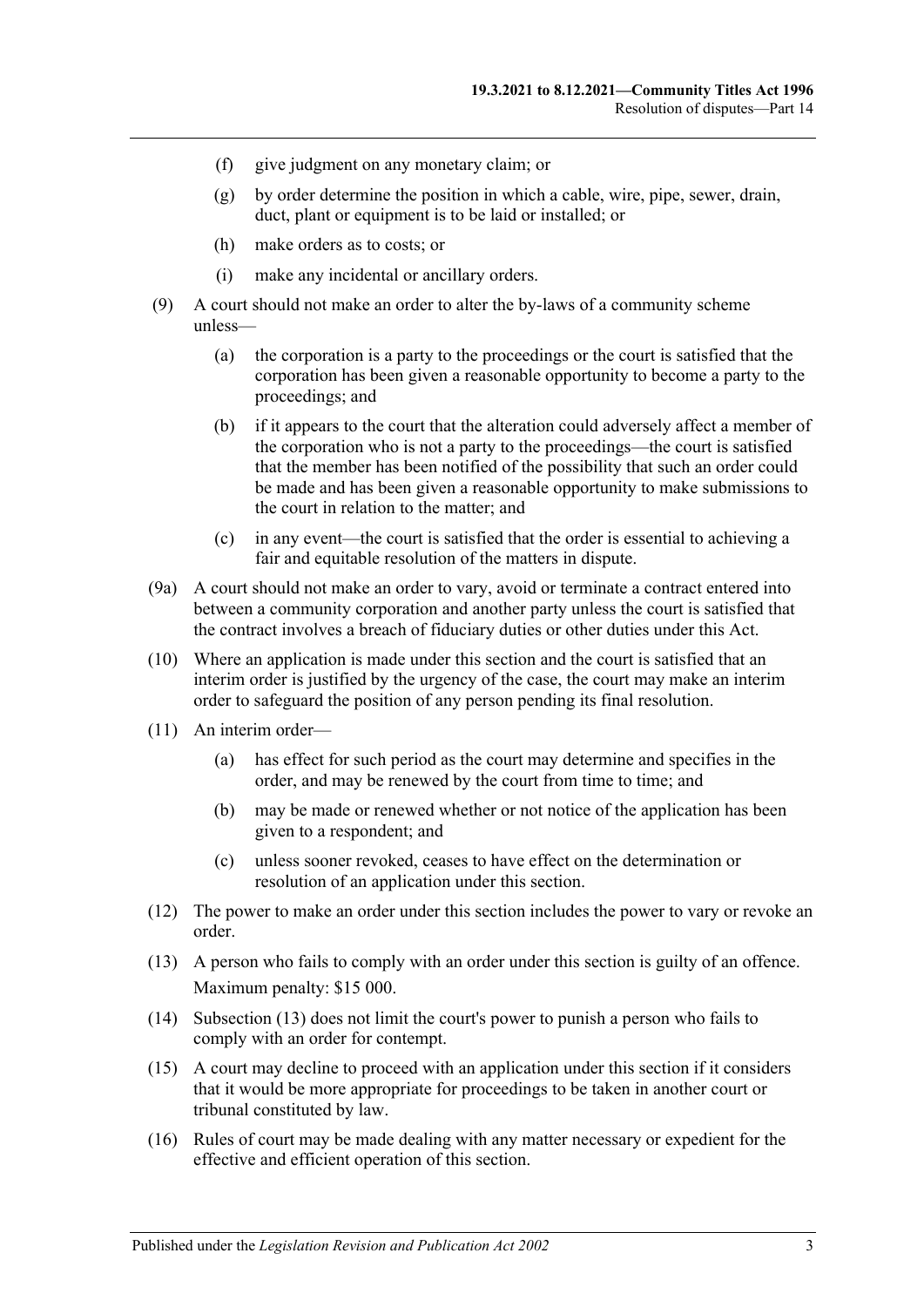- (17) The rules for a particular court will be made in the same manner as ordinary rules are made for that court.
- (18) This section does not limit or derogate from any civil remedy at law or in equity.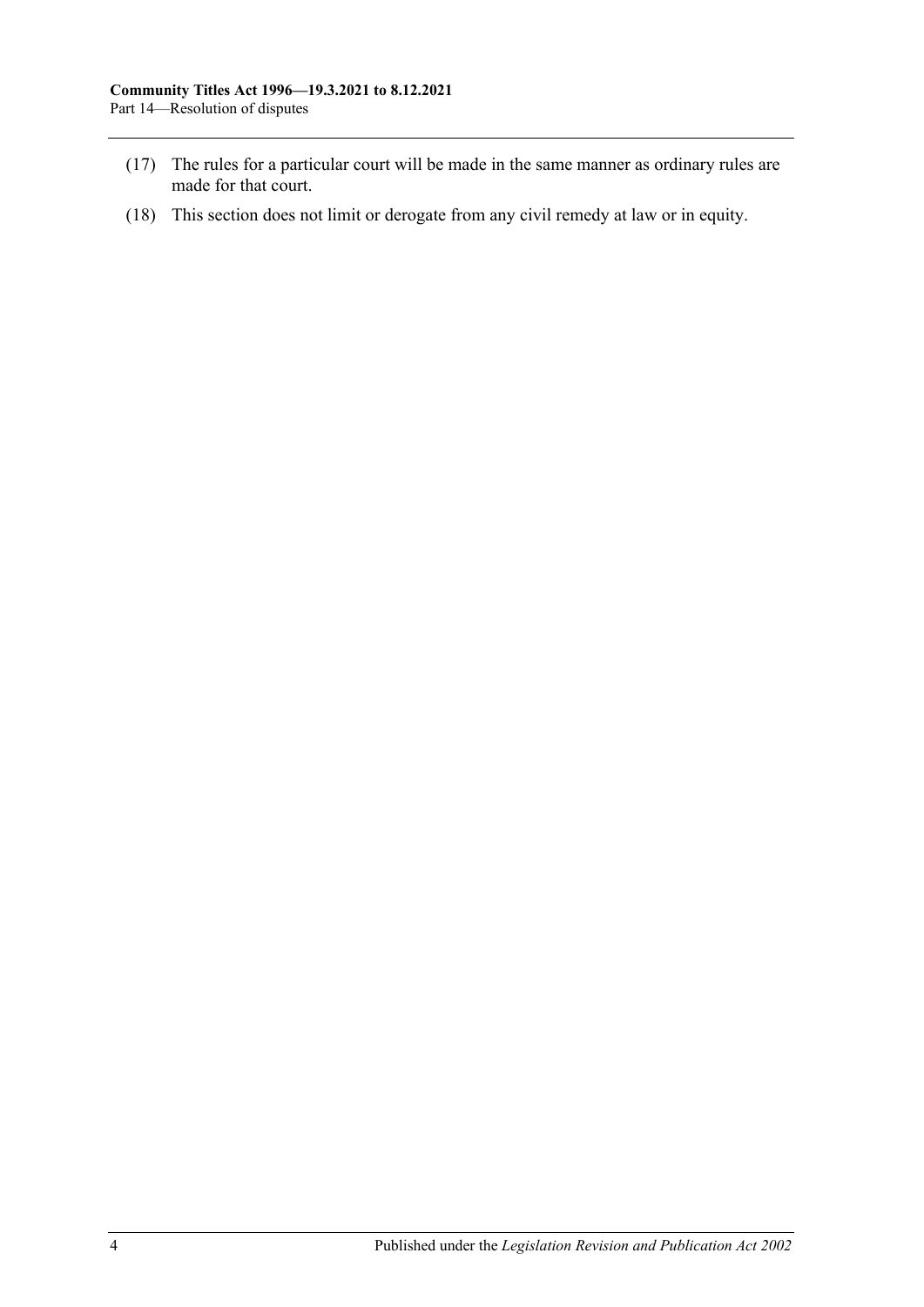# **Part 15—Miscellaneous**

#### <span id="page-116-0"></span>**142A—Holding of deposit and other contract moneys when lot is pre-sold**

- (1) A person must not sell a lot in a proposed community scheme before the plan of community division is deposited in the Lands Titles Registration Office unless the contract of sale provides, in accordance with any requirements specified in the regulations, for any consideration payable by the purchaser prior to the deposit of the plan to be held on trust by a specified legal practitioner, registered agent or registered conveyancer until the plan is deposited.
- (2) All consideration payable by the purchaser prior to the deposit of the plan of community division in the Lands Titles Registration Office under a contract referred to in [subsection](#page-116-0) (1) must be paid by the purchaser to the legal practitioner, registered agent or registered conveyancer named or specified in the contract of sale.
- (3) In the event of a contravention of [subsection](#page-116-0) (1), the purchaser may, by notice in writing given at any time before the plan of community division is deposited in the Lands Titles Registration Office, avoid the contract of sale.
- <span id="page-116-1"></span>(4) If the plan of community division is not deposited in the Lands Titles Registration Office—
	- (a) within such period after the date of the contract as is specified in the contract in accordance with any requirements specified in the regulations; or
	- (b) if the contract does not specify a period in accordance with [paragraph](#page-116-1) (a)—within 6 months after the date of the contract,

the purchaser may, by notice in writing to the vendor, avoid the contract of sale at any time before the plan is deposited.

- (5) Despite a provision of this section, a purchaser cannot avoid a contract of sale under this section if the purchaser has entered into a subsequent contract to sell the lot to another purchaser (unless that contract has been avoided by that purchaser).
- (6) If a purchaser avoids a contract of sale, all consideration paid by the purchaser under the contract is recoverable by the purchaser from the legal practitioner, registered agent, registered conveyancer or other person to whom it was paid (but the purchaser may be liable to pay an occupation rent for any period during which he or she was in occupation of the lot or entitled to receive the rents and profits of the lot, if the payment of such rent has been agreed by the purchaser).
- (7) In this section—

*date of the contract* means the day on which the contract of sale referred to in [subsection](#page-116-0) (1) was signed or, if the parties signed it on different days, the last of those days;

*registered agent* means a person registered as an agent under the *[Land Agents](http://www.legislation.sa.gov.au/index.aspx?action=legref&type=act&legtitle=Land%20Agents%20Act%201994)  Act [1994](http://www.legislation.sa.gov.au/index.aspx?action=legref&type=act&legtitle=Land%20Agents%20Act%201994)*;

*registered conveyancer* means a person registered as a conveyancer under the *[Conveyancers Act](http://www.legislation.sa.gov.au/index.aspx?action=legref&type=act&legtitle=Conveyancers%20Act%201994) 1994*.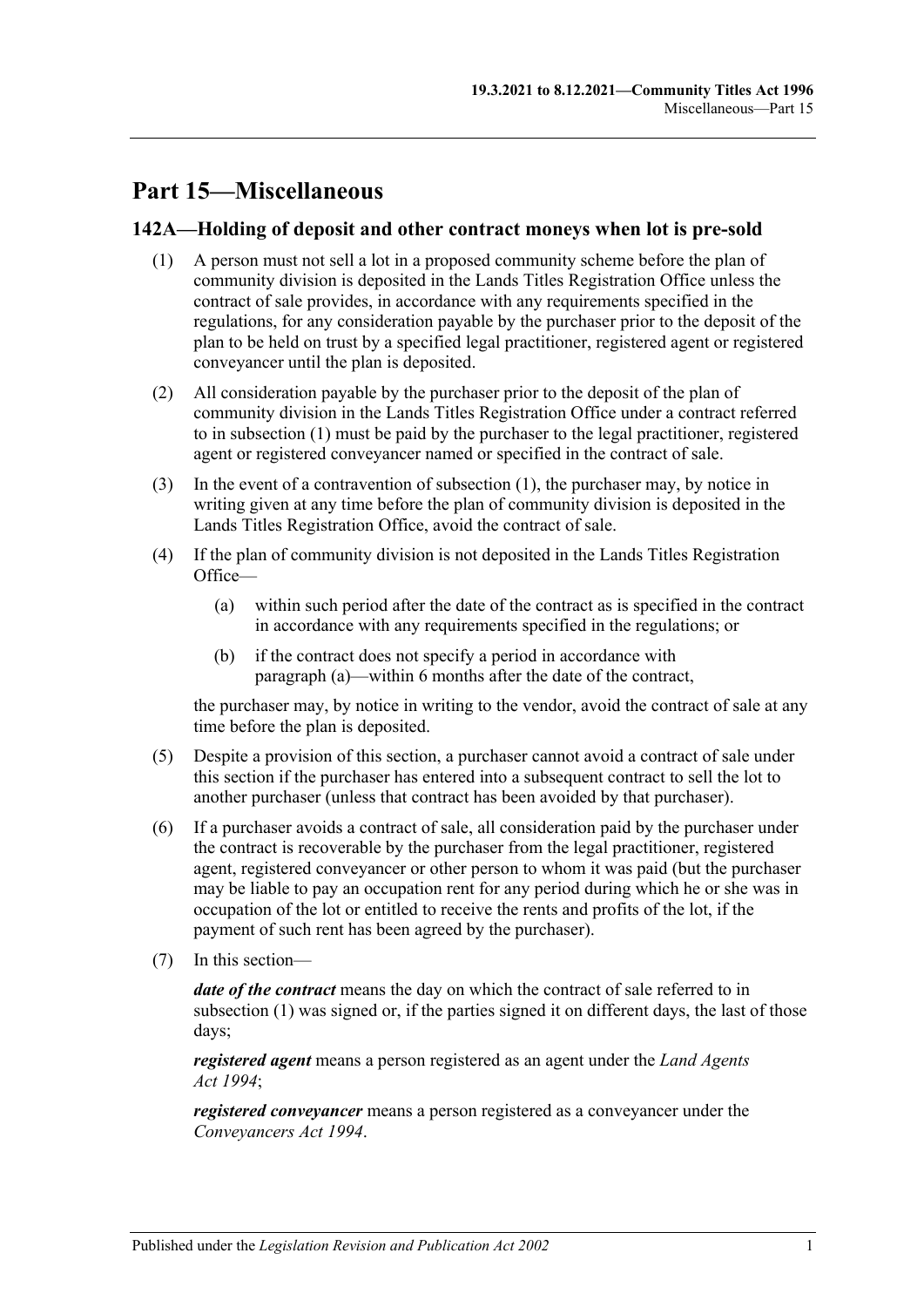#### <span id="page-117-0"></span>**142B—Developer stands in fiduciary relationship with community corporation**

- (1) For the avoidance of doubt
	- the developer stands in a fiduciary relationship with the community corporation and, before the community corporation is established, with the proposed community corporation; and
	- (b) the duties owed by the developer under this Act are in addition to, and do not derogate from, the duties arising out of that fiduciary relationship.
- (2) Without derogating from [subsection](#page-117-0) (1), where the community corporation intends, during the developer control period, to delegate functions or powers to a body corporate manager or to enter into a contract for services, the developer must exercise reasonable skill, care and diligence and act in the best interests of the community corporation (as it will be constituted after the developer control period ends).

**Note—**

An application may be made under [section](#page-112-2) 142 if the developer contravenes this subsection.

(3) In this section—

*developer control period* means a period during which—

- (a) the community corporation is constituted solely by the developer; or
- (b) the developer owns the majority of lots in the community scheme or in any other way controls the voting of the corporation.

#### **143—Corporation may provide services**

- (1) A community corporation may provide services of a class prescribed by regulation for the benefit of owners and occupiers of the lots of its scheme and the lots of a secondary or tertiary scheme that comprises part of its scheme.
- (2) The corporation may charge for the provision of those services subject to any limitations imposed by the regulations.

### **144—Preliminary examination of plan by Registrar-General**

The Registrar-General may, on payment of the fee prescribed by regulation, examine a plan to be lodged with an application under this Act before the application is lodged and, if he or she is satisfied with the plan, approve it for lodging.

#### **145—Filing of documents with plan**

The Registrar-General complies with a requirement of this Act to file a document with a plan of community division if he or she makes the document and the plan (or an electronic copy of the document or plan) available for public inspection at the Lands Titles Registration Office.

#### **145A—Registrar-General may rely on certificates**

If a person has, in accordance with this or any other Act, certified as to any matter or thing, the Registrar-General may, for the purpose of discharging functions under this Act, rely on the certificate as establishing the matter or thing so certified.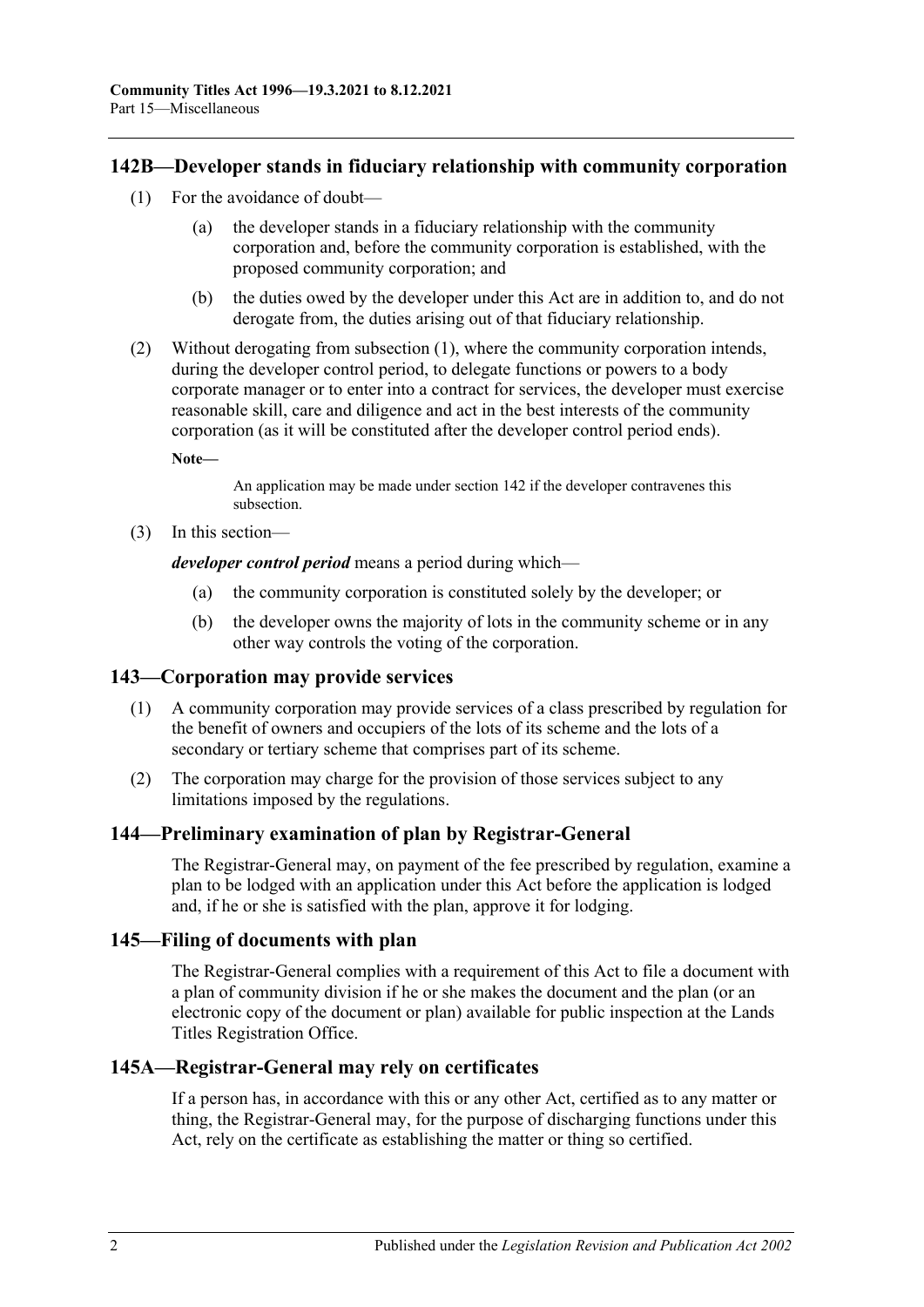#### **146—Entry onto lot or common property**

- (1) Where the owner of a lot needs to enter another lot or the common property, or the community corporation needs to enter a lot, in order to exercise rights under an easement for the establishment, maintenance and repair of part of the service infrastructure—
	- (a) the owner or the corporation must give notice to the owner of the lot to be entered; or
	- (b) where it is necessary to enter the common property, the owner must give notice to the corporation.
- (2) Notice is unnecessary—
	- (a) in an emergency if there is insufficient time to give notice; or
	- (b) if the owner of the lot to be entered dispenses with the requirement for notice; or
	- (c) if, in the case of entry to the common property—
		- (i) the owner has the right to enter; or
		- (ii) the corporation has dispensed with the requirement for notice.
- (3) The length of the notice must be reasonable in the circumstances of the particular case.
- (4) If notice is not given (in an emergency) or the period of the notice has expired and it is not possible for the owner or the corporation, or a person acting on his, her or its behalf, to gain entry without using force, the person wishing to enter may use such force as is reasonable in the circumstances.
- (5) Any damage caused by the use of force must be made good as soon as practicable by the owner or corporation entering the lot or common property unless the need for force was the result of an unreasonable act or omission on the part of the owner of the lot that was entered or, in the case of entry to the common property, on the part of the corporation.
- <span id="page-118-0"></span>(6) In an emergency the owner or occupier of a lot may enter another lot or the common property to assist a person on the lot or common property or to prevent or reduce damage to the lot or another lot or to the common property.
- (7) A person who uses force when entering a lot or the common property or a building on a lot or the common property under [subsection](#page-118-0) (6) is not liable for the damage caused if he or she acted reasonably in the circumstances.
- (8) Where a primary scheme includes a secondary scheme or a secondary and tertiary scheme, a reference in this section to a lot or common property is a reference to a lot or common property in the primary, secondary or tertiary scheme.
- (9) A person who is entitled under an Act or any other law to enter a lot is entitled where reasonably necessary to enter the common property in order to gain access to the lot.

#### <span id="page-118-1"></span>**147—Power to require handing over of property**

(1) A community corporation may by notice in writing to a person who has possession of any record, key, or other property of the corporation require that person to deliver it to an officer of the corporation named in the notice on or before a specified time.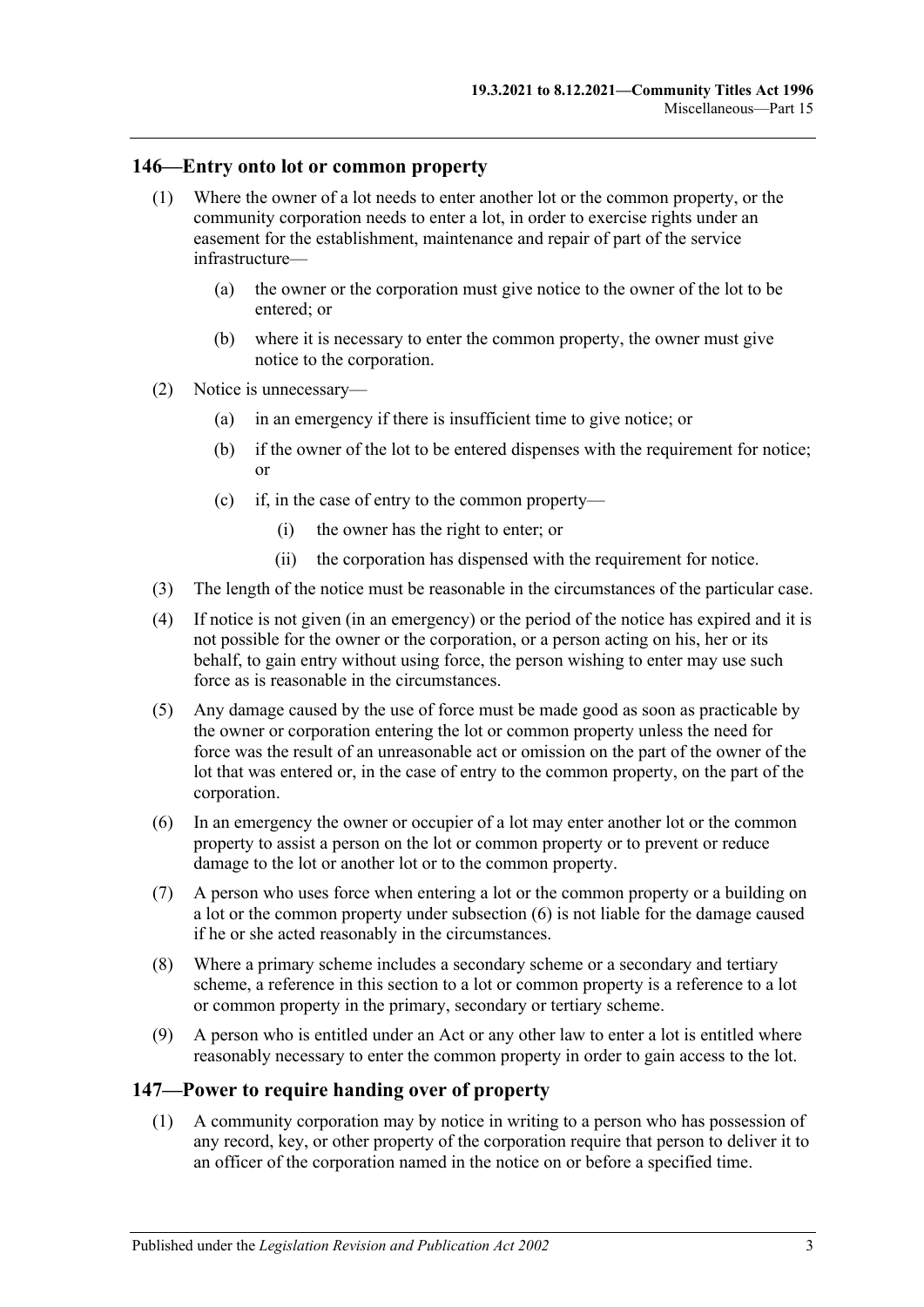(2) A person who fails to comply with a requirement under [subsection](#page-118-1) (1) is guilty of an offence.

Maximum penalty: \$2 000.

#### **148—Owner of lot under a legal disability**

- (1) The rights and powers under this Act of the owner of a lot who is under a legal disability may be exercised on his or her behalf by a guardian.
- (2) If the owner of a lot—
	- (a) is under a legal disability and does not have a guardian to act on his or her behalf; or
	- (b) cannot be found,

the District Court may, on application by the community corporation or any other person with a proper interest, dispense with any consent, approval or vote that would otherwise be required from that person under this Act.

#### **149—Relief where unanimous or special resolution required**

- (1) Where—
	- (a) this Act or the by-laws require the passing of a unanimous resolution and the community corporation passes a special or ordinary resolution but not a unanimous resolution; or
	- (b) this Act or the by-laws require the passing of a special resolution and the corporation passes an ordinary resolution but not a special resolution, the corporation, or a member of the corporation who voted for the resolution or whose vote was cast by another person for the resolution, may apply to the District Court or the Magistrates Court to have the resolution declared sufficient for the purposes of this Act and, if the court makes that order, the resolution will be taken to be a resolution of the kind required by this Act or the by-laws.
- (2) Notice of an application must be served on—
	- (a) every person who voted against the resolution and every person who was entitled to exercise the power of voting conferred under this Act but who did not exercise that power in relation to the resolution; and
	- (b) any other person whom the court declares to have a sufficient interest in the proceedings to require that the person should be served with notice of the application,

and the court may direct that any person served with, or to be served with, notice of the application be joined as a party to the proceedings.

(3) The court should not order a party who opposes an application under this section to pay the costs of a successful applicant unless the court considers the actions of that party in relation to the application were unreasonable.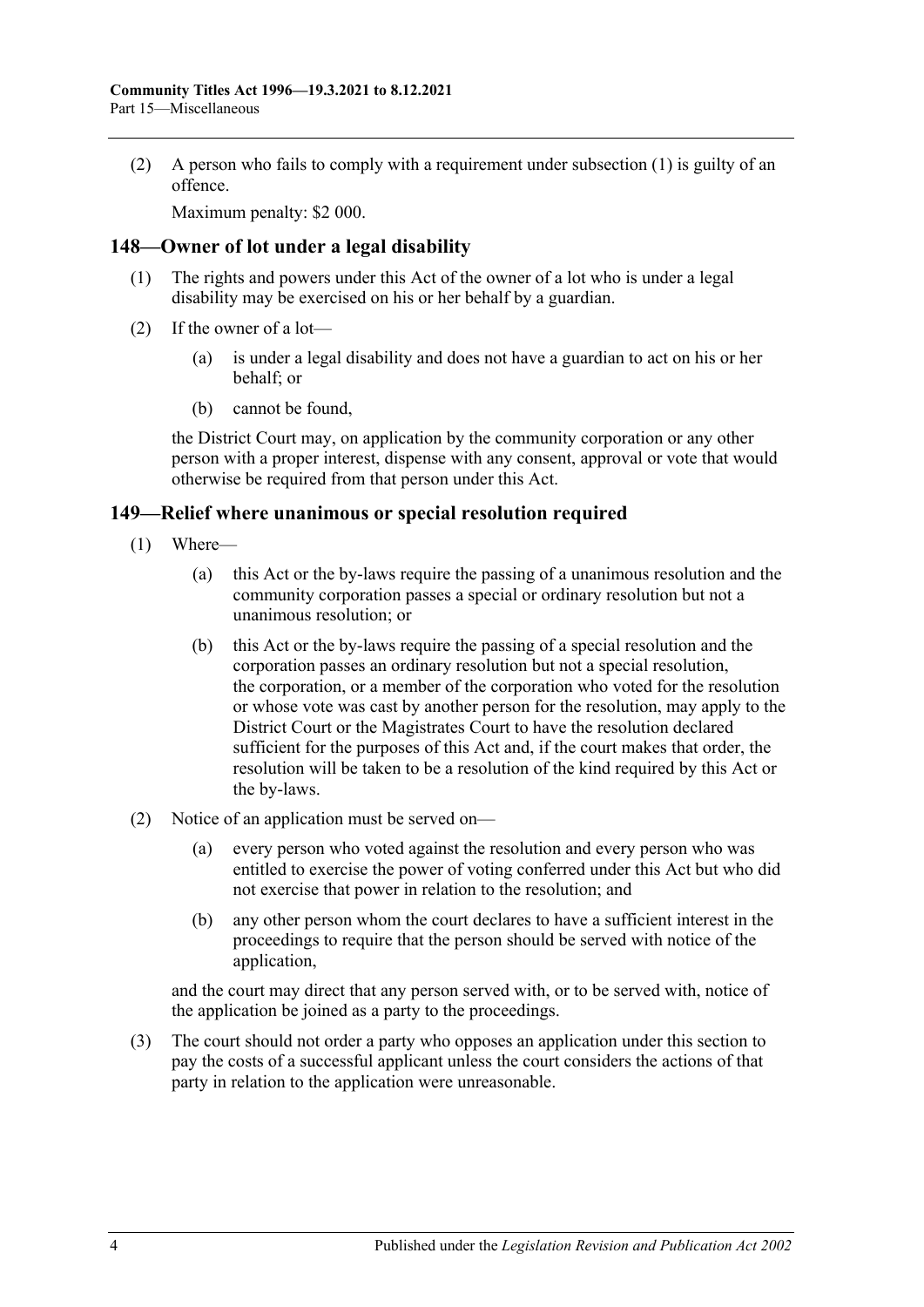### **149A—Applications to Magistrates Court**

If an application is made to the Magistrates Court under any provision of this Act (other than an application under [section](#page-46-0) 49(2)), the *[Magistrates Court Act](http://www.legislation.sa.gov.au/index.aspx?action=legref&type=act&legtitle=Magistrates%20Court%20Act%201991) 1991* applies, with such modifications as may be necessary for the purpose or as may be prescribed, in relation to the application as if the proceedings were a minor civil action within the meaning of that Act.

#### **150—Stamp duty not payable in certain circumstances**

Duty is not payable under the *[Stamp Duties Act](http://www.legislation.sa.gov.au/index.aspx?action=legref&type=act&legtitle=Stamp%20Duties%20Act%201923) 1923*—

- (a) in respect of the vesting of common property on the amalgamation of community plans under [Part 7 Division 2;](#page-57-0) or
- (b) in respect of the vesting of property on the dissolution of a community corporation under [Part 7 Division 2](#page-57-0) or [3;](#page-61-0) or
- (c) in respect of the vesting of land in the owners of the community lots when the land becomes common property on its inclusion in the community parcel under [section](#page-96-0) 112(2).

#### **151—Destruction or disposal of certain documents**

Any document that is required by this Act to be filed with a plan of community division must be kept by the Registrar-General for at least six years after another document has been substituted in its place or the plan has been cancelled, but after that period has expired the Registrar-General may destroy the document or dispose of it in such manner as he or she thinks fit.

#### <span id="page-120-0"></span>**151A—Liability of community corporation in respect of certification by officer**

- (1) Where a provision of this Act authorises or requires an officer of a community corporation to certify as to any matter or thing, the officer incurs no civil or criminal liability in respect of an act or omission in good faith in the exercise of that function.
- (2) A liability that would, but for [subsection](#page-120-0) (1), attach to an officer of a community corporation attaches instead to the corporation.

#### **152—Commencement of prosecutions**

- (1) A prosecution for an offence against this Act cannot be commenced except by—
	- (a) the Commissioner for Consumer Affairs; or
	- (b) an authorised officer under the *[Fair Trading Act](http://www.legislation.sa.gov.au/index.aspx?action=legref&type=act&legtitle=Fair%20Trading%20Act%201987) 1987*; or
	- (c) a person who has the consent of the Minister to commence the prosecution.
- (2) In any proceedings, an apparently genuine document purporting to be a certificate of the Minister certifying authorisation of, or consent to, a prosecution for an offence against this Act will be accepted, in the absence of proof to the contrary, as proof of the authorisation or consent.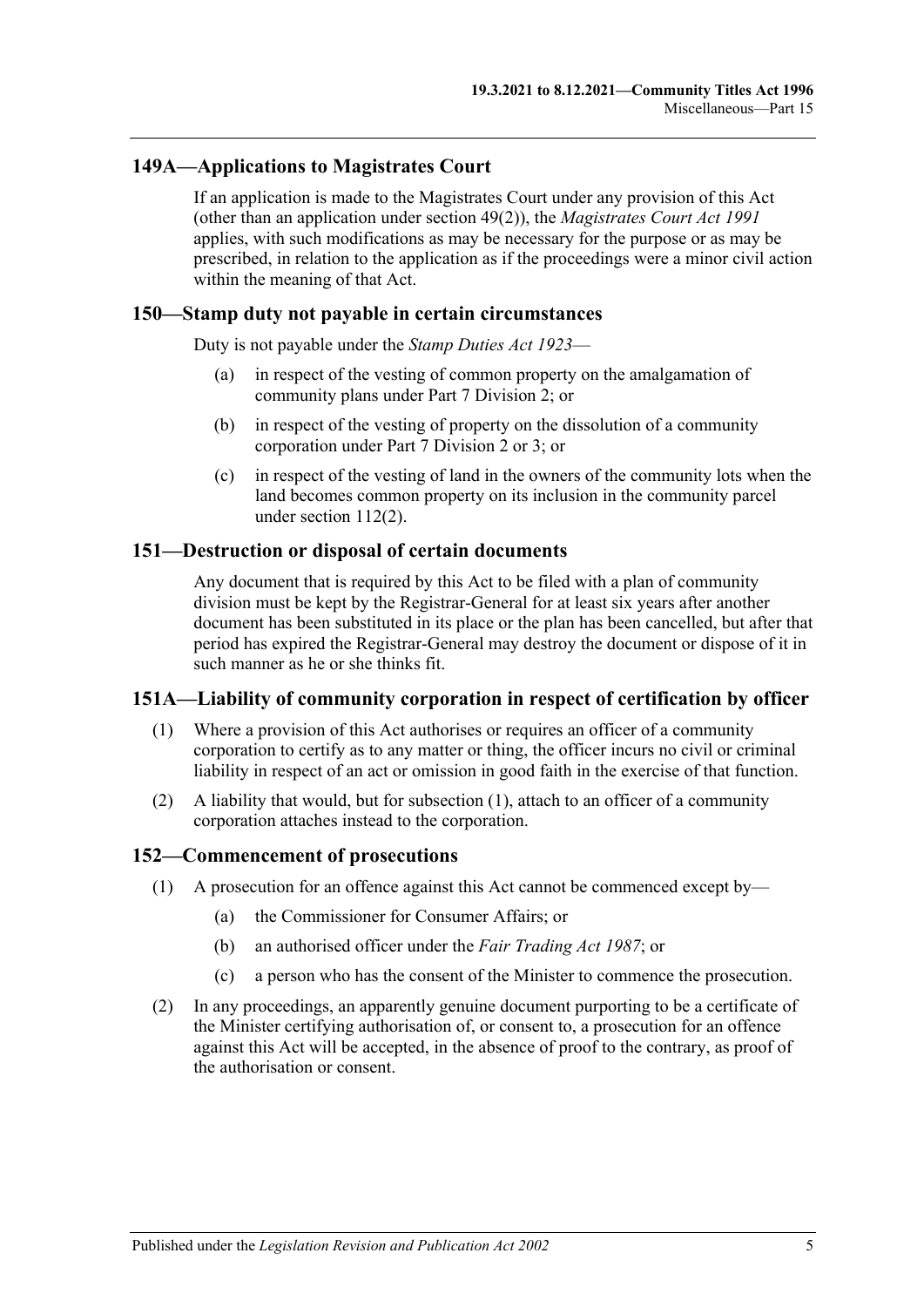#### **153—General defence**

It is a defence to a charge of an offence against this Act if the defendant proves that the alleged offence was not committed intentionally and did not result from any failure on the part of the defendant to take reasonable care to avoid the commission of the offence.

#### **154—Procedure where the whereabouts of certain persons are unknown**

- <span id="page-121-1"></span>(1) Where—
	- (a) application is made to the Registrar-General under this Act; and
	- (b) a person's consent to the application, or in respect of some other related matter is required; and
	- (c) the Registrar-General is satisfied by such evidence as the Registrar-General may require—
		- (i) that the applicant has been unable, after making reasonable inquiries, to ascertain the whereabouts of the person; and
		- (ii) that the applicant has complied with the notice requirements under [subsection](#page-121-0) (2); and
		- (iii) that at least 28 days have elapsed since the applicant complied with those requirements; and
		- (iv) that no objection has been lodged by the person; and
	- (d) the Registrar-General determines (in his or her absolute discretion) that it is reasonable to proceed without the consent,

the person will be taken to have given his or her consent.

- <span id="page-121-0"></span>(2) The notice requirements referred to in [subsection](#page-121-1)  $(1)(c)(ii)$  are that the applicant has—
	- (a) posted to the person whose consent is required, at the last address of the person known to the Registrar-General, a notice containing the information prescribed by regulation; and
	- (b) published a copy of the notice in a newspaper circulating generally throughout the State; and
	- (c) in a case involving an encroachment, left a copy of the notice in a conspicuous place on or near the land over which the encroachment has occurred.

#### **155—Service**

- (1) A notice to be served on a person under this Act may be served as follows—
	- (a) by giving it to the person or an agent of the person; or
	- (b) by leaving it for the person with someone apparently over the age of 16 years at his or her place of residence or at any place at which he or she carries on business; or
	- (c) by posting it to the person at his or her last known address; or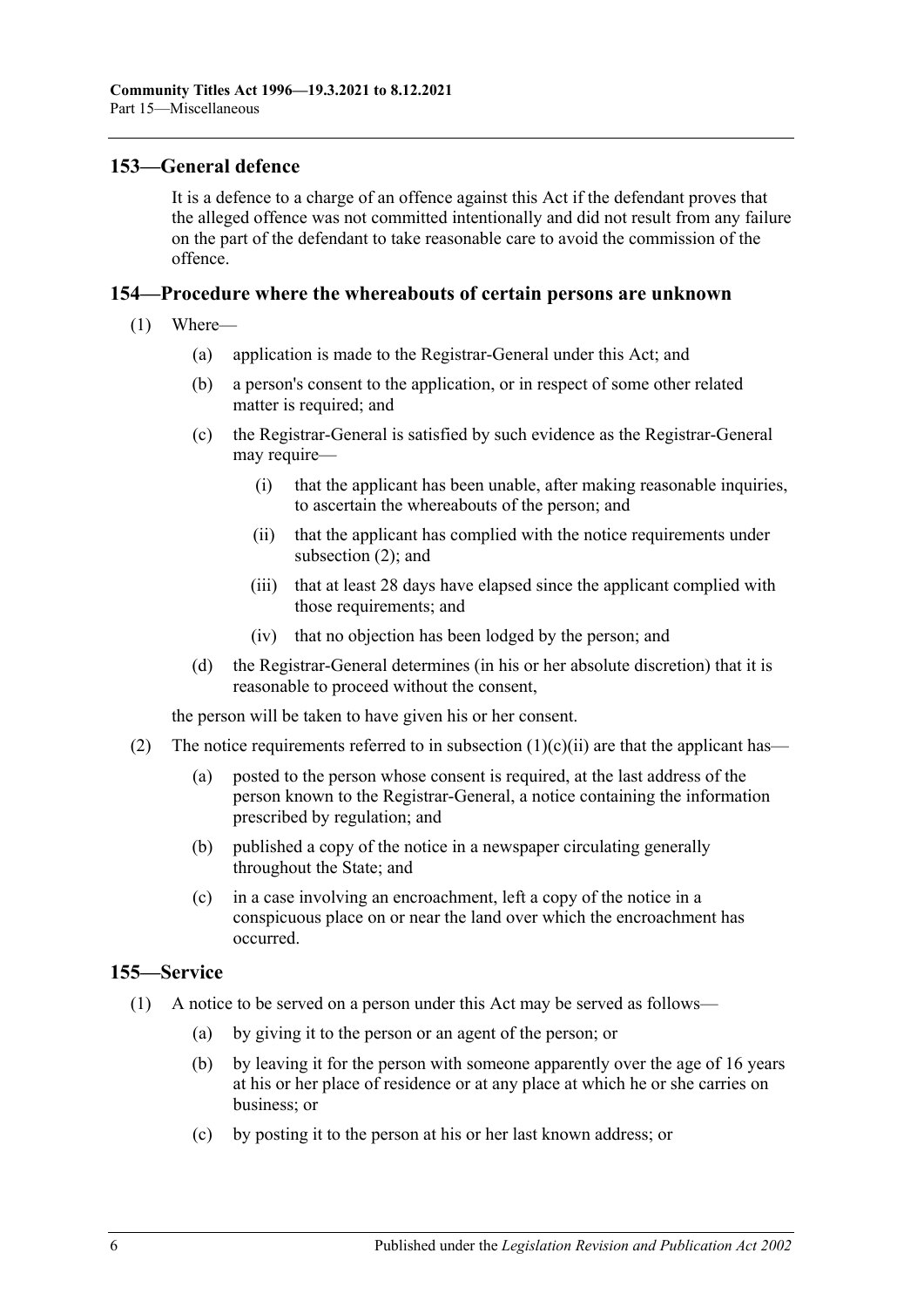- (ca) if the person consents to receiving the notice by email—by transmitting the notice by email to the email address provided by the person for that purpose; or
- (d) where the person is the owner or occupier of a lot—by fixing the notice in the manner prescribed by regulation in a prominent position on the lot.
- (2) Where a notice is to be served on the owner of a lot and the owner has died, the notice may be served on the executor or administrator of the owner's estate or, where an executor or administrator has not been appointed, by fixing the notice in the manner prescribed by regulation in a prominent position on the lot.
- (3) If there are two or more owners or occupiers of a lot, a notice will be taken to have been served on all of them if it is served on any one of them.
- (4) A community corporation must keep—
	- (a) a letter box, with the name of the corporation clearly shown on it, for postal delivery to the corporation at the community parcel; or
	- (b) where there is no postal delivery to the community parcel—a post office box.
- (5) A document may be served on the community corporation—
	- (a) by placing it in the corporation's letter box; or
	- (b) by post addressed to the corporation or to the presiding officer, treasurer or secretary at the postal address of the corporation.

#### **155A—Indemnity fund under** *Land Agents Act 1994*

Money standing to the credit of the indemnity fund maintained under section 29 of the *[Land Agents Act](http://www.legislation.sa.gov.au/index.aspx?action=legref&type=act&legtitle=Land%20Agents%20Act%201994) 1994* may be applied by the Commissioner for Consumer Affairs for any of the following purposes:

- (a) the costs of investigating compliance with this Act;
- (b) the costs of prosecutions for offences against this Act;
- (c) the payment of amounts, approved by the Minister and the Minister responsible for the administration of the *[Land Agents Act](http://www.legislation.sa.gov.au/index.aspx?action=legref&type=act&legtitle=Land%20Agents%20Act%201994) 1994*, towards the cost of prescribed advisory services or educational programs relating to this Act conducted for the benefit of members of the public.

#### **155B—Review of operation of Act**

The Minister must, as soon as is practicable after the second anniversary of the commencement of the *[Statutes Amendment \(Community and Strata Titles\) Act](http://www.legislation.sa.gov.au/index.aspx?action=legref&type=act&legtitle=Statutes%20Amendment%20(Community%20and%20Strata%20Titles)%20Act%202012) 2012* or any provision of that Act—

- (a) cause a report to be prepared on the operation of this Act insofar as it was amended by the *[Statutes Amendment \(Community and Strata Titles\) Act](http://www.legislation.sa.gov.au/index.aspx?action=legref&type=act&legtitle=Statutes%20Amendment%20(Community%20and%20Strata%20Titles)%20Act%202012) 2012*; and
- (b) cause a copy of the report to be laid before each House of Parliament.

#### <span id="page-122-0"></span>**156—Regulations**

(1) The Governor may make such regulations as are contemplated by this Act or as are necessary or expedient for the purposes of this Act.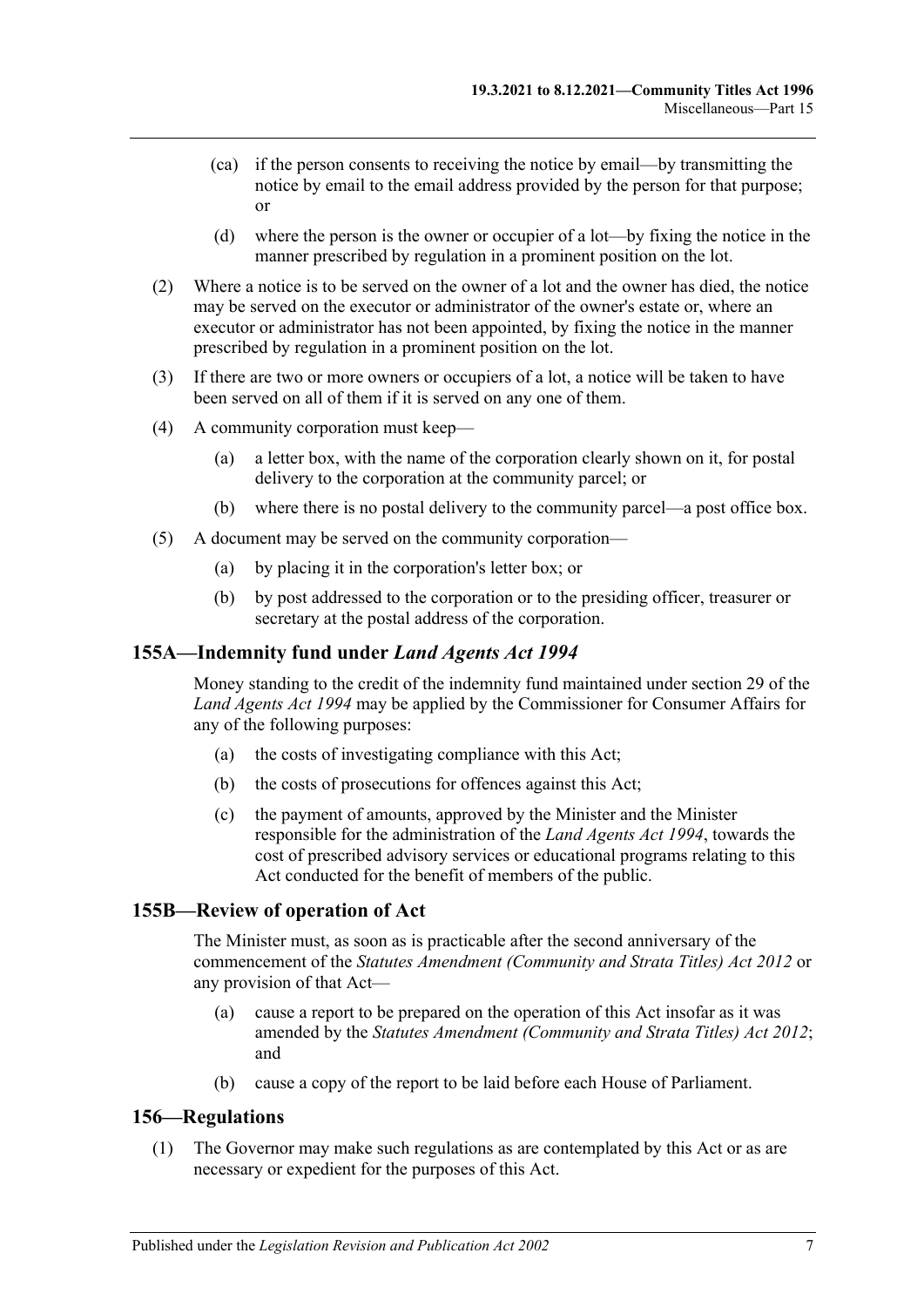- (2) Without limiting [subsection](#page-122-0) (1) the regulations may—
	- (a) prescribe fees payable to the Registrar-General in relation to an application under this Act or in relation to anything to be done by the Registrar-General under this Act;
	- (b) require a particular provision or a provision of a particular class to be included in, or excluded from, the by-laws of community schemes generally or of a specified class of community scheme;
	- (c) be of general or restricted application;
	- (d) may confer discretionary powers;
	- (da) assign specified functions to an officer of a community corporation of a specified class;
	- (e) may impose a fine (not exceeding \$500) for breach of, or non-compliance with, the regulations.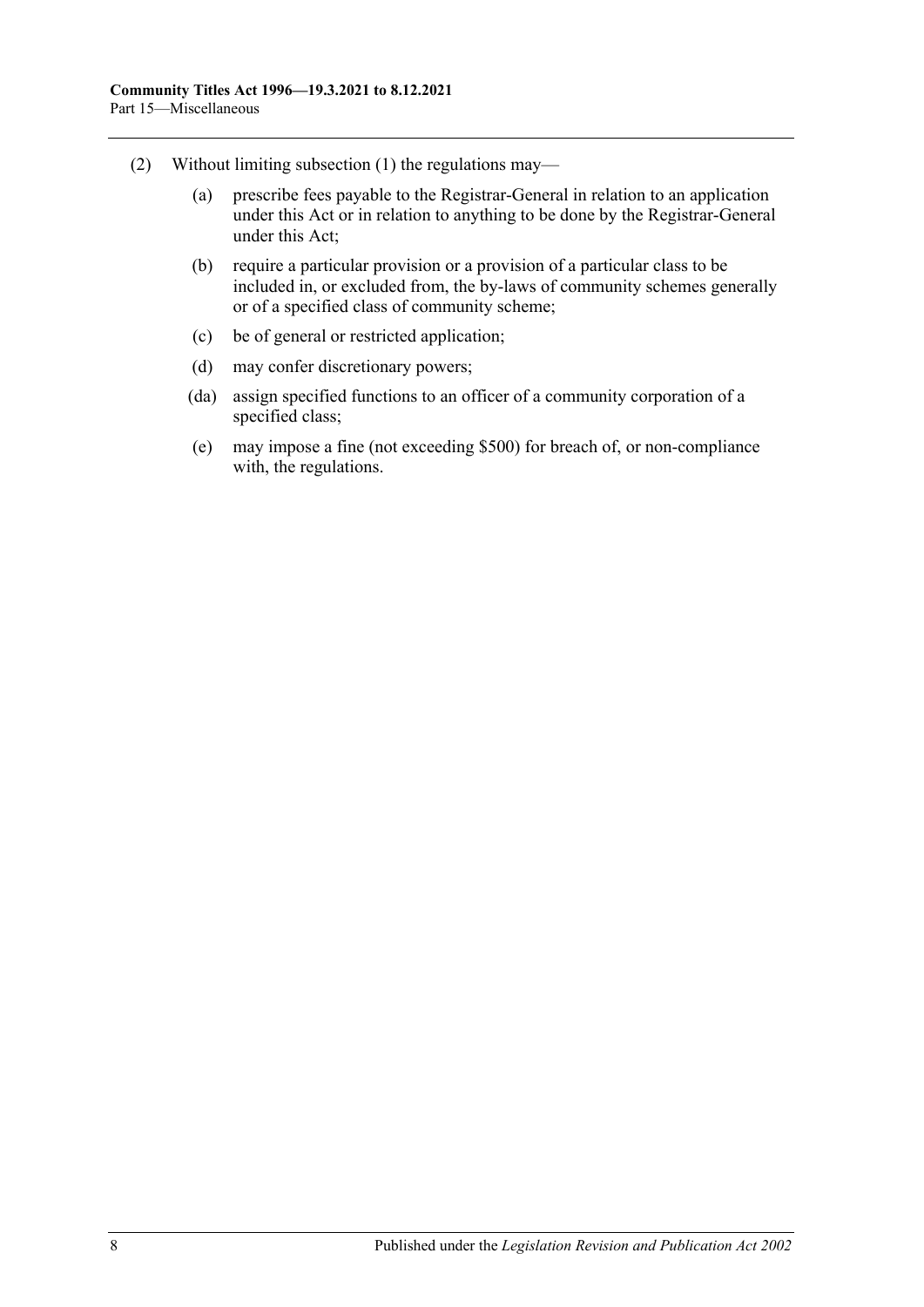# **Schedule—Transitional provisions**

#### **1—Interpretation**

In this Schedule—

*ordinary resolution* of a strata corporation means a resolution passed at a properly convened meeting of the corporation by a simple majority of the votes of members present and voting on the resolution.

### **2—Election as to application of this Act**

- (1) A strata corporation under the *[Strata Titles Act](http://www.legislation.sa.gov.au/index.aspx?action=legref&type=act&legtitle=Strata%20Titles%20Act%201988) 1988* may, by ordinary resolution, decide that this Act and not the *[Strata Titles Act](http://www.legislation.sa.gov.au/index.aspx?action=legref&type=act&legtitle=Strata%20Titles%20Act%201988) 1988* will apply to, and in relation to, the corporation and the strata scheme.
- (2) The corporation must lodge with the Registrar-General a copy of the resolution (certified in accordance with the regulations to be a true copy) and the Registrar-General must file the resolution with the strata plan.
- (3) The following provisions apply from the time at which the resolution is filed with the strata plan—
	- (a) subject to [subclause](#page-125-0) (5), this Act and not the *[Strata Titles Act](http://www.legislation.sa.gov.au/index.aspx?action=legref&type=act&legtitle=Strata%20Titles%20Act%201988) 1988* applies to, and in relation to, the corporation and the strata scheme; and
	- (b) the strata plan will be taken to be a primary strata plan of community division deposited under this Act and the units created by the plan (including the unit subsidiaries (if any)) will be taken to be primary strata lots having the same boundaries as the units; and
	- (c) the common property vests in the owners of the lots but duty is not payable under the *[Stamp Duties](http://www.legislation.sa.gov.au/index.aspx?action=legref&type=act&legtitle=Stamp%20Duties%20Act%201923) Act 1923* in respect of that vesting; and
	- (d) the strata corporation continues in existence as a primary community corporation under this Act; and
	- (e) the articles of the strata corporation continue as the by-laws of the community scheme; and
	- (f) the number of votes that may be cast in respect of each community lot will be determined in accordance with [section](#page-82-0) 87 except where, immediately before the application of this Act, the number of votes in respect of each unit was equivalent to the unit entitlement of the unit and, in that case, the voting entitlement will remain unchanged until one or more of the lots is used solely or predominantly for residential purposes or the by-laws are amended to change the voting entitlement; and
	- (g) the presiding officer, treasurer and secretary and the members of the management committee (if any) of the strata corporation will continue to hold office after the application of this Act as though this Act were in force when they were appointed and they had been appointed under it; and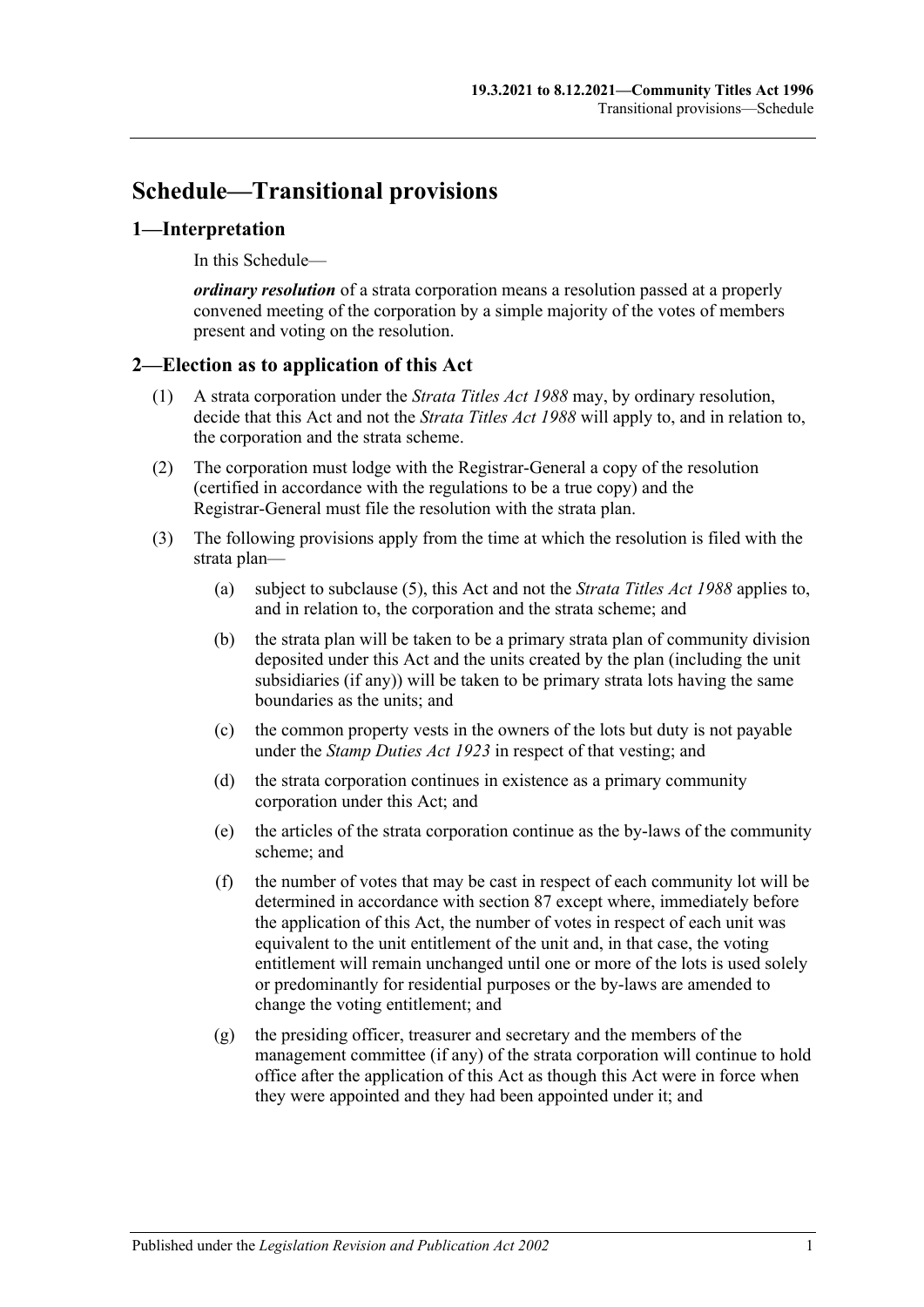- (h) if an administrator of the strata corporation has been appointed, the administrator will continue to hold office after the application of this Act as though this Act were in force when he or she was appointed and he or she had been appointed under it; and
- (i) money held by the strata corporation immediately before the application of this Act must be paid into the corporation's administrative or sinking fund under this Act according to the purpose for which the money will be used.
- (4) The Registrar-General must either—
	- (a) cancel the certificates of title for the strata lots and common property and issue new certificates of title in their place and must state on the new certificates that the strata scheme is subject to this Act; or
	- (b) make endorsements on the certificates for the strata lots and common property to the effect that this Act and not the *[Strata Titles Act](http://www.legislation.sa.gov.au/index.aspx?action=legref&type=act&legtitle=Strata%20Titles%20Act%201988) 1988* applies to, and in relation to, the strata scheme.
- <span id="page-125-0"></span>(5) Proceedings commenced under the *[Strata Titles Act](http://www.legislation.sa.gov.au/index.aspx?action=legref&type=act&legtitle=Strata%20Titles%20Act%201988) 1988* in relation to, a strata corporation or strata scheme before the application of this Act to, or in relation to the corporation or scheme, may be continued and completed under that Act.

### **3—Prescribed building unit schemes**

- (1) Where—
	- (a) land was, before 22 February, 1968, laid out in a building unit scheme consisting of two or more units designed for separate occupation; and
	- (b) as at that date, buildings to which the scheme relates had been erected,

the scheme is one to which this clause applies.

- <span id="page-125-1"></span>(2) An application may be made under this Act for the deposit of a plan of community division in relation to land subject to a scheme to which this clause applies.
- (2a) When deposited the plan will be a primary strata plan of community division even if there is no lot situated above another lot in the building (see [section](#page-21-0) 19).
- (3) An application cannot be made under [subclause](#page-125-1) (2) without the consent of—
	- (a) the person on whom rights to occupation of the units have been conferred under the scheme; and
	- (b) any other person who holds a registered encumbrance (not being an easement) over the land; and
	- (c) any company formed to administer the scheme.
- (4) Where a community plan is deposited in pursuance of an application under this clause—
	- (a) the scheme is terminated;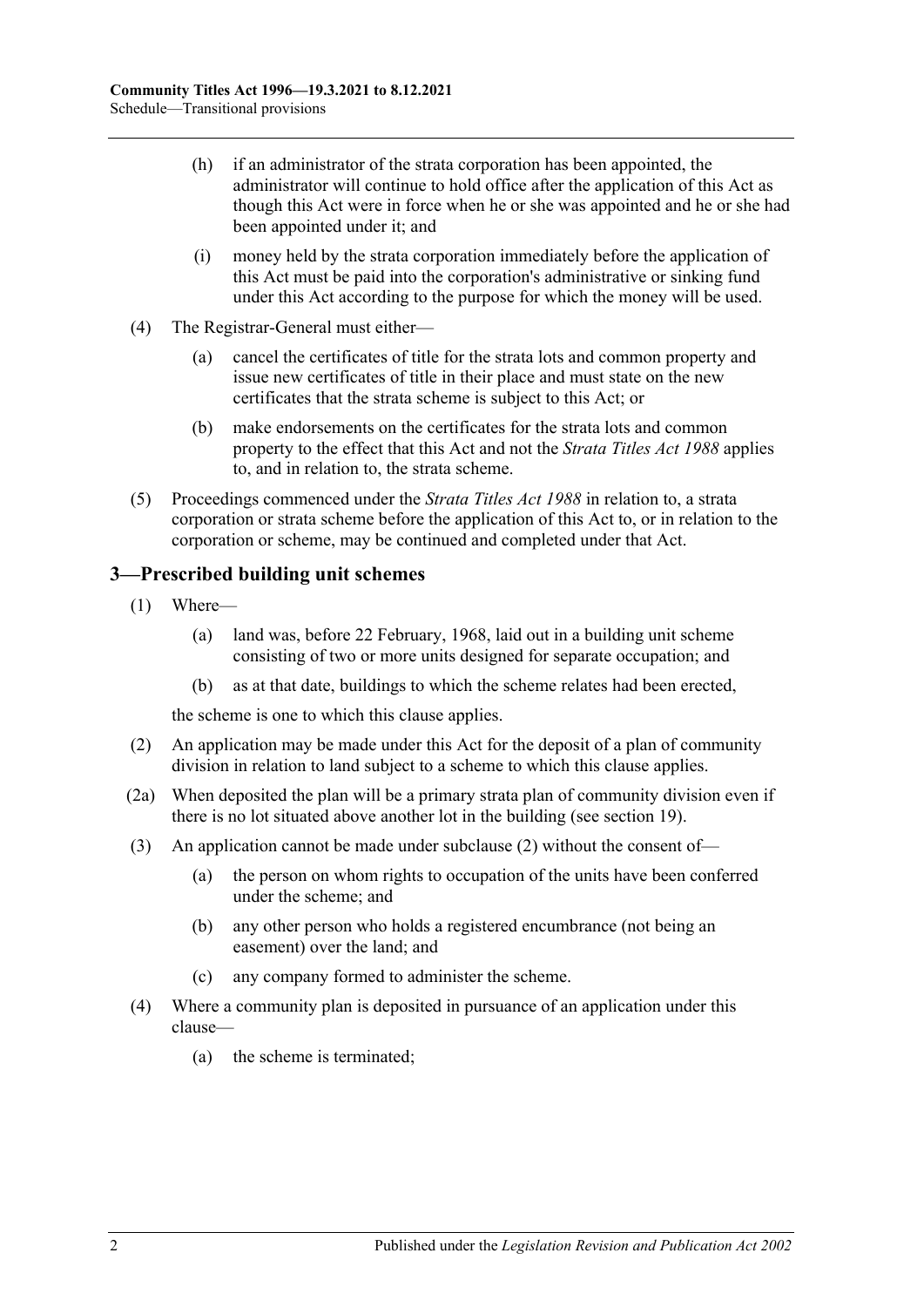- (b) all registered encumbrances (except easements and statutory encumbrances) that had been entered on the certificate for the land are extinguished and any related instrument is discharged (although the Registrar-General will, on due application being made, register any instrument in substitution for any instrument that is cancelled by the operation of this paragraph and may note a caveat on the title without the permission of the Court);
- (c) the certificate for the community lots will be issued in the names of the persons who were entitled to occupation of the units under the scheme;
- (d) the assets and liabilities of any company formed to administer the scheme are transferred to the community corporation.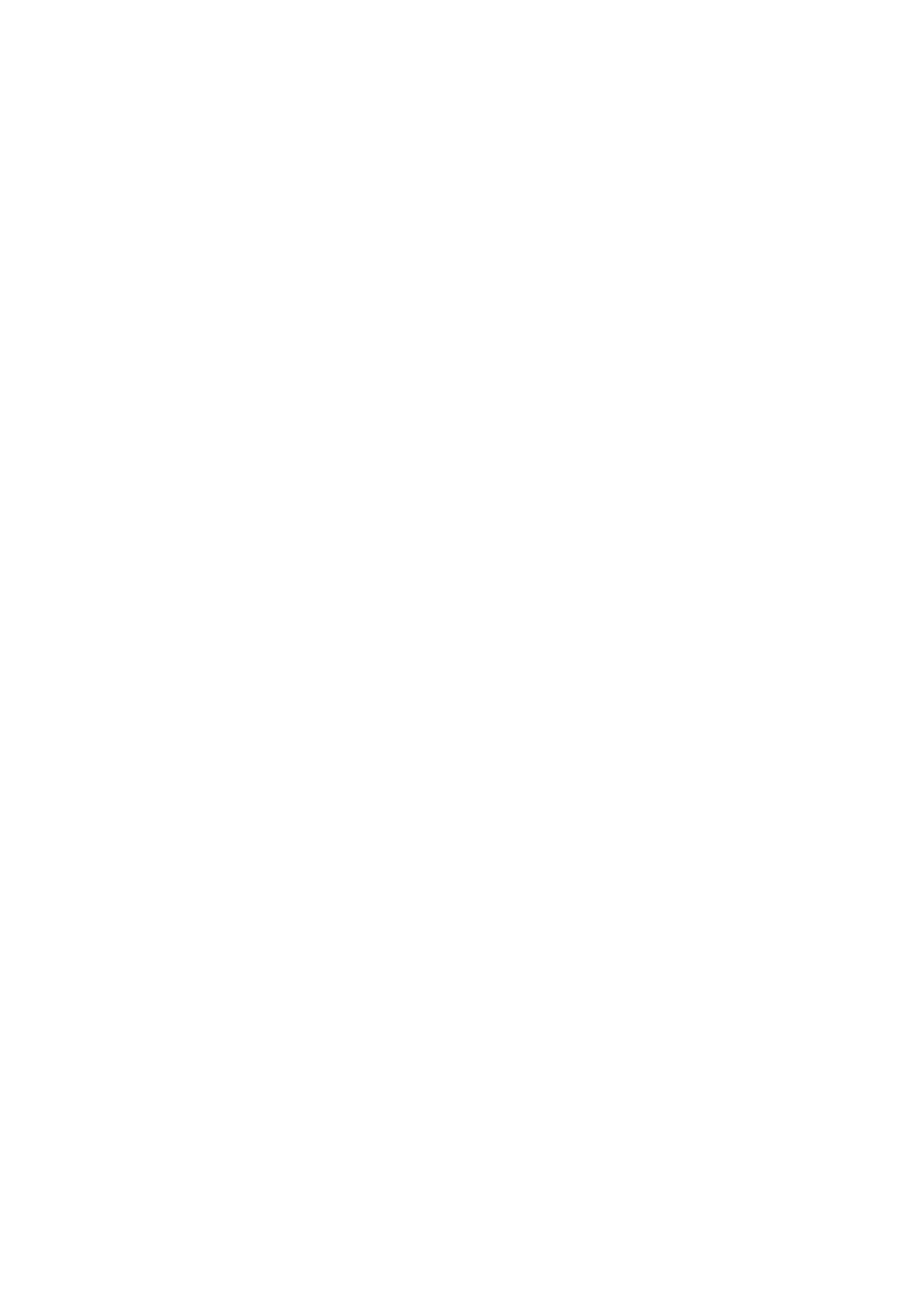# **Legislative history**

## **Notes**

• This version is comprised of the following:

| Part 1   | 19.3.2021  |
|----------|------------|
| Part 2   | 1.6.2009   |
| Part 3   | 19.3.2021  |
| Part 4   | 19.3.2021  |
| Part 5   | 28.10.2013 |
| Part 6   | 19.3.2021  |
| Part 7   | 19.3.2021  |
| Part 8   | 1.6.2009   |
| Part 9   | 4.7.2016   |
| Part 10  | 28.10.2013 |
| Part 11  | 28.10.2013 |
| Part 12  | 1.6.2009   |
| Part 13  | 28.10.2013 |
| Part 14  | 28.10.2013 |
| Part 15  | 4.7.2016   |
| Schedule | 4.7.2016   |

- Please note—References in the legislation to other legislation or instruments or to titles of bodies or offices are not automatically updated as part of the program for the revision and publication of legislation and therefore may be obsolete.
- Earlier versions of this Act (historical versions) are listed at the end of the legislative history.
- For further information relating to the Act and subordinate legislation made under the Act see the Index of South Australian Statutes or www.legislation.sa.gov.au.

# **Principal Act and amendments**

New entries appear in bold.

| Year | N <sub>0</sub> | Title                                                        | Assent    | Commencement                                                                                                                                                                                                                                                                |
|------|----------------|--------------------------------------------------------------|-----------|-----------------------------------------------------------------------------------------------------------------------------------------------------------------------------------------------------------------------------------------------------------------------------|
| 1996 | 37             | Community Titles Act 1996                                    | 9.5.1996  | 4.11.1996 (Gazette 31.10.1996 p1460)                                                                                                                                                                                                                                        |
| 1999 | 33             | <b>Financial Sector Reform (South</b><br>Australia) Act 1999 | 17.6.1999 | Sch (item $11$ )— $1.7.1999$ being the date<br>specified under section $3(16)$ of the<br><b>Financial Sector Reform (Amendments</b><br>and Transitional Provisions) Act (No. 1)<br>1999 of the Commonwealth as the<br>transfer date for the purposes of that<br>Act: $s(2)$ |
| 2001 | -8             | Community Titles (Miscellaneous)<br>Amendment Act 2001       | 12.4.2001 | 7.4.2003 (Gazette 20.2.2003 p696)                                                                                                                                                                                                                                           |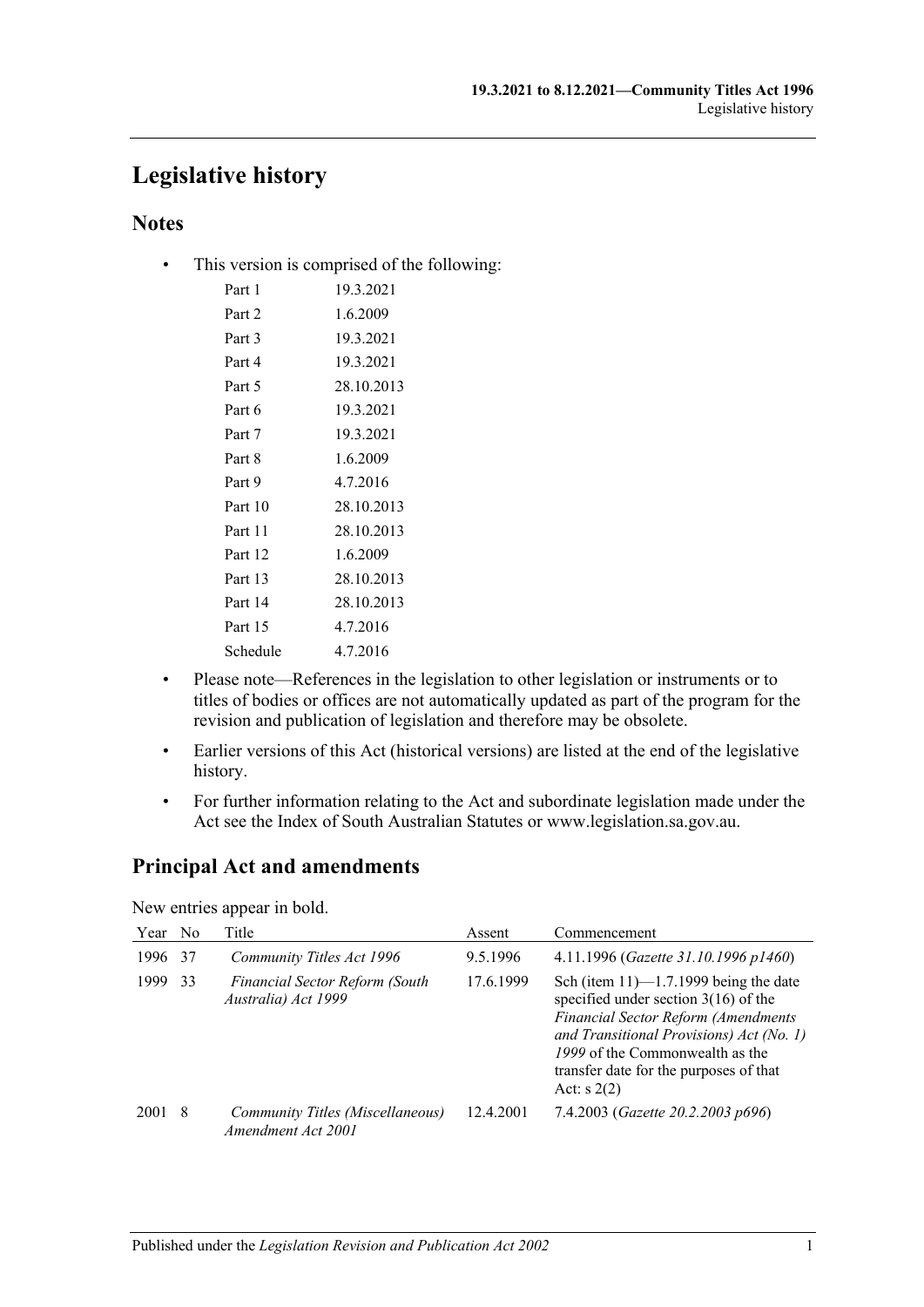| 2017 5  |     | <b>Statutes Amendment (Planning,</b><br><b>Development and Infrastructure</b> )<br>Act 2017 | 28.2.2017  | Pt 8 (ss 20 to 26)-19.3.2021 (Gazette<br>4.3.2021 p823                                                                                                                                                                       |
|---------|-----|---------------------------------------------------------------------------------------------|------------|------------------------------------------------------------------------------------------------------------------------------------------------------------------------------------------------------------------------------|
| 2016 29 |     | Real Property (Electronic<br>Conveyancing) Amendment Act 2016                               | 16.6.2016  | Sch 2-4.7.2016 (Gazette 30.6.2016)<br>p2761                                                                                                                                                                                  |
| 2013    | -11 | Statutes Amendment<br>(Attorney-General's Portfolio)<br>Act 2013                            | 18.4.2013  | Pt 2 $(s 4)$ -28.10.2013 immediately<br>after 8/2012 s 8 (Gazette 6.6.2013<br><i>p</i> 2498)                                                                                                                                 |
| 2012    | - 8 | <b>Statutes Amendment (Community)</b><br>and Strata Titles) Act 2012                        | 12.4.2012  | Pt 2 (new s 155A (as inserted by<br>s 44) $-18.7.2013$ ; ss 4 $-43$ , new<br>s 155B (as inserted by s 44), 45 $\&$<br>Sch 1-28.10.2013 (Gazette 18.7.2013<br>p3075                                                           |
| 2008    | -12 | <b>Statutes Amendment (Real</b><br>Property) Act 2008                                       | 8.5.2008   | Pt 3 (ss 5-32)-1.6.2009 (Gazette<br>28.5.2009 p1843)                                                                                                                                                                         |
| 2006    | 43  | Statutes Amendment (Domestic<br>Partners) Act 2006                                          | 14.12.2006 | Pt 16 (s 52)-1.6.2007 (Gazette<br>26.4.2007 p1352)                                                                                                                                                                           |
| 2006    | -17 | Statutes Amendment (New Rules of<br>Civil Procedure) Act 2006                               | 6.7.2006   | Pt 18 (ss 63 & 64)-4.9.2006 (Gazette<br>$17.8.2006$ $p2831$ )                                                                                                                                                                |
| 2001    | 23  | Statutes Amendment (Corporations) 14.6.2001<br>Act 2001                                     |            | Pt 9 (ss $28 - 30$ ) -15.7.2001 being the<br>day on which the Corporations Act 2001<br>of the Commonwealth came into<br>operation: Commonwealth of Australia<br>Gazette No. S 285, 13 July 2001<br>(Gazette 21.6.2001 p2270) |

# **Provisions amended**

New entries appear in bold.

Entries that relate to provisions that have been deleted appear in italics.

| Provision                          | How varied                                                     | Commencement |
|------------------------------------|----------------------------------------------------------------|--------------|
| Pt 1                               |                                                                |              |
| s <sub>2</sub>                     | omitted under Legislation Revision and<br>Publication Act 2002 | 4.9.2006     |
| s <sub>3</sub>                     |                                                                |              |
| $s \; 3(1)$                        |                                                                |              |
| body corporate<br>manager          | inserted by $8/2012$ s $4(1)$                                  | 28.10.2013   |
| building                           | substituted by $8/2012$ s $4(1)$                               | 28.10.2013   |
| business day                       | inserted by $8/2012$ s $4(1)$                                  | 28.10.2013   |
| by-laws                            | substituted by $8/2012$ s $4(1)$                               | 28.10.2013   |
| domestic partner                   | inserted by $43/2006$ s $52(1)$                                | 1.6.2007     |
| <b>ERD</b> Court                   | inserted by $8/2012$ s $4(2)$                                  | 28.10.2013   |
| first statutory<br>general meeting | inserted by $8/2012$ s $4(3)$                                  | 28.10.2013   |
| holder                             | inserted by $12/2008$ s $5(1)$                                 | 1.6.2009     |
|                                    | amended by $5/2017$ s $20(1)$                                  | 19.3.2021    |
| relative                           | amended by 43/2006 s 52(2)                                     | 1.6.2007     |
|                                    |                                                                |              |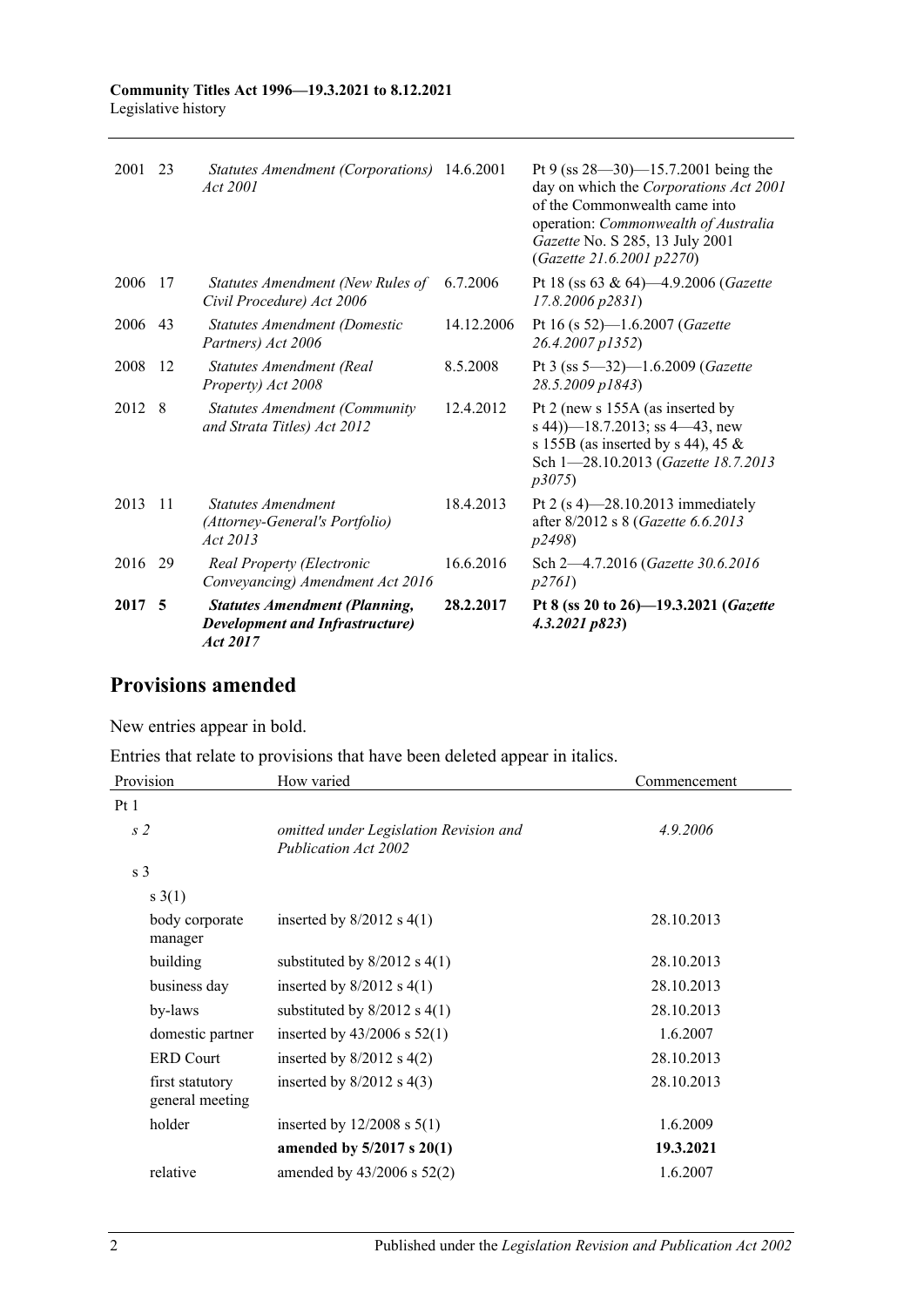| relevant<br>development<br>authority | amended by 5/2017 s 20(2)                         | 19.3.2021             |
|--------------------------------------|---------------------------------------------------|-----------------------|
| officer                              | inserted by $12/2008$ s $5(2)$                    | 1.6.2009              |
| schedule of lot<br>entitlements      | amended by 12/2008 s 5(3)                         | 1.6.2009              |
| special resolution                   | amended by $8/2012$ s $4(4)$                      | 28.10.2013            |
| spouse                               | inserted by 43/2006 s 52(3)                       | 1.6.2007              |
| statutory<br>encumbrance             | amended by $12/2008$ s $5(4)$ —(6)                | 1.6.2009              |
|                                      | amended by 5/2017 s 20(3)                         | 19.3.2021             |
| unanimous<br>resolution              | amended by $8/2012$ s $4(5)$                      | 28.10.2013            |
| s3(11)                               | amended by 5/2017 s 20(4)                         | 19.3.2021             |
| $s \, 3(12)$                         | amended by 5/2017 s 20(5)                         | 19.3.2021             |
| $s \frac{3(13)}{2}$                  | inserted by 8/2001 s 3                            | 7.4.2003              |
| s <sub>4</sub>                       |                                                   |                       |
| s(4(1))                              | amended by 8/2012 s 5                             | 28.10.2013            |
| Pt 2                                 |                                                   |                       |
| s 13                                 |                                                   |                       |
| s 13(1)                              | amended by $12/2008$ s $6(1)$                     | 1.6.2009              |
| s 13(2)                              | amended by $12/2008$ s $6(2)$                     | 1.6.2009              |
| s 13(3)                              | amended by $12/2008$ s $6(3)$                     | 1.6.2009              |
| Pt <sub>3</sub>                      |                                                   |                       |
| s <sub>14</sub>                      |                                                   |                       |
| s 14(4)                              | (e) deleted by $12/2008$ s $7(1)$                 | 1.6.2009              |
|                                      | amended by 12/2008 s 7(2), (3)                    | 1.6.2009              |
|                                      | (c) deleted by $29/2016$ Sch 2                    | 4.7.2016              |
| s 14(5)                              | amended by 12/2008 s 7(4)                         | 1.6.2009              |
| s 14(5a)                             | inserted by $12/2008$ s $7(5)$                    | 1.6.2009              |
|                                      | amended by 5/2017 s 21(1)                         | 19.3.2021             |
| s 14(6)                              | amended by 5/2017 s 21(2)                         | 19.3.2021             |
| s 15A                                | inserted by 12/2008 s 8                           | 1.6.2009              |
| s 16                                 |                                                   |                       |
| s 16(3)                              | inserted by 12/2008 s 9                           | 1.6.2009              |
| s 23                                 |                                                   |                       |
| s 23(1)                              | amended by 8/2001 s 4                             | 7.4.2003              |
| $s\,23(6)$                           | substituted by $12/2008$ s $10(1)$                | 1.6.2009              |
| $s\,23(7)$                           | amended by 12/2008 s 10(2)                        | 1.6.2009              |
| Pt 4                                 |                                                   |                       |
| s 30                                 |                                                   |                       |
| $s \ 30(1)$                          | amended by 12/2008 s 11<br>amended by 5/2017 s 22 | 1.6.2009<br>19.3.2021 |
| s 31                                 |                                                   |                       |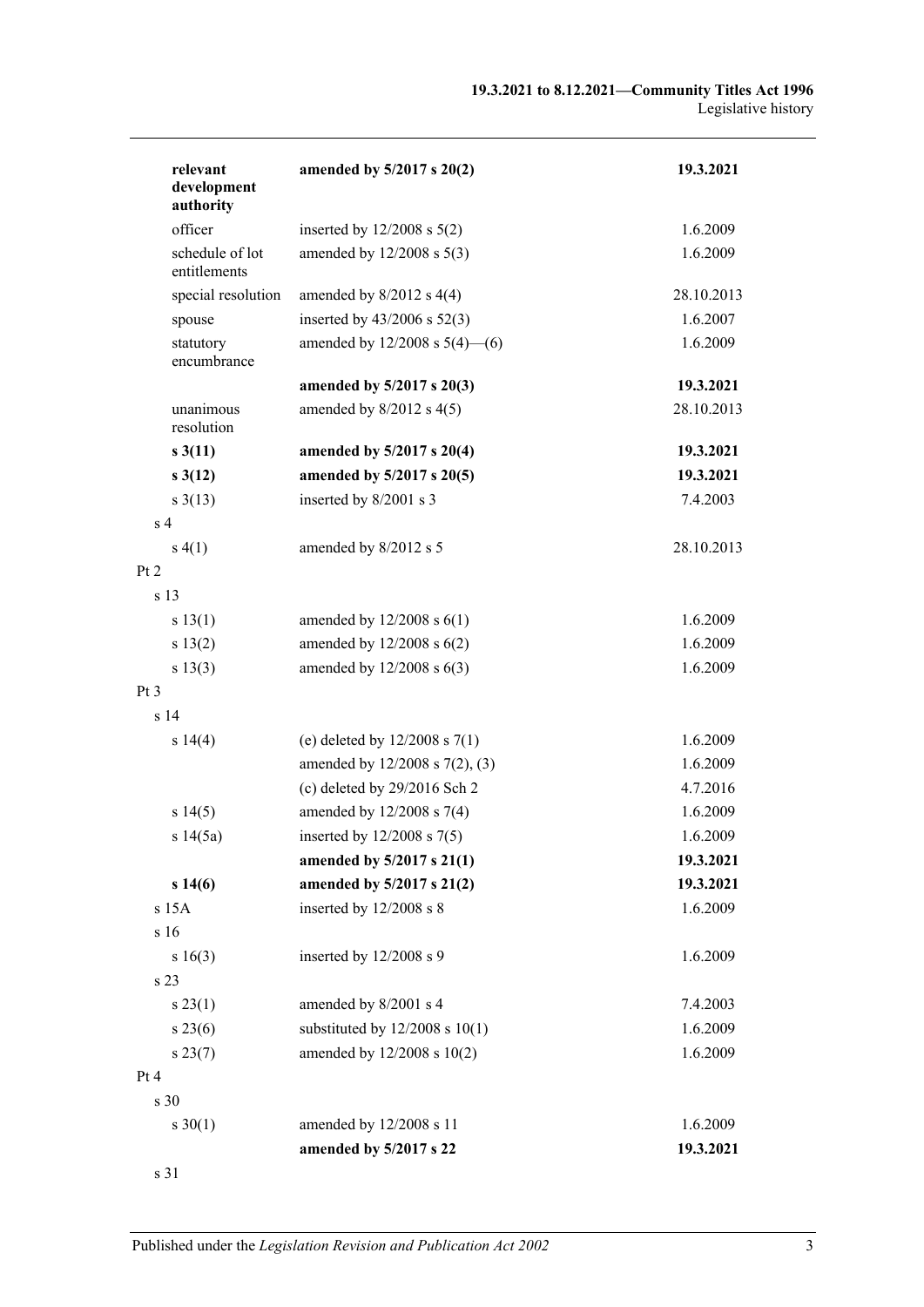#### **Community Titles Act 1996—19.3.2021 to 8.12.2021** Legislative history

| $s \ 31(3)$            | amended by 12/2008 s 12             | 1.6.2009   |
|------------------------|-------------------------------------|------------|
| Pt <sub>5</sub>        |                                     |            |
| s 34                   |                                     |            |
| $s \; 34(2)$           | amended by 12/2008 s 13             | 1.6.2009   |
| $s \; 34(3)$           | amended by 8/2012 s 6(1), (2)       | 28.10.2013 |
| $s \; 34(6)$           | substituted by $8/2012$ s $6(3)$    | 28.10.2013 |
| s $34(7)$ (9)          | inserted by $8/2012$ s $6(3)$       | 28.10.2013 |
| s 35                   |                                     |            |
| $s \; 35(1)$           | amended by 8/2012 s 7               | 28.10.2013 |
| s 36                   |                                     |            |
| $s \; 36(5)$           | amended by 8/2001 s 5               | 7.4.2003   |
| s 37                   |                                     |            |
| $s \frac{37(1)}{2}$    | amended by $11/2013$ s $4(1)$ , (2) | 28.10.2013 |
| $s \frac{37(2)}{2}$    | substituted by 8/2012 s 8           | 28.10.2013 |
| $s \frac{37(3)}{2}$    | inserted by $11/2013$ s 4(3)        | 28.10.2013 |
| s 38                   |                                     |            |
| $s \ 38(2)$            | substituted by 8/2012 s 9           | 28.10.2013 |
| $s \ 38(3)$            | inserted by 8/2012 s 9              | 28.10.2013 |
| s 39                   |                                     |            |
| $s \frac{39(5a)}{2}$   | inserted by 12/2008 s 14            | 1.6.2009   |
| Pt 6                   |                                     |            |
| s 47                   |                                     |            |
| $s\,47(2)$             | amended by 12/2008 s 15             | 1.6.2009   |
|                        | amended by 5/2017 s 23              | 19.3.2021  |
| $s\,47(6)$             | inserted by 8/2012 s 10             | 28.10.2013 |
| s 49                   |                                     |            |
| $s\,49(2)$             | amended by 8/2012 s 11(1)           | 28.10.2013 |
| $s\ 49(2a)$ and $(2b)$ | inserted by $8/2012$ s $11(2)$      | 28.10.2013 |
| s <sub>50</sub>        |                                     |            |
| s 50(7)                | substituted by 12/2008 s 16         | 1.6.2009   |
| Pt 7                   |                                     |            |
| s <sub>52</sub>        |                                     |            |
| s 52(1)                | substituted by $12/2008$ s $17(1)$  | 1.6.2009   |
| s 52(1a)               | inserted by 12/2008 s 17(1)         | 1.6.2009   |
| $s\,52(2)$             | amended by $12/2008$ s $17(2)$ —(4) | 1.6.2009   |
| $s\ 52(3a)$            | inserted by 12/2008 s 17(5)         | 1.6.2009   |
| $s\,52(4)$             | (e) deleted by $12/2008$ s $17(6)$  | 1.6.2009   |
|                        | amended by 12/2008 s 17(7)          | 1.6.2009   |
|                        | (b) deleted by $29/2016$ Sch 2      | 4.7.2016   |
| s 52(5a)               | inserted by 12/2008 s 17(8)         | 1.6.2009   |
|                        | amended by 5/2017 s 24(1)           | 19.3.2021  |
| $s\,52(6)$             | amended by 5/2017 s 24(2)           | 19.3.2021  |
| s 53                   |                                     |            |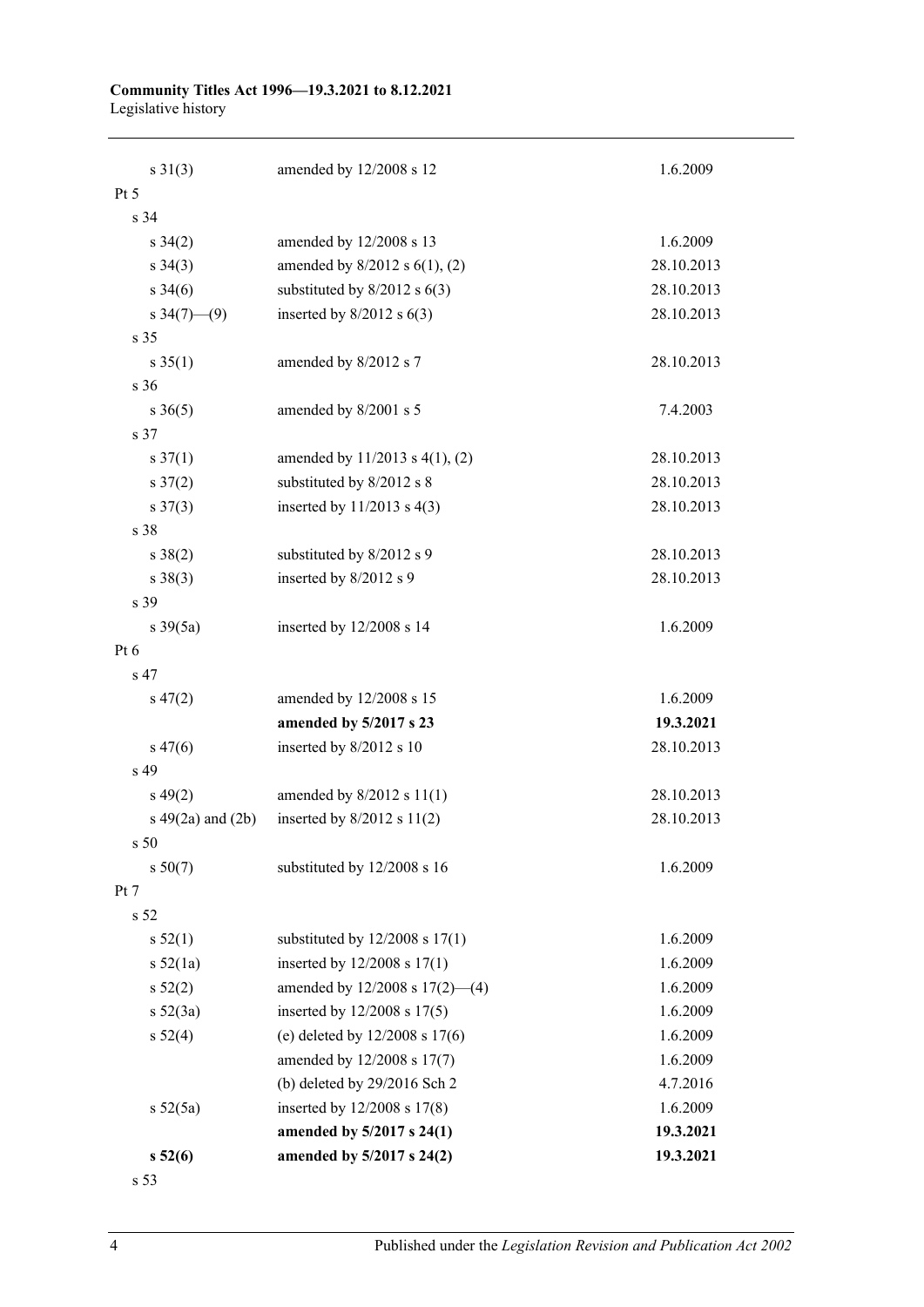| s 53(1)               | amended by 12/2008 s 18            | 1.6.2009   |
|-----------------------|------------------------------------|------------|
| s 53A                 | inserted by 12/2008 s 19           | 1.6.2009   |
| s <sub>54</sub>       |                                    |            |
| $s\,54(3)$            | amended by 5/2017 s 25             | 19.3.2021  |
| s 55                  |                                    |            |
| s 55(1)               | amended by 12/2008 s 20            | 1.6.2009   |
| s 58                  |                                    |            |
| s 58(3)               | (d) deleted by $12/2008$ s $21(1)$ | 1.6.2009   |
|                       | amended by 12/2008 s 21(2)         | 1.6.2009   |
|                       | (c) deleted by $29/2016$ Sch 2     | 4.7.2016   |
| s 58(4)               | amended by 12/2008 s 21(3)         | 1.6.2009   |
| s 58(4a)              | inserted by $12/2008$ s $21(4)$    | 1.6.2009   |
|                       | amended by 5/2017 s 26(1)          | 19.3.2021  |
| s 58(4b)              | inserted by $12/2008$ s $21(4)$    | 1.6.2009   |
|                       | amended by 5/2017 s 26(2)          | 19.3.2021  |
| s 58(7)               | inserted by 8/2001 s 6             | 7.4.2003   |
|                       | amended by 29/2016 Sch 2           | 4.7.2016   |
| s 59                  |                                    |            |
| s 59(1)               | amended by $8/2012$ s $12(1)$      | 28.10.2013 |
| s $59(3a)$ and $(3b)$ | inserted by $8/2012$ s 12(2)       | 28.10.2013 |
| s 59(4)               | amended by 8/2012 s 12(3)          | 28.10.2013 |
| s 60                  |                                    |            |
| $s\ 60(3)$            | amended by 12/2008 s 22(1), (2)    | 1.6.2009   |
|                       | (b) deleted by 29/2016 Sch 2       | 4.7.2016   |
| s64                   |                                    |            |
| s 64(1)               | amended by 8/2012 s 13             | 28.10.2013 |
| s <sub>65</sub>       | amended by 12/2008 s 23            | 1.6.2009   |
|                       | (c) deleted by $29/2016$ Sch 2     | 4.7.2016   |
| s 67                  |                                    |            |
| s 67(1)               | amended by $8/2012$ s $14(1)$      | 28.10.2013 |
| s $67(1a)$ and $(1b)$ | inserted by $8/2012$ s $14(2)$     | 28.10.2013 |
| s 67(2)               | amended by 12/2008 s 24            | 1.6.2009   |
|                       | amended by 8/2012 s 14(1)          | 28.10.2013 |
|                       | (e) deleted by 29/2016 Sch 2       | 4.7.2016   |
| s 69                  |                                    |            |
| s $69(1)$ and $(2)$   | amended by 8/2012 s 15             | 28.10.2013 |
| $s\,69(3)$            | amended by 12/2008 s 25(1)         | 1.6.2009   |
| s 69(4)               | amended by 12/2008 s 25(2)         | 1.6.2009   |
| $s\,69(5)$            | amended by 29/2016 Sch 2           | 4.7.2016   |
| Pt 9                  |                                    |            |
| Pt 9 Div 1            |                                    |            |
| s 75                  |                                    |            |
| $s \, 75(5)$          | amended by $8/2012$ s $16(1)$      | 28.10.2013 |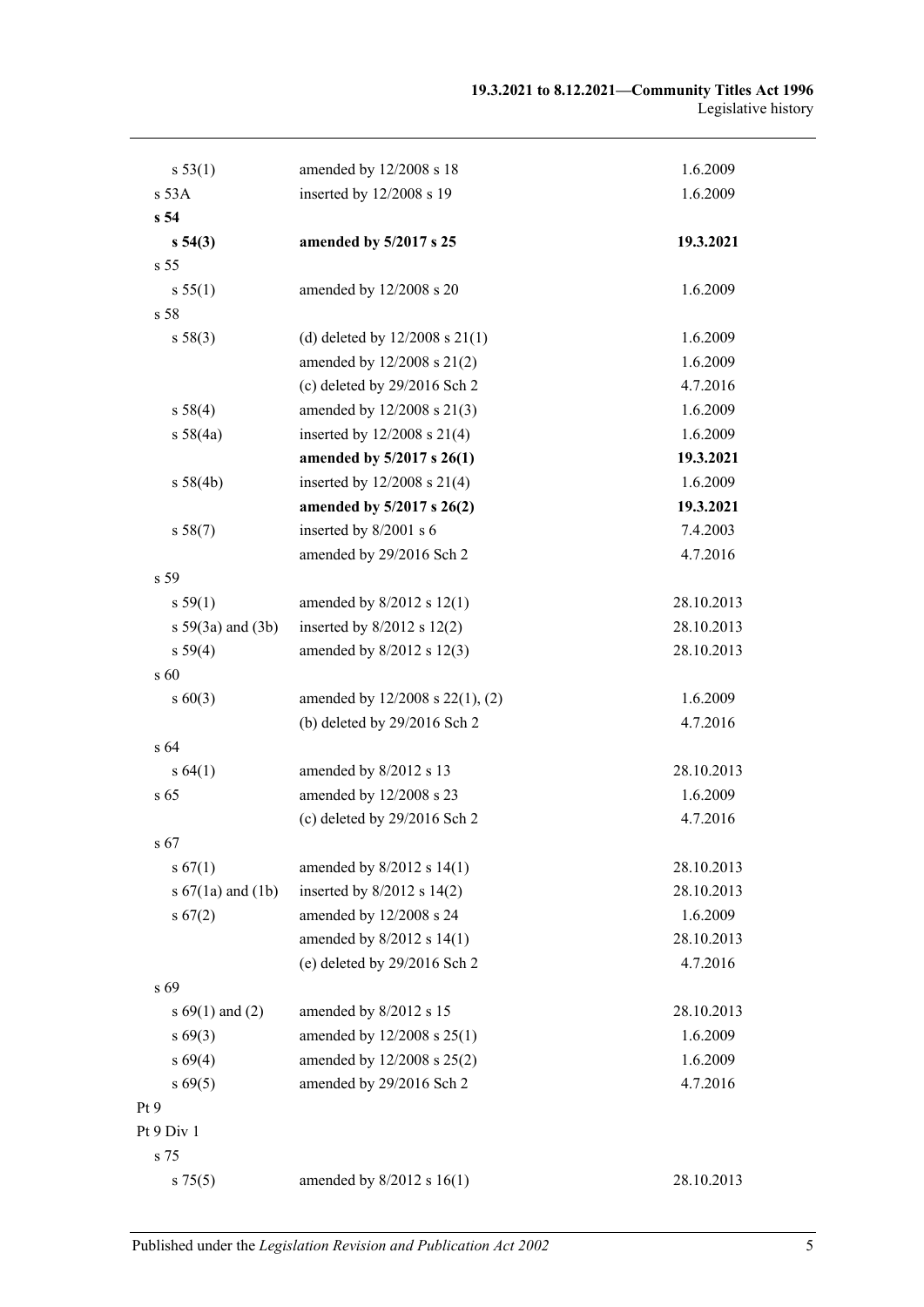#### **Community Titles Act 1996—19.3.2021 to 8.12.2021** Legislative history

| s $75(6)$ —(9)         | deleted by $8/2012$ s $16(2)$     | 28.10.2013 |
|------------------------|-----------------------------------|------------|
| s 78                   | substituted by 23/2001 s 28       | 15.7.2001  |
| Pt 9 Div 1A            | inserted by 8/2012 s 17           | 28.10.2013 |
| Pt 9 Div 2             |                                   |            |
| s 79                   |                                   |            |
| $s \, 79(1)$           | amended by $8/2012$ s $18(1)$     | 28.10.2013 |
| $s \, 79(2)$           | amended by $8/2012$ s $18(2)$     | 28.10.2013 |
| s 80                   |                                   |            |
| s 80(1)                | amended by 8/2012 s 19            | 28.10.2013 |
|                        | (d) deleted by $29/2016$ Sch 2    | 4.7.2016   |
| s $80(2)$ , $(2a)$ and | amended by 8/2012 s 19            | 28.10.2013 |
| (3)                    |                                   |            |
| s 81                   |                                   |            |
| s 81(1)                | amended by 8/2012 s 20(1), (2)    | 28.10.2013 |
| s 81(2)                | amended by $8/2012$ s $20(1)$     | 28.10.2013 |
| $s \ 81(2a)$           | inserted by $8/2012$ s $20(3)$    | 28.10.2013 |
| s 81(5)                | amended by 8/2012 s 20(1), (4)    | 28.10.2013 |
| s 82                   |                                   |            |
| s 82(2)                | amended by 8/2012 s 21            | 28.10.2013 |
| s 83                   |                                   |            |
| s 83(1)                | amended by $8/2012$ s $22(1)$     | 28.10.2013 |
| s 83(2)                | amended by $8/2012$ s $22(2)$     | 28.10.2013 |
| $s 83(3a)$ and $(3b)$  | inserted by $8/2012$ s $22(3)$    | 28.10.2013 |
| s 83(6a)               | inserted by $8/2012$ s 22(4)      | 28.10.2013 |
| s 84                   |                                   |            |
| s 84(5)                | substituted by $8/2012$ s $23(1)$ | 28.10.2013 |
| s 84(5a)               | inserted by $8/2012$ s $23(1)$    | 28.10.2013 |
| s 84(6)                | amended by 8/2012 s 23(2)         | 28.10.2013 |
| s 84(6a)               | inserted by 8/2012 s 23(3)        | 28.10.2013 |
| s 84(9a) and (9b)      | inserted by $8/2012$ s $23(4)$    | 28.10.2013 |
| s 84(10a)              | inserted by $8/2012$ s $23(5)$    | 28.10.2013 |
| s 85                   |                                   |            |
| s 85(1)                | substituted by $8/2012$ s $24(1)$ | 28.10.2013 |
| s $85(2a)$ and $(2b)$  | inserted by $8/2012$ s $24(2)$    | 28.10.2013 |
| s 85(3)                | amended by 8/2012 s 24(3)         | 28.10.2013 |
| s 87                   |                                   |            |
| s 87(3)                | substituted by 8/2012 s 25        | 28.10.2013 |
| s 87(4)                | inserted by 8/2012 s 25           | 28.10.2013 |
| s 88                   |                                   |            |
| s 88(2)                | amended by 8/2012 s 26            | 28.10.2013 |
| Pt 9 Div 4             |                                   |            |
| s 100                  |                                   |            |
| s 100(1)               | amended by 12/2008 s 26           | 1.6.2009   |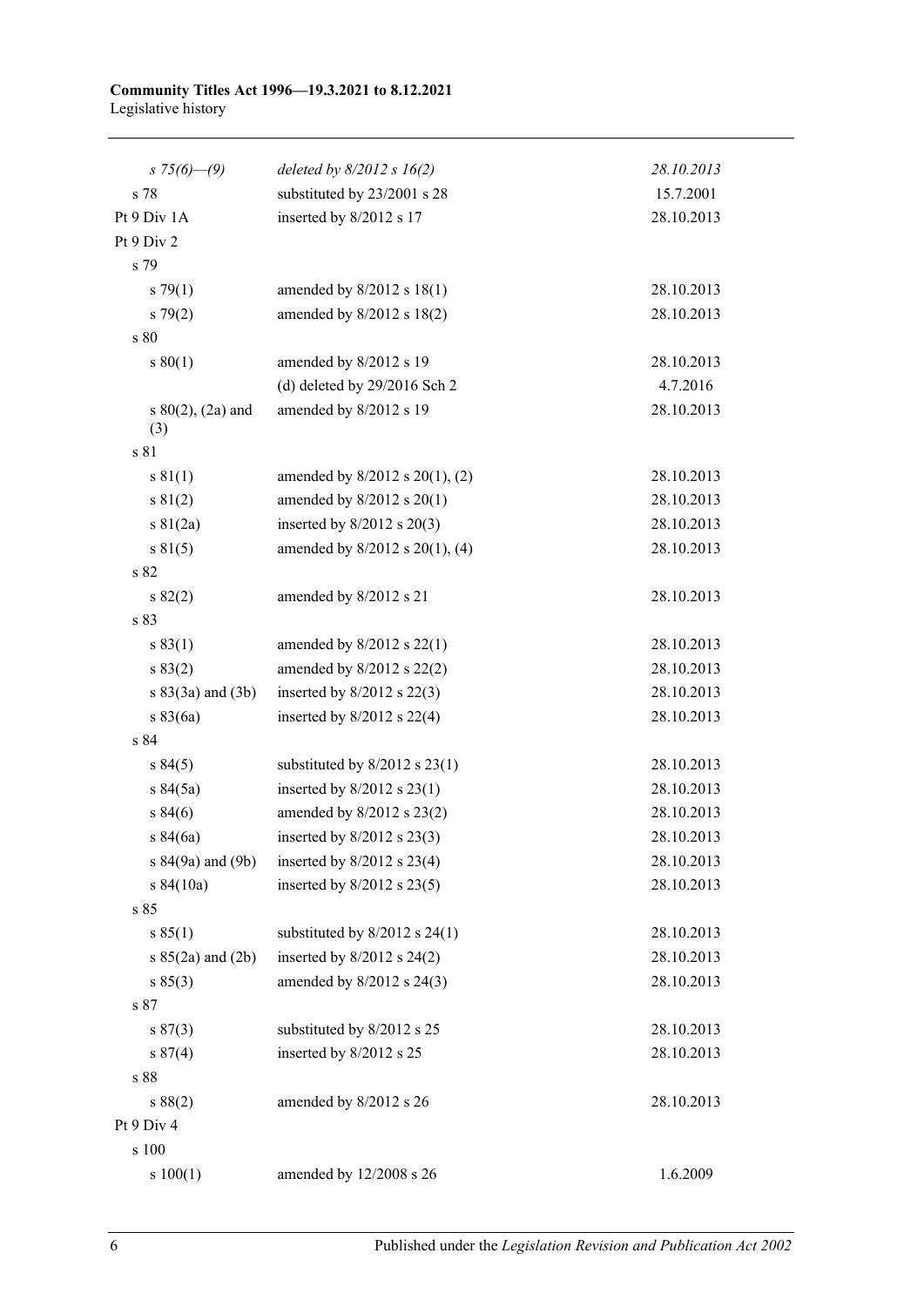| Pt10                   |                                          |            |
|------------------------|------------------------------------------|------------|
| s 101                  |                                          |            |
| s 101(3)               | amended by $8/2012$ s $27(1)$            | 28.10.2013 |
| s $101(4a)$ and $(4b)$ | inserted by $8/2012$ s $27(2)$           | 28.10.2013 |
| s 102                  |                                          |            |
| s 102(1)               | amended by 8/2012 s 28(1)                | 28.10.2013 |
| s 102(1a)              | inserted by $8/2012$ s $28(2)$           | 28.10.2013 |
| s 104                  |                                          |            |
| s $104(3)$ (5)         | inserted by 8/2012 s 29                  | 28.10.2013 |
| s 106                  |                                          |            |
| s 106(2)               | substituted by 8/2012 s 30               | 28.10.2013 |
| s 108                  |                                          |            |
| s $108(1)$ —(3)        | amended by $8/2012$ s $31(1)$ , (2)      | 28.10.2013 |
| s 108(4)               | inserted by $8/2012$ s $31(3)$           | 28.10.2013 |
| Pt 11                  |                                          |            |
| s 113                  |                                          |            |
| s 113(1)               | amended by $8/2012$ s $32(1)$            | 28.10.2013 |
| s 113(1a)              | inserted by $8/2012$ s $32(2)$           | 28.10.2013 |
| s 113(2)               | amended by 8/2012 s 32(3)                | 28.10.2013 |
| s $113(3)$ and $(4)$   | inserted by $8/2012$ s $32(4)$           | 28.10.2013 |
| s 116                  |                                          |            |
| s 116(6)               | amended by $33/1999$ Sch (item $11(a)$ ) | 1.7.1999   |
| s 120                  | amended by $33/1999$ Sch (item $11(b)$ ) | 1.7.1999   |
| s 121                  | amended by 23/2001 s 29                  | 15.7.2001  |
| s 122                  |                                          |            |
| s 122(4)               | amended by $33/1999$ Sch (item $11(c)$ ) | 1.7.1999   |
| s 124                  | amended by $33/1999$ Sch (item $11(d)$ ) | 1.7.1999   |
| s 126                  |                                          |            |
| s 126(3)               | amended by 8/2012 s 33(1), (2)           | 28.10.2013 |
| s 126(4)               | amended by 12/2008 s 27                  | 1.6.2009   |
| s 127                  |                                          |            |
| s 127(1)               | amended by 8/2012 s 34(1)                | 28.10.2013 |
| s 127(2)               | amended by 8/2012 s 34(2)                | 28.10.2013 |
| s 128                  |                                          |            |
| s 128(2)               | amended by $33/1999$ Sch (item $11(e)$ ) | 1.7.1999   |
| s 129                  | amended by $33/1999$ Sch (item $11(f)$ ) | 1.7.1999   |
| s 131                  | amended by $33/1999$ Sch (item $11(g)$ ) | 1.7.1999   |
| Pt 13                  |                                          |            |
| s 135                  |                                          |            |
| s 135(1)               | substituted by 8/2012 s 35               | 28.10.2013 |
| s 138                  |                                          |            |
| s 138(2)               | amended by 23/2001 s 30                  | 15.7.2001  |
| s 138(4)               | substituted by 8/2012 s 36               | 28.10.2013 |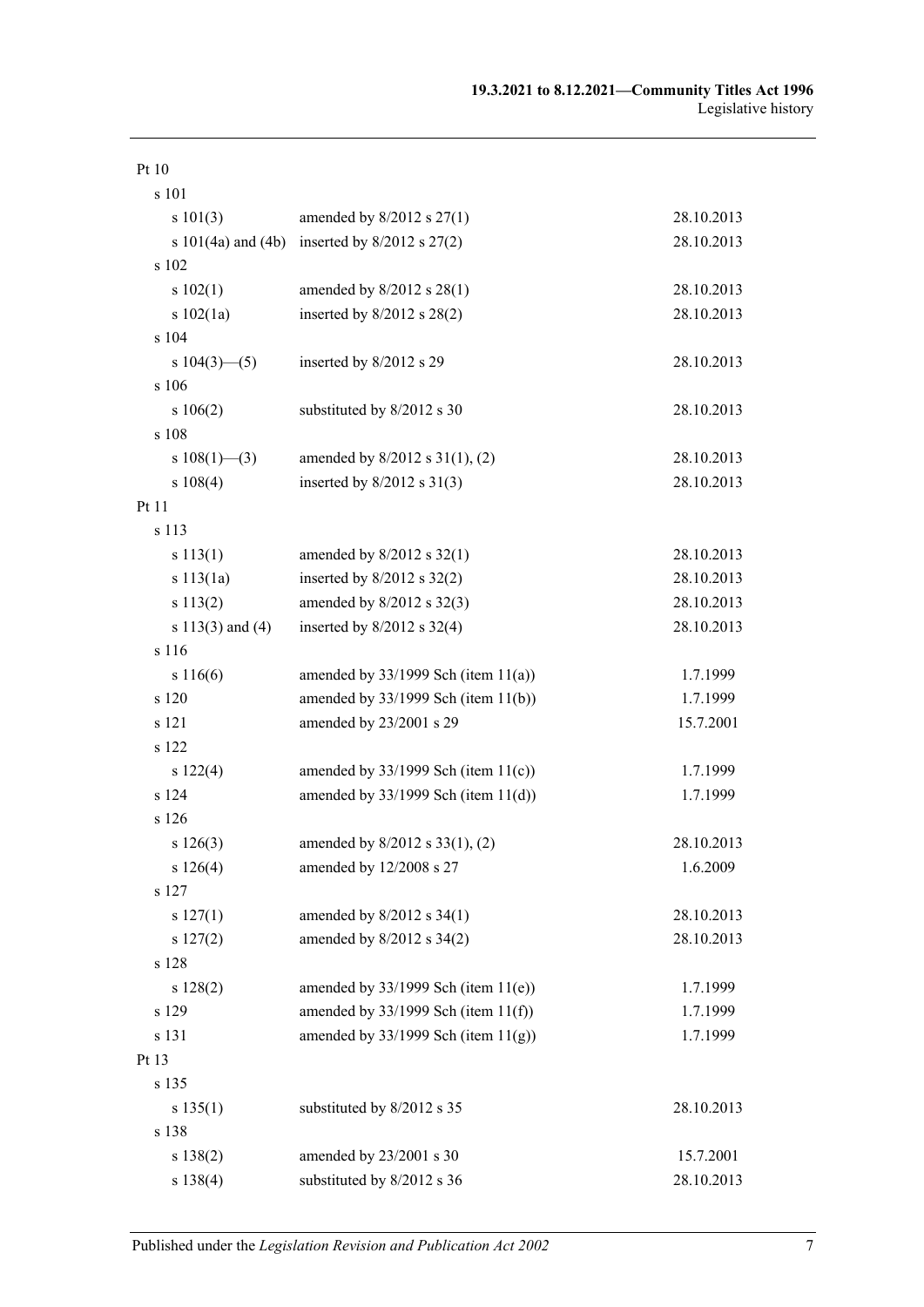#### **Community Titles Act 1996—19.3.2021 to 8.12.2021** Legislative history

| s 139                  |                                    |            |
|------------------------|------------------------------------|------------|
| s 139(1)               | amended by 8/2012 s 37(1), (2)     | 28.10.2013 |
| s $139(1a)$ and $(1b)$ | inserted by $8/2012$ s $37(3)$     | 28.10.2013 |
| Pt 14                  |                                    |            |
| s 141                  | amended by 8/2012 s 38             | 28.10.2013 |
| s 142                  |                                    |            |
| s 142(1)               | amended by $8/2012$ s 39(1)        | 28.10.2013 |
| s 142(2)               | substituted by 12/2008 s 28        | 1.6.2009   |
| s 142(3)               | amended by 17/2006 s 63            | 4.9.2006   |
| s142(8)                | amended by $8/2012$ s $39(2)$ —(5) | 28.10.2013 |
| s 142(9a)              | inserted by $8/2012$ s 39(6)       | 28.10.2013 |
| s142(13)               | amended by 8/2012 s 39(7)          | 28.10.2013 |
| Pt 15                  |                                    |            |
| ss 142A and 142B       | inserted by 8/2012 s 40            | 28.10.2013 |
| s 144                  | amended by 8/2001 s 7              | 7.4.2003   |
| s 145A                 | inserted by 12/2008 s 29           | 1.6.2009   |
| s 149                  |                                    |            |
| s 149(1)               | amended by 12/2008 s 30(1), (2)    | 1.6.2009   |
| s $149(2)$ and $(3)$   | amended by 12/2008 s 30(3)         | 1.6.2009   |
| s 149A                 | inserted by 12/2008 s 31           | 1.6.2009   |
|                        | amended by 8/2012 s 41             | 28.10.2013 |
| s 151A                 | inserted by 12/2008 s 32           | 1.6.2009   |
| s 152                  | substituted by 8/2012 s 42         | 28.10.2013 |
| s 154                  |                                    |            |
| s 154(1)               | amended by 29/2016 Sch 2           | 4.7.2016   |
| s 155                  |                                    |            |
| s 155(1)               | amended by 8/2012 s 43             | 28.10.2013 |
| s 155A                 | inserted by 8/2012 s 44            | 18.7.2013  |
| s 155B                 | inserted by 8/2012 s 44            | 28.10.2013 |
| s 156                  |                                    |            |
| s 156(2)               | amended by 8/2012 s 45             | 28.10.2013 |
| Sch                    |                                    |            |
| cl <sub>2</sub>        |                                    |            |
| cl $2(4)$              | substituted by $8/2001$ s $8(a)$   | 7.4.2003   |
|                        | amended by 29/2016 Sch 2           | 4.7.2016   |
| cl 3                   |                                    |            |
| cl $3(2a)$             | inserted by $8/2001$ s $8(b)$      | 7.4.2003   |
| cl $3(4)$              | amended by $8/2001$ s $8(c)$       | 7.4.2003   |
|                        | amended by 17/2006 s 64            | 4.9.2006   |
|                        | amended by 29/2016 Sch 2           | 4.7.2016   |